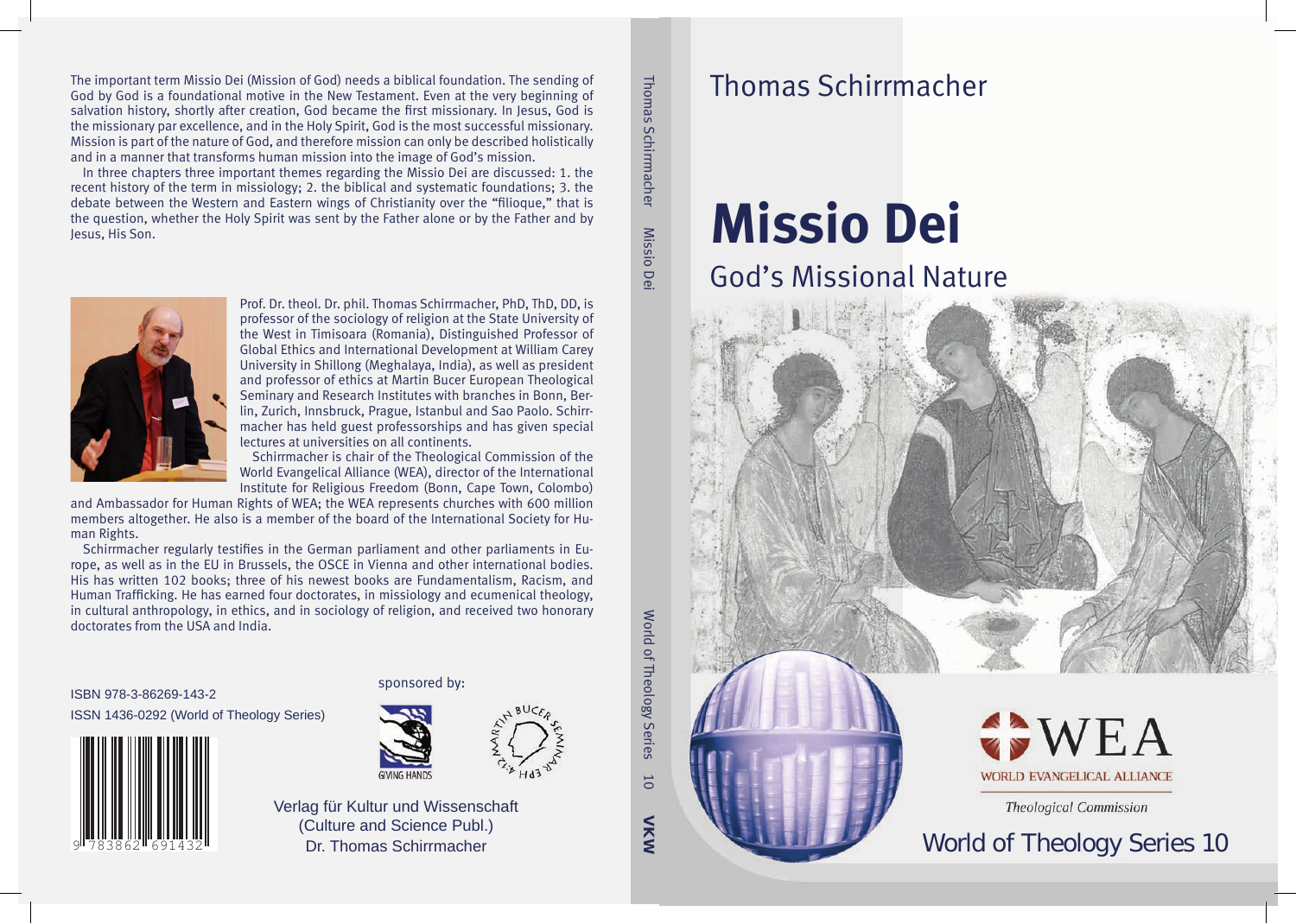Thomas Schirrmacher

#### **Missio Dei**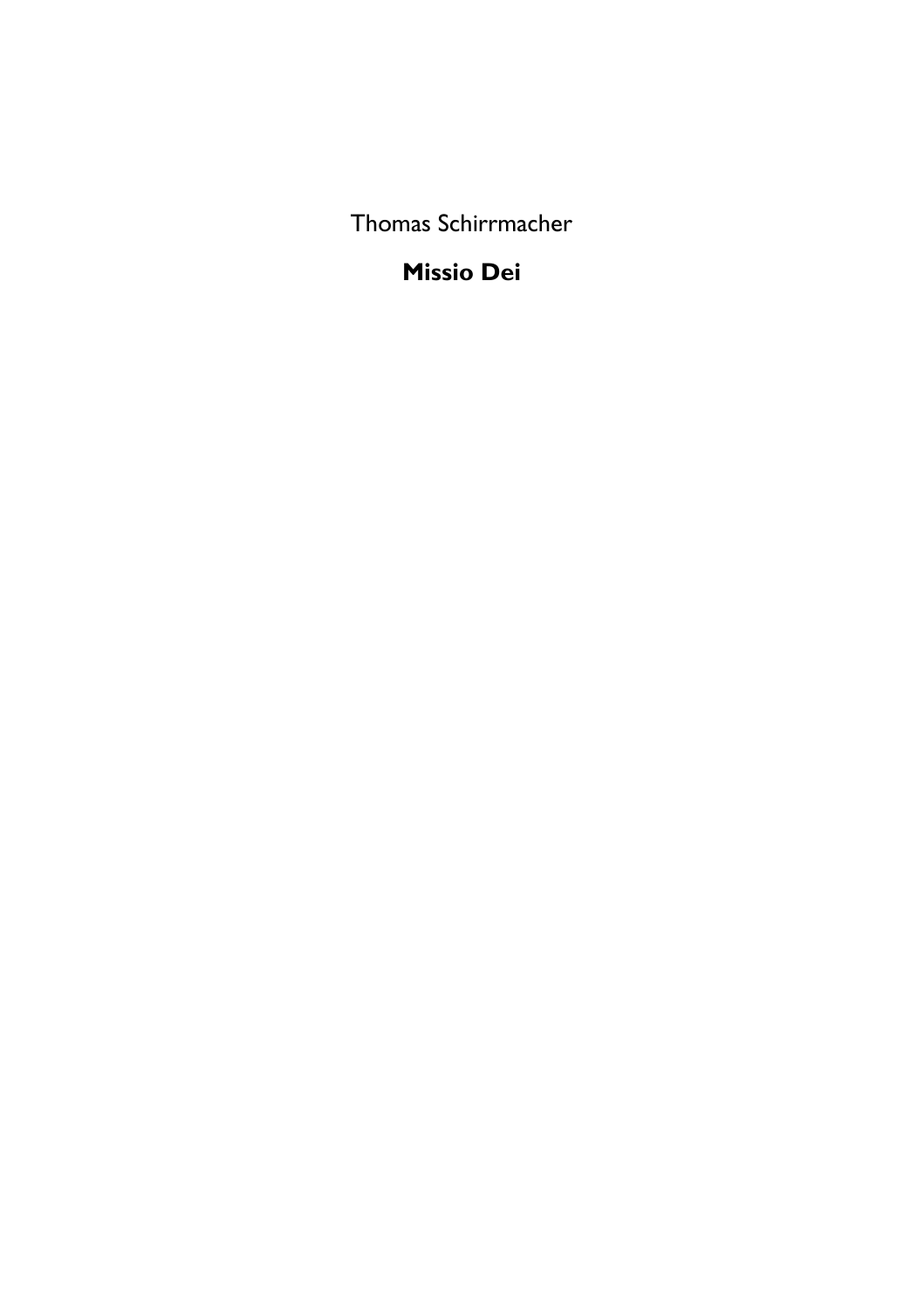#### **World of Theology Series**

#### **Published by the Theological Commission of the World Evangelical Alliance**

#### Volume 10

| Vol 1  | Thomas K. Johnson: The First Step in Missions Training: How<br>our Neighbors are Wrestling with God's General Revelation       |
|--------|--------------------------------------------------------------------------------------------------------------------------------|
| Vol 2  | Thomas K. Johnson: Christian Ethics in Secular Cultures                                                                        |
| Vol 3  | David Parker: Discerning the Obedience of Faith: A Short Histo-<br>ry of the World Evangelical Alliance Theological Commission |
| Vol 4  | Thomas Schirrmacher (Ed.): William Carey: Theologian -<br>Linguist - Social Reformer                                           |
| Vol 5  | Thomas Schirrmacher: Advocate of Love - Martin Bucer as<br>Theologian and Pastor                                               |
| Vol 6  | Thomas Schirrmacher: Culture of Shame / Culture of Guilt                                                                       |
| Vol 7  | Thomas Schirrmacher: The Koran and the Bible                                                                                   |
| Vol 8  | Thomas Schirrmacher (Ed.): The Humanisation of Slavery in<br>the Old Testament                                                 |
| Vol 9  | Jim Harries: New Foundations for Appreciating Africa:<br>Beyond Religious and Secular Deceptions                               |
| Vol 10 | Thomas Schirrmacher: Missio Dei - God's Missional Nature                                                                       |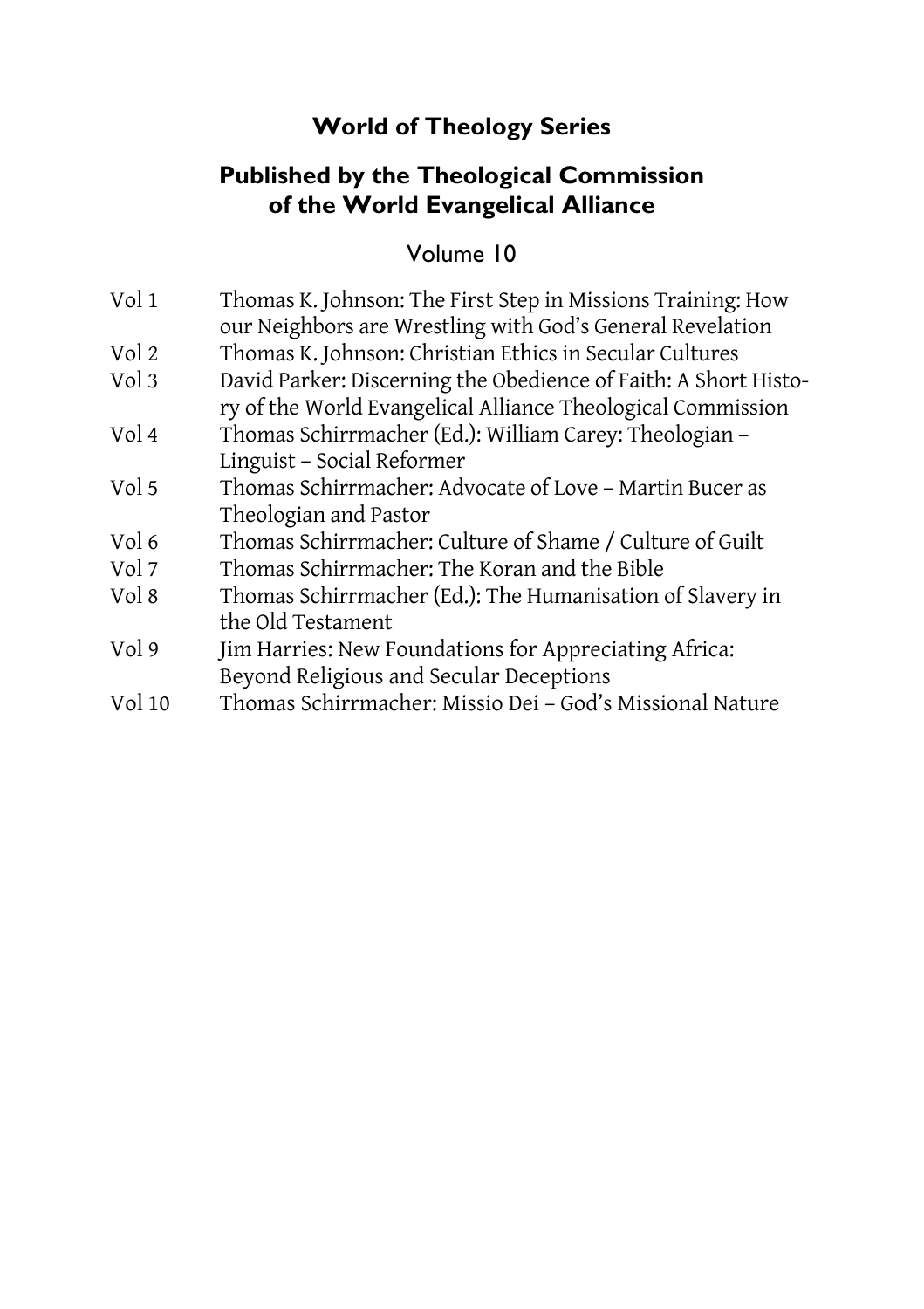#### **Thomas Schirrmacher**

# **Missio Dei God's Missional Nature**

Translated by Richard McClary Edited by Thomas K. Johnson Assisted by Bruce Barron

Verlag für Kultur und Wissenschaft Culture and Science Publ. Bonn 2017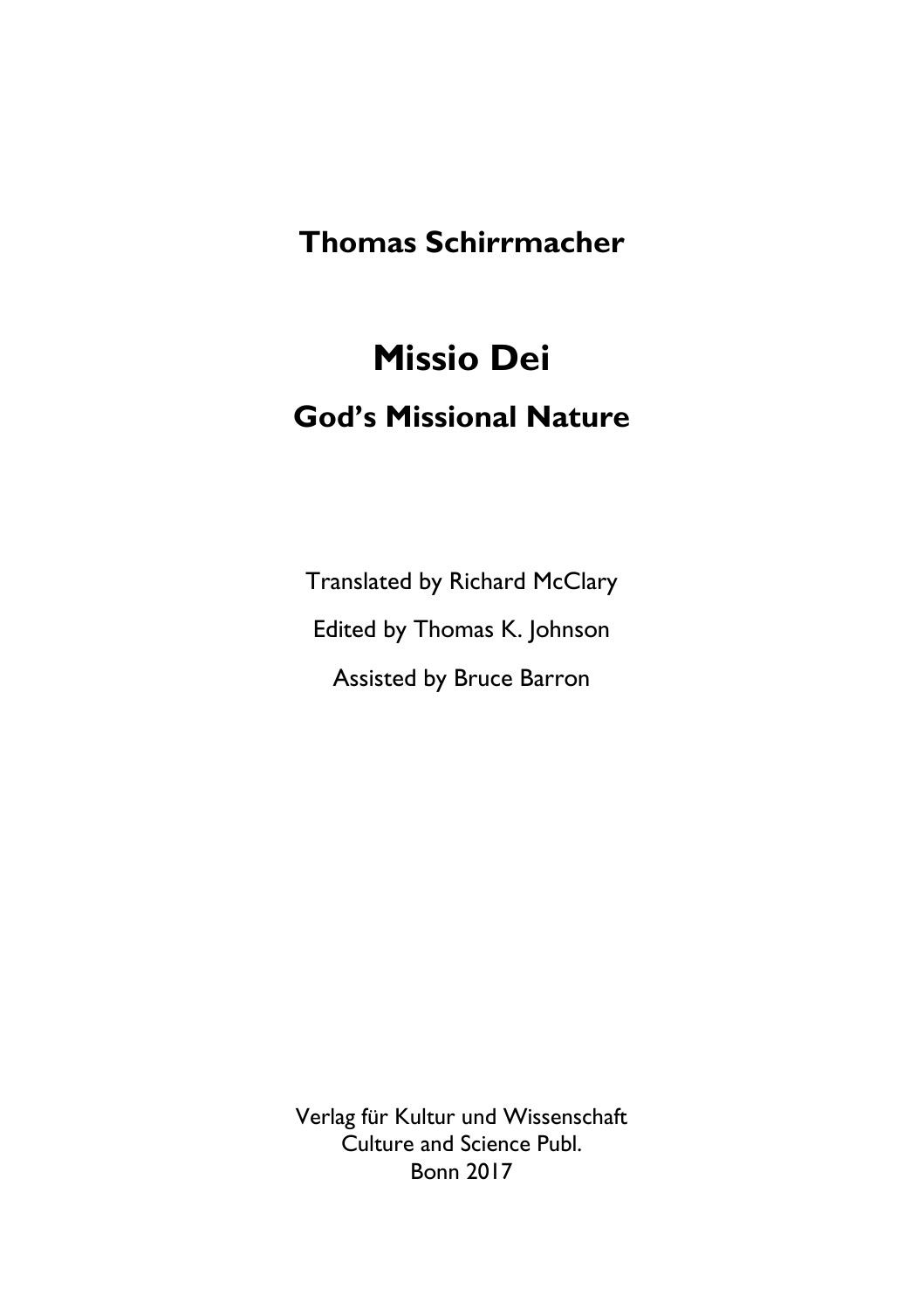**Bibliographic information published by the Deutsche Nationalbibliothek** 

The Deutsche Nationalbibliothek lists this publication in the Deutsche Nationalbibliografie; detailed bibliographic data are available in the Internet at http://dnb.d-nb.de

> © Copyright 2017 by Verlag für Kultur und Wissenschaft (Culture and Science Publ.) Prof. Dr. Thomas Schirrmacher Friedrichstraße 38, D-53111 Bonn Fax +49 / 228 / 9650389 www.vkwonline.de / info@vkwonline.de

> > ISSN 1436-0292 ISBN 978-3-86269-143-2

> > > Printed in Germany

Cover design: BoD Verlagsservice Beese, Friedensallee 76, 22765 Hamburg www.rvbeese.de / info@rvbeese.de

Production: CPI Books / Buch Bücher.de GmbH, 96158 Birkach www.cpi-print.de / info.birkach@cpi-print.de

Publisher's Distribution: IC-Medienhaus D-71087 Holzgerlingen, Tel. 07031/7414-177 Fax -119 www.icmedienhaus.de Gesamtverzeichnis für den Buchhandel: www.vkwonline.de/prospect

Individual sales: via Amazon or http://wipfandstock.com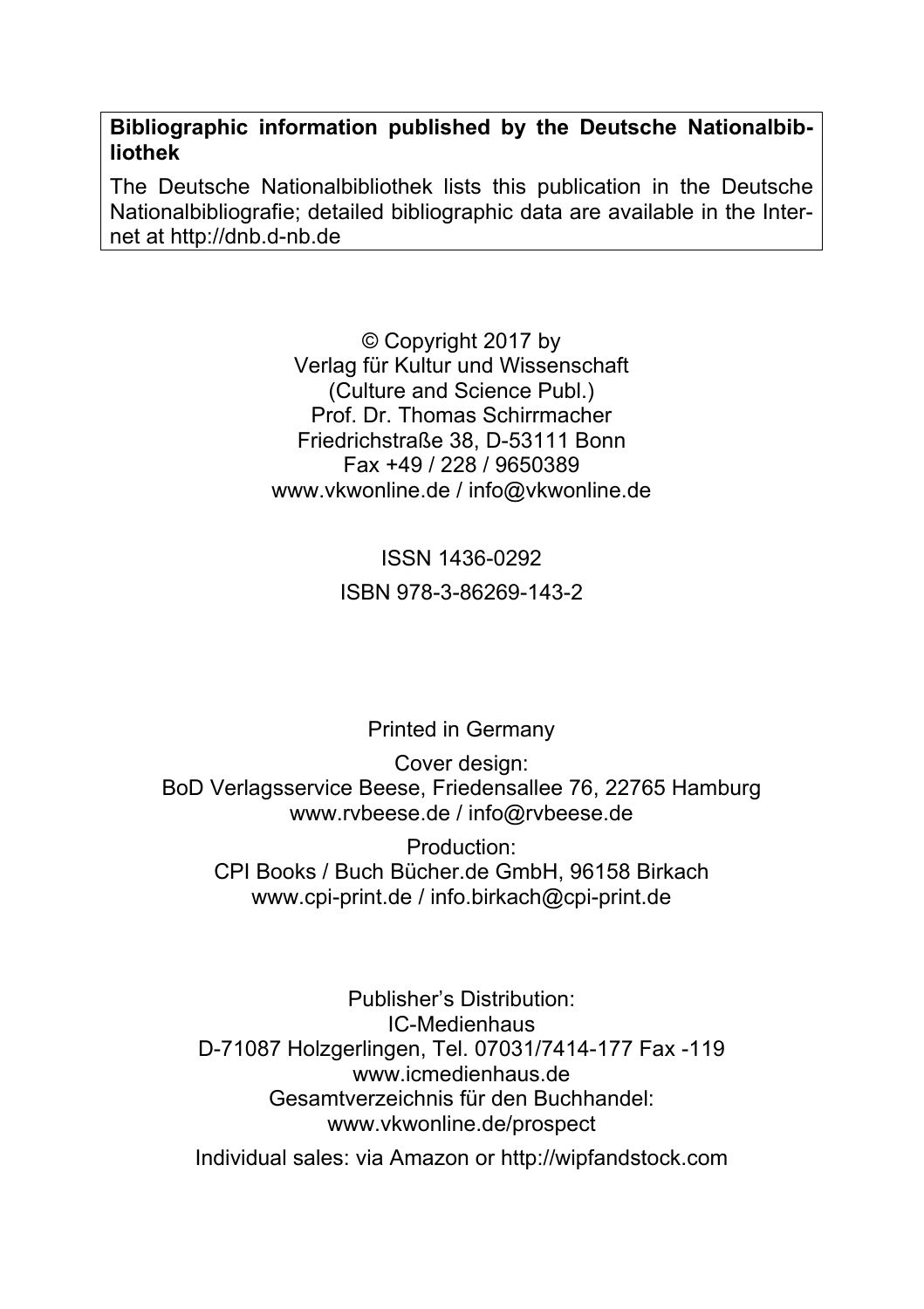# **Contents**

| Missio Dei as a Catchword in Opposition to Missions: a Consequence  |  |
|---------------------------------------------------------------------|--|
|                                                                     |  |
|                                                                     |  |
|                                                                     |  |
|                                                                     |  |
|                                                                     |  |
|                                                                     |  |
|                                                                     |  |
|                                                                     |  |
|                                                                     |  |
| EXCURSUS: God Comes Near to Us - on Differences between the Bible   |  |
|                                                                     |  |
| We are Enlisted - not in spite of but rather on account of the Holy |  |
| Spirit                                                              |  |
|                                                                     |  |
| Belief Comes through Preaching: Romans 10:14-17 51                  |  |
|                                                                     |  |
| Excursus: The Dual Concept of the Apostle in the New Testament 56   |  |
|                                                                     |  |
|                                                                     |  |
|                                                                     |  |
|                                                                     |  |
|                                                                     |  |
|                                                                     |  |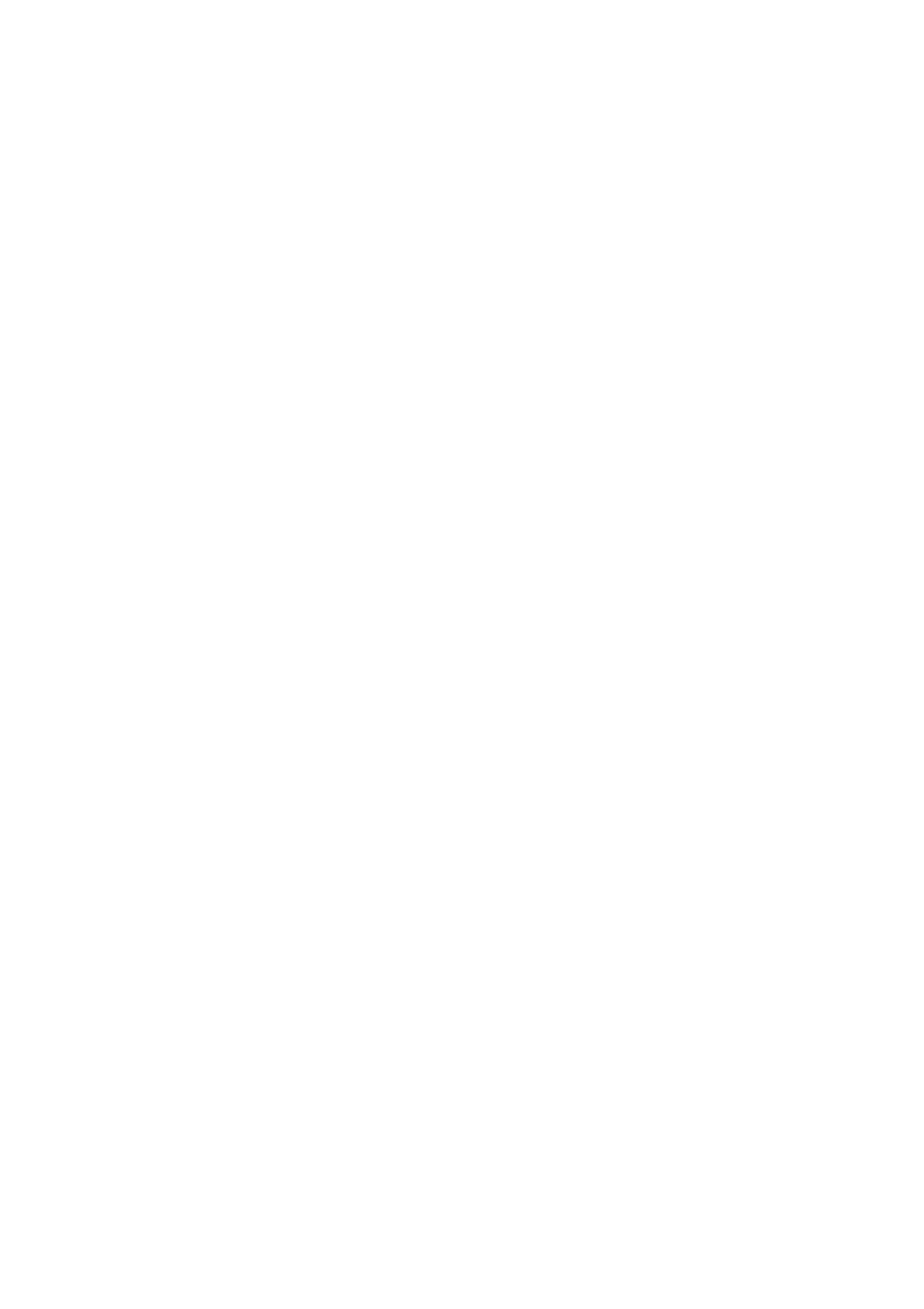# **The origins of this book**

This book started as a guest lecture at the STH Basel, a private university in Switzerland, on October 21, 2004. The occasion was an event honoring Eberhard Troeger for his longstanding involvement in missions in the Islamic world. The lecture later appeared in a Festschrift for Troeger.<sup>1</sup> Many of the statements made in the lecture are documented here in detail. I find the topic so important that I have made it a fixed component of my missiology lectures since 1983. $2$  I have defined the topic as follows in a lexicon:

"The term *missio Dei* (from Latin, meaning "God's mission") has meant the inner-Trinitarian process of sending, originally found in Catholic dogmatics and particularly since St. Augustine. The World Missionary Conference held in Willingen in 1952 adopted the term for the Protestant realm in order to illustrate that world missions efforts are rooted in the Trinitarian nature of God. Georg F. Vicedom made the term popular through his book *Missio Dei* (1958). In the New Testament, the sending of the disciples by Jesus is understood to be an extension of the sending of Jesus by his Father (Matthew 10:40; Mark 9:37; Luke 9:48; 10:16; Acts 3:20, 26; approx. 50 times in John; comp. as far back as in the Old Testament, Isaiah 48:16) and the sending of the Holy Spirit by the Father and Jesus (John 14:26; 15:26; Luke 24:49) and for that reason uses the same words for 'to send,' 'sending,' etc. (Latin: *missio*) (particularly John 17:18; 20:21)."3

This topic is particularly fruitful for the complementarian approach to dogmatics that we recommend, since Christian revelation and Biblical doctrine demonstrate particularly striking complementarity when it comes to the missio Dei. On one hand, the missio Dei means that God has done everything and does everything, and without him every mission is in vain. On the other hand, the missio Dei does not make the individual

 $\overline{a}$ 1 Thomas Schirrmacher, "Missio Dei," in *Mission im Islam: Festschrift für Eberhard Troeger*, ed. Klaus W. Müller (Nuremberg: VTR; Bonn: VKW, 2007), 165–88.<br><sup>2</sup> Compare my earlier articles "Missio Dei" and "Cod, the First Missionary"

Compare my earlier articles "Missio Dei" and "God, the First Missionary," *Reflection: An International Reformed Review of Missiology* 5, nos. 1–2 (Sept/Nov 1994): 38– 41 = "'Missio Dei' – God the First Missionary," *Chalcedon Report* 352 (Nov 1994): 29–31; "Missio Dei: Missiologische Begriffe kurz erläutert," (6) *Evangelikale Missiologie* 9 (1993): 110.<br><sup>3</sup> Thomas Schirmac

Thomas Schirrmacher, "Lexikon des Christentums," in *Harenberg Lexikon der Religionen* (Düsseldorf: Harenberg Verlag, 2002), 196 (keyword "Missio Dei").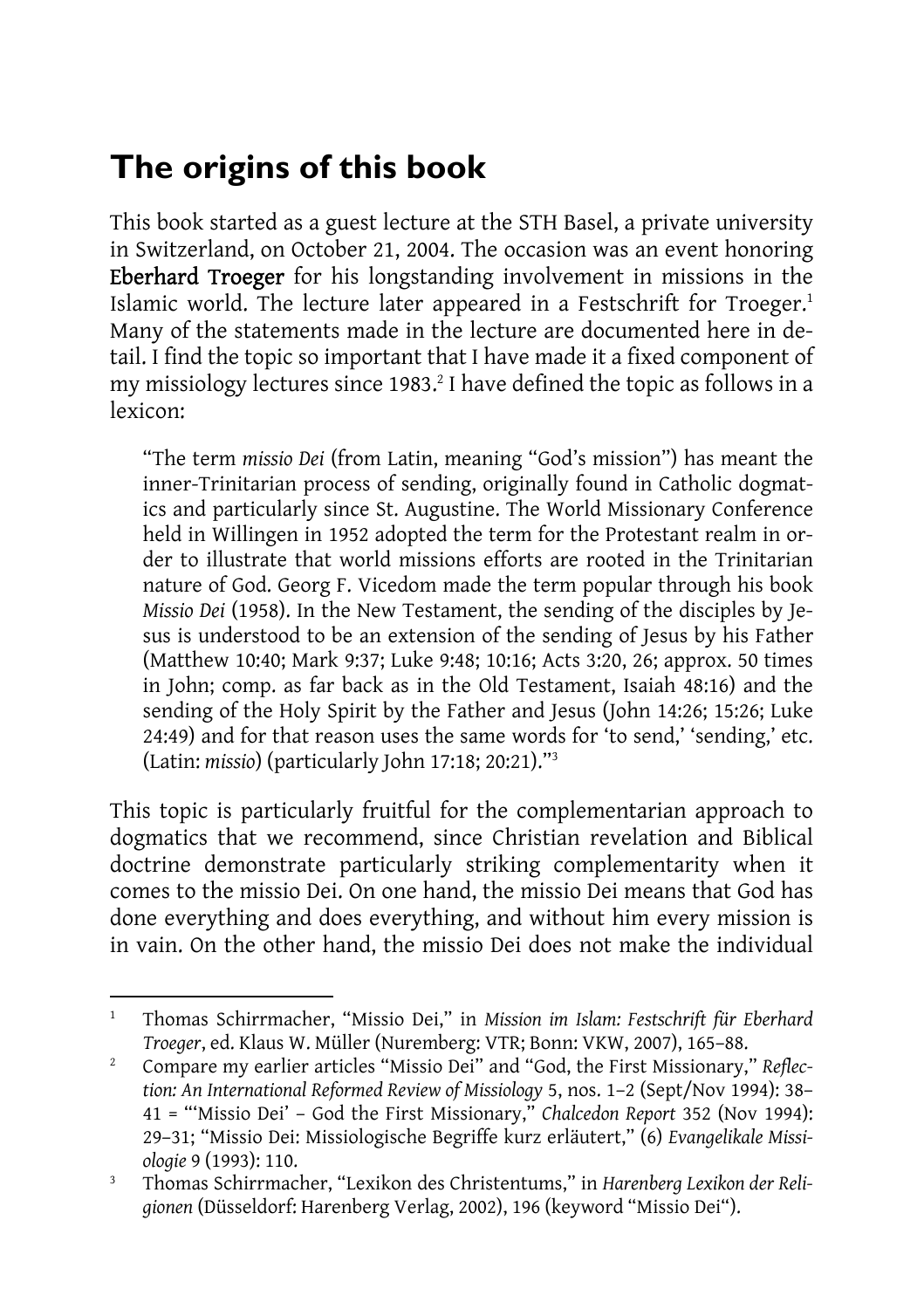Christian superfluous or leave Christians without any responsibilities. Rather, by being sent, people and the church receive the greatest mandate that exists on earth.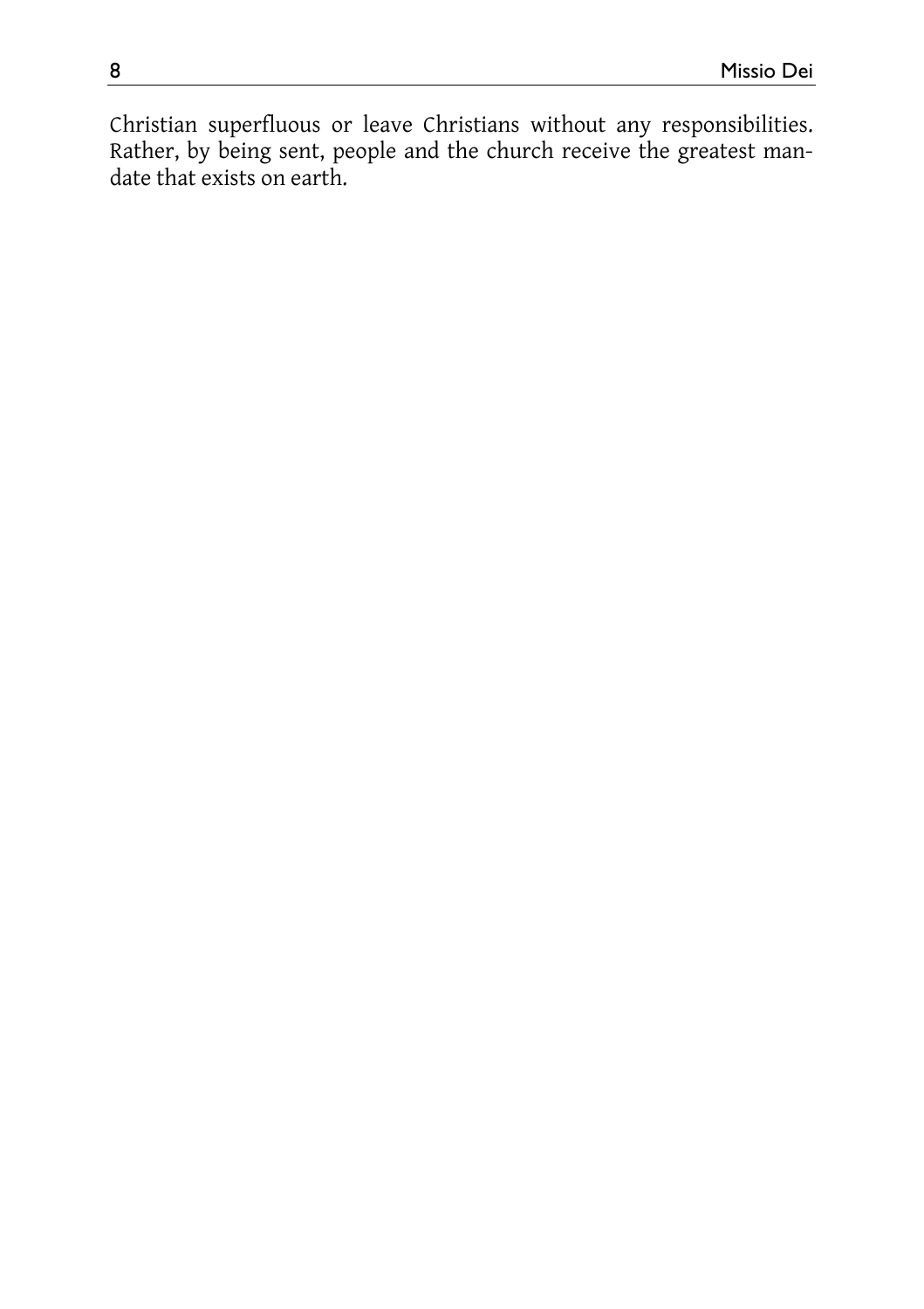### **1 Introduction: Historical Missiology**

Preliminary remark: Whoever is primarily interested in the biblicalexegetical and systematic presentation can skip this section and begin at the heading "Biblical-systematic Section."

"Mission is not the mission of the church but rather God's mission. And it is this way because mission is a predicate of God. God is a missionizing God. … Missio Dei is active throughout all of history, and it consists in God's orienting himself towards the entire world, in as well as outside of the church. God guides the world through the events of history."4

#### **On the History of the Term**

In dogmatics, the Latin expression *missio* (sending out or mission)<sup>5</sup> originally meant the inner-Trinitarian process of sending. It was coined in the 4th century A.D. by St. Augustine to denote the sending of the Son by the Father and the sending of the Spirit by the Father and the Son, or the proceeding of the Son and the Spirit from the Father.<sup>6</sup> The term also plays a role in Orthodox theology.<sup>7</sup> Subsequent to St. Augustine, it also became a technical term used by St. Thomas Aquinas for Trinitarian doctrine, having to do with the eternal procession of the Son and the Spirit

 $\overline{a}$ 4 "Bischof Birkeli, Norwegen," quoted in Anna Marie Aagaard, "Missio Dei in katholischer Sicht: Missionstheologische Tendenzen," *Evangelische Theologie* 34  $(1974): 421.$ 

See Karl Müller, *Missionstheologie* (Berlin: D. Reimer, 1985), 57–59; Horst Rzepkowski, *Lexikon der Mission* (Graz: Sytria, 1992), 296 (keyword *missio Dei*); Hans-Werner Gensichen, *Glaube für die Welt: Theologische Aspekte der Mission* (Gütersloh: Gütersloher Verlagshaus, 1971), 55–57; Lesslie Newbigin, *The Relevance of Trinitarian Doctrine for Today's Mission* (Edinburgh: Edinburgh House Press, 1963), 31–34. 6

Compare Augustinus Edward W. Poitras, "St. Augustine and the Missio Dei: A Reflection on Mission at the Close of the Twentieth Century," *Mission Studies* 16 (1999): 26–46; also, www.sant-agostino.it/ricerca/index.htm, then enter "missio" as the search, for thousands of results for *missio Filii Dei* (often together with incarnation), *missio Spiritus Sancti*, etc. 7

See additional confirming instances from other church fathers in Johann Auer and Joseph Ratzinger, *Kleine katholische Dogmatik*, vol. 2: *Gott, der Eine und Dreieine*  (Regensburg: Friedrich Pustet, 1978) 295–304.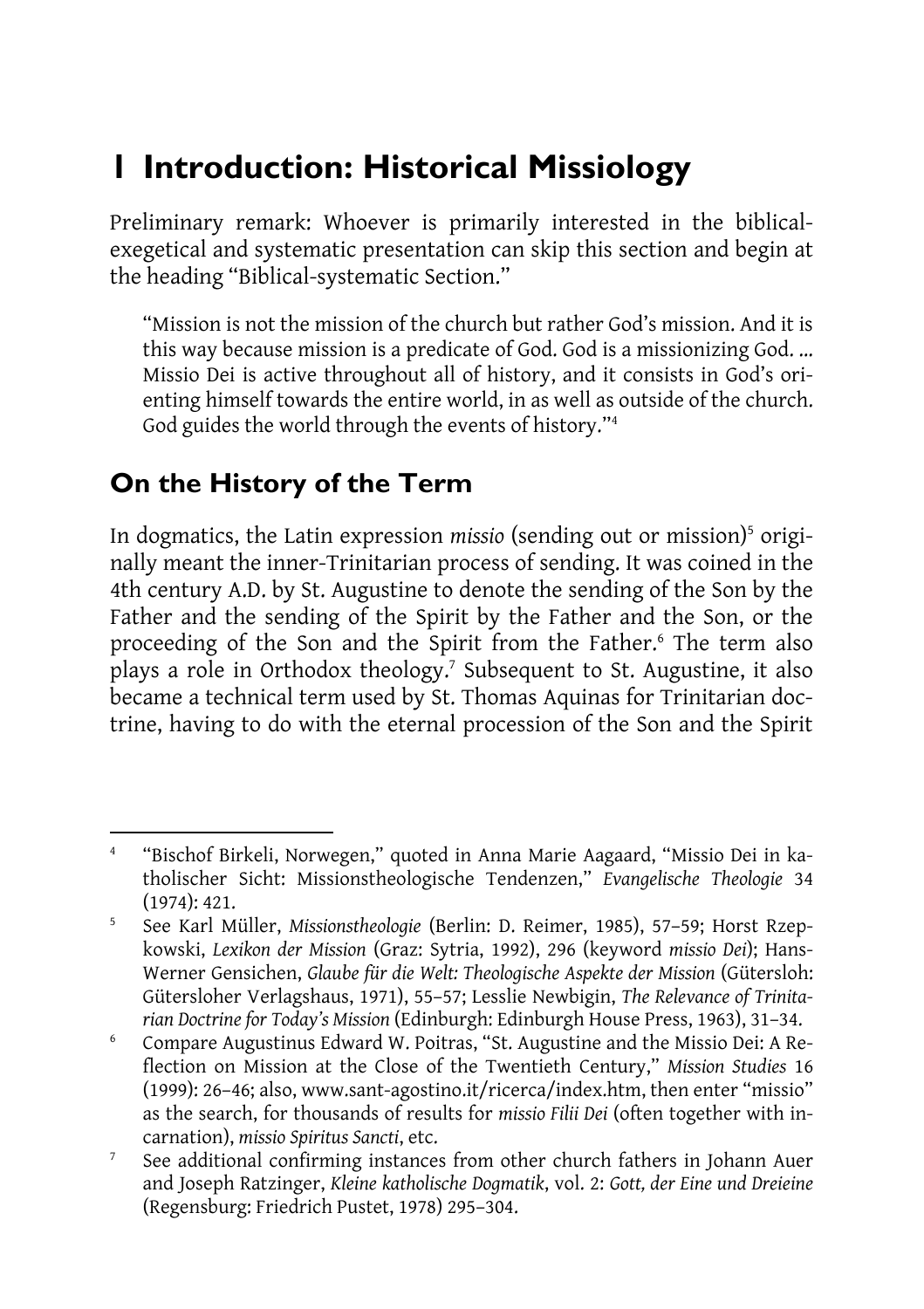from God and the historical sending of the Son and the Spirit.<sup>8</sup> However, with respect to these two theological giants and in spite of the enormous significance of *missio* as an inner-Trinitarian process, these definitions did not refer to the *missio* on the part of Jesus' disciples. That use of the terminology of *missio* came only later in history.

By the middle of the 16th century, for reasons that remain unknown, Ignatius of Loyola used *missio* instead of the terms used previously to refer to promoting the Christian faith (e.g., *propaganda*), whereby this Latin term then found its way primarily into Spanish (*mision*) and Portuguese (*missao*). The Portuguese had used the term since the middle of the 15th century as a political term for the sending of people overseas. It is disputed whether the term referred to papal authorization for Ignatius' political 'missio' or if the thought that has to do with the dissemination of the gospel worldwide.9

In Latin, *missio* means to dispatch, to send off, to set loose, to release, to let go of, say farewell to, refrain from, or conclude.<sup>10</sup> Not until after the Reformation did it receive the special meaning in medieval Church Latin of Christian sending, following the roots of the Greek word for *apostle* and the Greek words for sending out the messengers of Christ. The German word *Mission* "appears for the first time in German texts in the 16th century with the same general meaning as the Latin word. Since the 17th century, Church Latin – as well as other languages of culture – has conveyed the common and general meaning of the word in the sense of ('the sending out of Christian heralds for') converting heathens."<sup>11</sup> At the end of the 18th century came the adoption of the meaning from French as a message from a country, and then the secularization of the term so that it took on the general meaning of a mandate or duty. As derivations of *Mission*, one can see the form *Missionar* (German word for missionary), added

l

<sup>8</sup> On Thomas Aquinas, go to www.corpusthomisticum.org/it/index.age, then enter *missio* as the search, for 686 results for missio filii, missio spiritus sancti, missio filii vel spiritus sancti, missionis tres personae, etc. 9

I here follow the in-depth investigation by Paul Kollmann, "At the Origins of Mission and Missiology," *Journal of the American Academy of Religion* 79:2, 425-458,

spring 2011. 10 For instance, see "Missio," col. 1764 in Karl Ernst Georges, *Kleines Lateinisch-Deutsches Handwörterbuch* (Hannover and Leipzig: Hahn, 1909); most comprehensively, "Missio," col. 1139–41 in: *Thesaurus linguae latinae*, vol. 8 (Leipzig: Teubner), 1936–56. 11 "Mission," in *Duden: Das Herkunftswörterbuch*, vol. 7 (Mannheim: Dudenverlag,

<sup>2007), 532; &</sup>quot;Mission," in *Ethymologisches Wörterbuch des Deutschen* (Munich: DTV, 2005), 877.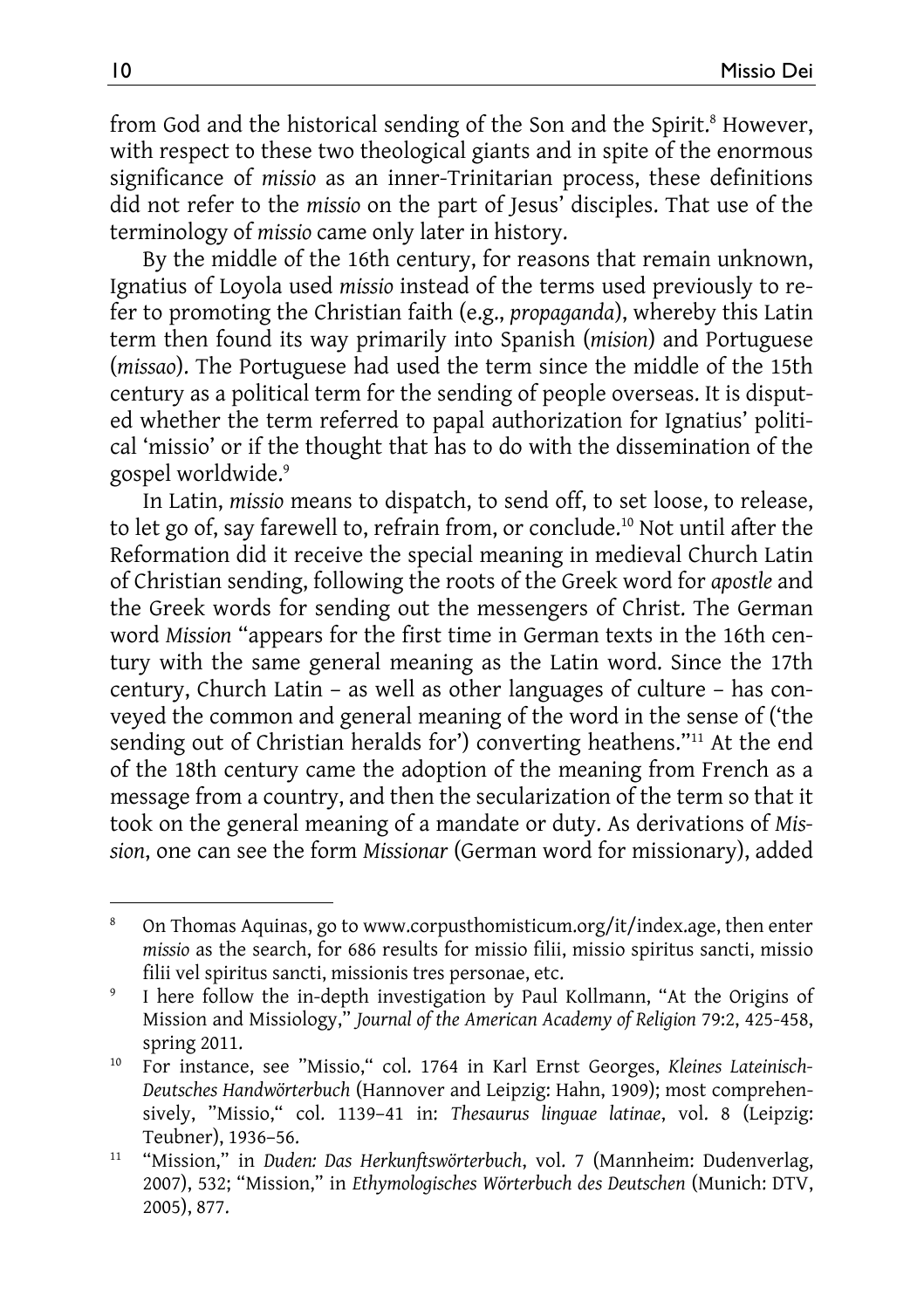from the 17th century onwards, while *missionieren* (German word meaning to conduct missionary work) was added in the 19th century.

In the wake of the World Missionary Conference held in Willingen in 1952, which emphasized the Trinitarian justification of world missions,<sup>12</sup> the term *missio Dei* was adopted by Karl Hartenstein and Walter Freytag for the Protestant realm<sup>13</sup> to portray the fact that world missions work is rooted in God as Trinity. The term *missio Dei* was not found at Willingen itself. Rather, it first appeared in Hartenstein's report on Willingen.14 The Trinitarian justification of mission itself was, however, already a topic at Willingen.<sup>15</sup> Hartenstein<sup>16</sup> writes: "Mission is not only obedience towards a word of the Lord. It is not only a duty for gathering the church. It is participation in the sending of the Son, of the 'missio Dei' with its comprehensive goal of establishing the rule of Christ over the entire creation."<sup>17</sup>

l <sup>12</sup> Compare the conference on the 50-year anniversary of Willingen: Evangelisches Missionswerk in Deutschland, ed., "Mission Dei heute: Zur Aktualität eines mis-

siologischen Schlüsselbegriffs," *Weltmission heute* 52 (Hamburg: EMW, 2002). 13 Karl Hartenstein, "Theologische Besinnung," in *Mission zwischen Gestern und Morgen*, ed. Walter Freytag (Stuttgart: Ev. Missionsverlag, 1952), 51–72 (Willingen

<sup>1952</sup> proceedings). 14 H. H. Rosin, *"Missio Dei:" An Examination of the Origin, Contents and Function of the Term in Protestant Missiological Discussion* (Leiden: Interuniversitair Instituut voor Missiologie en Oecumenica, 1972) 6–7 [comp. the Dutch original: *Missio Dei, Kern en Functie in de Zendings – theologische Discussie* (Leiden, 1971)]. According to Theo Sundermeier, "Missio Dei heute: Zur Identität christlicher Mission," *Theologische Literaturzeitung* 127 (2002): col. 1243, the topic arose "only incidentally" at Will-

ingen. 15 Rosin, *Missio Dei*, 10-19; Wilhelm Richebächer, "Missio Dei: The Basis of Mission Theology or a Wrong Path?" *International Review of Mission,* volume 92, issue 367, 588–605, October 2003; Tormod Engelsviken, "Verständnis und Missverständnis eines Theologischen Begriffes in den Europäischen Kirchen und der Europäischen Missionstheologie," 35-57 in Evangelisches Missionswerk in Deutschland (ed.), "Mission Dei heute: Zur Aktualität eines missiologischen Schlüsselbegriffs," *Weltmission heute* 52 (Hamburg: EMW, 2002), 36-37.<br><sup>16</sup> On Hartenstein, see Wolfgang Metzger (ed.), *Karl Hartenstein: Ein Leben für Kirche* 

*und Mission* (Stuttgart: Ev. Missionsverlag, 1953), especially the article by Walter Freytag et al., "Mitglied im Deutschen Evangelischen Missionsrat und Missionstag und bei den Tagungen der Ökumene," 293–312; Fritz H. Lamparter (ed.), *Karl Hartenstein – Leben in weltweitem Horizont: Beiträge zu seinem 100. Geburtstag* (Bonn: Verlag für Kultur und Wissenschaft, 1995). 17 Karl Hartenstein, "Theologische Besinnung," 54, quoted in Georg F. Vicedom,

*Missio Dei* (Munich: Chr. Kaiser, 1958), 12 (new edition – see next comment – p. 32).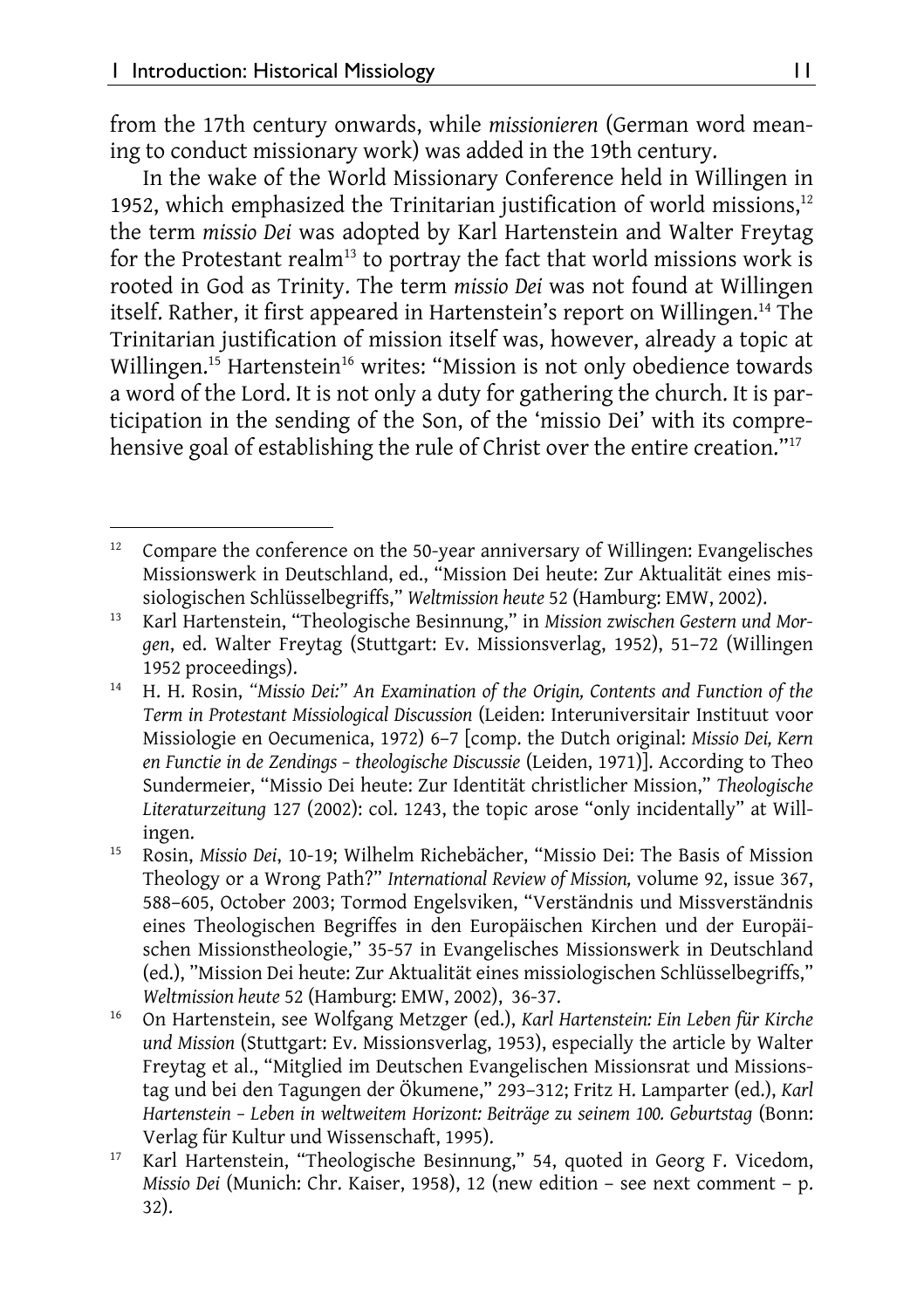Georg F. Vicedom made the term known as a third Lutheran missiologist, along with Hartenstein and Freytag, in 1958 through his book *Missio Dei*. 18 Vicedom summarizes:

"Missio Dei is a term used in Catholic dogmatics, which is meant to describe the inner-Trinitarian events of sending. The Father sends the Son. The Father and the Son send the Holy Spirit for the salvation of humanity. The World Missionary Conference held in Willingen in 1952 adopted the term in order to substantiate missionary theology within Protestant Christianity as actions taken by the Trinitarian God. Since that time, it has largely determined the thinking in Protestant missionary theology. Missio Dei declares God's sending to be God's own cause, which began with his own Son and which he will continue in his church up to the end of time. With that, the mission of the church is linked to God's mission itself. Thus the church stands in God's service for the dissemination of his gospel. It cannot be God's church if it does not participate in the sending of the Son. Mission thus becomes a basic function of the church. However, it would be a stricture on missio Dei if one wanted to only restrict the term to sending. What also belongs to the term is everything which has to be done for the sake of the announcement of salvation and what God does – calling, preparation, sending of the workers as well as the accomplishment of their varied services. All of these items belong to the realization of the love of God as determined by missio."19

#### **The Uncashed Check**

Hartenstein and even Vicedom never cashed the wonderful check that they issued. While perhaps in the case of Hartenstein this is traceable back to the brevity of his texts, this is not the case with Vicedom, who wrote whole books on the topic. In his case, in spite of everything he wrote, there are missing exegetical and systematic statements about the

 $\overline{a}$ 18 Vicedom's works *Missio Dei* and *Actio Dei* have now been published by Klaus W. Müller in one volume: Georg Vicedom, *Missio Dei – Actio Dei* (Nürnberg: VTR, 2002). Vicedom's life and work as a missionary in New Guinea and his theology up to World War II are described in Klaus W. Müller, "Peacemaker: Missionary Practice of Georg Friedrich Vicedom in New Guinea (1929–1939)," dissertation, University of Aberdeen, 1993 (UMI/University Microfilms), now published as Klaus W. Müller, *Georg F. Vicedom as Missionary and Peacemaker* (Erlangen: Erlanger

Verlag für Mission und Ökumene, 2003). 19 Georg F. Vicedom, "Missio Dei," in *Lexikon der Weltmission*, ed. Stephen Neill, Niels-Peter Moritzen, and Ernst Schrupp (Wuppertal: R. Brockhaus; Erlangen: Verlag der Evang.-Luth. Mission, 1975), 352.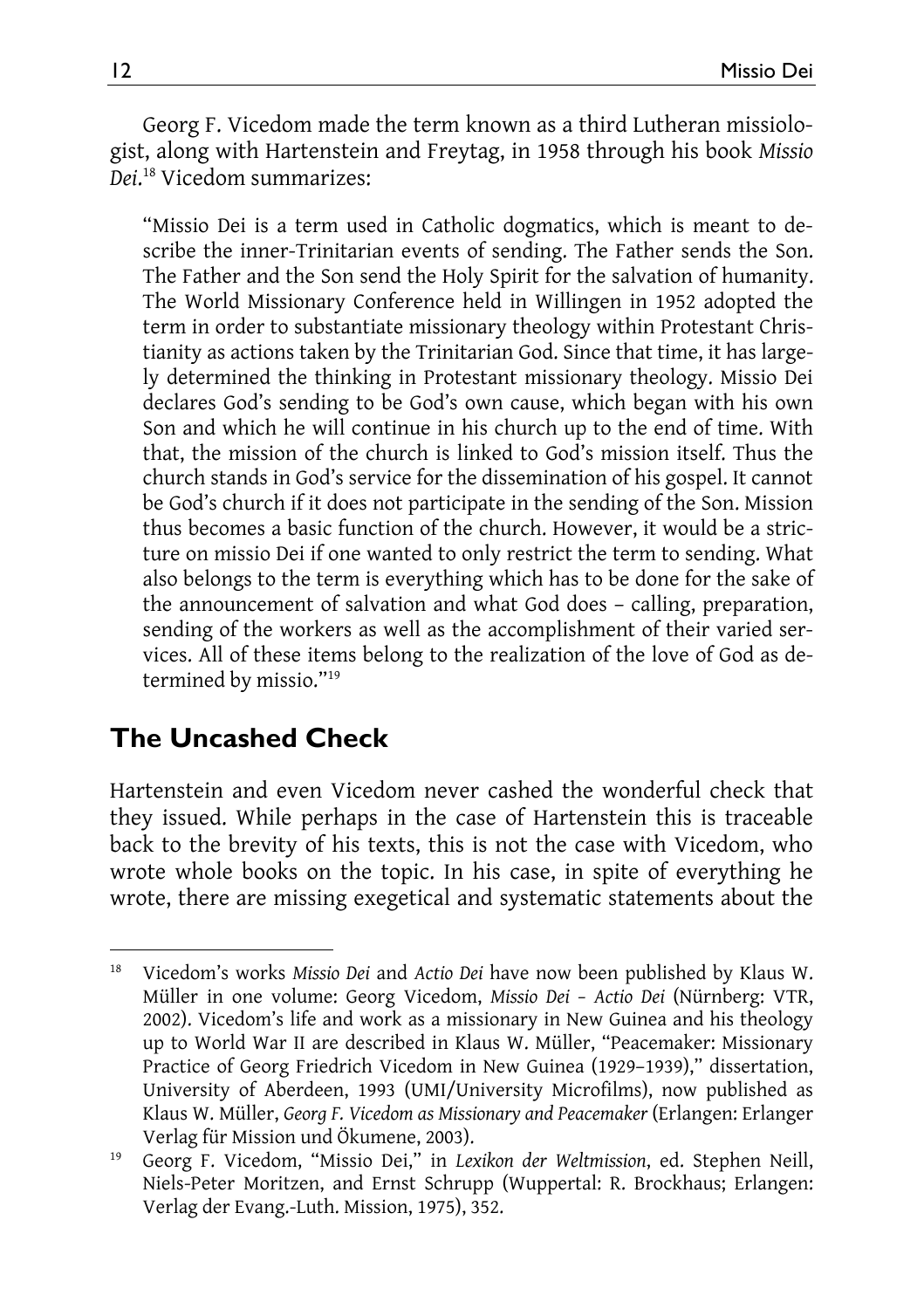Trinity, about the inner-Trinitarian relationship as it relates to sending, about the link between God as the sent one to people as messengers, and about the relationship of the Spirit of God, who has been conducting missions since Pentecost, to the missionary activity of the church and its members. Also missing is a justification of how one moves to the topic of the Kingdom of God from the missio Dei.<sup>20</sup>

In Vicedom's "Actio Dei," the topic of missio Dei arises only incidentally as a requirement and accounts for less than one percent of the text.<sup>21</sup> Indeed, it is the topic of the kingdom of God which is considered exegetically, systematically, and missiologically throughout the entire book. In Missio Dei, the topic itself accounts for less than 5% of the text.<sup>22</sup> Also, in this work one sees the kingdom of God elaborately considered and then apostleship comprehensively discussed, subjects that naturally stand in close relationship to teaching on missio Dei. However, it does not treat anything that would not be contained in any other missiological justification. Thus, Vicedom briefly indicates that "sending [is] an act of the love of God,"23 but nowhere is anything explained about the love of God in relation to the Trinity or missions. In short, Henning Wrogemann is correct in saying that Vicedom's justification for missions lies in the kingdom of God and that, in contrast, missio Dei remains a pure postulation.24 Ironically, the innumerable articles and other contributions on Vicedom's understanding of missio Dei seem to occupy more space than Vicedom himself devoted to the topic in all his many publications.

This criticism applies to many additional missiologists. Lesslie Newbigin, for example, in his important work entitled *The Relevance of Trinitarian Doctrine for Today's Mission*, dedicates only three pages of his book to the actual topic described in the title.<sup>25</sup> In the new edition of this book,<sup>26</sup>

l

<sup>&</sup>lt;sup>20</sup> Henning Wrogemann, "Überlegungen zu Notwendigkeit und Problematik einer trinitarischen Begründung der Mission," *Zeitschrift für Mission* 28 (1997): 152, note 6: "Vicedom understands the Trinitarian justification of mission as an expression of the rule of God but, however, does not explain this consideration." 21 Vicedom, *Actio Dei*, 124–25; in the new edition, Vicedom, *Missio Dei – Actio Dei*,

<sup>215–16. 22</sup> Vicedom, *Missio Dei*, 12–16, and briefly on pp. 39, 43; in the new edition, Vicedom.

*Missio Dei – Actio Dei*, 32–36, and briefly on pp. 56, 59.<br><sup>23</sup> Vicedom, *Missio Dei*, 39; in the new edition, 56.<br><sup>24</sup> Wrogemann, "Überlegungen zu Notwendigkeit," 152.<br><sup>25</sup> Naukigin, The Polywaye of Trinitarian Postrine

<sup>25</sup> Newbigin, *The Relevance of Trinitarian Doctrine for Today's Mission*, 31–34. In his dissertation, Michael W. Goheen examines Newbigin's relationship to the Trinitarian justification for mission; see Goheen. *"As the Father Has Sent Me, I Am Sending You": J. E. Lesslie Newbigin's Missionary Ecclesiology* (Proefschrift: Universität Utrecht, 2001), 115–62, esp. 116–18 [downloadable as a pdf at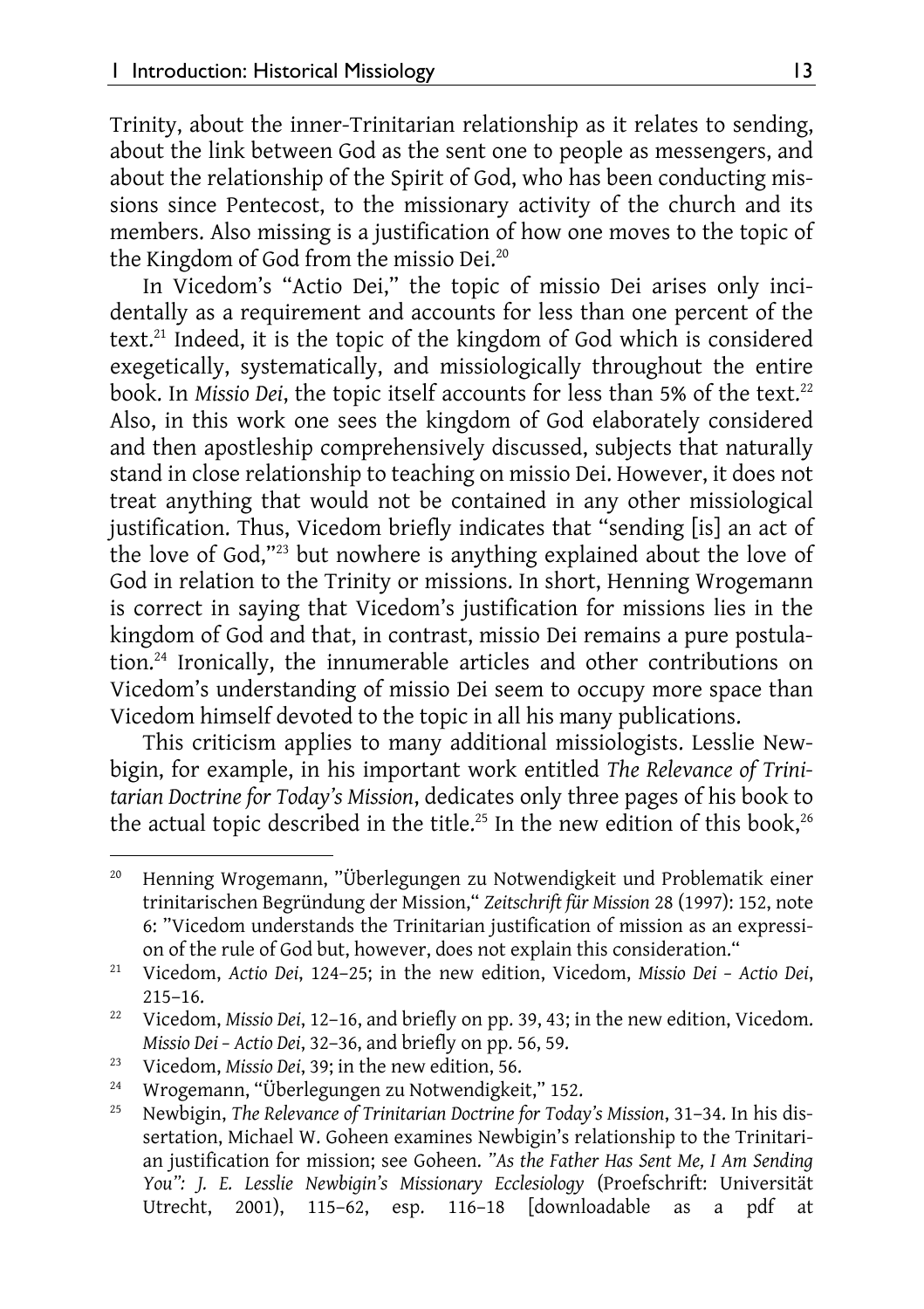there is likewise little to be found. Indeed, at a later point, in 1989, he writes: "The mission of the church is to be understood, indeed it can only be understood, if it is described within the framework of a Trinitarian picture."<sup>27</sup> Nevertheless, he again considers the topic only briefly.<sup>28</sup>

Even articles with the title "Missio Dei" often contain no biblicaltheological or systematic justification for God's sending or for the continuation of God's mission through the church. Rather, they often address other questions of missionary theology.<sup>29</sup> One gets the feeling that it is a matter of a trendy buzzword and that there is no actual interest in its content or substantive value.

Henning Wrogemann has expanded this criticism to additional theologians who basically plead for the concept of missio Dei, such as Hans-Werner Gensichen and Marc Spindler.30 Horst Bürkle and Karl Müller do not even mention the concept once in their theologies of mission.<sup>31</sup> Even the positive example of Jürgen Moltmann,<sup>32</sup> which Wrogemann uses, is limited to a few sentences, albeit thorough and vital.<sup>33</sup>

Something similar applies to Karl Hartenstein and his teacher<sup>34</sup> Karl Barth. As early as his report on Willingen in 1952, Hartenstein dedicates

http://www.library.uu.nl/digiarchief/dip/diss/1947080/inhoud.htm]. Admittedly, his presentation takes up considerably more space than what Newbigin actually wrote on it. Newbigin later covered Trinitarian justification for mission in greater detail in *The Open Secret: Sketches for a Missionary Theology* (Grand Rapids, MI: Eerdmans; London: SPCK, 1978), and finally seminally in 1989 in *The Gospel in a Pluralistic Society* (Grand Rapids, MI: Eerdmans; Geneva: WCC Publications, 1989), but only on pp. 118–19, 134–35. 26 Lesslie Newbigin, *Trinitarian Doctrine for Today's Mission* (Eugene, OR: Wipf &

- Stock, 1988).<br><sup>27</sup> Ibid, 118.
- 

 $\overline{a}$ 

- <sup>28</sup> Ibid, 117–19, 123–24, 134–35.<br><sup>29</sup> An example from the Third I.
- 29 An example from the Third World is Abraham Christdhas, "Missio Dei," in *Work Worship – Witness: Festschrift for Prof. Ken Gnanakan*, ed. Brian Wintle et al. (Bangalore: Theological Book Trust, 2003), 483–98. 30 Wrogemann, "Überlegungen zu Notwendigkeit," 152–53.
- 
- $31$  Ibid.<br> $32$  Ibid.
- 32 Ibid, 153, referring to Jürgen Moltmann, *Kirche in der Kraft des Geistes* (Munich: Chr. Kaiser, 1975, 1989), 70; or more detail on missio in the Trinitarian teaching of Jürgen Moltmann, see *Trinität und Reich Gottes: Zur Gotteslehre* (Munich: Chr. Kaiser, 1986), 194–206.<br><sup>33</sup> Wrogemann himself had expanded his 1997 article into "'Gott ist Liebe' – zu ei-
- ner trinitarischen Begründung 'Missionarischer Identität' im Kontext des Pluralismus," *Zeitschrift für Mission* 29, no. 4 (2003): 295–313. 34 Karl Hartenstein, "Was hat die Theologie Karl Barths der Mission zu sagen?" *Zwi-*
- *schen den Zeiten* 6 (1928): 59–83.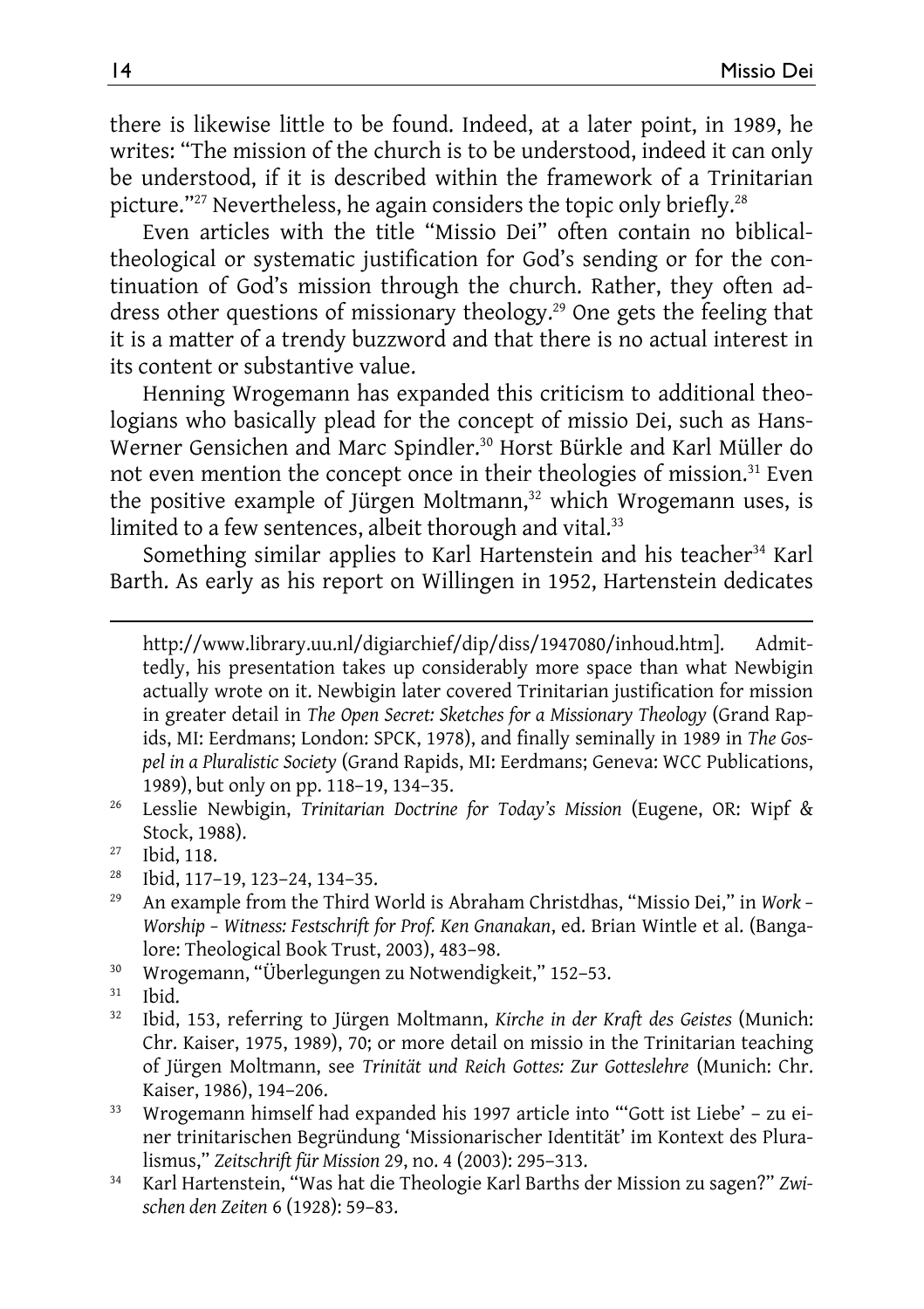one to two pages to Missio Dei<sup>35</sup> while giving about ten times as much space to the kingdom of God.<sup>36</sup> At the same time, Hartenstein had already understood that in addition to his view at Willingen, there was also a view that equated the church with the kingdom of God and with the world in a way that masked eschatology.<sup>37</sup>

According to Wrogemann, Barth had solidly anchored mission in missio Dei in his own way in a lecture held at the Brandenberg Missionary Conference on "Theology and Mission in Modern Times" in 1932. He thereby functioned as a stimulus but did not come back to the topic. Rather, he gave a covenantal justification of missions in his *Church Dogmatics.*38 In 1932 Barth said:

"Must not even the most faithful missionary, the most convinced friend of missions, have reason to reflect that the term *mission* was in the ancient Church an expression of the doctrine of the Trinity – namely the expression of the divine sending forth of self, the sending of the Son and Holy Spirit to the world? Can we indeed claim that we do it any other way?"39

Ludwig Wiedenmann comments on this sentence as follows:

"In this sentence a topic is struck upon which in the aftermath has been repeated innumerable times. That is the topic of missio Dei. In this the most radical relativization and at the same time the highest activation of all human and ecclesiastical action in missions is expressed. It is relativization because in the final event it is God who alone effects everything. It is activation because it is nevertheless service for the Word of God, who is continuously wanting to be active."40

Here is a complete quotation of Barth's words:

"What is mission? It surely is sought to be an activity of the church, even if it is only organizationally expressed indirectly. It is an activity of the church which wants to say: here is a particular form of confession towards

 $\overline{\phantom{a}}$ 

<sup>&</sup>lt;sup>35</sup> Hartenstein, "Theologische Besinnung," 62–63.<br><sup>36</sup> Ibid, 56, 67–68, 69, 71–72.<br><sup>37</sup> Campana bis aritician on pp. 68–71.

Compare his criticism on pp. 68–71.

<sup>38</sup> Wrogemann, "Überlegungen zu Notwendigkeit," 153.

<sup>39</sup> Karl Barth, "Die Theologie und die Mission der Gegenwart," in Barth, *Theologische Fragen und Antworten. Gesammelte Vorträge 3* (Zollikon/Zürich: Evangelischer Ver-

lag, 1957), 100 (from *Zwischen den Zeiten* [Munich: Chr. Kaiser, 1932). 40 Ludwig Wiedenmann, *Mission und Eschatologie: Eine Analyse der neueren deutschen evangelischen Missionstheologie* (Paderborn: Verlag Bonifacius-Druckerei, 1965), 66; see also Richebächer, "Missio Dei," 146.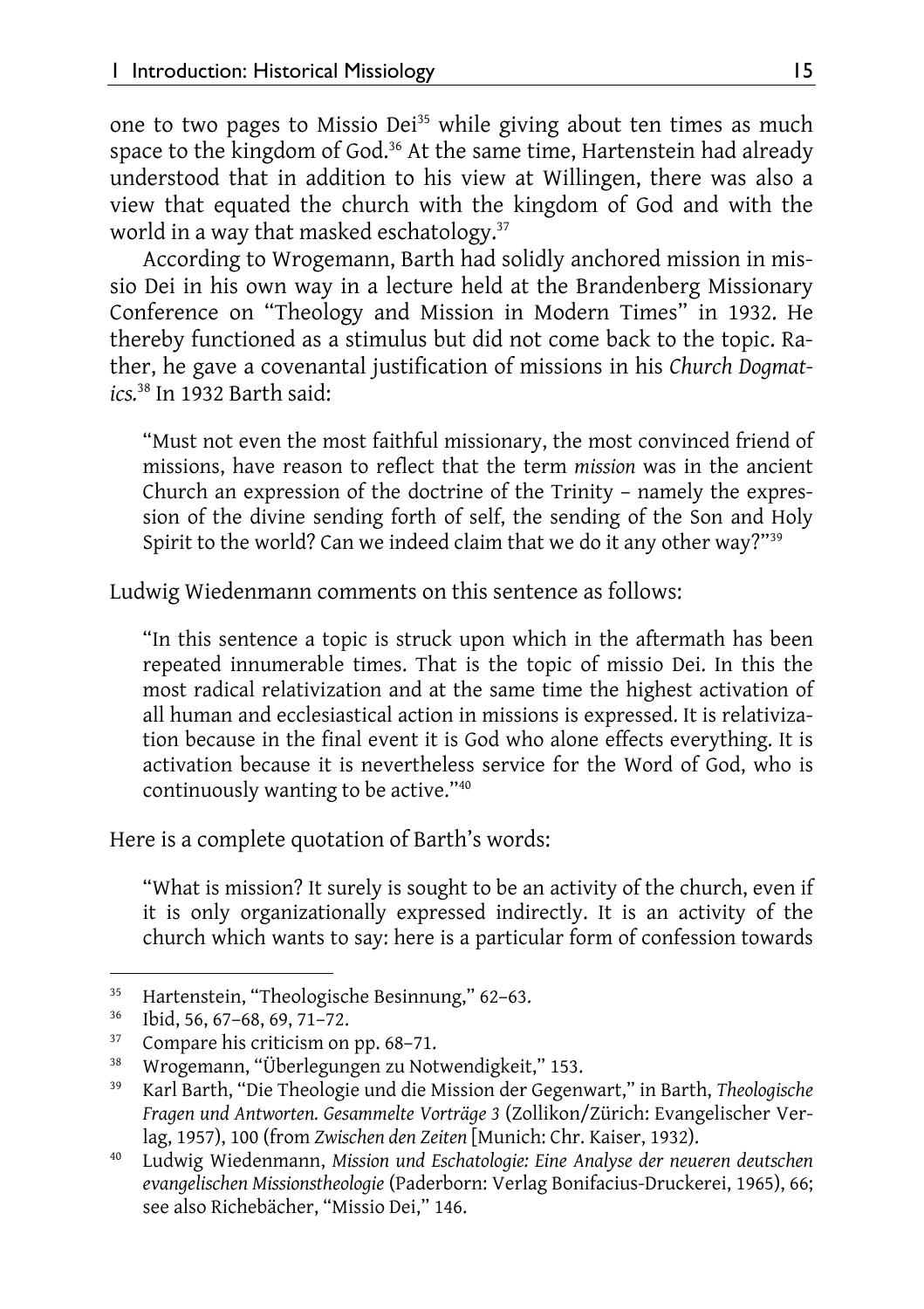God's self-revelation in Jesus Christ, a particular form of that human activity which seeks to understand itself as obedience to the call of Jesus Christ as Lord; an attempt to do his will, i.e., to orient his message, the message from him as the Lord, i.e., from the Creator, Reconciler, and Savior of man. It is this, that Jesus is in truth and reality this Lord and is the content of the Word of God, i.e., of the Word by which God speaks to man and that which the church wishes to serve by its actions. It is also that specifically which mission seeks to be in the church and with the church. This particular form, by which mission seeks to serve the Word of God, consists however, in the orientation of the message of Jesus Christ towards those people who are not yet in the church, i.e., those who do not yet confess to God's selfrevelation in Jesus Christ, those who in any case have not heard his voice and who do not belong to him insofar as they are certainly without the unbreakable submissive dependency towards him and have not yet experienced the message-giving service of the church, have not yet had the visible confirming sign of baptism which is the will of God directed toward them. People under this rubric of 'not yet' are the heathens. Mission is and it seeks to be: the church which addresses itself to heathens and in this respect addresses itself outwards."41

Barth titled 250 pages of his *Church Dogmatics* with "The Holy Spirit and the Sending of the Christian Church<sup>"42</sup> but ultimately does not address the relationship between the sending of the Spirit and world missions, nor does he address missio Dei at this juncture.

Anna Marie Aagaard's straightforward claim that missio Dei is "new coinage which has its roots in Karl Barth's theology," the content of which was determined by "a Barthian student Karl Hartenstein" and a "Barth-inspired ecumenical seminar paper,"43 seems rather one-sided to me, since the matter is addressed too briefly and almost at the periphery by Barth.

#### **Missio Dei as a Catchword in Opposition to Missions: a Consequence of a Missing Explanation**

The use of missio Dei as a slogan and the lack of detailed explanation of missio Dei in detail, even by its proponents, could be the main reason why he emphasis on missio Dei since Willingen has never really had

 $\overline{a}$ 

<sup>41</sup> Barth, "Die Theologie und die Mission der Gegenwart," 100–101.

<sup>42</sup> Karl Barth, *Kirchliche Dogmatik*, vol. 4 (Zürich: Theologischer Verlag, 1959), 3, §

<sup>72. 43</sup> Anna Marie Aagaard, "Missio Dei in katholischer Sicht," 421.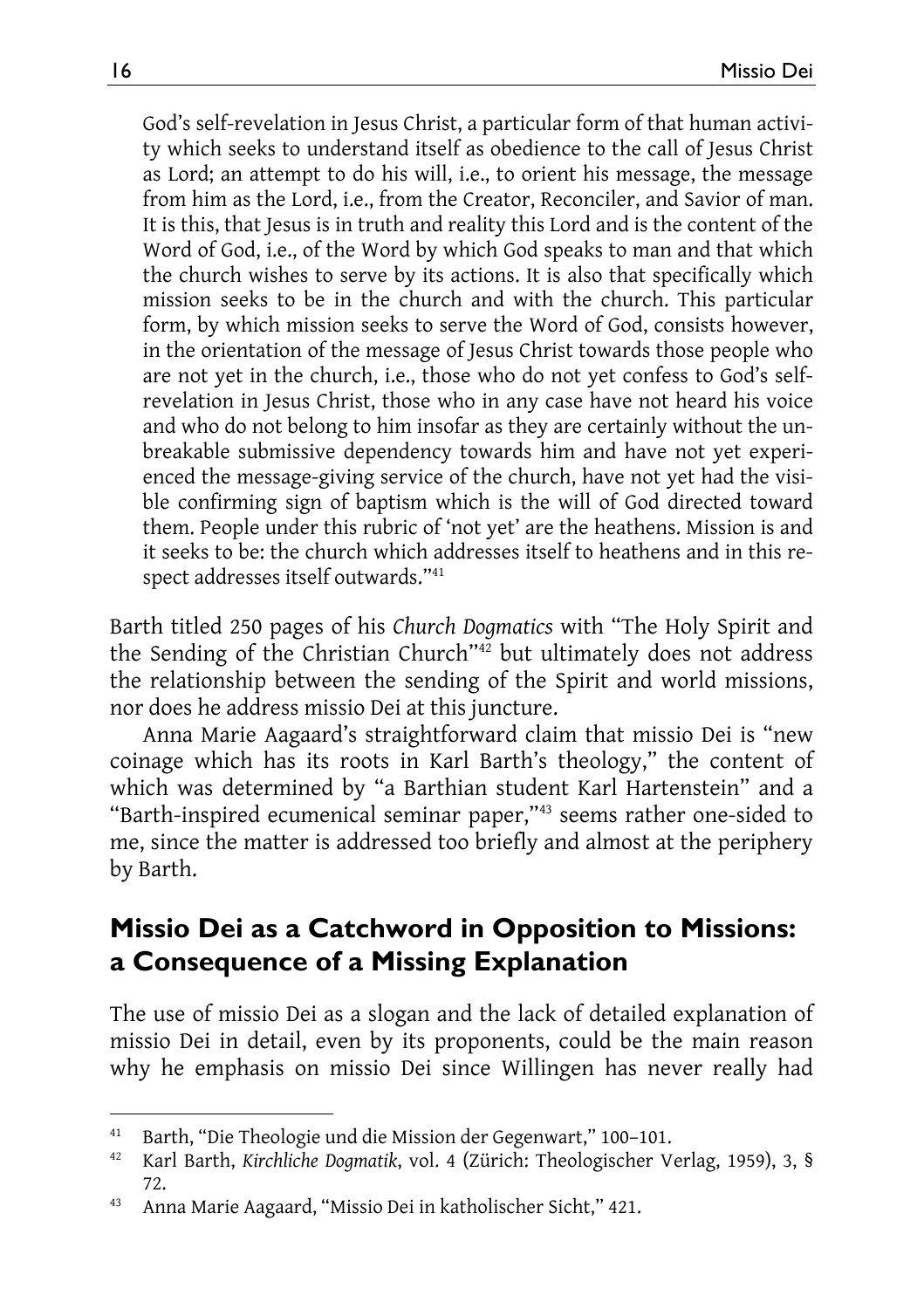much effect. It could also be the reason why missions moratoria and social gospel currents have appropriated this term too easily at and since Willingen.<sup>44</sup> The result is that missio Dei has mostly become an empty term unrelated to any effort to anchor missions in exegetical-systematic doctrines about the Trinity and salvation history. At the 3rd and 4th General Assemblies of the World Council of Churches (New Delhi 1961, Uppsala 1968), "missio Dei" became an expression for a completely new concept of missions in which, in the best-case scenario, the classical proclamation of the gospel played a subordinate role. Bernd Brandl justifiably makes the "vagueness"45 of the term missio Dei responsible for the fact that in the end, at Uppsala in 1968, the humanization of the world was able to be seen as the embodiment of missio Dei, and even non-Evangelical missiologists offered ungentle reminders that missio Dei concepts that ignored the Trinity were preposterous.46 This vagueness is not surprising when the term is not exegetically and systematically processed and filled with life but only remains a catchword.

Wilhelm Richebächer has demonstrated that despite all the significance of Willingen, $47$  there were three parallel currents there: (1) the classic missionary viewpoint, above all that of German Lutheran mission theologians, (2) the "social gospel" view, above all from the USA, and (3) the call for a moratorium on missions coming from missionary countries for whom missio Dei means that missions are not a matter for the church but rather for God alone.<sup>48</sup> The slogan thus became so pervasive precisely because it was hardly filled with any content. If German Evangelicals in particular want to instinctively tie in nowadays with Hartenstein, Vicedom, and others, they have to be aware of this and catch up on their unfinished homework.

l

<sup>44</sup> A good overview of the various non-classical interpretations of missio Dei since 1952 and in particular in the 1960s and 1970s, by a non-evangelical critic of these developments, is offered by Tormod Engelsviken, "Verständnis und Missverständnis eines Theologischen Begriffes in den Europäischen Kirchen und der Europäischen Missionstheologie," 40–56; Richebächer, "Missio Dei," 148–61; Wro-

<sup>&</sup>lt;sup>45</sup> Bernd Brandl, "Mission und Reich Gottes," in Georg Vicedom, *Missio Dei* - *Actio Dei*, ed. Klaus W. Müller (Nürnberg: VTR, 2002), 20.

<sup>&</sup>lt;sup>46</sup> Richebächer, "Missio Dei," 156–57, for that reason calls for an expansion of the expression "missio Dei triuni." 47 Ibid, 145–48; see also Theo Sundermeier, "Missio Dei heute: Zur Identität christ-

licher Mission," *Theologische Literaturzeitung* 127, no. 12 (2002): 1243–44. 48 Richebächer, "Missio Dei," 148–52.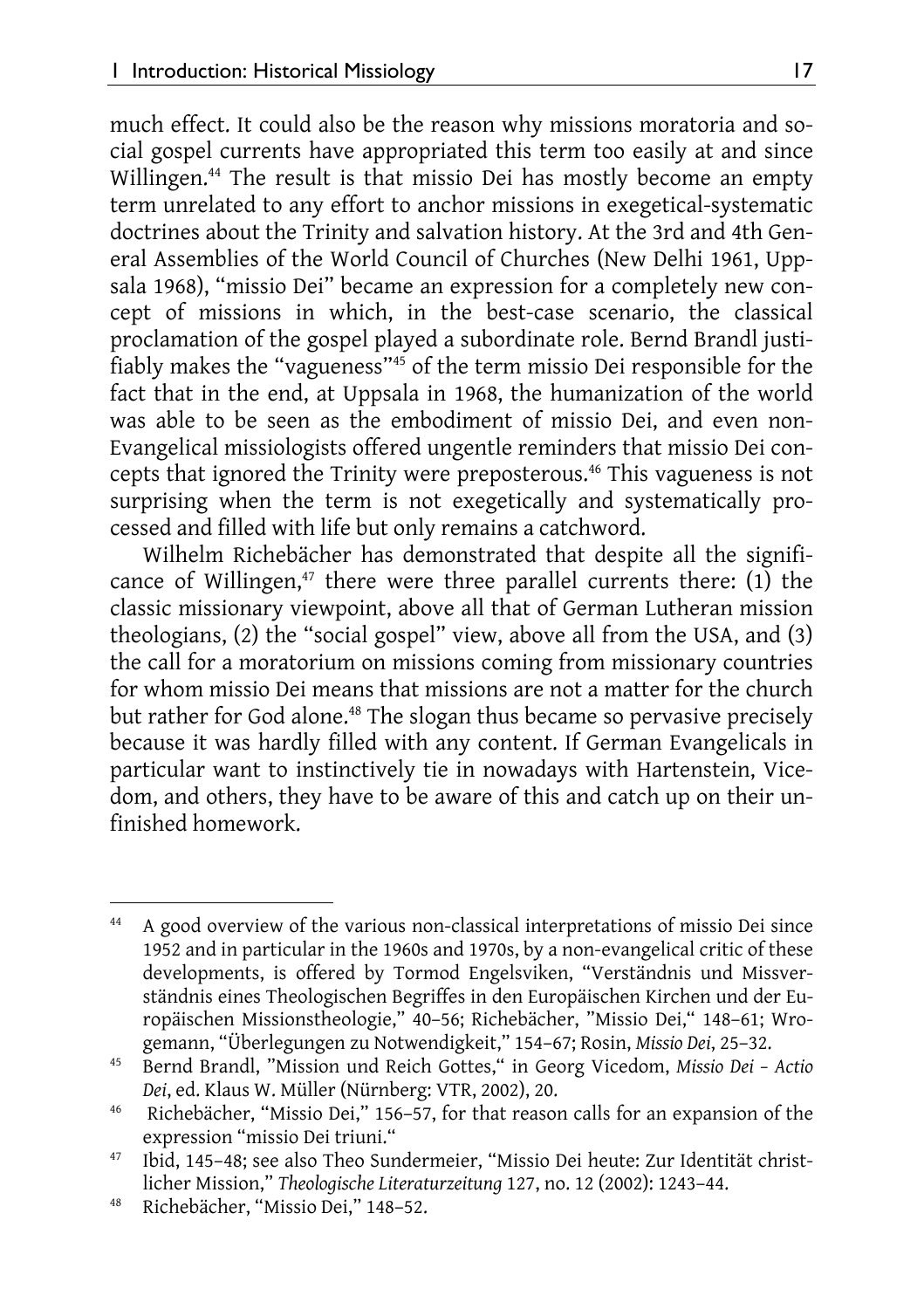Only against this backdrop can we understand why, ironically, the slogan *missio Dei* became a justification for the church's *not* having to conduct missions work. Richebächer explains:

"It should not be made into the equivalent of the statement, 'God is the sole subject of missions,' which is what happened in the 1950s and 1960s. Such a one-sided definition is also not what stands behind the numerous, earlier statements by Hartenstein about God as the main actor in missions, which he had made since 1927 under the influence of Barth's theology. According to Karl Barth's lecture in 1932, it was even certain for Barth that the church was firmly established as the subject of missionary activity, something which can only be caused by God yet occurring within the basic event of encounter between humankind and the Word. It was in that lecture that he was the first to use the term 'mission' from the teaching on the 'opera Trinitatis' in a missiological-theological manner."49

l 49 Ibid, 146.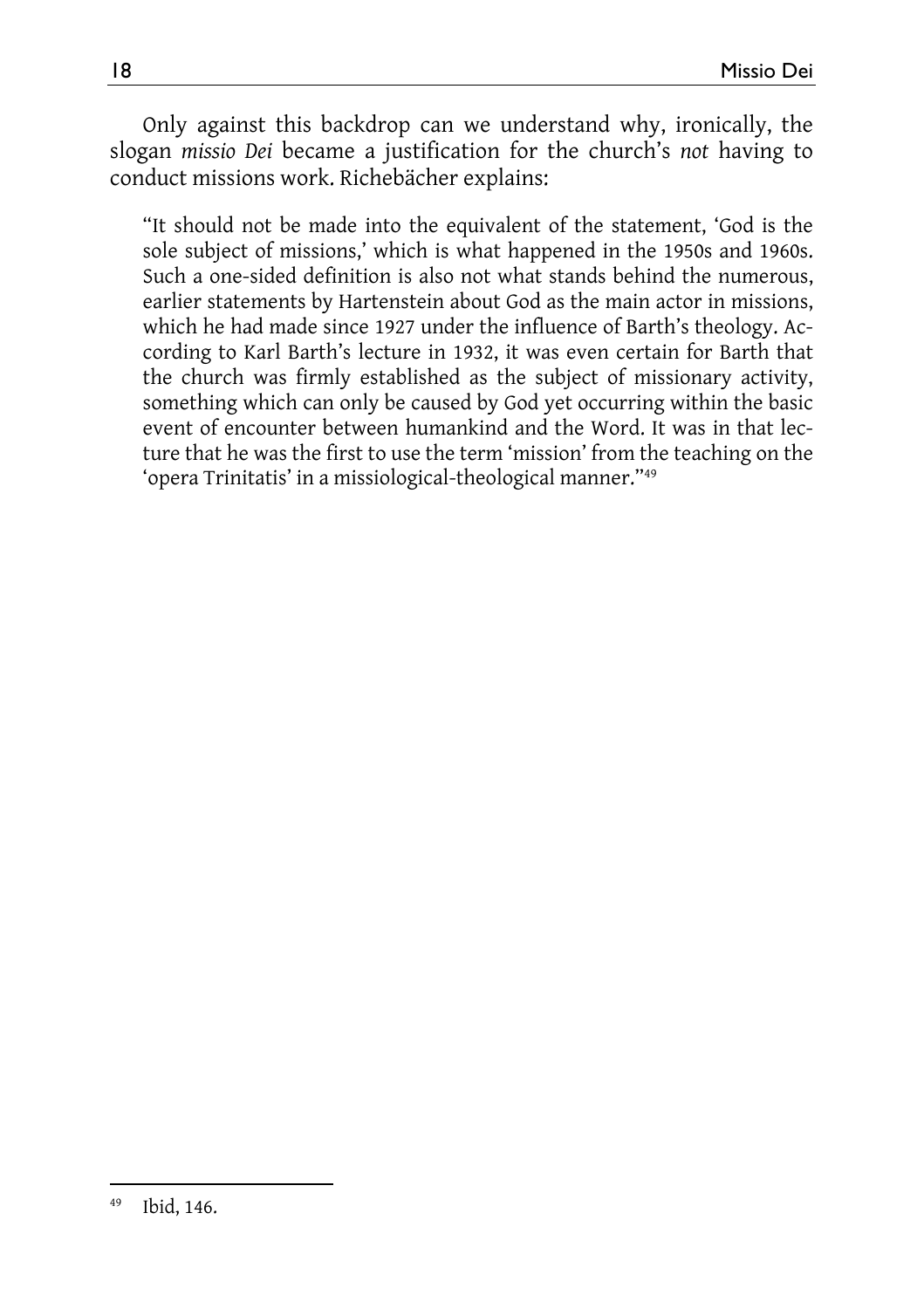### **2 Biblical-Systematic Section**

#### **An "Orthodox" Concept?**

Is missio Dei, however, also a valid biblical concept compatible with the confessions of faith of the classical Christian churches? And is it also compatible with Reformed theology (as a Reformed theologian, one should grant me the privilege to address this question)? Indeed, the concept of missio Dei is valid and belongs to the heart of Christianity, regardless of whether it is used to indicate that God sent himself to redeem the world or that the mission of the church is the result of God's mission.

Missio Dei means no less than to recognize that sending (Greek: apostello and pempo and related words; Latin: missio, etc.) for redemption is the essence and center of the Christian faith. It is directly anchored in God and in his essence. Without the Trinity and without a God who sends himself, there would be no redemption. There would also be neither reason nor justification for the church's being sent to all peoples and for its sending missionaries everywhere. The term missio Dei was coined by St. Augustine and is thus traceable back to a man who is important not only for Catholic theology, but also for Luther and Calvin and their concept of the sending of Christ, as well as one who deeply influenced their biblical concept of grace. The main reason for the validity of missio Dei for Protestants is, however, the fact that it is firmly rooted in biblical revelation.

The genitive in *missio Dei* can, viewed grammatically, be seen as God being sent as well as God sending. Both aspects of missio Dei can be found in biblical texts, including those using terms for sending and those describing the relationship between the persons of the Trinity and the relationship between Jesus and his church. The church becomes part of God's sending.

Participation in God's actions and plans does not apply only to missio Dei. Rather, it is also applies to other central topics of Holy Scripture. Reformed theologians have correctly emphasized, for example, that believers and the church compose a part of the covenant that already exists between the Father and the Son. This was emphasized by one of the most important Reformed covenant theologians, Herman Witsius, in his major work in 1677. There is already within the Trinity a perfect, eternal cove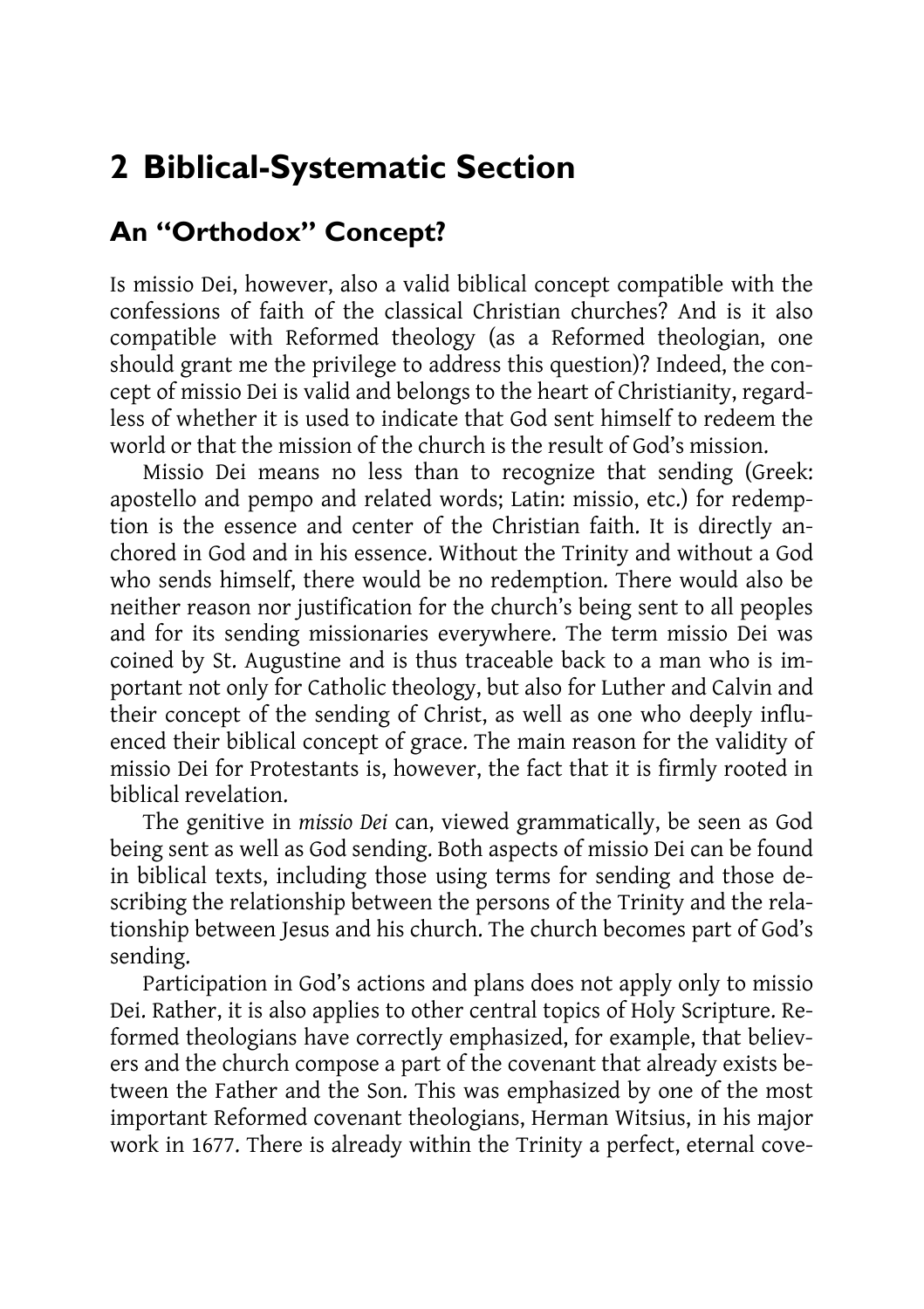nant.50 God's covenant with humankind is reception into the covenant of the Son with the Father: "And I confer<sup>51</sup> on you [via a covenant] a kingdom, just as my Father conferred [via a covenant] one on me" (Luke 22:29). The Father gave Jesus eternal rule and priesthood via a covenant (Hebrews 7:21-23; Galatians 3:17),<sup>52</sup> in which the church, as the body of Christ, receives an interest.

Reformed theologians in particular cherish the concept of the missio Dei, in particular because it emphasizes that redemption is always an act of God, even if God uses men and women as his ambassadors. Before God sent his people, he sent himself, and for that reason Jesus is the Lord of world missions. In addition to God's present and most recent sending of his people, God's sending of himself is also present, and for that reason the Holy Spirit is the seal and guarantee for world missions. Only the Holy Spirit can change the hearts of unbelievers. Human messengers are taken into God's plan, but a messenger cannot truly change any of his fellow humans to whom he or she speaks.

*God's mission and God's covenant show that Christianity is a religion of salvation history and of historical advance*. The different steps and aspects of missio Dei do not randomly follow each other and are not exchangeable. Rather, they follow God's wise design, according to which he unfolds his Kingdom step by step. *Missio Dei does not occur cyclically time and again. Rather, it points to the great goal of the entirety of history*.

#### **Sending in the New Testament**

In the New Testament, Jesus' sending of the disciples is viewed as the continuation of the sending of Jesus by his Father and the sending of the Spirit by the Father and the Son. The sending of Jesus by the Father (Matthew 10:40; Mark 9:37; Luke 9:48; 10:16; Acts 3:20, 26; approx. 50 times in John, see the following) and the sending of the Holy Spirit by the Father and Jesus (John 14:26; 15:26; Luke 24:29) is designated by the same words "to send," "sending," etc. (Greek: *apostello* and *pempo* and related words, Latin: *missio*, etc.) and by other common expressions, such as the sending of people by God.

l

<sup>50</sup> Herman Witsius, *The Economy of the Covenants between God and Men: Comprehending a Complete Body of Divinity*, vol. 1 (Escondido, CA: The den Dulk Christian Founda-

tion; Phillipsburg, NJ: Presbyterian and Reformed, 1990), 165–92 (original 1677).<br><sup>51</sup> A technical expression for concluding a covenant is present here, which many translations only poorly express.<br><sup>52</sup> Comp. to the three last named texts, ibid., 166-167.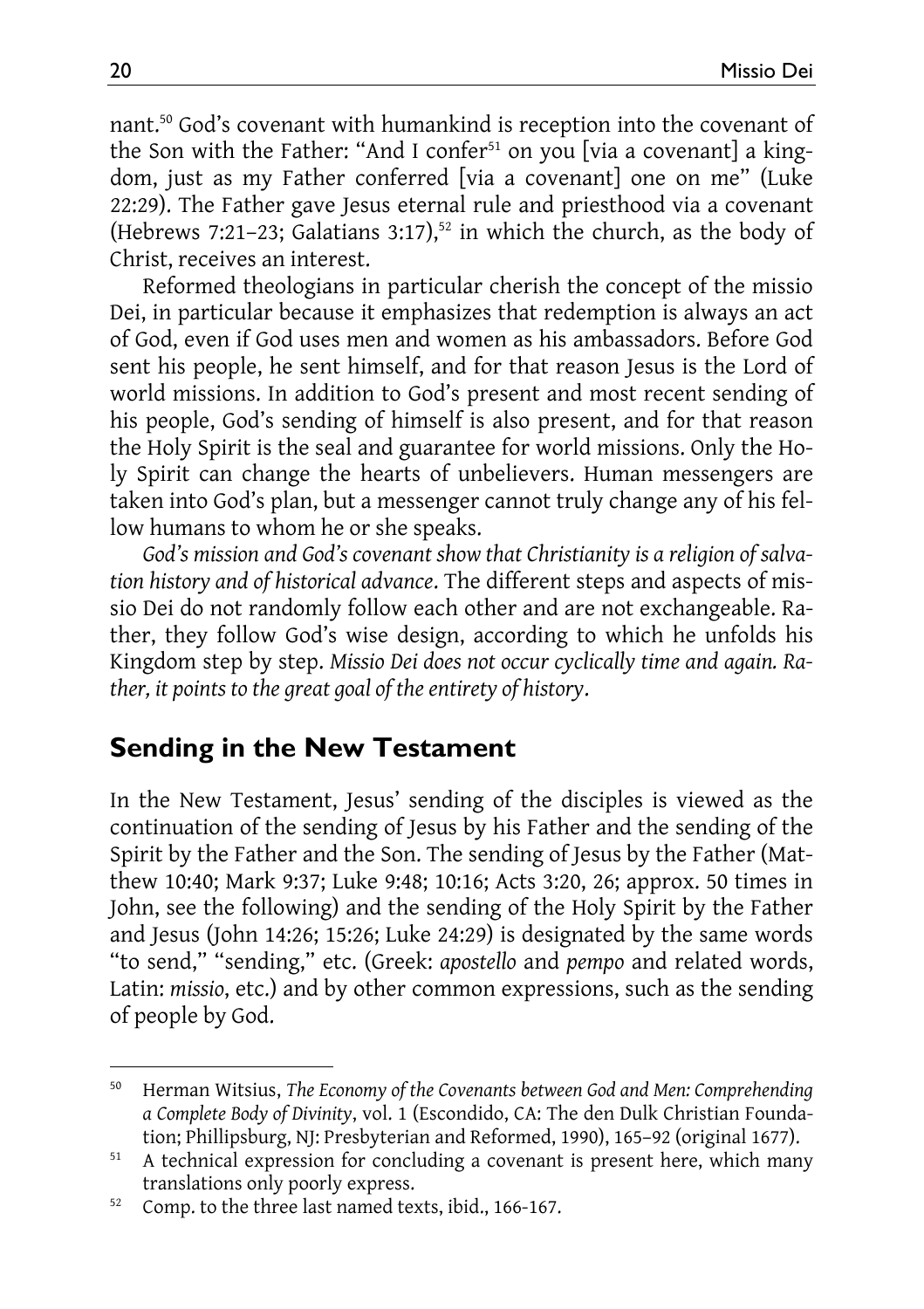This applies especially to the Gospel of John.<sup>53</sup> The sending of the disciples is understood as a continuation of the sending of Jesus by his Father (among the many references in John, see initially John 3:17; 10:16; 17:18, 21, 23; 13:31) and the sending of the Holy Spirit by the Father and Jesus (John 14:26; 15:26). In John 8:42, Jesus says to his Father: "For I came from God and now am here. I have not come on my own; but he sent me."

It is surely no coincidence that Jesus, who sees himself as God's sent one, whereby the word *apostello* (to send) is frequently used, not only sends (*apostello*) his closest colleagues but also names them with the qualifying term of *apostle*. 54

Jesus, the Holy Spirit, and the Apostles as Sent by God: Sending in the four Gospels

 $(A)$  = apostello;  $(P)$  = pempo (both roots are used interchangeably)

#### *Jesus sent by the Father (Jesus speaking about himself)*

Matthew 10:40: (A) "He who receives you receives me, and he who receives me receives the one who sent me."

Mark 9:37: (A) "Whoever welcomes one of these little children in my name welcomes me; and whoever welcomes me does not welcome me but the one who sent me."

Luke 4:18: (A) "The Spirit of the Lord is on me, because he has anointed me to preach good news to the poor. He has sent me to proclaim freedom for the prisoners and recovery of sight for the blind, to release the oppressed …"

Luke 9:48: (A) "Then he said to them, 'Whoever welcomes this little child in my name welcomes me; and whoever welcomes me welcomes the one who sent me.'"

Luke 10:16: (A) "He who listens to you listens to me; he who rejects you rejects me; but he who rejects me rejects him who sent me."

John 3:17: (A) "For God did not send his Son into the world to condemn the world, but to save the world through him."

l

<sup>53</sup> On the significance of the sending of Jesus for mission in the Gospel of John, see Albert Curry Winn, *A Sense of Mission: Guidance from the Gospel of John* (Philadelphia: Westminster Press, 1981), 23, 30–34; W. F. Howard, *Christianity: According to St. John* (London: Duckworth, 1958), 25; Jose Comblin, *Sent from the Father: Meditations on the Fourth Gospel* (Maryknoll, NY: Orbis Books, 1981), 1–6. 54 As mentioned, *pempo* can be used interchangeably.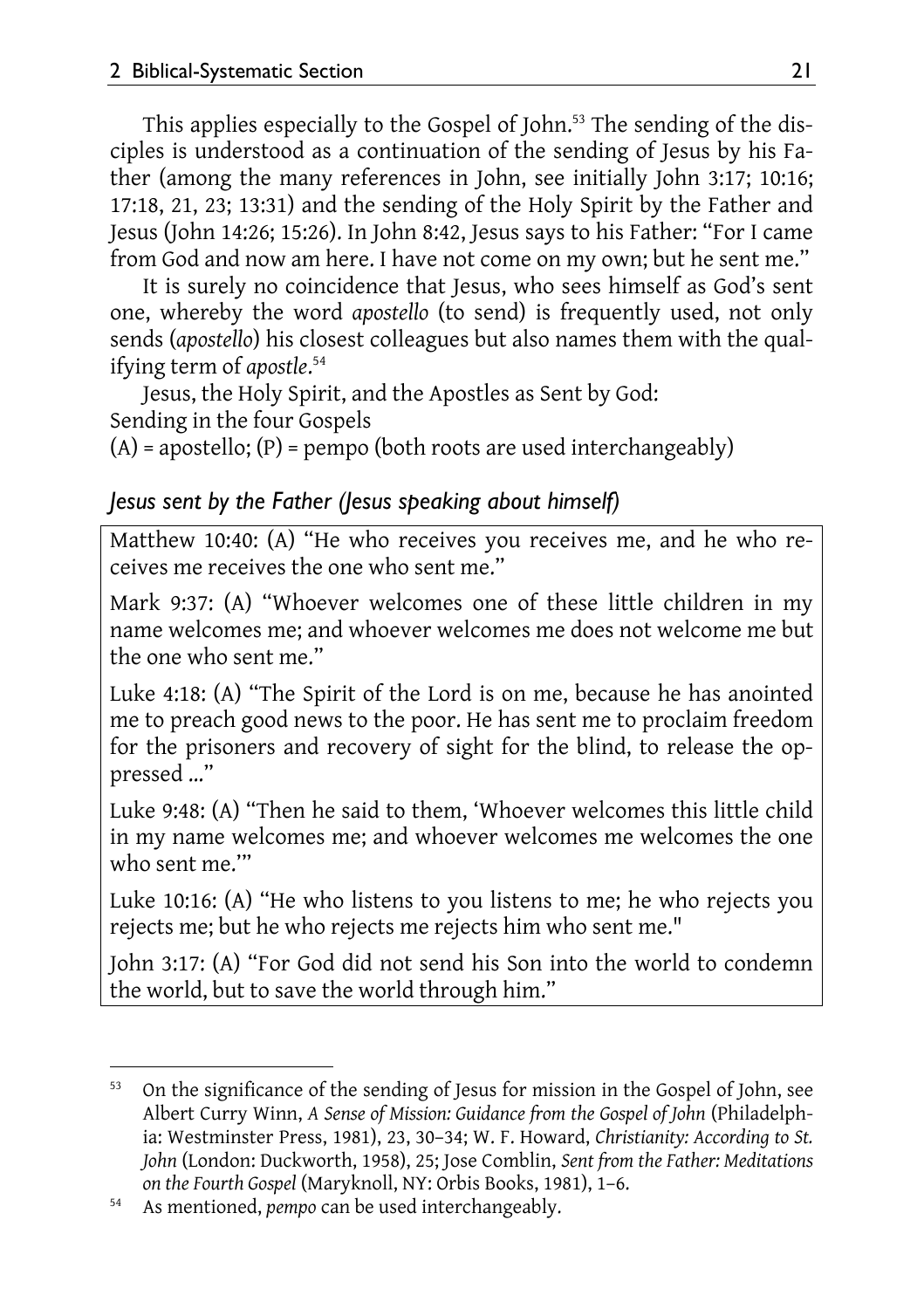John 4:34: (P) "'My food,' said Jesus, 'is to do the will of him who sent me and to finish his work.'"

John 5:23: (P) "… that all may honor the Son just as they honor the Father. He who does not honor the Son does not honor the Father, who sent him."

John 5:24: (P) "I tell you the truth, whoever hears my word and believes him who sent me has eternal life and will not be condemned; he has crossed over from death to life."

John 5:30: (P) "By myself I can do nothing; I judge only as I hear, and my judgment is just, for I seek not to please myself but him who sent me."

John 5:36: (A) "For the very work that the Father has given me to finish, and which I am doing, testifies that the Father has sent me."

John 5:37: (P) "And the Father who sent me has himself testified concerning me. You have never heard his voice nor seen his form …"

John 5:38: (A) "… nor does his word dwell in you, for you do not believe the one he sent."

John 6:29: (A) "Jesus answered, 'The work of God is this: to believe in the one he has sent.'"

John 6:38: (P) "For I have come down from heaven not to do my will but to do the will of him who sent me."

John 6:39: (P) "And this is the will of him who sent me, that I shall lose none of all that he has given me, but raise them up at the last day."

John 6:44: (P) "No one can come to me unless the Father who sent me draws him, and I will raise him up at the last day."

John 6:57: (A) "Just as the living Father sent me and I live because of the Father, so the one who feeds on me will live because of me."

John 7:16: (P) "Jesus answered, 'My teaching is not my own. It comes from him who sent me.'"

John 7:18: (P) "He who speaks on his own does so to gain honor for himself, but he who works for the honor of the one who sent him is a man of truth; there is nothing false about him."

John 7:28: (P) "Yes, you know me, and you know where I am from. I am not here on my own, but he who sent me is true. You do not know him …"

John 7:29: (A) "… but I know him because I am from him and he sent me."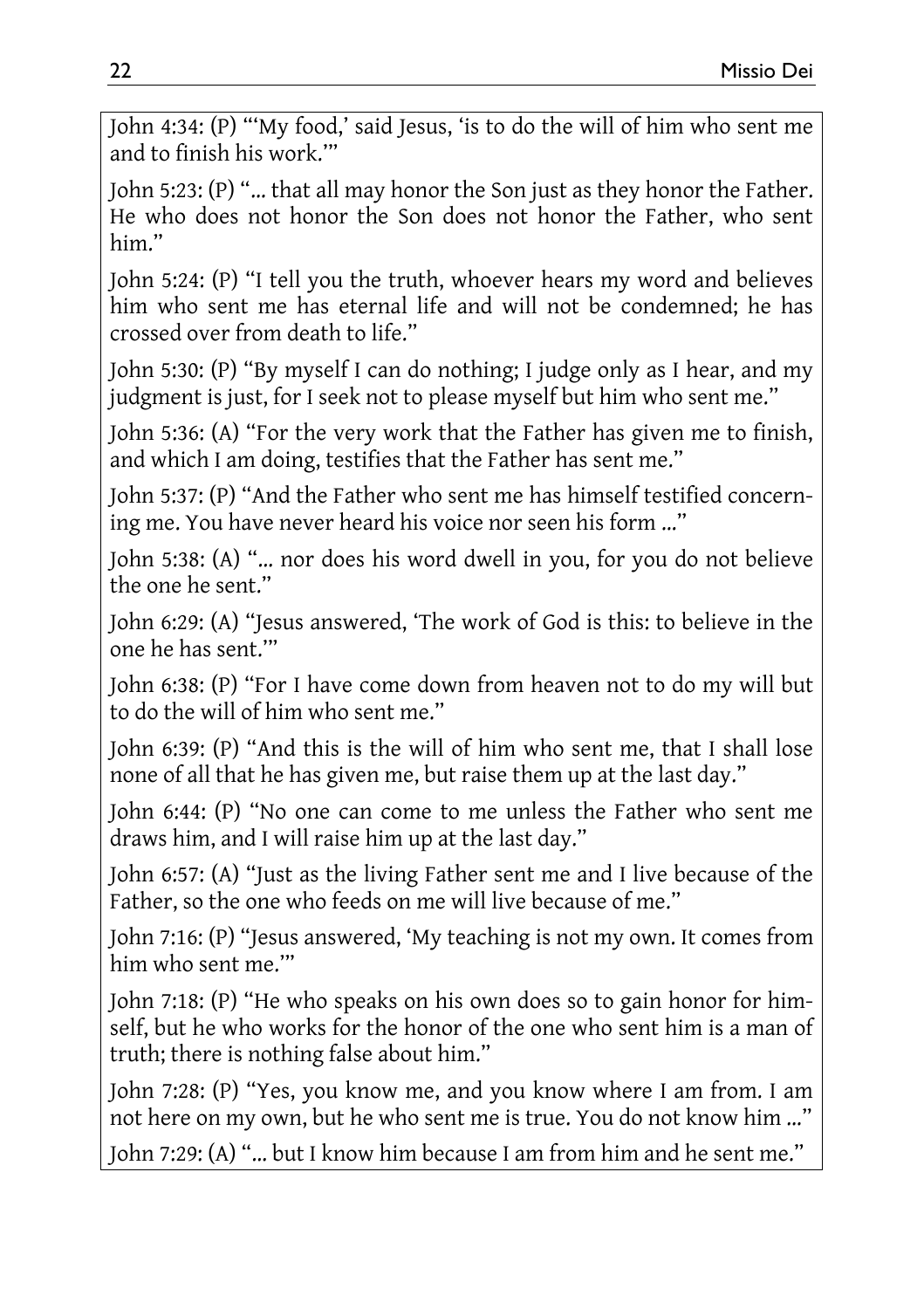John 7:33: (P) "I am with you for only a short time, and then I go to the one who sent me."

John 8:16: (P) "But if I do judge, my decisions are right, because I am not alone. I stand with the Father, who sent me."

John 8:18: (P) "I am one who testifies for myself; my other witness is the Father, who sent me."

John 8:26: (P) "I have much to say in judgment of you. But he who sent me is reliable, and what I have heard from him I tell the world."

John 8:29: (P) "The one who sent me is with me; he has not left me alone, for I always do what pleases him."

John 8:42: (A) "Jesus said to them, 'If God were your Father, you would love me, for I came from God and now am here. I have not come on my own; but he sent me.'"

John 9:4: (P) "As long as it is day, we must do the work of him who sent me. Night is coming, when no one can work."

John 10:36: (A) "… what about the one whom the Father set apart as his very own and sent into the world? Why then do you accuse me of blasphemy because I said, I am God's Son?"

John 11:42: (A) "I knew that you always hear me, but I said this for the benefit of the people standing here, that they may believe that you sent me."

John 12:44: (P) "Then Jesus cried out, 'When a man believes in me, he does not believe in me only, but in the one who sent me.'"

John 12:45: (P) "When he looks at me, he sees the one who sent me."

John 12:49: (P) "For I did not speak of my own accord, but the Father who sent me commanded me what to say and how to say it."

John 13:16: (P) "I tell you the truth, no servant is greater than his master, nor is a messenger greater than the one who sent him."

John 13:20: (P) "I tell you the truth, whoever accepts anyone I send accepts me; and whoever accepts me accepts the one who sent me."

John 14:24: (P) "He who does not love me will not obey my teaching. These words you hear are not my own; they belong to the Father who sent me."

John 15:21: (P) "They will treat you this way because of my name, for they do not know the One who sent me."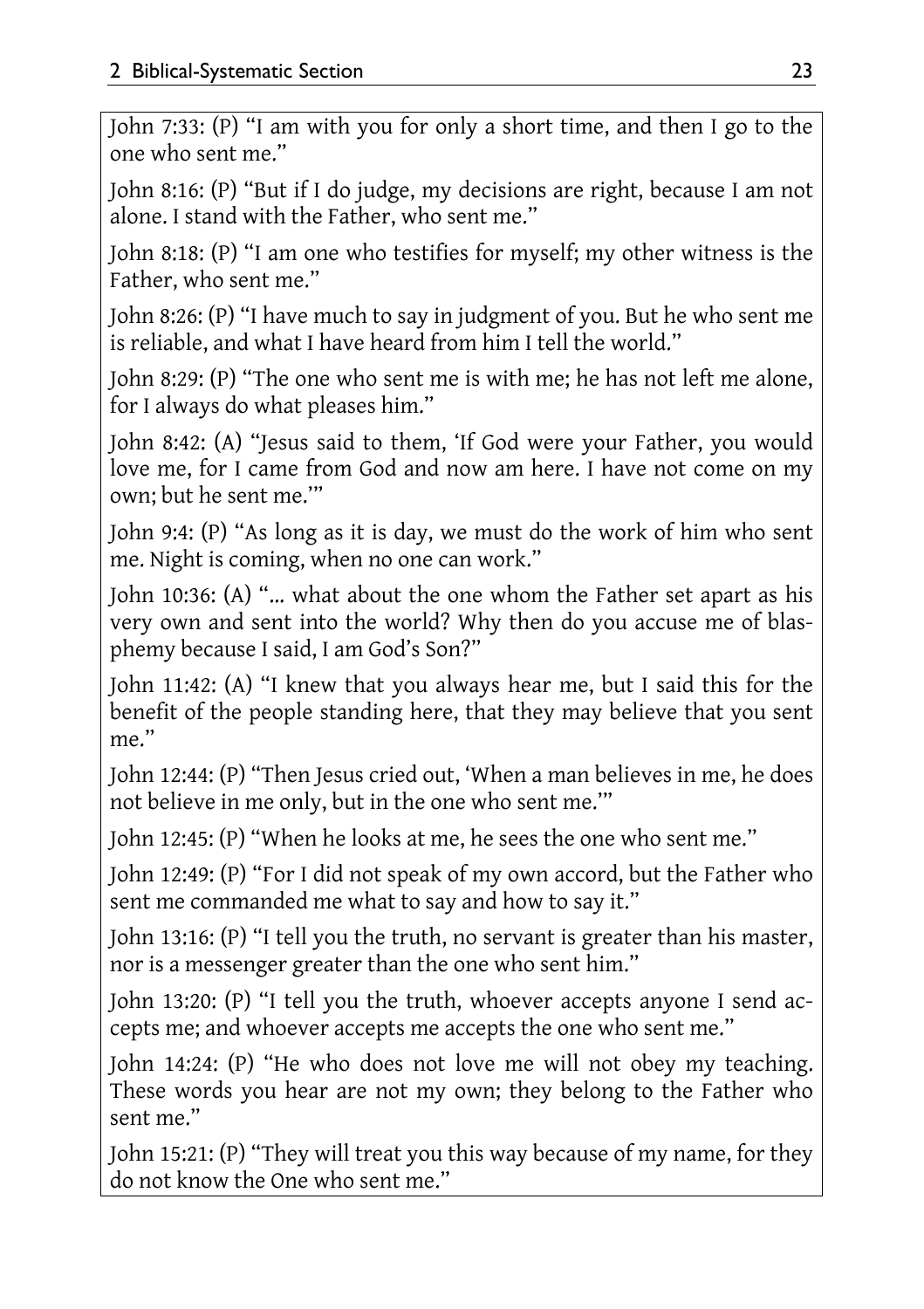John 16:5: (P) "Now I am going to him who sent me, yet none of you asks me, 'Where are you going?'"

John 17:3: (A) "Now this is eternal life: that they may know you, the only true God, and Jesus Christ, whom you have sent."

John 17:8: (A) "For I gave them the words you gave me and they accepted them. They knew with certainty that I came from you, and they believed that you sent me."

John 17:18: (A) "As you sent me into the world, I have sent them into the world."

John 17:21: (A) "that all of them may be one, Father, just as you are in me and I am in you. May they also be in us so that the world may believe that you have sent me."

John 17:22–23: (A) "I have given them the glory that you gave me, that they may be one as we are one: I in them and you in me. May they be brought to complete unity to let the world know that you sent me and have loved them even as you have loved me."

John 17:25: (A) "Righteous Father, though the world does not know you, I know you, and they know that you have sent me."

John 20:21: (P) "Again Jesus said, 'Peace be with you! As the Father has sent me, I am sending you.'"

#### *Jesus sent (Jesus speaking about himself without expressly naming the Sender)*

Matthew 15:24: (A) "He answered, 'I was sent only to the lost sheep of Israel.'"

Luke 4:43: (A) "But he said, 'I must preach the good news of the kingdom of God to the other towns also, because that is why I was sent.'"

#### *Jesus sent by the Father (stated by others than Jesus)*

Matthew 11:10, Mark 1:2, Luke 7:27: (A) "This is the one about whom it is written: 'I will send my messenger ahead of you, who will prepare your way before you.'"

John 3:34–35: (A) [John the Baptist said,] "For the one whom God has sent speaks the words of God, for God gives the Spirit without limit. The Father loves the Son and has placed everything in his hands."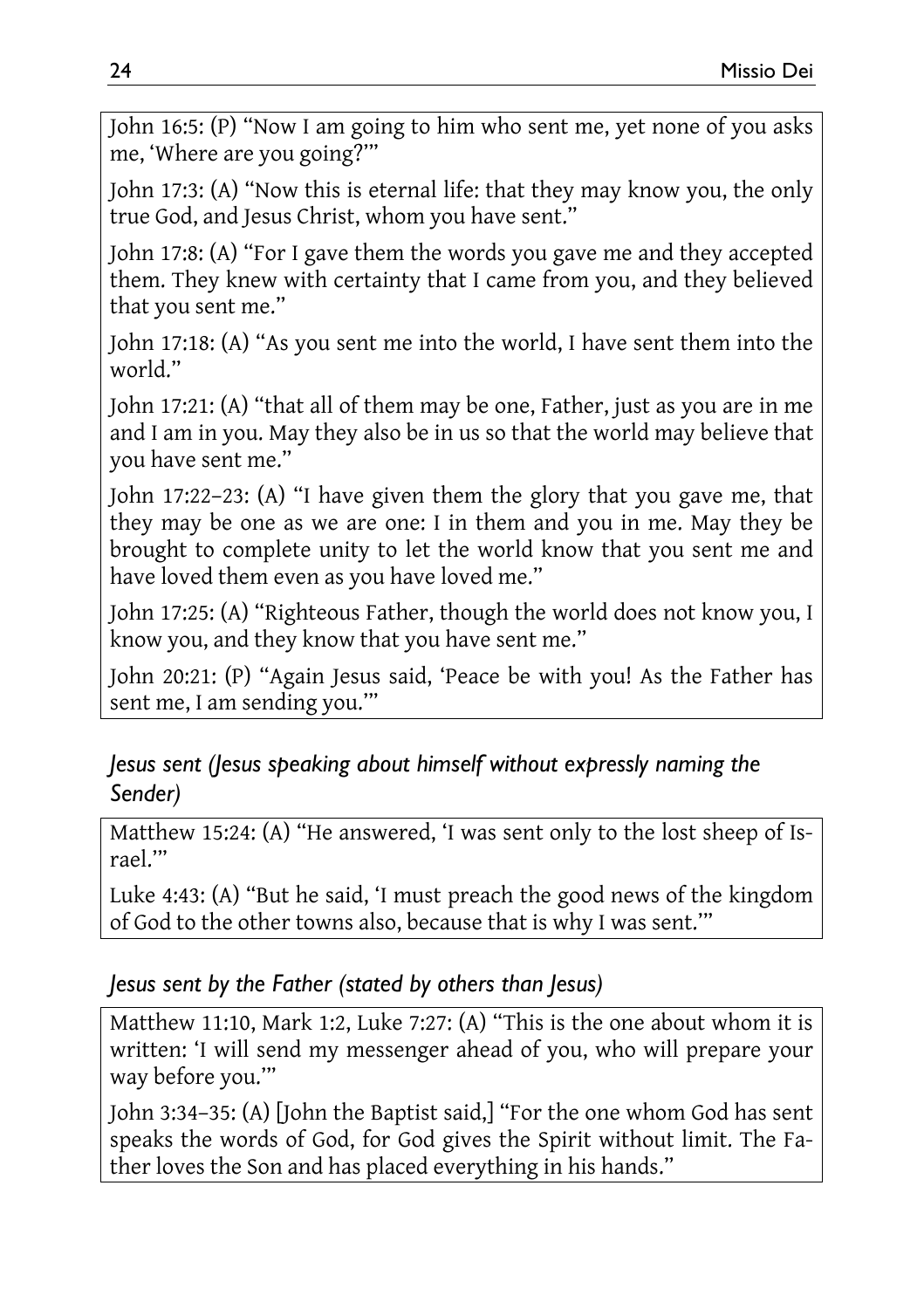Acts 3:20: (A) "… and that he may send the Christ, who has been appointed for you - even Jesus."

Acts 3:26: (A) "When God raised up his servant, he sent him first to you to bless you by turning each of you from your wicked ways."

Acts 7:34: (A) (to Moses) "I have indeed seen the oppression of my people in Egypt. I have heard their groaning and have come down to set them free. Now come, I will send you back to Egypt."

Acts 7:35: (A) "This is the same Moses whom they had rejected with the words, 'Who made you ruler and judge?' He was sent to be their ruler and deliverer by God himself, through the angel who appeared to him in the bush."

Romans 8:3: (P) "For what the law was powerless to do in that it was weakened by the sinful nature, God did by sending his own Son in the likeness of sinful man to be a sin offering. And so he condemned sin in sinful man."

1 John 4:9: (A) "This is how God showed his love among us: He sent his one and only Son into the world that we might live through him."

1 John 4:10: (A) "This is love: not that we loved God, but that he loved us and sent his Son as an atoning sacrifice for our sins."

1 John 4:14: (A) "And we have seen and testify that the Father has sent his Son to be the Savior of the world."

#### *Jesus sent by the Father (in one of Jesus' Parables)*

Matthew 21:37: (A) "Last of all, he sent his son to them. 'They will respect my son,' he said."

Mark 12:6: (A) "He had one left to send, a son, whom he loved. He sent him last of all, saying, 'They will respect my son.'"

Luke 20:13: (P) "Then the owner of the vineyard said, 'What shall I do? I will send my son, whom I love; perhaps they will respect him.""

#### *The Holy Spirit sent by Jesus or by God the Father*

Luke 24:49: (A) "I am going to send you what my Father has promised; but stay in the city until you have been clothed with power from on high."

John 14,26: (P) "But the Counselor, the Holy Spirit, whom the Father will send in my name, will teach you all things and will remind you of everything I have said to you."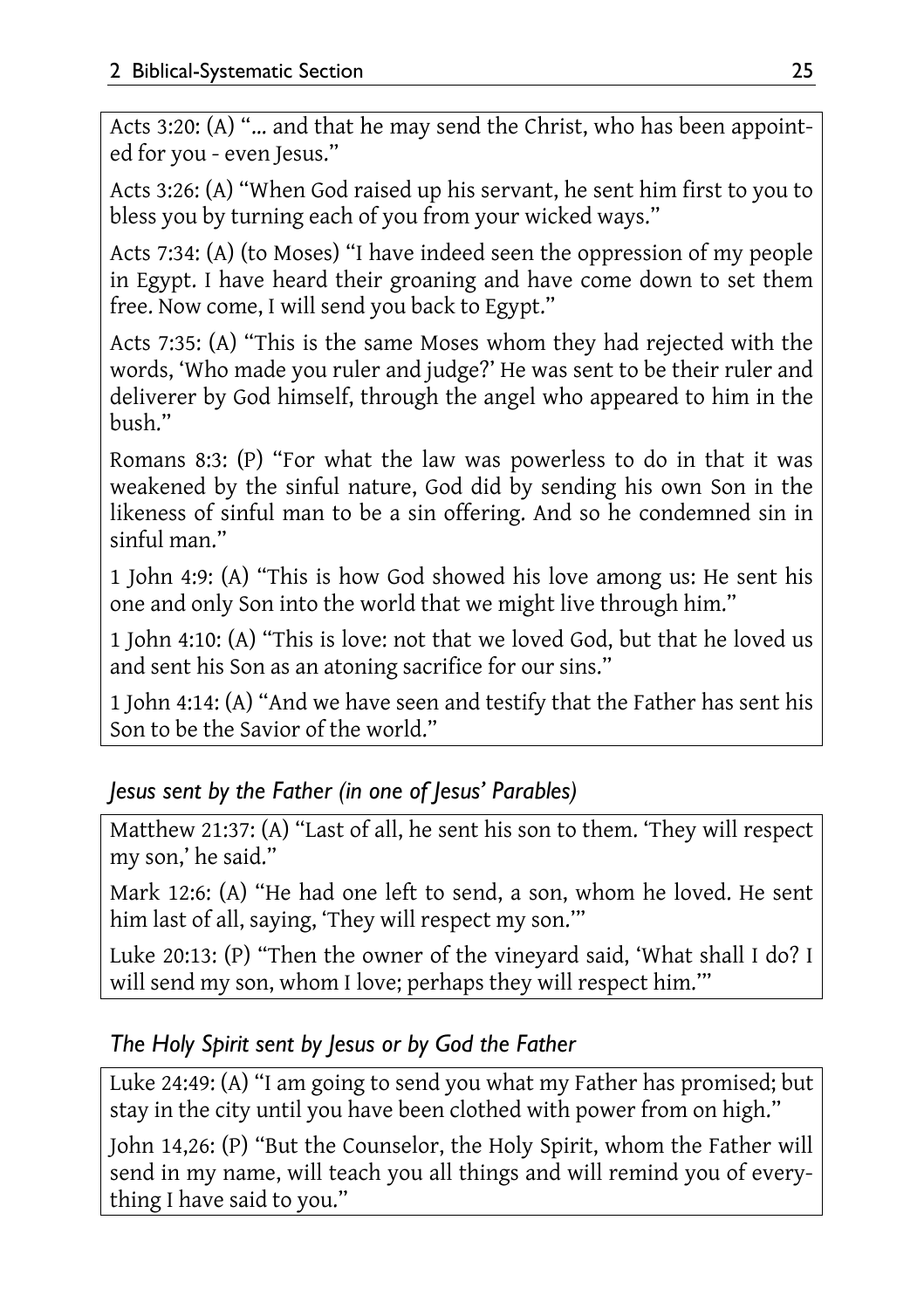John 15:26: (P) "When the Counselor comes, whom I will send to you from the Father, the Spirit of truth who goes out from the Father, he will testify about me."

John 16:7: (P) "But I tell you the truth: It is for your good that I am going away. Unless I go away, the Counselor will not come to you; but if I go, I will send him to you."

1 Peter 1:12: (A) "It was revealed to them that they were not serving themselves but you, when they spoke of the things that have now been told you by those who have preached the gospel to you by the Holy Spirit sent from heaven. Even angels long to look into these things."

Revelation 5:6: (A) "Then I saw a Lamb, looking as if it had been slain, standing in the center of the throne, encircled by the four living creatures and the elders. He had seven horns and seven eyes, which are the seven spirits of God sent out into all the earth."

#### *Angels sent by God*

Matthew 13:41: (A) "The Son of Man will send out his angels, and they will weed out of his kingdom everything that causes sin and all who do evil."

Matthew 24:31: (A) "And he will send his angels with a loud trumpet call, and they will gather his elect from the four winds, from one end of the heavens to the other."

Mark 13:27: (A) "And he will send his angels and gather his elect from the four winds, from the ends of the earth to the ends of the heavens."

Luke 1:19: (A) "The angel answered, 'I am Gabriel. I stand in the presence of God, and I have been sent to speak to you and to tell you this good news.'"

Luke 1:26: (A) "In the sixth month, God sent the angel Gabriel to Nazareth, a town in Galilee."

Hebrews 1:14: (A) "Are not all angels ministering spirits sent to serve those who will inherit salvation?"

Revelation 1:1: (A) "The revelation of Jesus Christ, which God gave him to show his servants what must soon take place. He made it known by sending his angel to his servant John."

Revelation 22:6: (A) "The Lord, the God of the spirits of the prophets, sent his angel to show his servants the things that must soon take place."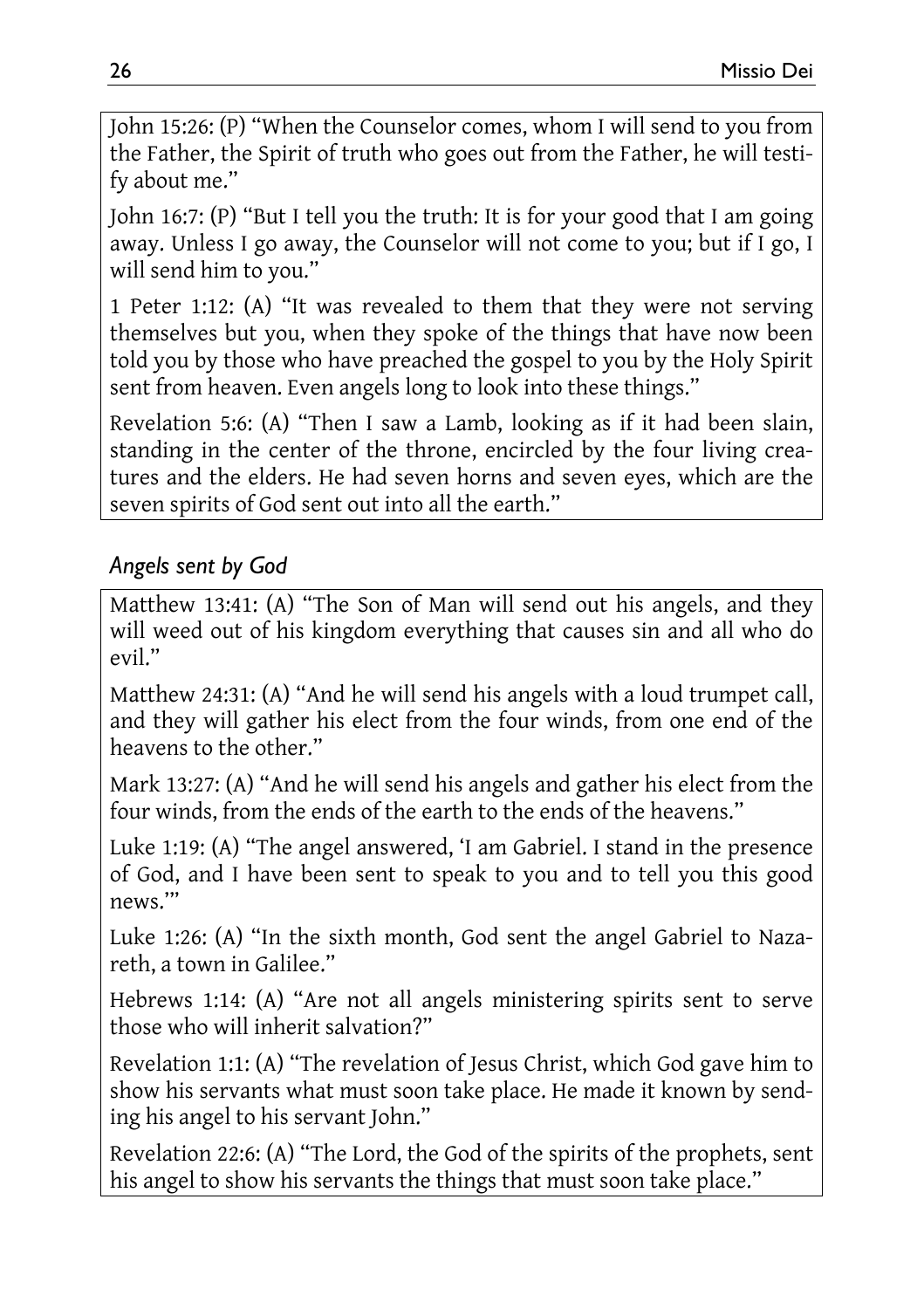Revelation 22:16: (P) "I, Jesus, have sent my angel to give you this testimony for the churches. I am the Root and the Offspring of David, and the bright Morning Star."

#### *The Word and, more specifically, salvation sent by God*

Acts 10:36: (A) "You know the message God sent to the people of Israel, telling the good news of peace through Jesus Christ, who is Lord of all."

Acts 28:28: (A) "Therefore, I want you to know that God's salvation has been sent to the Gentiles, and they will listen!"

#### *Jesus sends Apostles*

Matthew 10:5: (A) "These twelve Jesus sent out with the following instructions …"

Matthew 10:16a: (A) "I am sending you out like sheep among wolves."

Mark 3:14: (A) "He appointed twelve – designating them apostles – that they might be with him and that he might send them out to preach."

Mark 6:7: (A) "Calling the Twelve to him, he sent them out two by two and gave them authority over evil spirits."

Luke 9:2: (A) "… and he sent them out to preach the kingdom of God and to heal the sick."

Luke 10:1: (A) "After this the Lord appointed seventy-two others and sent them two by two ahead of him to every town and place where he was about to go."

Luke 10:3: (A) "Go! I am sending you out like lambs among wolves."

Luke 11:49: (A) "Because of this, God in his wisdom said, 'I will send them prophets and apostles, some of whom they will kill and others they will persecute.'"

Luke 22:35: (A) "Then Jesus asked them, 'When I sent you without purse, bag or sandals, did you lack anything?' 'Nothing,' they answered."

John 4:38: (A) "I sent you to reap what you have not worked for. Others have done the hard work, and you have reaped the benefits of their labor."

John 13:20: (P) "I tell you the truth, whoever accepts anyone I send accepts me; and whoever accepts me accepts the one who sent me."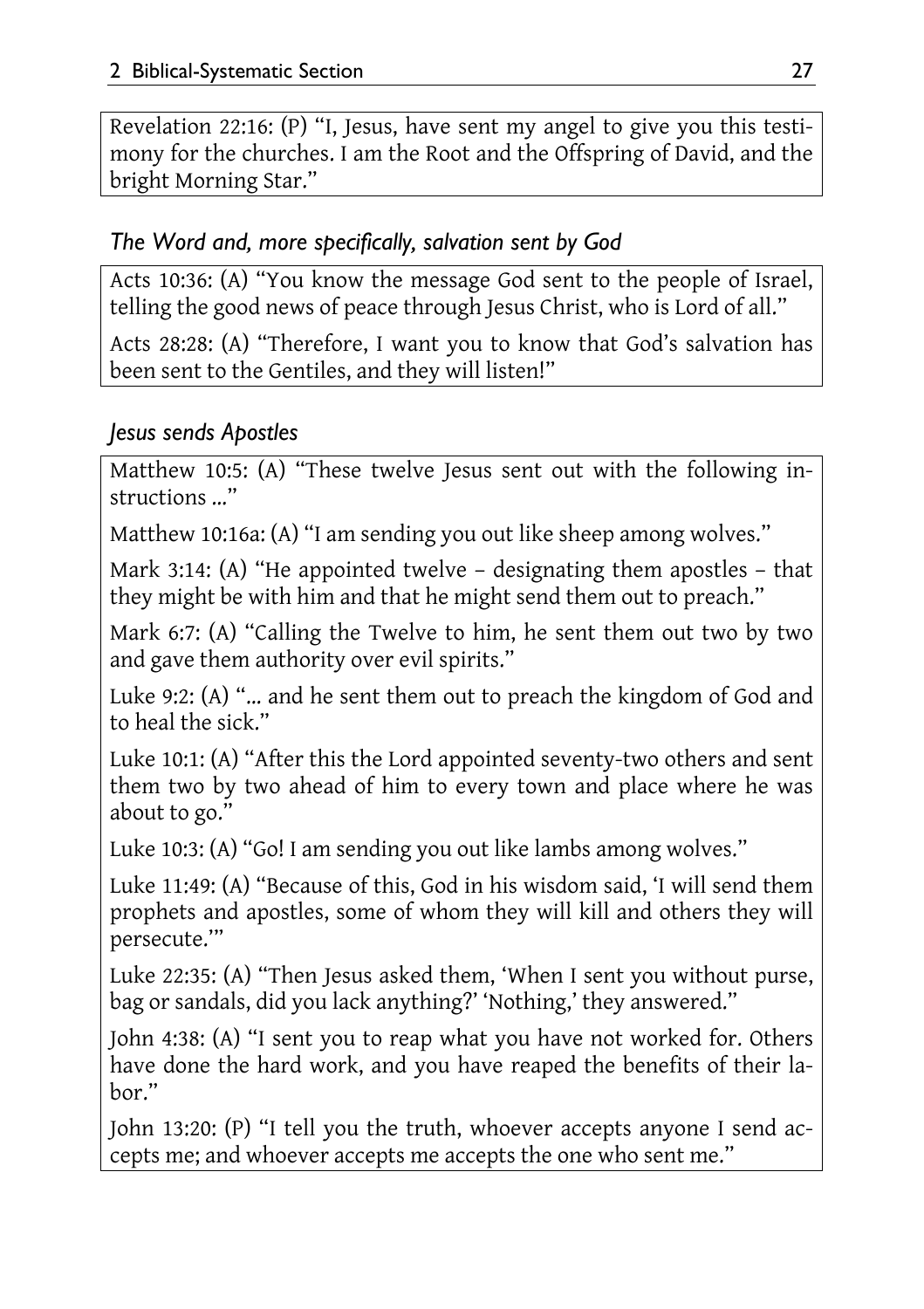John 17:18: (A) "As you sent me into the world, I have sent them into the world."

John 20:21: (P/A) "Again Jesus said, 'Peace be with you! As the Father has sent me, I am sending you.'"

Acts 9:17: (A) "Then Ananias went to the house and entered it. Placing his hands on Saul, he said, 'Brother Saul, the Lord – Jesus, who appeared to you on the road as you were coming here – has sent me so that you may see again and be filled with the Holy Spirit.'"

Acts 26:17: (A) (to Paul) "I will rescue you from your own people and from the Gentiles. I am sending you to them."

1 Corinthians 1:17: (A) "For Christ did not send me to baptize, but to preach the gospel – not with words of human wisdom, lest the cross of Christ be emptied of its power."

#### *God sends people (in one of Jesus' parables)*

Matthew 22:3: (A) "He sent his servants to those who had been invited to the banquet to tell them to come, but they refused to come."

Matthew 22:4: (A) "Then he sent some more servants and said, 'Tell those who have been invited that I have prepared my dinner: My oxen and fattened cattle have been butchered, and everything is ready. Come to the wedding banquet.'"

Luke 14:17: (A) "At the time of the banquet he sent his servant to tell those who had been invited, 'Come, for everything is now ready.'"

#### *Prophets including John the Baptist*

Matthew 23:34: (A) "Therefore I am sending you prophets and wise men and teachers. Some of them you will kill and crucify; others you will flog in your synagogues and pursue from town to town."

Matthew 23:34: (A) "O Jerusalem, Jerusalem, you who kill the prophets and stone those sent to you, how often I have longed to gather your children together, as a hen gathers her chicks under her wings, but you were not willing."

Luke 4:26: (P) "Yet Elijah was not sent to any of them, but to a widow in Zarephath in the region of Sidon."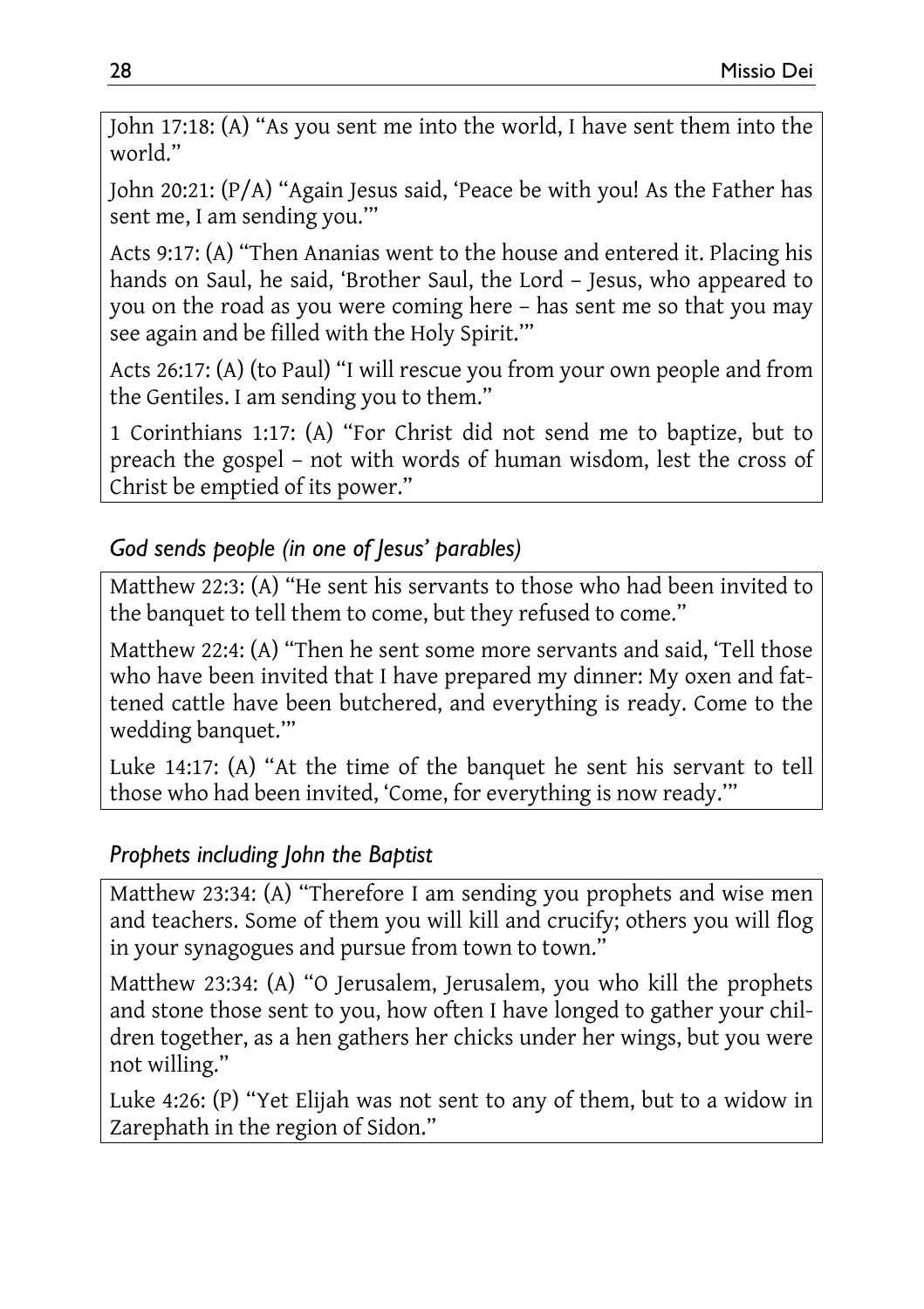Luke 11:49: (A) "Because of this, God in his wisdom said, 'I will send them prophets and apostles, some of whom they will kill and others they will persecute.'"

Luke 13:34: (A) "O Jerusalem, Jerusalem, you who kill the prophets and stone those sent to you, how often I have longed to gather your children together, as a hen gathers her chicks under her wings, but you were not willing!"

John 1:6: (A) "There came a man who was sent from God; his name was John."

John 1:33: (P) (John the Baptist) "I would not have known him, except that the one who sent me to baptize with water told me, 'The man on whom you see the Spirit come down and remain is he who will baptize with the Holy Spirit.'"

John 3:28: (P) (John the Baptist) "You yourselves can testify that I said, 'I am not the Christ but am sent ahead of him.'"

#### *People are sent by the church and by apostles*

Acts 8:14: (A) "When the apostles in Jerusalem heard that Samaria had accepted the word of God, they sent Peter and John to them."

Acts 15:22: (P) "Then the apostles and elders, with the whole church, decided to choose some of their own men and send them to Antioch with Paul and Barnabas. They chose Judas (called Barsabbas) and Silas, two men who were leaders among the brothers."

Acts 15:25: (P) "So we all agreed to choose some men and send them to you with our dear friends Barnabas and Paul."

Acts 15:33: (A) "After spending some time there, they were sent off by the brothers with the blessing of peace to return to those who had sent them."

Acts 19:22: (A) "He sent two of his helpers, Timothy and Erastus, to Macedonia, while he stayed in the province of Asia a little longer."

Romans 10:15: (A) "And how can they preach unless they are sent? As it is written, 'How beautiful are the feet of those who bring good news!'"

1 Corinthians 4:17: (P) "For this reason I am sending to you Timothy, my son whom I love, who is faithful in the Lord. He will remind you of my way of life in Christ Jesus, which agrees with what I teach everywhere in every church."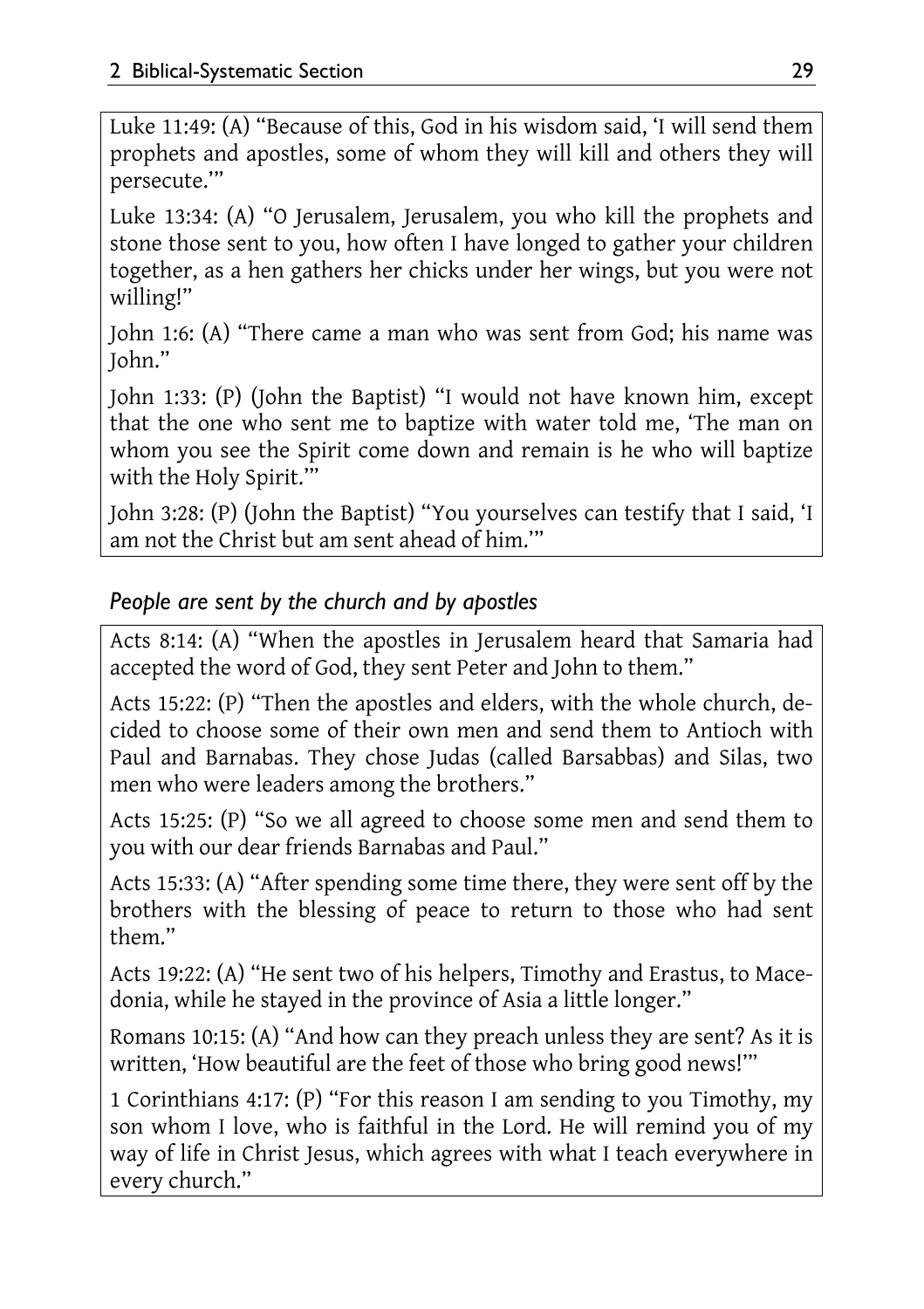1 Corinthians 16:3: (P) "Then, when I arrive, I will give letters of introduction to the men you approve and send them with your gift to Jerusalem."

2 Corinthians 9:3: (P) "But I am sending the brothers in order that our boasting about you in this matter should not prove hollow, but that you may be ready, as I said you would be."

2 Corinthians 12:17: (A) "Did I exploit you through any of the men I sent you?"

Ephesians 6:22 (P) "I am sending him to you for this very purpose, that you may know how we are, and that he may encourage you."

Philippians 2:19: (P) "I hope in the Lord Jesus to send Timothy to you soon, that I also may be cheered when I receive news about you."

Philippians 2:23: (P) "I hope, therefore, to send him as soon as I see how things go with me."

Philippians 2:25: (P) "But I think it is necessary to send back to you Epaphroditus, my brother, fellow worker and fellow soldier, who is also your messenger, whom you sent to take care of my needs."

Philippians 2:28: (P) "Therefore I am all the more eager to send him, so that when you see him again you may be glad and I may have less anxiety."

Colossians 4:8: (P) "I am sending him to you for the express purpose that you may know about our circumstances and that he may encourage your hearts."

1 Thessalonians 3:2: (P) "We sent Timothy, who is our brother and God's fellow worker in spreading the gospel of Christ, to strengthen and encourage you in your faith,"

1 Thessalonians 3:5: (P) "For this reason, when I could stand it no longer, I sent to find out about your faith. I was afraid that in some way the tempter might have tempted you and our efforts might have been useless."

2 Timothy 4:12: (A) "I sent Tychicus to Ephesus."

Titus 3:12: (P) "As soon as I send Artemas or Tychicus to you, do your best to come to me at Nicopolis, because I have decided to winter there."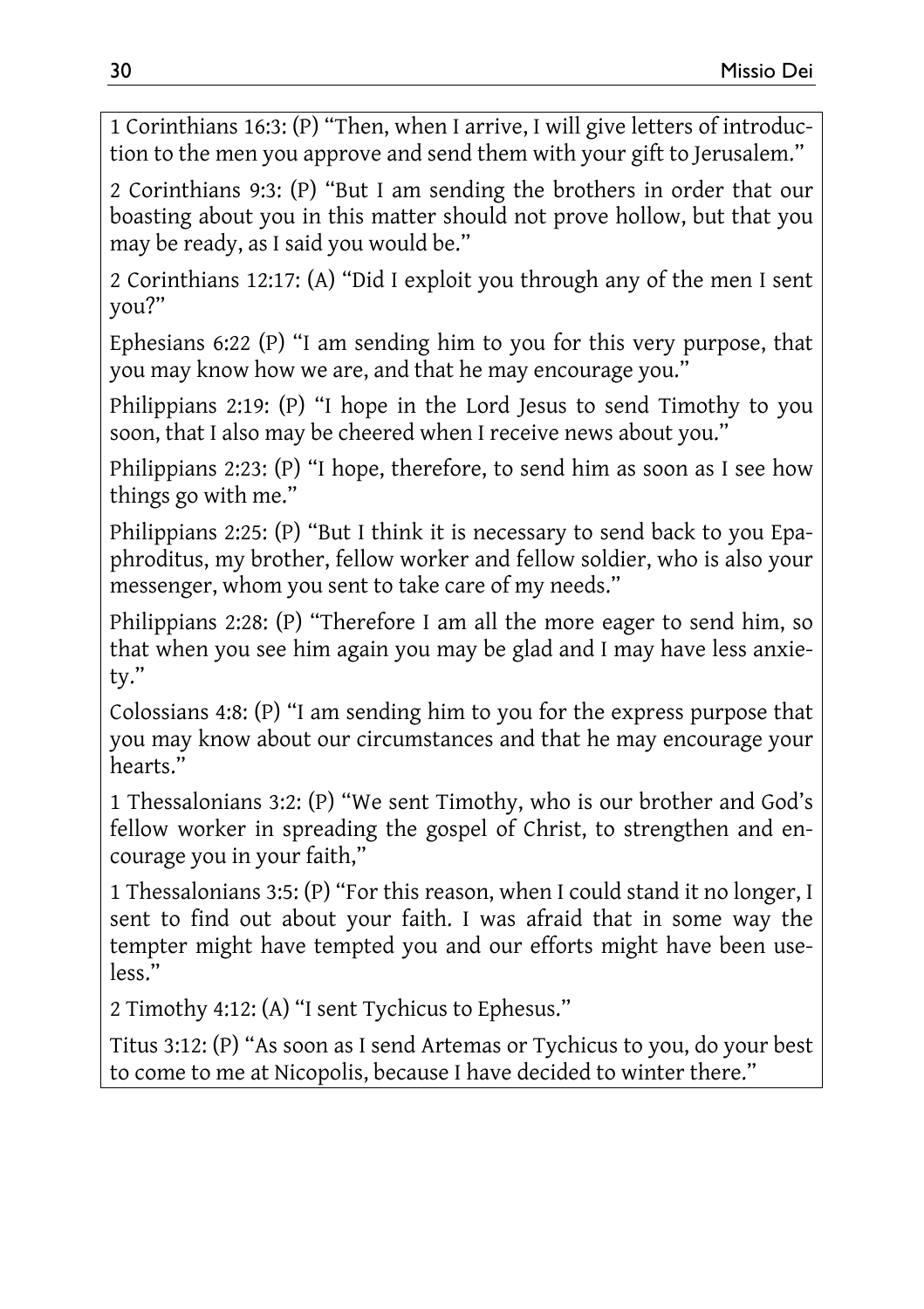#### *The state sent by God*

1 Peter 2:14: (P) "Submit yourselves … whether to the king, as the supreme authority, or to governors, who are sent by him to punish those who do wrong and to commend those who do right."

#### *Judgment sent by God*

2 Thessalonians 2:11: (P) "For this reason God sends them a powerful delusion so that they will believe the lie …"

Revelation 14:15: (P) "Then another angel came out of the temple and called in a loud voice to him who was sitting on the cloud, 'Take your sickle and reap, because the time to reap has come, for the harvest of the earth is ripe.'"

Revelation 14:18: (P) "Still another angel, who had charge of the fire, came from the altar and called in a loud voice to him who had the sharp sickle, 'Take your sharp sickle and gather the clusters of grapes from the earth's vine, because its grapes are ripe.'"

Jesus says in John 17:18, "As you sent me into the world, I have sent them into the world," and in John 20:21 he changes this into a personal address to his disciples: "As the Father has sent me, I am sending you." God the Father sends his Son and his Spirit as missionaries, and the church continues this sending mandate in world missions, whereby it remains dependent upon the exalted Lord (Matthew 28:18–20) and the Holy Spirit (Acts 1:8).

In the process, the high priestly prayer of John 17 is Jesus' announcement of consummation to his Father that he had conveyed God's Word to the disciples and had prepared them to carry the message into the world. If we examine the internal reasoning within the central passage regarding the missio Dei, it becomes clearer just how important a matter it is for Jesus and John that the entire world believe in Jesus Christ: "As you sent me into the world, I have sent them into the world. … My prayer is not for them alone. I pray also for those who will believe in me through their message, that all of them may be one, Father, just as you are in me and I am in you. May they also be in us so that the world may believe that you have sent me. I have given them the glory that you gave me, that they may be one as we are one. … May they be brought to complete unity to let the world know that you sent me and have loved them even as you have loved me" (John 17:18–23).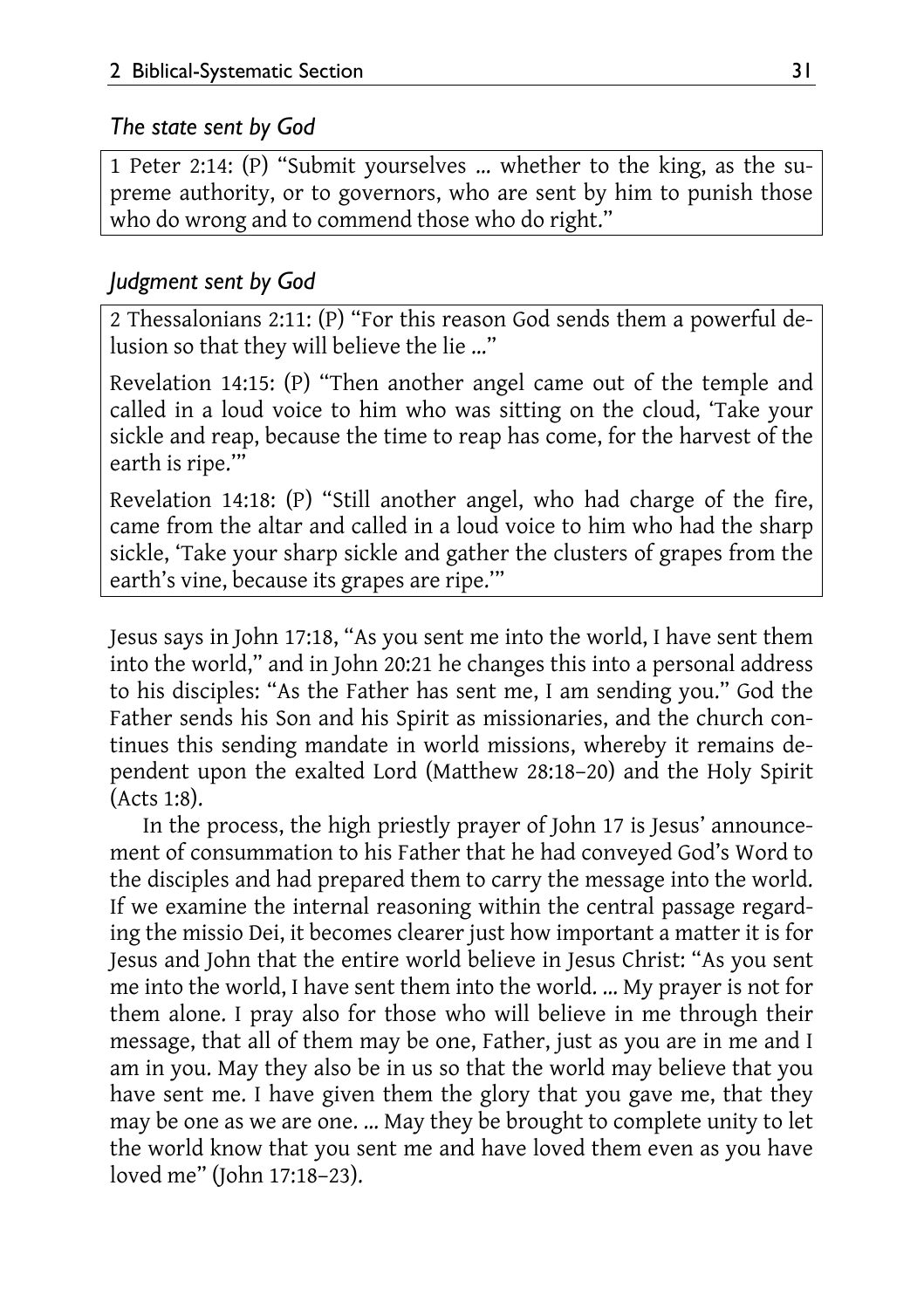That Jesus also had a work to complete with respect to his disciples in addition to his work of redemption on the cross is shown through the entire high priestly prayer in John 17. In John 17:4, Jesus says to his Father, "I have brought you glory on earth by completing the work you gave me to do," and he adds by way of explanation: "Now they know that everything you have given me comes from you. For I gave them the words you gave me and they accepted them. They knew with certainty that I came from you, and they believed that you sent me" (John 17:7–8).

From the very beginning of the time of instruction, Jesus had in mind the goal of a close tie to him in the coming Great Commission (Matthew 28:18–20). For the time between Jesus' resurrection and his ascension, all the Gospel writers have handed down various forms of the Great Commission as a mandate for Jesus' disciples to conduct world missions (above all Matthew 28:16–20; Mark 16:15–20; John 20:11 – 21:24, esp. 20:21–23; Luke 24:13–53, esp. 24:44–49; Acts 1:4–11). It is no surprise that the great commission soon came to be known as Jesus' "command" (Acts 1:2; 10:42). In all the Gospels, however, this command is only the fulfilment of what was presaged with the selection of the disciples.

The Twelve Apostles had already listened to Jesus before their change of direction to discipleship with Jesus. Initially, then, all twelve were in a general sense disciples of Jesus. Only later were they chosen from the larger group of disciples to become apostles. (As examples of calling into general discipleship: John 1:35–42; Peter fishing, Luke 5:1–11; the calling of Levi (i.e., Matthew]), Matthew 9:9–13, Mark 2:13–17, Luke 5:27–32; see also the calling of the other disciples in Matthew 4:18–22, Mark 1:16–20).

All the Synoptic Gospels provide reports of the calling of the Twelve Apostles and, in the process, give a complete list of names (Matthew 10:1– 4; Mark 3:13–17; Luke 6:12–16). Let us take a brief look at the three reports. "Jesus went up on a mountainside and called to him those he wanted, and they came to him. He appointed twelve – designating them apostles – that they might be with him and that he might send them out to preach and to have authority to drive out demons. These are the twelve he appointed: Simon (to whom he gave the name Peter); James son of Zebedee and his brother John (to them he gave the name Boanerges, which means Sons of Thunder); Andrew, Philip, Bartholomew, Matthew, Thomas, James son of Alphaeus, Thaddaeus, Simon the Zealot and Judas Iscariot, who betrayed him" (Mark 3:13–19). "He called his twelve disciples to him and gave them authority to drive out evil spirits and to heal every disease and sickness" (Matthew 10:1; the names of the Twelve follow in verses 2–4). "Jesus went out to a mountainside to pray, and spent the night praying to God" (Luke 6:12). Subsequently, he called his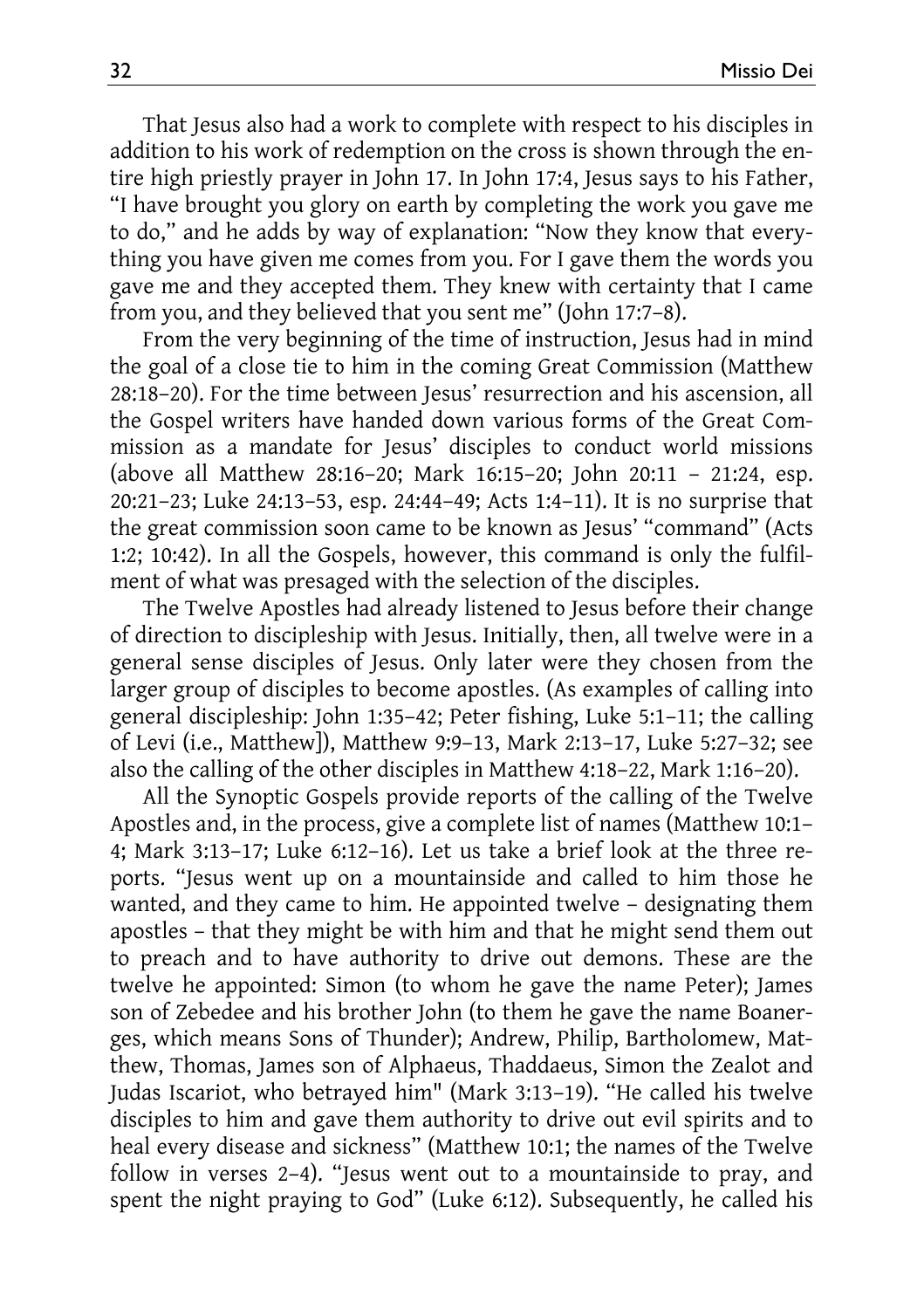"disciples" to himself and "chose twelve of them, whom he also designated apostles" (Luke 6:13, with the names listed in 6:14–16). Jesus therefore had more followers who were not chosen as apostles. That there were other disciples in addition to the twelve disciples becomes clear on various occasions. Luke 6:17 differentiates between "a multitude of his disciples" and "a multitude of people."

To quote Mark again: "Jesus … appointed twelve – designating them apostles – *that they might be with him and that he might send them out to preach* and to have authority to drive out demons. These are the twelve he appointed …" (Mark 3:13–16). The intensive fellowship with and dependency upon Jesus had the goal of commissioning. The disciples were not to live forever in close fellowship with Jesus. Rather, they were eventually to continue Jesus' mandate independently. And it is not by chance that the twelve received the label of apostle, which not only describes their assignment. Rather, it was to describe the essence of the faith that they were to declare.

| Who sends whom in the Bible? | Example       |
|------------------------------|---------------|
| The Father sends the Son     | Galatians 4:4 |
| The Father sends the Spirit  | Galatians 4:6 |
| The Son sends the Spirit     | John 15:26    |
| The Son sends the church     | John 17:18    |
| The church sends its members | Romans 10:15  |

For a start, missio Dei means that God is always initially the missionary himself, before he commissions people. Moreover, God is not only the sender but, in many cases, also the sent one.

*Missio Dei also means that this was not only so historically in the fall, or in the sending of Jesus, or in the sending of the Spirit. Rather, in the person of the Holy Spirit, God also remains the actual missionary and sent one today.* 

#### **God, the First Missionary**

Who was the first missionary? Who was the first one sent to speak about the fact that God will execute judgment but to speak even more about God's grace?

God himself was and is the first missionary. After the Fall, the history of humankind, which had just begun, seemed to be coming to an end.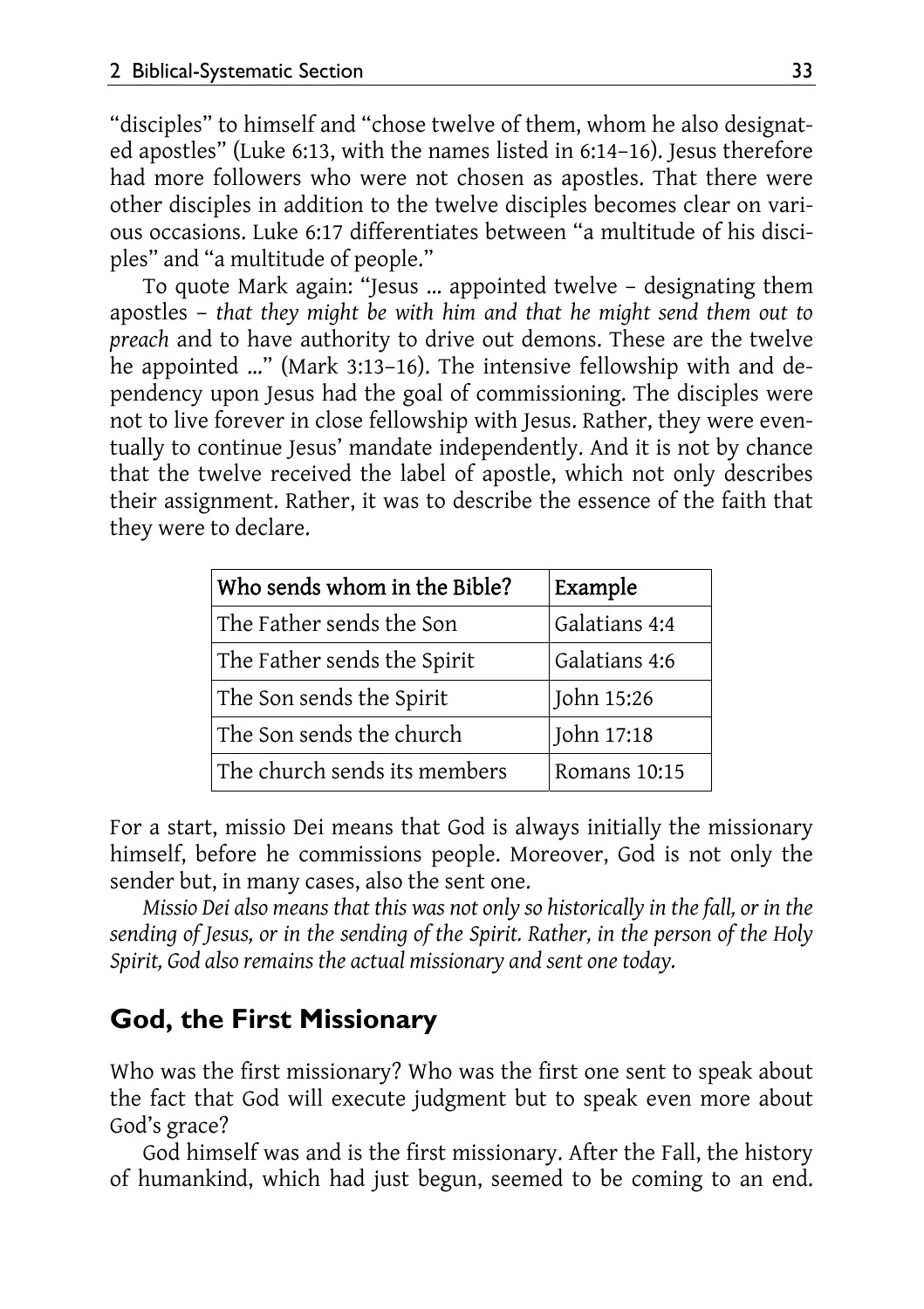However, God did not let it stop there. Rather, in his grace he himself came into the Garden of Eden (Genesis 3:8–9) to look for Adam and Eve and to ask: "Where are you?" (Genesis 3:9). He announced judgment and the coming redemption (Genesis 3:14–21).

Let us take a look at the events after the Fall (Genesis 3:1–7). Genesis 3:8–9 reports that God came into the Garden of Eden and called for the people there. God is the missionary who chases after people; the people do not come to God. Adam and Eve did not come to God and say: "We have obviously done something wrong. What are we to do from here?" They hid themselves. They were scared of God and wanted to avoid God. They knew exactly what had been said beforehand. God himself comes and pronounces judgment. That is always a part of mission. For if there were no judgment, we would not need to speak about grace and forgiveness. God announces judgment, but at the same time he announces grace. He announces in grace that humanity and the devil will not become inseparably intertwined. Rather, he says, "And I will put enmity between you and the woman, and between your offspring and hers" (Genesis 3:15). Thus, our world is indeed marked by sin, but humanity always perceives this sin and evil as an enemy. Who is gladdened when he reads the collection of evil things in the daily newspaper? We all know that something is going wrong. This understanding becomes very important when an individual comes to faith. Evil and the devil are not "married" to humankind in such a way that they cannot be divided. And who can break them apart from each other? In Genesis 3:15, it is announced that a human offspring will crush the head of the serpent. This became reality in Jesus Christ. God is the first missionary.

#### **Excursus: Sending in the Old Testament**

Francis M. DuBose has shown that the New Testament concept of mission is inherent in the Old Testament.<sup>55</sup> Sending, for instance, is included in the order to "go"<sup>56</sup> (Ezekiel 3:1; Amos 7:15, Jonah 1:2, 3:1; in the New Testament, e.g., Matthew 10:5–7; Luke 10:1–3; Matthew 28:19; Mark 16:15), whereby going is the consequence of sending (e.g., Jeremiah 1:7: "You must go to everyone I send you to"; Isaiah 6:8–9: "Send me! … [to which God says] Go"; in the New Testament, see Acts 28:28). In Isaiah 55:11 God sends his Word, which "goes out" of his mouth: "So is my word that goes

 $\overline{\phantom{a}}$ 

<sup>55</sup> Francis M. DuBose, *God Who Sends: A Fresh Quest for Biblical Mission* (Nashville, TN: Broadman, 1983), 41–66. 56 Ibid, 55–56.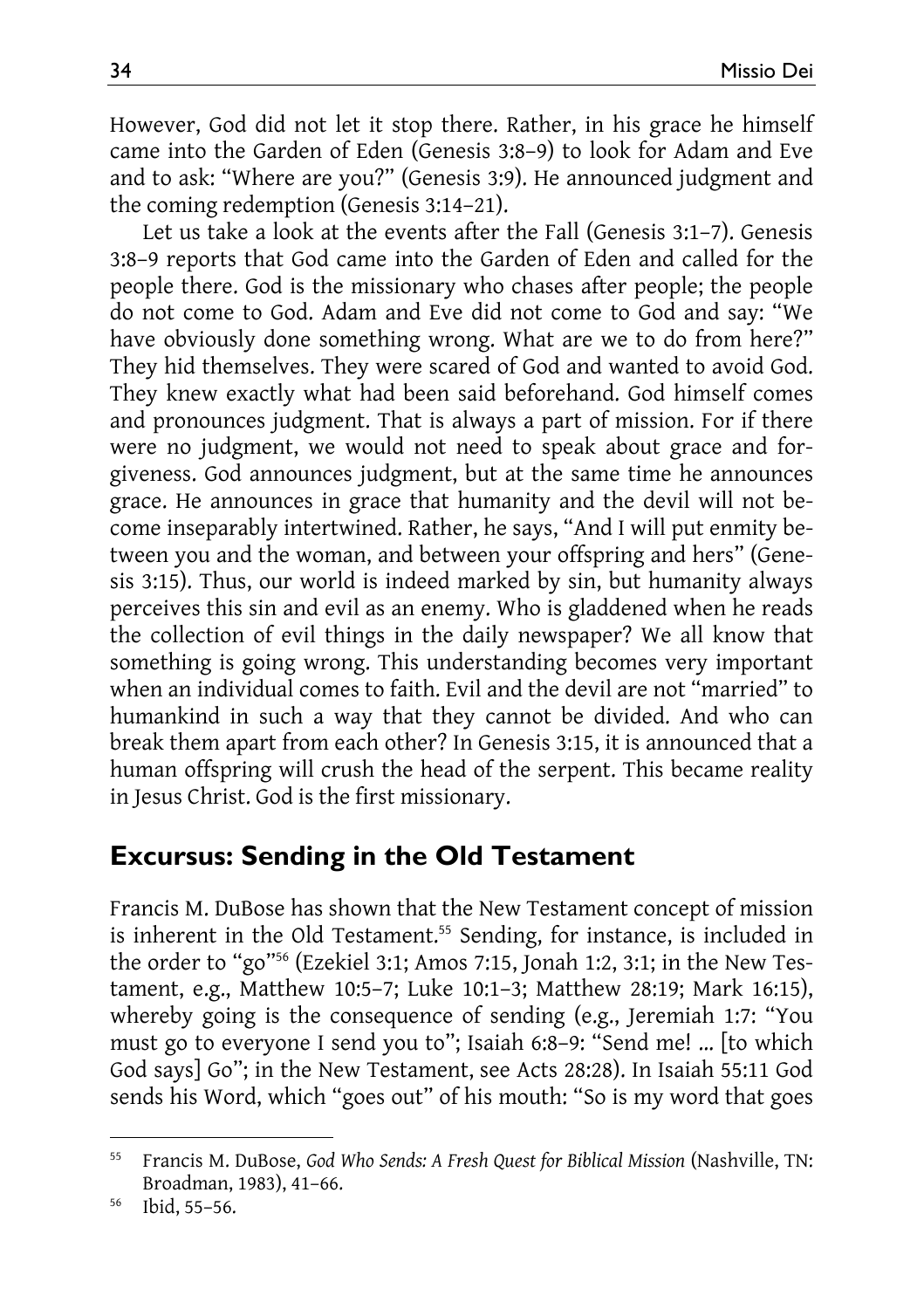out from my mouth: It will not return to me empty, but will accomplish what I desire and achieve the purpose for which I sent it." God also sends redemption (Psalm 111:9!; 110:2; Isaiah 19:20).

Just as in the Great Commission in the New Testament, in Isaiah 66:19 the saved ("those who survive") are sent: "I will set a sign among them, and I will send some of those who survive to the nations – to Tarshish, to the Libyans[b] and Lydians (famous as archers), to Tubal and Greece, and to the distant islands that have not heard of my fame or seen my glory. They will proclaim my glory among the nations."

#### *Examples of Sending in the Old Testament*

Moses (sometimes with Aaron) and the Exodus from Egypt: Exodus 3:10– 15; 4:13–28; 5:22; 7:16; 33:12; Leviticus 16:28–29; 34:11; Joshua 24:5–6; 1 Samuel 12:8; Psalm 105:25–26; Psalm 135; Psalm 78; Micah 6:4

Joseph: Genesis 45:5–8; Psalm 105:17

Prophets in general: Judges 6:8; 2 Chronicles 36:15; Jeremiah 7:25; 25:4; 26:5; 29:19; 35:15; 44:4

Prophets mentioned by Name: Judges 6:14; 1 Samuel 12:11; 15:1; 16:1; 20:22; 2 Sam 12:1; 2 Kings 2; Isaiah 6:8; Jeremiah 42:6

The Messiah: Isaiah 61:1 ("The Spirit of the Sovereign Lord is on me"); Malachi 3:1; 3:23 (= 4:5)

The Angel of the Lord: Genesis 19:3; 24:7; 24:40; Exodus 23:20; Leviticus 20:16; 1 Chronicles 21:15; 2 Chronicles 7:13; Daniel 3:28; 6:22; Zechariah 1:10

Also important is DuBose's suggestion that God not only sends salvation and messengers of salvation, but also "sends" a message of judgment $57$ (e.g., Exodus 8:21; 9:14; 15:7; Judges 9:23; 2 Kings 15:37; 24:2; 1 Chronicles 21:15; 32:21; Psalm 105:28; Isaiah 9:8; 10:6–16; Jeremiah 8:17; 9:16; 16:16; 23:38; 24:10; 25:15–17 and often in Jeremiah; Ezekiel 5:17; 14:19–21; 39:6; Hosea 8:14; Amos 1:4, 7, 10, 12; 2:2–5; 4:10; Malachi 2:2). In the New Testament one reads accordingly in 2 Thessalonians 2:11: "For this reason God sends them a powerful delusion so that they will believe the lie"; compare also Revelation 14:15–18 in which a sickle is "sent").

What God did here for the first time corresponded and corresponds so much to his being that it pervades all of history.

l 57 Ibid, 60–66.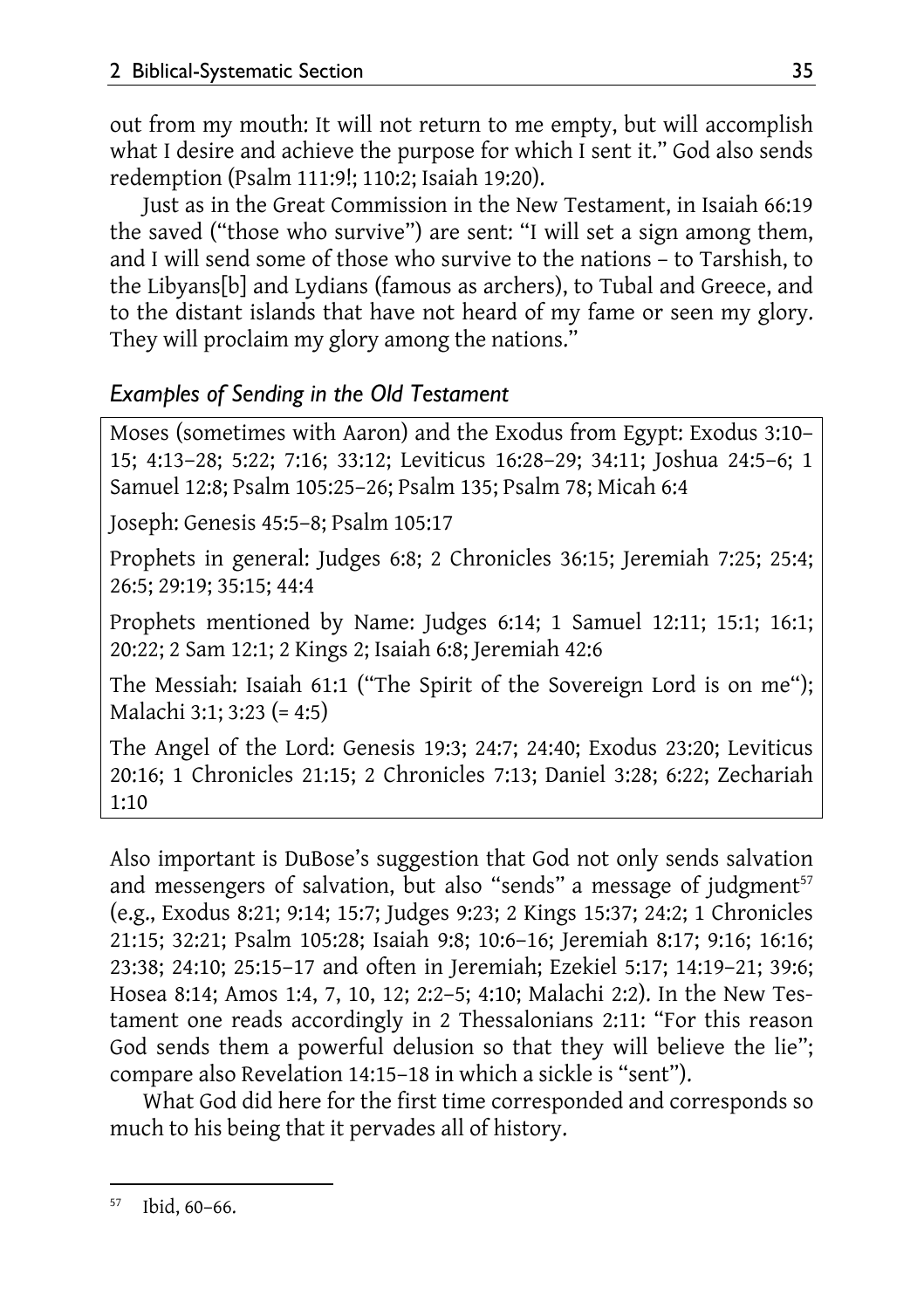### **Jesus, the Missionary Par Excellence**

Who for us is the missionary par excellence? It is not Paul, Boniface, or Hudson Taylor. The apostle and missionary par excellence, the "apostle and high priest" (Hebrews 3:1), is Jesus Christ. Why? He was sent by God to proclaim the gospel. Also, because Jesus was the Son of God, he not only declared the gospel but also, on the cross, he himself effected the gospel.

At the very beginning of Jesus' ministry, it is reported that he preached and evangelized (Matthew 4:17). "Jesus traveled about … proclaiming the good news of the kingdom of God" (Luke 8:1). Jesus came for that reason. It was not enough for the gospel to be simply proclaimed, however; Jesus also had to accomplish it himself and bring about the needed atonement, reconciliation, and forgiveness.

*Jesus is the missionary par excellence*. Jesus was sent to earth by God, the Father, as a human being to take the penalty of the cross upon himself and to effect and proclaim salvation. God had already decided before the creation of the world (Ephesians 1:4) not to abandon people to their selfdetermined fate (John 3:16). Rather, he decided to send himself into the world in the form of Jesus as a missionary (John 3:16).

"The missionary movement, of which we are a part, has its origins in the Triune God. From the depths of his love to us, the Father sent his own beloved Son in order to reconcile all things with himself so that we and all people – through the Holy Spirit, might become one in him with the Father. … In Christ we are … ordained to full participation in his sending. One cannot share in Christ without sharing in his mission to the world. God's same acts, by which the church receives its existence, are those which obligate its global missions. Hartenstein summarizes this briefly in the following manner: 'The sending of the Son in order to reconcile the cosmos by the power of the Spirit is the origin and end of missions. From the 'missio Dei' alone comes the 'missio ecclesiae.' For this reason, mission is placed within the farthest reaching framework of God's salvation history and plan for salvation.'"58

l 58 Richebächer, "Missio Dei," 145.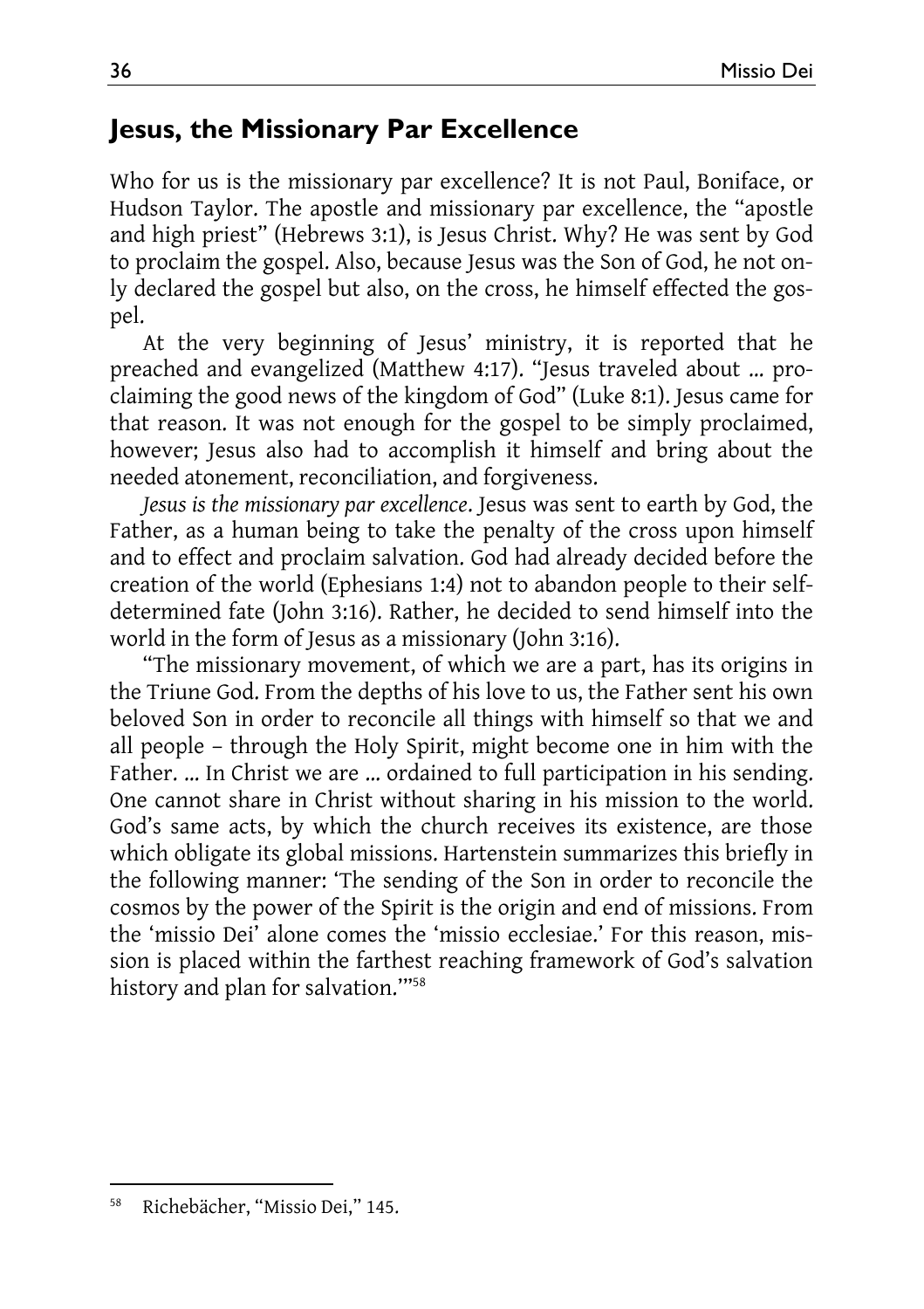# **Jesus Receives Everything from His Father**

### *Not His but God's Will*

John 4:34: "'My food,' said Jesus, 'is to do the will of him who sent me and to finish his work.'"

John 5:30: "By myself I can do nothing; I judge only as I hear, and my judgment is just, for I seek not to please myself but him who sent me."

John 6:38: "For I have come down from heaven not to do my will but to do the will of him who sent me."

John 8:29: "The one who sent me is with me; he has not left me alone, for I always do what pleases him."

### *Not His Words but God's Words*

John 7:16–17: "My teaching is not my own. It comes from him who sent me. If anyone chooses to do God's will, he will find out whether my teaching comes from God or whether I speak on my own."

John 8:28: "When you have lifted up the Son of Man, then you will know that I am [the one I claim to be] and that I do nothing on my own but speak just what the Father has taught me."

John 12:49: "For I did not speak of my own accord, but the Father who sent me commanded me what to say and how to say it."

John 14:24: "These words you hear are not my own; they belong to the Father who sent me."

John 17:8: "For I gave them the words you gave me and they accepted them. They knew with certainty that I came from you, and they believed that you sent me."

### *Jesus Shares What He Received from God*

John 5:30: "By myself I can do nothing; I judge only as I hear, and my judgment is just, for I seek not to please myself but him who sent me."

John 8:26: "I have much to say in judgment of you. But he who sent me is reliable, and what I have heard from him I tell the world."

John 8:40: "As it is, you are determined to kill me, a man who has told you the truth that I heard from God. Abraham did not do such things."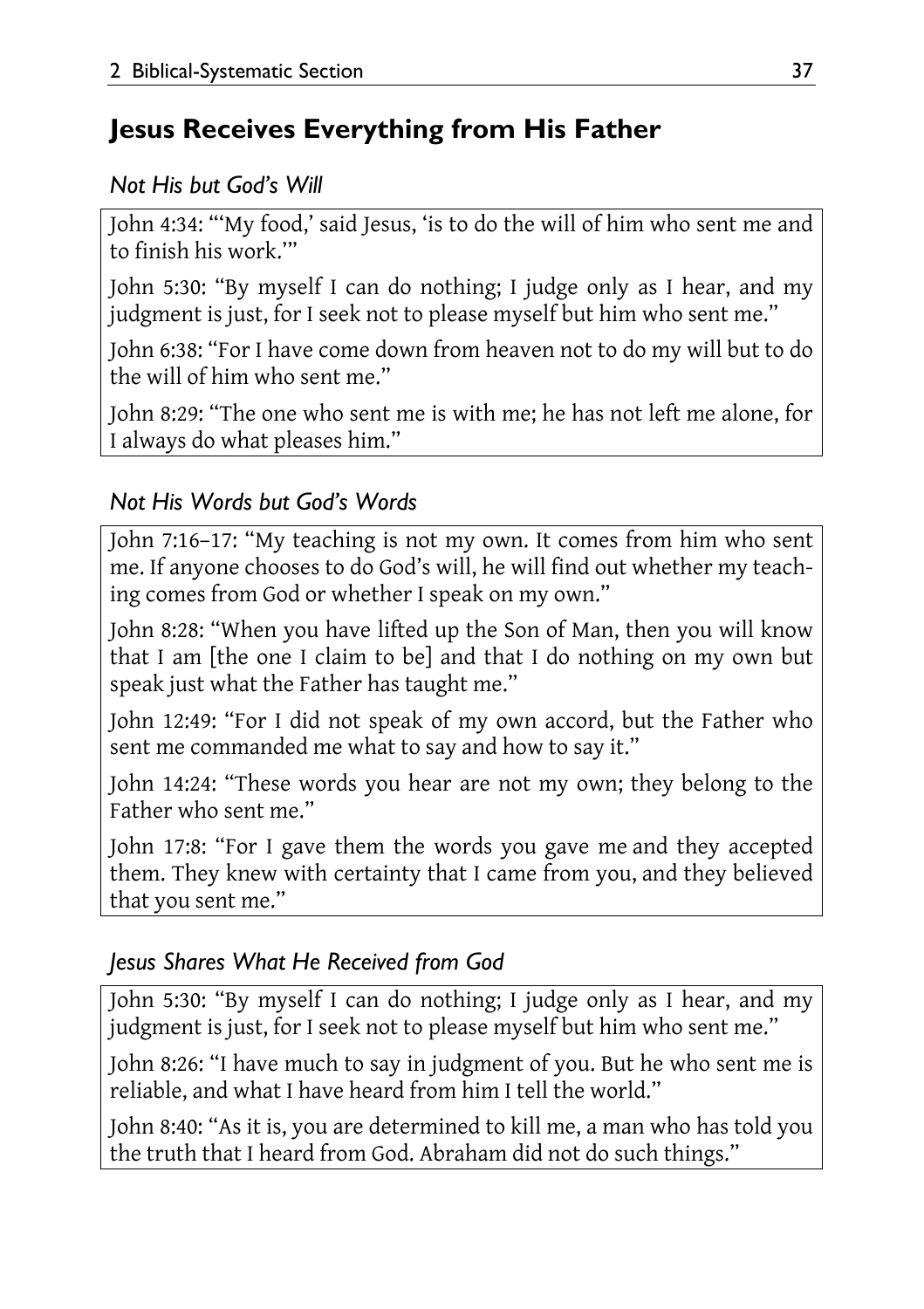John 8:46–47: "Can any of you prove me guilty of sin? If I am telling the truth, why don't you believe me? He who belongs to God hears what God says."

John 15:15: "Instead, I have called you friends, for everything that I learned from my Father I have made known to you."

#### *Jesus Knows God*

John 7:28–29: "I am not here on my own, but he who sent me is true. You do not know him, but I know him because I am from him and he sent  $me$ "

John 8:54–55: "My Father, whom you claim as your God … Though you do not know him, I know him. If I said I did not, I would be a liar like you, but I do know him and keep his word."

John 17:25: "Righteous Father, though the world does not know you, I know you, and they know that you have sent me."

#### *Not His but God's Deeds*

John 5:36: "I have testimony weightier than that of John. For the very work that the Father has given me to finish, and which I am doing, testifies that the Father has sent me."

John 9:4: "As long as it is day, we must do the work of him who sent me. Night is coming, when no one can work."

John 5:17–19: "'My Father is always at his work to this very day, and I, too, am working.' For this reason the Jews tried all the harder to kill him; not only was he breaking the Sabbath, but he was even calling God his own Father, making himself equal with God. Jesus gave them this answer: 'I tell you the truth, the Son can do nothing by himself; he can do only what he sees his Father doing, because whatever the Father does the Son also does.'"

#### *Jesus Has His Life from the Father*

John 6:57: "Just as the living Father sent me and I live because of the Father, so the one who feeds on me will live because of me."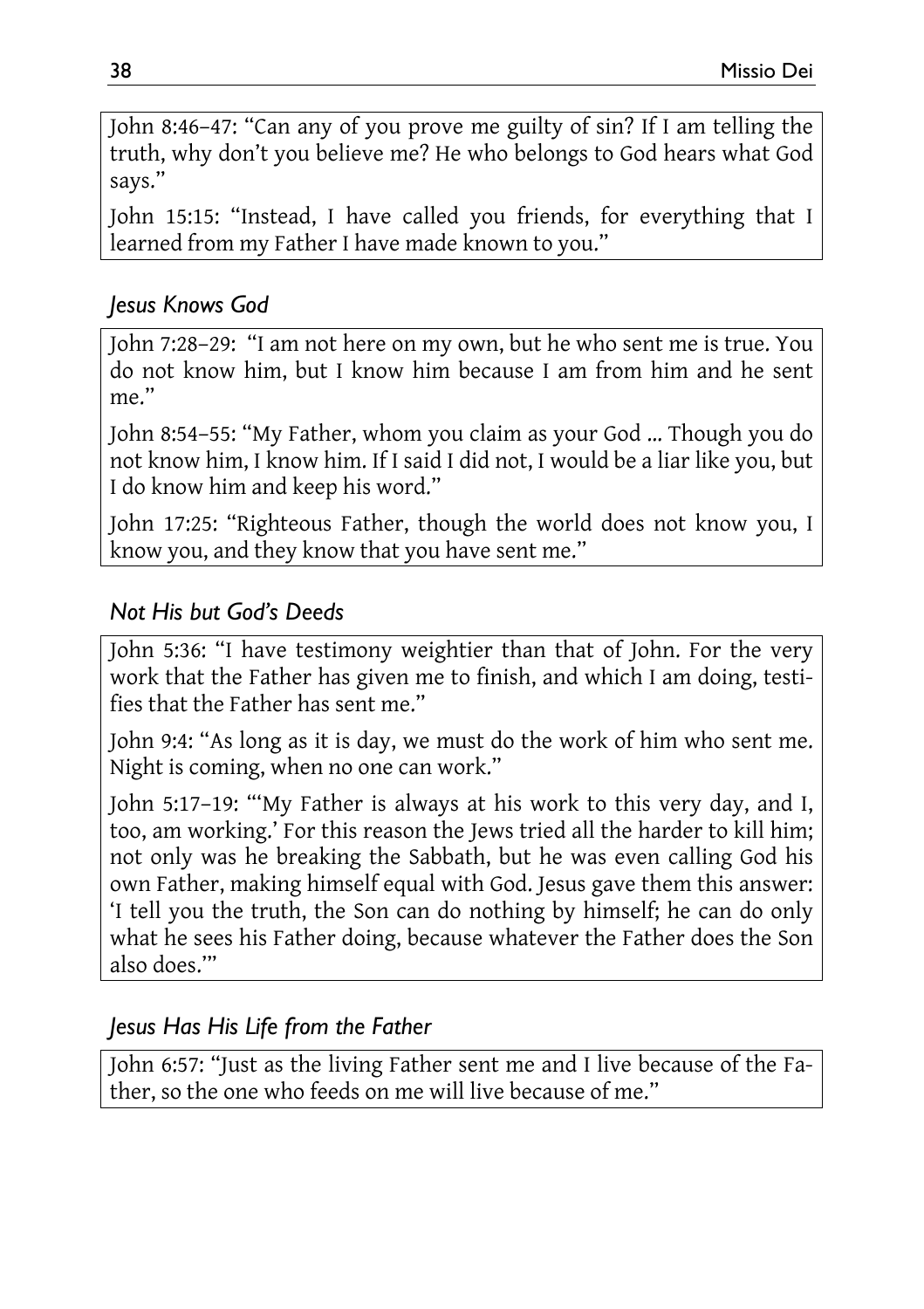#### **The Holy Spirit as Missionary (John 16:5–14)**

Jesus has left this world. With the Ascension, he returned to his Father. Who is then to become the missionary par excellence? The Holy Spirit! For sure, Jesus remains our paradigm as a missionary and rules the world (Matthew 28:18) and the church (Ephesians 1:22). However, who is the most successful missionary in history? Again, it is not Paul, Boniface, or Hudson Taylor; rather, it is the Holy Spirit.

Jesus said quite clearly whom he would send, because he can and will conduct missions better. I have chosen only one text from a group of similar texts about the coming of the Holy Spirit (John 7:39; 14:16–19; 14:26– 28; 15:26–27; Acts 1:5–8). In John 16:5–7 we read: "Now I am going to him who sent me, yet none of you asks me, 'Where are you going?' Because I have said these things, you are filled with grief. But I tell you the truth: It is for your good that I am going away. Unless I go away, the Counselor will not come to you; but if I go, I will send him to you."

Jesus says expressly that it is "good" or "expedient" (John 16:7) that he goes to the Father and that the Holy Spirit comes in his place in order to convict the world of sin, judgment, and justice so that there might be salvation.

What enables Jesus' words about people becoming disciples (Matthew 28:19) to be fulfilled? Clearly it is the Holy Spirit, who was poured out upon Jesus' church at Pentecost in order for world mission to be set in motion and to guarantee its success (Luke 24:49; Acts 1:8). Jesus says about the Holy Spirit that: "he will convict the world" (John 16:8). Will he really do this? Or does Jesus have to visibly come back so that the world is convicted? World mission is sustained by the Holy Spirit, who brings about the Kingdom of God through this means. Jesus operates through the Holy Spirit and is ruling invisibly in world mission and in his church through the Spirit at the present time (Matthew 28:20).

According to John 16:5–15, it is also better for world mission that Jesus is invisibly present (see Matthew 28:20) while the Holy Spirit wins the world for the gospel than if Jesus were to reside at some place upon the earth.

According to this, a visible return of Jesus at the beginning of a 1,000 year reign would not make missionary work easier but more difficult. If there is a 1,000-year reign, and if at that time an overwhelming number of people and people groups come to faith, according to the words of Jesus, this can only be the consequence of a special working of the Holy Spirit. Since Jesus can effect everything he wants through the Holy Spirit, Jesus' effectiveness would not be heightened by his bodily presence. An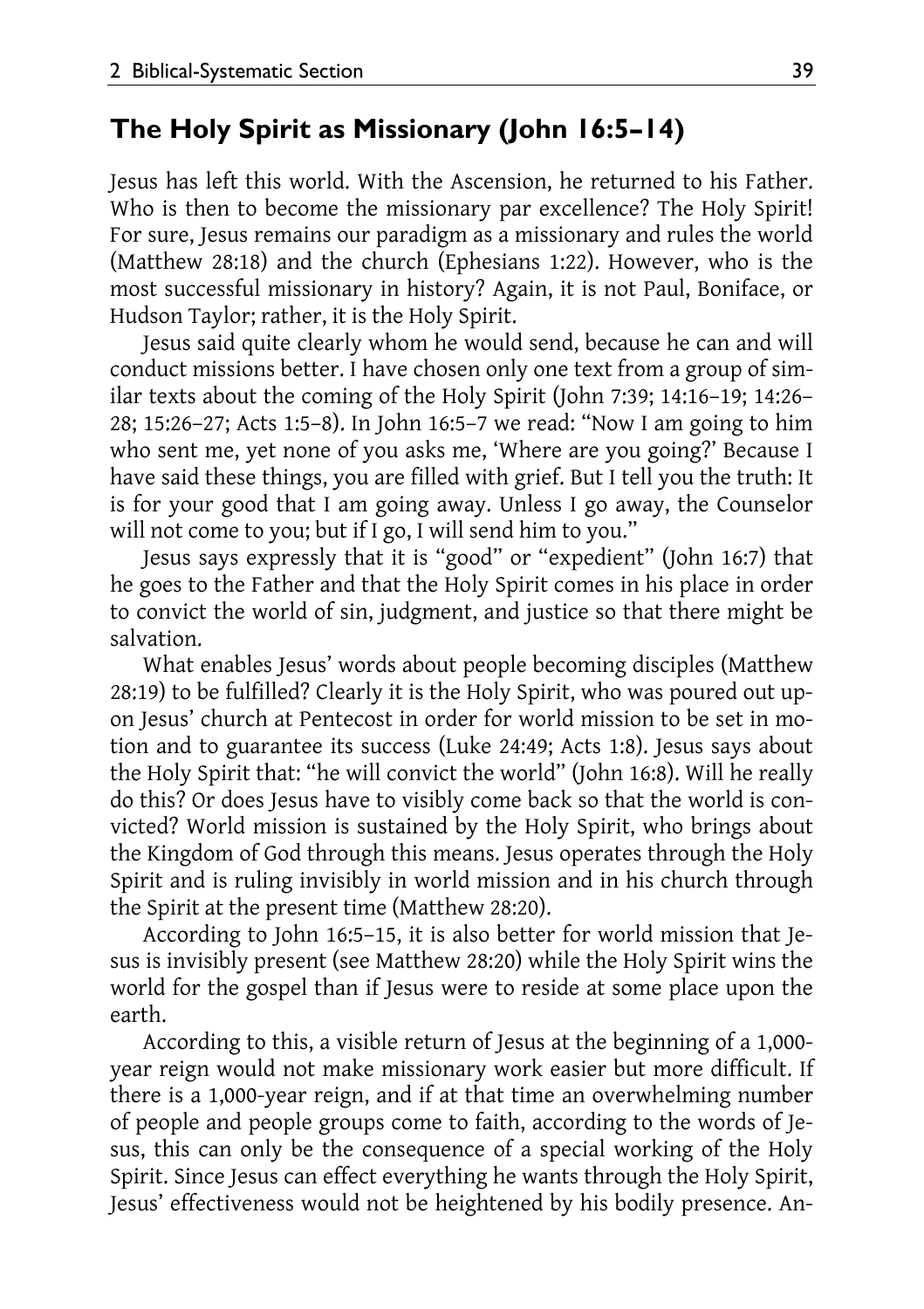other coming of Jesus to the earth in order to proclaim the gospel himself would not be progress with respect to salvation history. Rather, it would be a step backwards to a time prior to the pouring out of the Holy Spirit, thus a step into the time prior to New Testament world missions. According to Jesus' words (John 16:14), the Holy Spirit takes everything from what is Jesus' and proclaims nothing other than Jesus himself.

The Holy Spirit is apparently the better missionary for us and for worldwide outreach. Jesus himself said, "It is good for you." The disciples were sad. If they had thought only of themselves, they would have said, "What does this mean here, that the Holy Spirit is the better missionary? What could be better than to personally talk with Jesus?" However, Jesus did not just think about his twelve disciples. The whole time he was thinking about the entire world. For reaching the world through mission, the Holy Spirit – and I want to say this carefully – is better suited, or more "profitable," as Jesus himself says. It is expedient that he come because he can work not only in Jerusalem and in Israel, but throughout the entire world. "When he comes, he will convict the world of guilt in regard to sin and righteousness and judgment." For that reason, Jesus says to the woman at the well, "Believe me, woman, a time is coming when you will worship the Father neither on this mountain nor in Jerusalem. … Yet a time is coming and has now come when the true worshipers will worship the Father in spirit and truth, for they are the kind of worshipers the Father seeks" (John 4:21, 23).

*Who was thus the first missionary? God in the Garden of Eden. Who was the most important missionary?* Jesus as God, whom the Father sent into the world in order to proclaim the gospel (John 3:16) and to accomplish it (1 John 2:2). A*nd who is the most successful missionary? God, the Holy Spirit*. For it is said of him that "he will convict the world of guilt in regard to sin and righteousness and judgment" (John 16:8).

Thus, it is not you or I, not Christians, and not the church but rather the Holy Spirit who will do this. The sending of Jesus' church is rooted in the fact that God initially sends himself (the Son and the Spirit) into the world as the first missionaries. The Spirit remains the missionary par excellence, and the church continues the Great Commission in the world. That is the reason for the existence of the New Testament church. The church is rooted in the Triune God himself and is unthinkable without God as both the sending one and the one sent.

As a result, the sending of the Spirit is bound to Jesus as it is to the Father. The Spirit is the Father's pledge to his Son: "Exalted to the right hand of God, he has received from the Father the promised Holy Spirit and has poured out what you now see and hear" (Acts 2:33).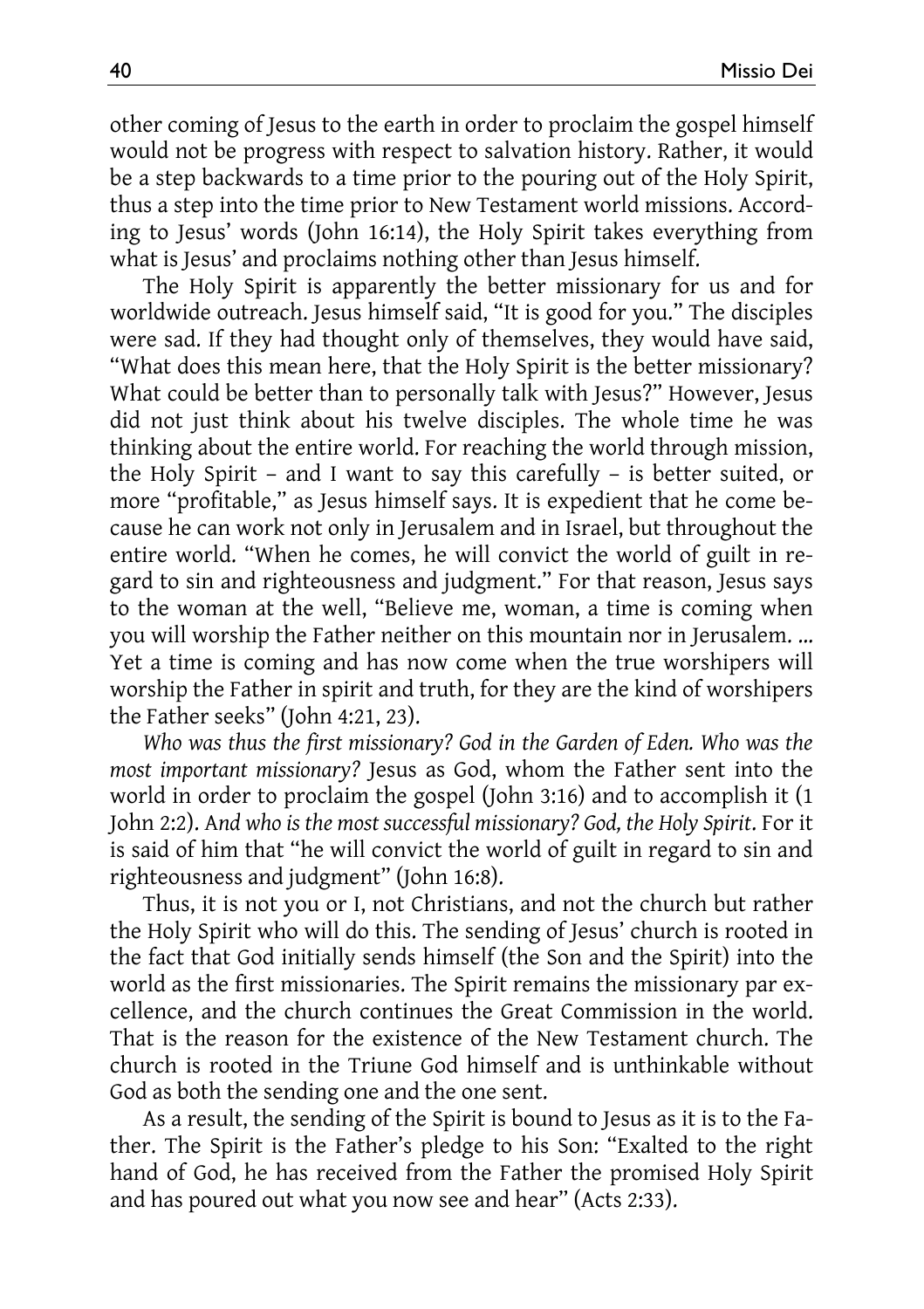The Holy Spirit glorifies the Father and the Son. Already in the Old Testament there is true praise of God by the Spirit (John 4:23–24), and Ephesians 5:18–19 links the fulfillment with the Spirit and with the praise and glorification of God through song and music. Following this, the Spirit glorifies Jesus (John 16:14) and proclaims only that which the Father instructs him to do (John 16:14–15). "I have much more to say to you, more than you can now bear. But when he, the Spirit of truth, comes, he will guide you into all truth. He will not speak on his own; he will speak only what he hears, and he will tell you what is yet to come. He will bring glory to me by taking from what is mine and making it known to you" (John 16:12–14). According to Jesus' words (John 16:14), the Holy Spirit only takes from Jesus and proclaims nothing other than Jesus himself.

When Jesus announced the coming of the Holy Spirit to his disciples, he mentioned the tasks of the Spirit: "When he comes, he will convict the world of guilt in regard to sin and righteousness and judgment" (John 16:8; see also verses 9–11). Wherever the Spirit of God is active, the cross of Calvary is not pushed into the background or degraded to a preliminary stage of belief; rather, we become aware that the holiness of God and the meaning of the atoning sacrifice of Christ in the place of the sinner overshadow everything.

### **EXCURSUS: God Comes Near to Us – on Differences between the Bible and the Koran**

In the Christian faith, God comes close to humanity in his revelation. He comes to people, speaks with people in their language, and gives the relationship between God and humankind a sound basis. He does this by binding himself to his Word and by being absolutely faithful and reliable, and he thus enables faith and trust. For this very reason, the continuing revelation of God in the story of salvation is recorded in a written version, making the reliability more palpable and bringing God close to all individuals through human language.

The written revelation imposes its fulfillment in a manner in which God on his own *comes even closer* to us: God becomes man in Christ and "made his dwelling among us" (John 1:14). In Christ God becomes "Immanuel," "God with us" (Matthew 1:23). For that reason, the incarnation of God in Jesus does not repeal written revelation; rather, it fulfills and honors the true Word of God.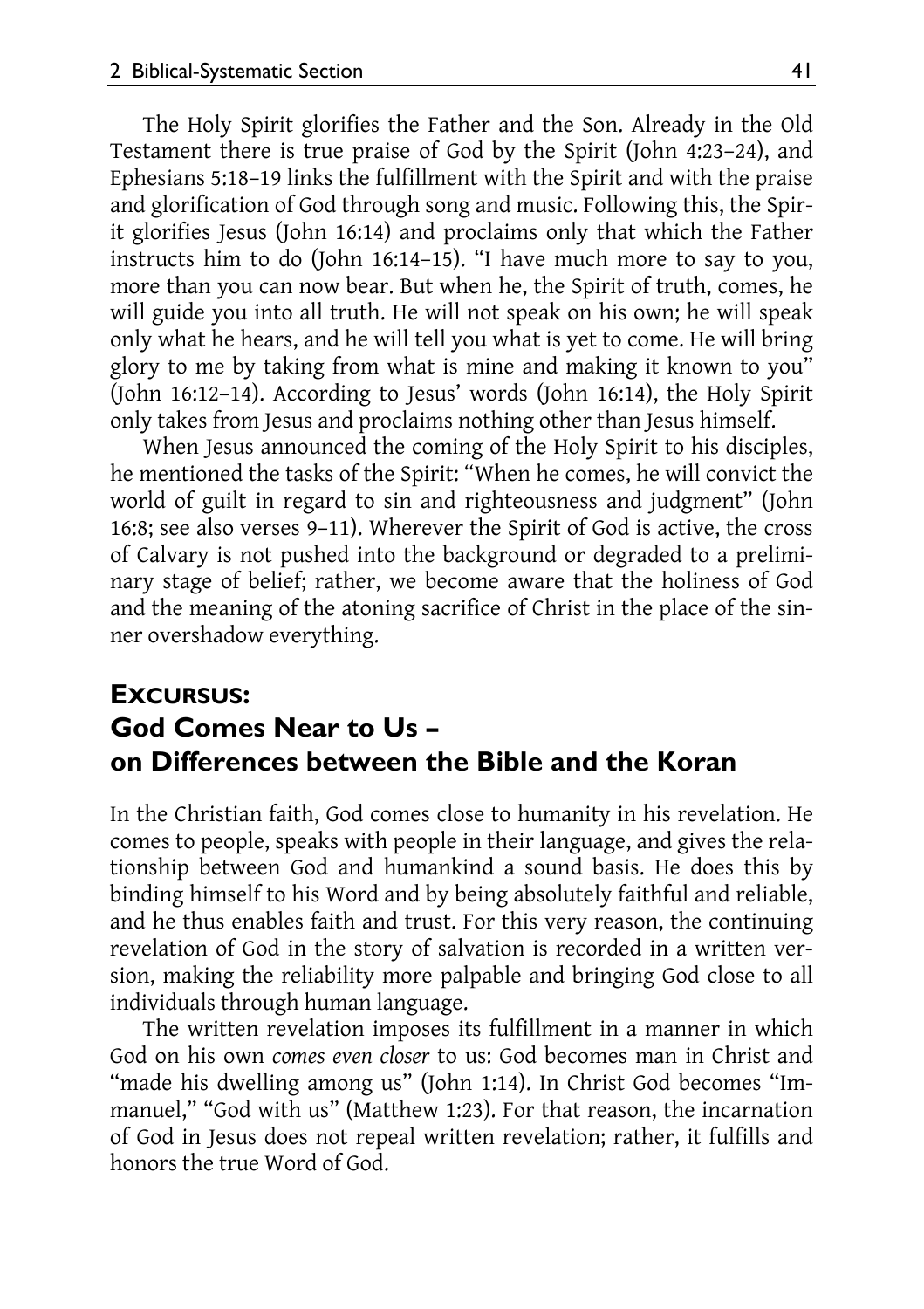But that is not all! God wants to come still nearer to us. Jesus, true man and true God, leaves the earth with his new body and sends the Holy Spirit in his place, who can not only come much closer to all of humanity than Jesus but, since Pentecost even lives within all believers, God's Spirit testifying to their spirit and giving them the strength to live according to God's will (Romans 8:3-4). God cannot come any closer to us!

#### The Three Steps

Step 1: God comes close to humanity by speaking their language, revealing himself to them, and by delivering his will to them in written form. (e.g., 2 Timothy 3:14– 17).

Step 2: God comes closer to humanity by becoming a human in Christ and by revealing himself directly to humankind (e.g., John 1:1, 14; 14:9).

**Step 3:** God comes closer still to humanity by dwelling through his Spirit in all those who believe in Jesus Christ. (e.g., Romans 8:9–14).

Since a Muslim can think only of God's Word as being without any human cooperation, it is very difficult for a Muslim to comprehend that the Bible is simultaneously a human word and the Word of God.<sup>59</sup>

It is even more difficult for a Muslim to comprehend that God and humanity come together in Jesus Christ, especially since a Muslim is shaped by the thought that this can be nothing other than idolatry.

However much this point stands in the center of the rejection of Christianity, since the Koran views Christians' great error as assigning the godhood of the one God to the human prophet Jesus, experience shows that the next step transcends a Muslim's powers of imagination, namely, that Christians believe that God's Spirit as the third person of the one God dwells in believers.

# **Pentecost: Missio Dei Par Excellence**

Pentecost makes it clear that world mission in the power of the Spirit is the most important distinguishing mark of the church of Jesus Christ. At

 $\overline{\phantom{a}}$ 

<sup>59</sup> For more detail, see Thomas Schirrmacher, *The Koran and the Bible,* World of Theology, vol. 7 (Bonn: Culture and Science Publishing, 2013), online as a free download, http://www.bucer.org/resources/details/the-koran-and-the-bible.html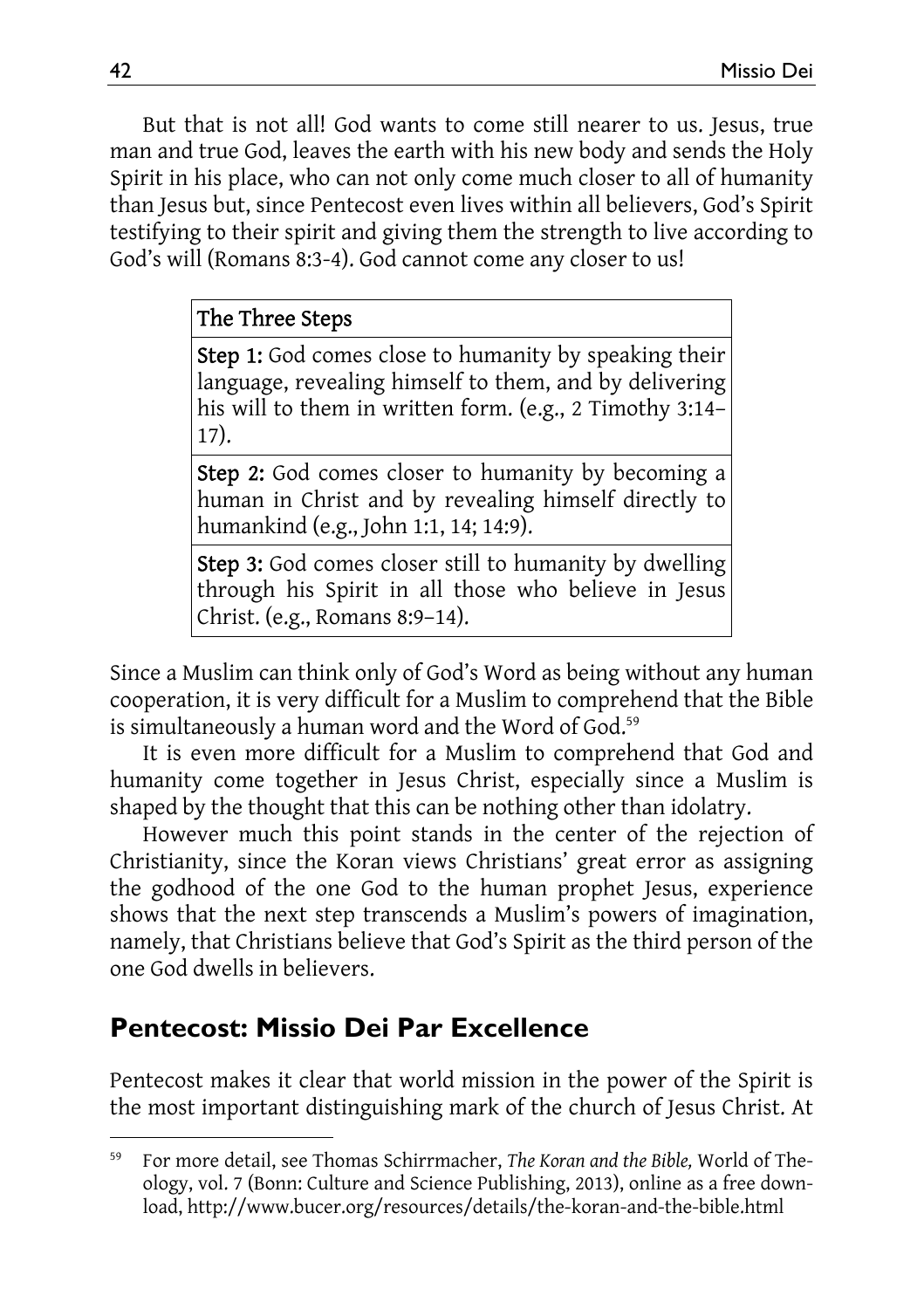least twice Jesus told the disciples to wait until the Holy Spirit came before beginning the mission to all peoples (Mark 16:15–20; Acts 1:4–11). The Holy Spirit was to come in Jesus' place to convince the world of the gospel (John 16:7–11). When the Holy Spirit fell, the New Testament church and world missions began at the same time. On the day of Pentecost, the speaking in tongues and the miracle of each individual hearing what was said in his own language (those who were still Jewish and circumcised proselytes, respectively) made it clear to listeners from all parts of the Roman Empire that the gospel transcends all language and culture barriers through the power of the Holy Spirit.

Without the Holy Spirit, every attempt at world mission and every mission strategy would be condemned to fail. Only the Holy Spirit can convict humankind of their sin (John 16:7–10), lead them to the knowledge of God and Jesus' work of salvation, and make them new people in Christ (John 3:5). "We have not received the spirit of the world but the Spirit who is from God, that we may understand what God has freely given us. … The man without the Spirit does not accept the things that come from the Spirit of God, for they are foolishness to him, and he cannot understand them, because they are spiritually discerned" (1 Corinthians 2:12, 14).

Even if God enlists Christians in world mission and would like them to use their reason in order to reach others (see, for example, Paul's many detailed travel plans and his general strategy in Romans chapters 1 and 15), all such mission strategies are tentative, because God alone decides whether they will lead to success (1 Corinthians 12:4–6; Romans 1:13).

The success of world mission as a result of the invisible lordship of Jesus Christ has been guaranteed by Jesus. In the Great Commission, Jesus justifies world mission by saying that he has "all authority in heaven and on earth" (Matthew 28:18) and that he is always with his church (Matthew 28:20). The Great Commission is thus not only a command but also a promise. Jesus himself will see to it that to "disciples of all nations" will happen (Matthew 28:19), for, as Jesus says, "I will build my church, and the gates of Hades will not overcome it" (Matthew 16:18). For that reason, John's revelation repeatedly announces that people from all languages and cultures will belong to an innumerable throng of the redeemed: "And they sang a new song: 'You are worthy to take the scroll and to open its seals, because you were slain, and with your blood you purchased men for God from every tribe and language and people and nation. You have made them to be a kingdom and priests to serve our God, and they will reign on the earth'" (Revelation 5:9–10; similarly Revelation 7:9; 10,11; 11:9; 13:7; 14:6; 17:15).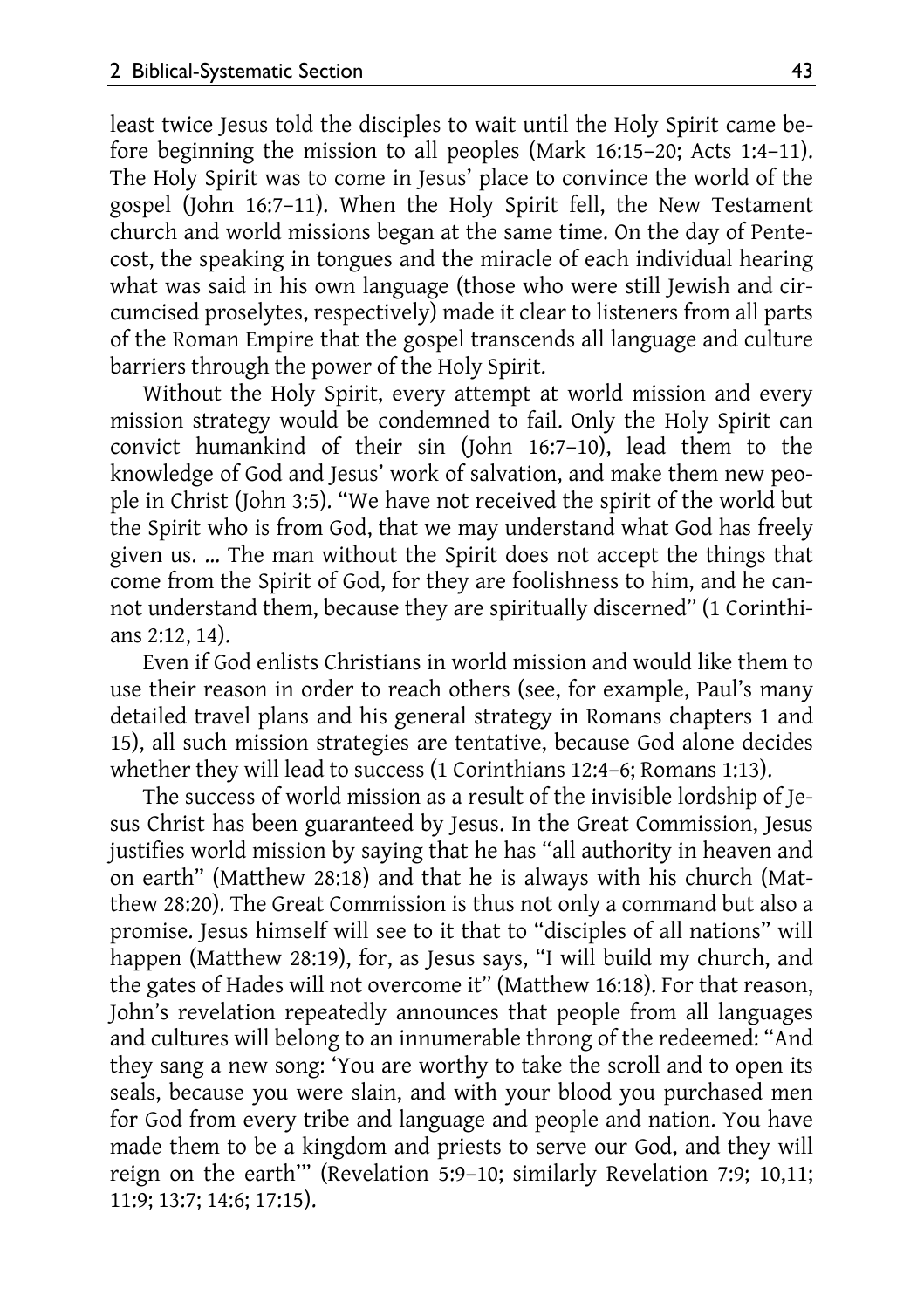Acts 1:8 makes clear how missions should look: "But you will receive power when the Holy Spirit comes on you; and you will be my witnesses in Jerusalem, and in all Judea and Samaria, and to the ends of the earth." Who conducts world missions? Jesus (Matthew 16:18) and the Holy Spirit (Acts 1:8). Without the Spirit of God, this does not work. The Holy Spirit will convict the world. The Holy Spirit is the guarantee for missions. If Pentecost had not happened, there would be no world missions. However, Pentecost does not represent simply people becoming active, moving beyond their borders, and doing things that would otherwise not be possible. Rather, it shows that the Spirit of God has begun his work of world mission and that only through him can believers do the impossible, as all things are possible for God.

### **We are Enlisted – not in spite of but rather on account of the Holy Spirit**

"He will convict the world," one reads above regarding the Holy Spirit (John 16:8). We often pose the question of predestination and responsibility and want to know how our responsibility is to be reconciled with God's ruling all things. However, the opposite question can also be asked: what do we have to do with missions if the Father, the Son, and the Holy Spirit do everything and if the Spirit convicts the world?

What am I do to as a witness? Can I bring someone else to faith? Or does God do that? To bring another person to faith, one needs the Holy Spirit. However, we cannot simply content ourselves with the fact that the Holy Spirit has the task of revealing the gospel to other people. Whoever has received the power of the Holy Spirit, which is the precondition for even being able to proclaim the gospel at all, does not remain quiet in his easy chair. Rather, he becomes a witness.

It is not the case that the church of Jesus Christ has a "missions program" and now has to consider what role God will play in it. It is also not the case that we need God as the command device, so that we can say to critics, "We have the order directly from God." That would be far too little. It is not as if God has given us only an order to conduct missions. There is a promise standing behind the order, and in the final event is it the missio Dei or the being of God himself.

Our task of conducting missions is a direct continuation of God's mission. For that reason, it is a decisive question to ask why God includes us in mission when he could get along just as well (or perhaps far more easi-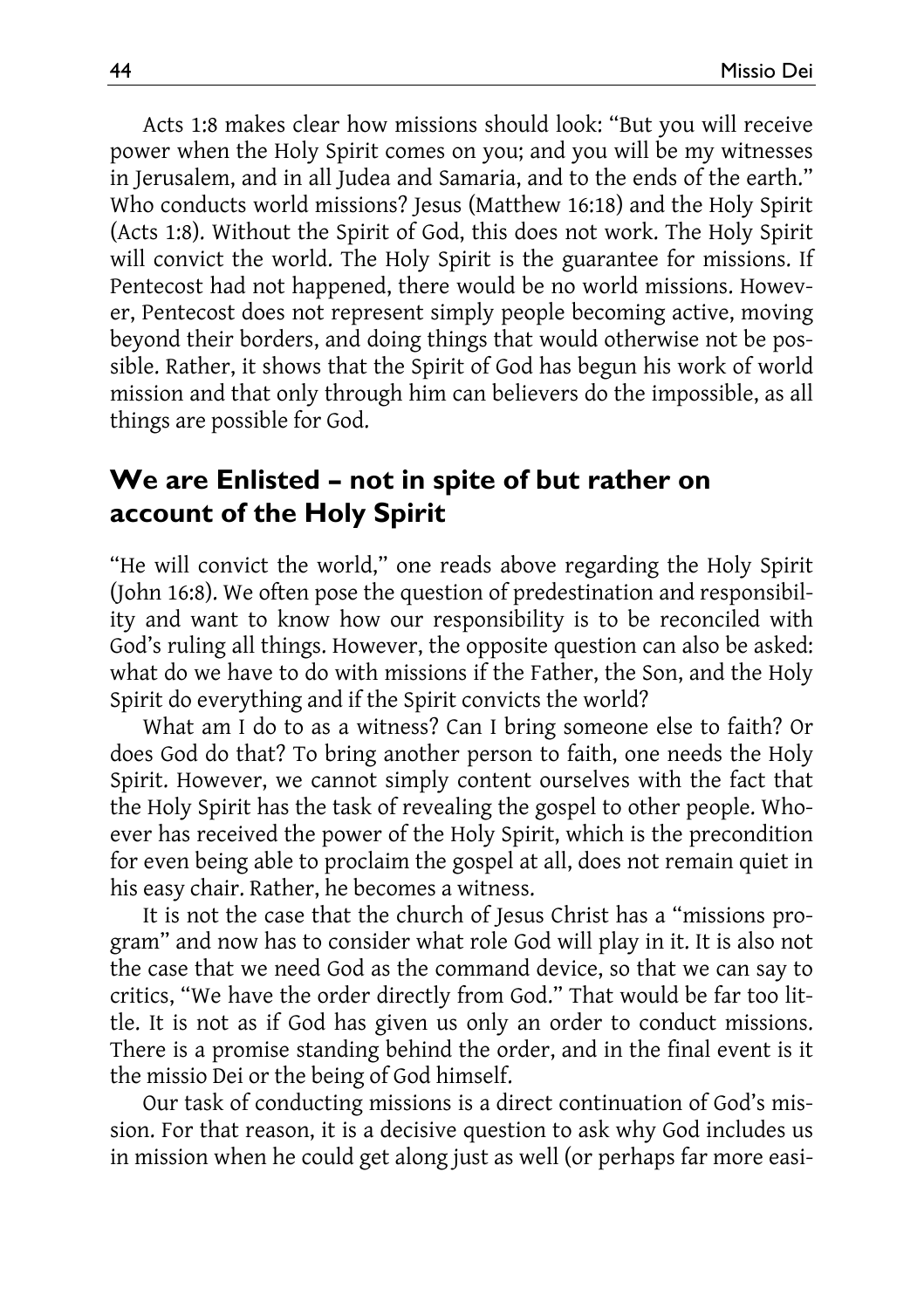$\overline{a}$ 

ly) alone. The Holy Spirit wishes to convict people of sin. For that reason, it would seem, it is nonsense to employ us for this purpose!

The astonishing thing about the Great Commission is not the Holy Spirit's participation, but our participation! Stated alternatively, why is there a Great Commission anyway? If in the Garden of Eden and repeatedly throughout history God pursues people, why does he still commission people? If Jesus is the missionary par excellence, to whom we owe thanks for our faith – and according to the book of Hebrews, Jesus is the apostle (Hebrews 3:1) – why are people still needed? If above all things the Holy Spirit has one task ("he will convict the world of guilt in regard to sin and righteousness and judgment"), what do we have to do with that? That is, in my opinion, the real question.

John Calvin rightly wrote, "God might have acted, in this respect, by himself, without any aid or instrument, or might even have done it by angels; but there are several reasons why he chooses to employ men."<sup>60</sup> As the first reason, Calvin mentions God's regard for people as his own creation and image.

A modern Reformed theologian, John Stott, writes similarly: "The place which the Holy Spirit has in evangelization is primary. This is due to the fact that the Holy Spirit is himself the chief evangelist, the main witness, and the first communicator of the gospel. Normally, he does not evangelize without the aid of human tools. And yet, without the aid of the Holy Spirit, the work of human evangelists would in any case be fruit $less$ ." $61$ 

One has the Great Commission with the Holy Spirit himself as the missionary: missio Dei. However, the Holy Spirit sends us. We should recall at this point that when the Father in heaven sent his Son, he did not retire; it was his mission that Jesus conducted. Similarly, when Jesus sent the Holy Spirit, the Father and Jesus did not retire. Rather, Jesus rules at the right hand of God and says: "And surely I am with you always, to the very end of the age" (Matthew 28:20). When the Holy Spirit comes and charges Christians with proclaiming the gospel in all the world, he also does not retire. The Father *and* the Son *and* the Holy Spirit continue to

<sup>60</sup> John Calvin, *The Institutes of the Christian Religion,* (Grand Rapids, MI: Christian Classics Ethereal Library, 2002), 648-649, (Book 4, Chapter 3, Section 1). This is a modern reprint of the Beveridge English translation of the 1559 version of Calvin's important book. Online at: http://www.ntslibrary.com/PDF%20Books/Cal vin%20Institutes%20of%20Christian%20Religion.pdf 61 John R. W. Stott, *Der Heilige Geist in der Evangelisation* (Denkendorf: Gnadauer Ver-

lag, 1976), 12.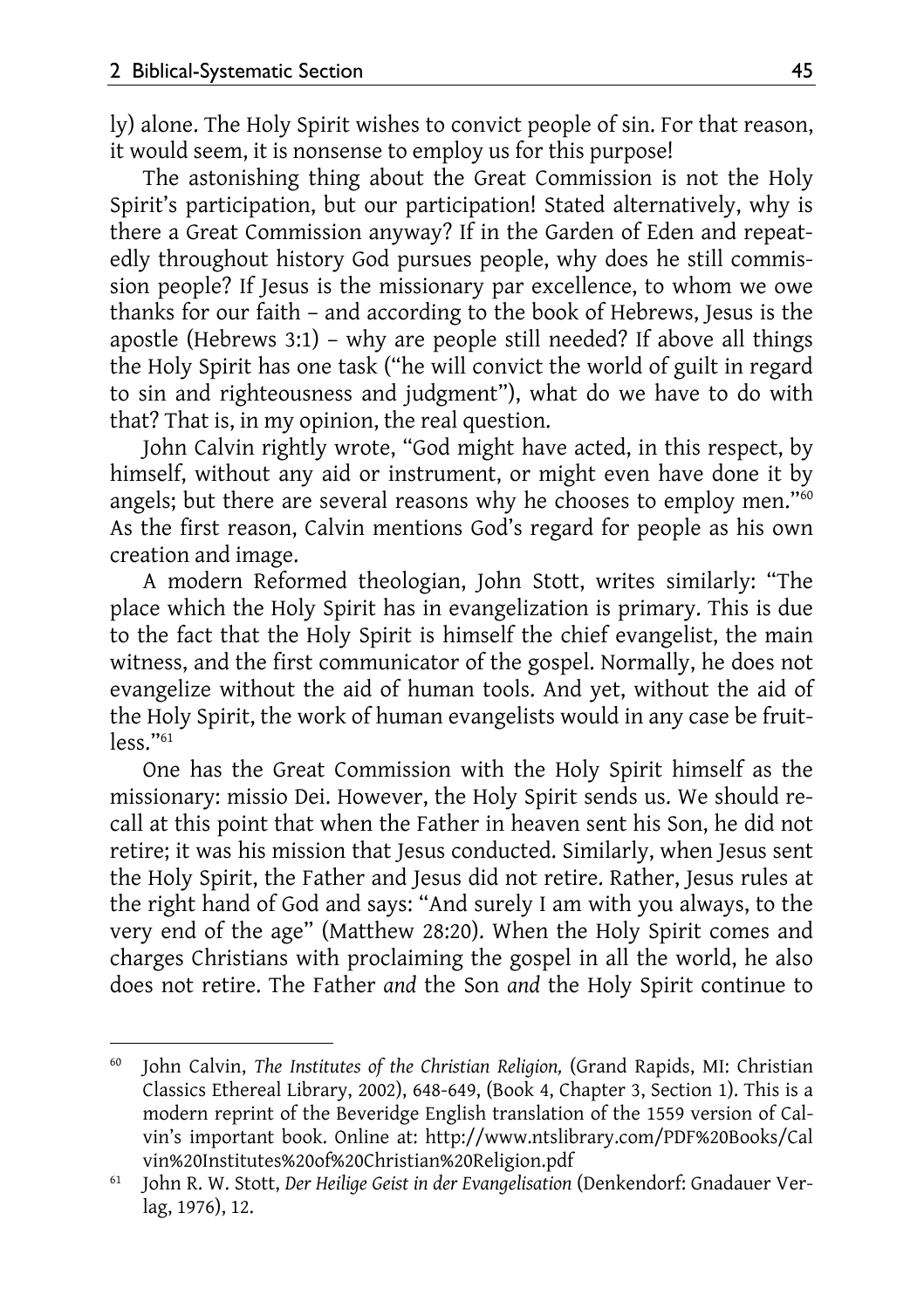have *their* mission throughout the entire world, even if we are the ones who, in a manner of speaking, carry it out.

For that reason, the Great Commission aims at "baptizing them in the name of the Father and of the Son and of the Holy Spirit" (Matthew 28:19), whereby the singular of the name of the three persons of the Godhead is a classic reference to the divine Trinity of God. Since we are his image, God includes us fully in the task of missions, as individuals reconciled to him.

And everything that we people can do with our God-given abilities is used by God. There is only one thing which he does not request of us, and that is to do things that we cannot do, such as to look into the heart of others. However, as we have been made in the image of God, God has given us many abilities to employ, such as the ability to think about who our listeners really are (1 Corinthians 9:19–21). As normal people we are able to consider and observe what other people are thinking and who they are. And together, the global church is able to think about where its engagement is most urgent. However, God never thought that the entire program that stands behind the Great Commission would be something which we could autonomously implement. World mission is so gigantic that without God it cannot function at all. We are simply not in the position to do this. Only God, who according to his very nature is a missionary, can do this.

Typical examples in the Book of Acts are the conversion of the Roman centurion Cornelius (Acts 10:1–11, 18) and the finance minister of Ethiopia (Acts 8:26–40). In both cases, God indeed used massive miracles and dreams, but not to directly convert pagans. Rather, they were to bring people together with others who could tell them the gospel.

For instance, Anna Marie Aagaard has correctly linked the gifts of the Spirit closely to the founding and growth of the church with the sending of the Holy Spirit and missio Dei.<sup>62</sup> The gifts of the Spirit are an apparent demonstration that the missio Dei has not condemned humanity to passivity. On the contrary, God himself has enabled humankind to actively participate in the missio Dei. It is too bad that this topic has not long ago been leveraged by Evangelical theologians and missiologists.<sup>63</sup>

 $\overline{\phantom{a}}$ 

<sup>62</sup> Anna Marie Aagaard, "Missiones Die," in *Das Evangelium und die Zweideutigkeit der Kirche: Evangelium und Geschichte*, ed. Vilmos Vajta, vol. 3 (Vandenhoeck & Rup-

recht, 1973), 97–112. 63 See the discussion of spiritual gifts in Thomas Schirrmacher, *Ethik*, vol. 3 (Nürnberg: VTR; Hamburg: RVB, 2002), 77–90.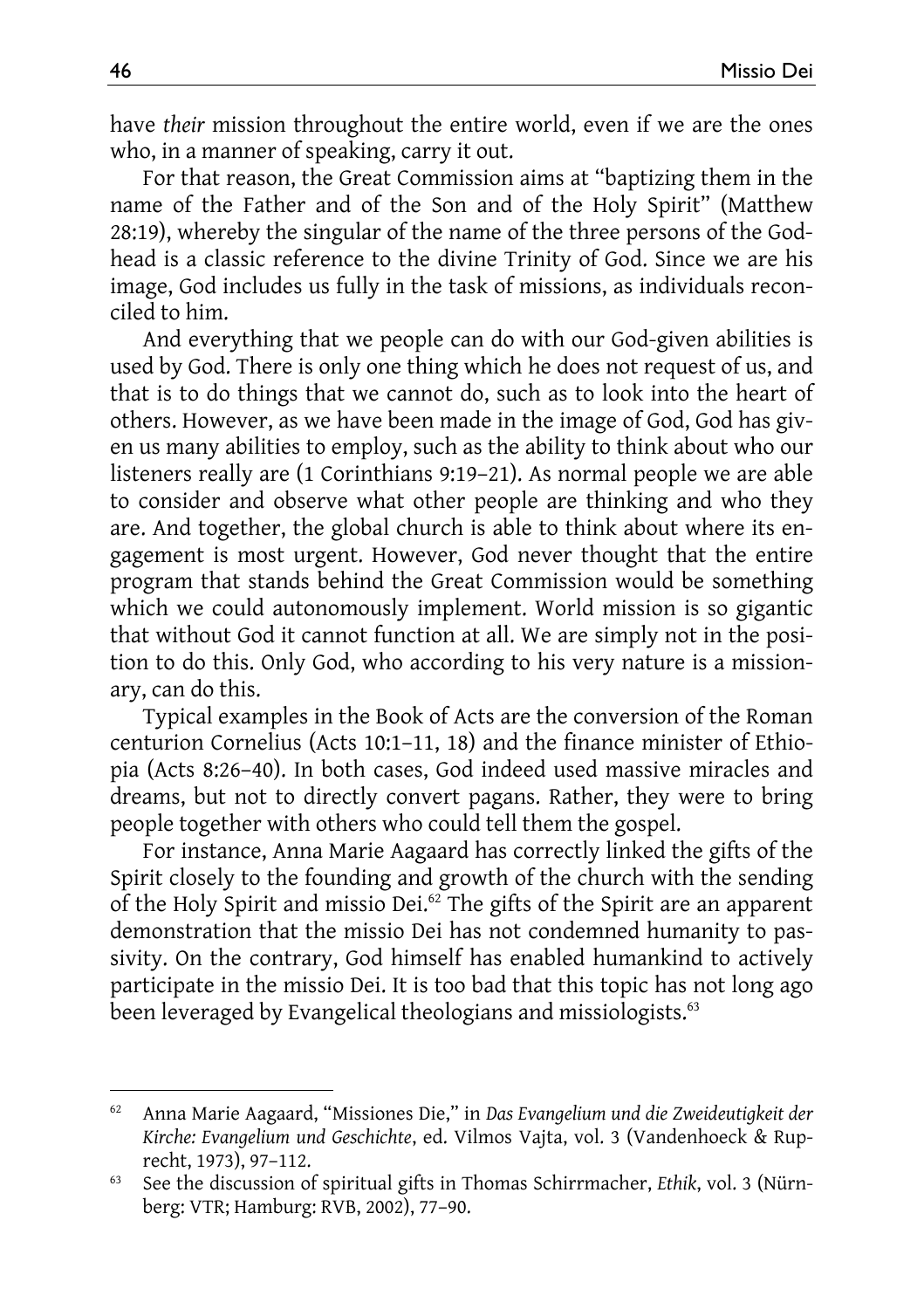The gifts of the Spirit are also a good example of missio Dei and the complementarity of mission that God himself carries out and in which he fully includes people. God himself determines who has which gifts and tasks in the church and in mission. Nevertheless, the individual Christian and the church as a whole are not incapacitated by this. Rather, the Spirit enables Christians to introduce their special characteristics and individuality a fortiori.

#### **The Unsuited Individual**

God wishes to convict people of their sin and free them from the power of sin through atonement and forgiveness. How can he use sinful people like us? We know that many people – justifiably – have doubts about the church of Christ because Christians throughout history have committed many errors and sins. The Bible itself describes very critically the errors of God's people throughout history. Why is the church indispensable for the fulfillment of his plan of salvation and his mission, especially when it is never truly pure and unflawed?

How, for example, could God ever think of sending someone like Jonah as a missionary? He indeed knew beforehand how Jonah would react and how he thought in his heart. In sending Jonah, God sent someone to Nineveh who was not in agreement with his approach, after having stirred him to do so through much effort. By the way, Jonah was a good Jewish theologian. Why? Because he knew precisely that God wanted to be gracious not only to Israel but also to pagans. The reason for Jonah's anger resided precisely in this fact: "O Lord, is this not what I said when I was still at home? That is why I was so quick to flee to Tarshish. I knew that you are a gracious and compassionate God, slow to anger and abounding in love, a God who relents from sending calamity" (Jonah 4:2). Here it becomes clear that that *it was due to theological reasons and not due to personal reasons that Jonah fled from the Great Commission*! This Jewish prophet did not want the same rules to apply to pagans as to Jews. Who would voluntarily use someone like this? God could have saved himself a lot of work. Up to the present day, God has expended a lot of work moving believers in the direction of missions. Why did God not just speak from heaven himself to the inhabitants of Nineveh?

Another example of an unwilling missionary with theological concerns is Peter in his relationship to Cornelius. Peter had personally heard the missionary command, "Therefore go and make disciples of all nations" (Matthew 28:19). It was stated unequivocally that not only Jews were to hear the gospel. Then came Pentecost, in which Peter played a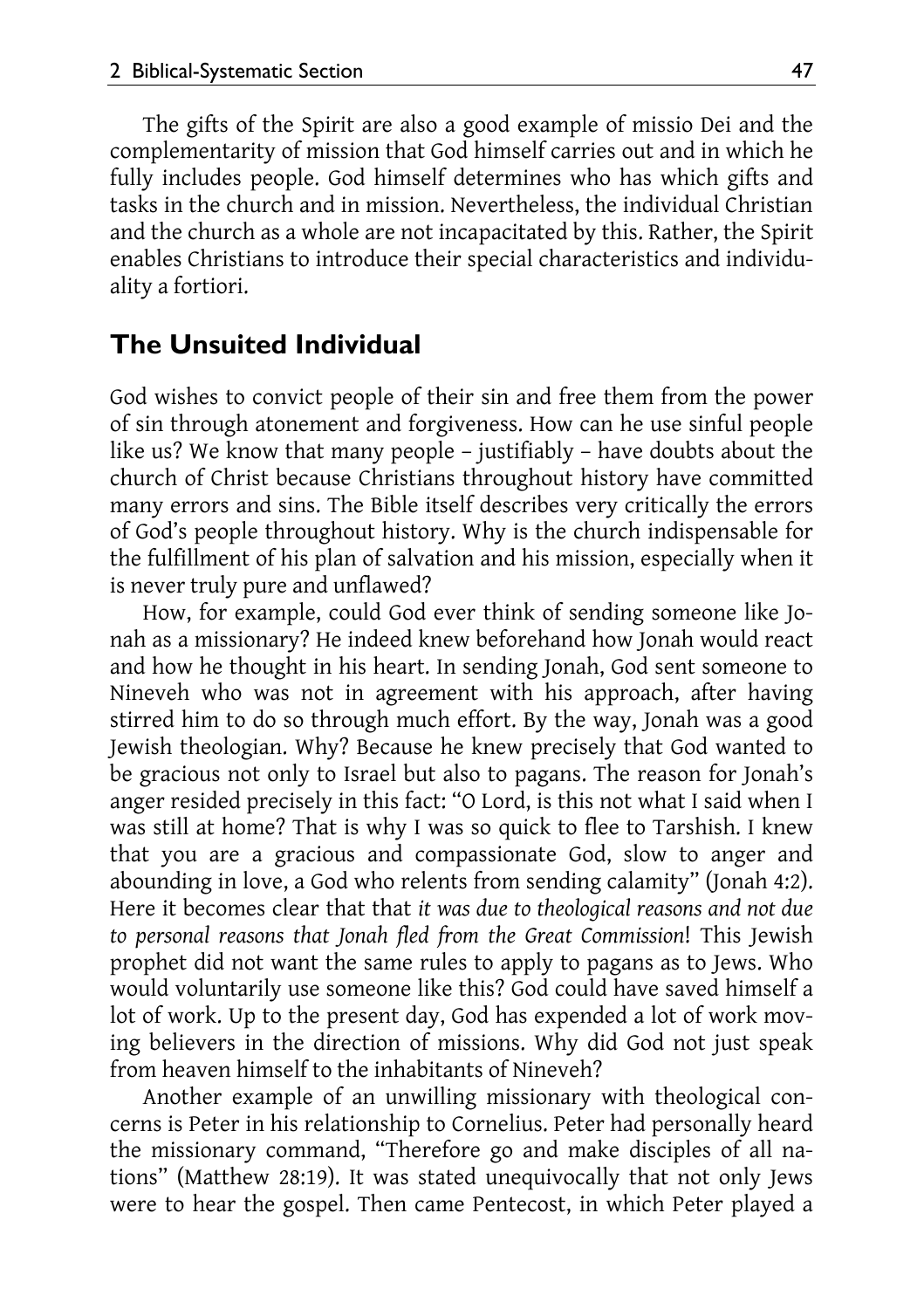central role as all kinds of people came to faith, yet Peter still did not comprehend that the gospel was to go to all people. He still had problems with the fact that pagans could be saved without becoming Jews beforehand. On the other hand, there was Cornelius. Why did God send a dream to Cornelius without declaring in the dream how one could be converted? Instead, Cornelius is told only that Peter would come, and Peter was not at all ready to do so. So God sent another dream to Peter and declared to him that pagans were able to be saved and then sent him to Cornelius. What an effort? Why all of that? Only so that Cornelius could hear the gospel from Peter! Obviously, God did not send Peter because he was so terrific and indispensable.

It was not the case that Peter knew long before the crucifixion where things were headed, was always more eager than others, and said, "We want to see if we can reach the entire world." Rather, he was among those who had their doubts about Jesus and despaired. He heard the Great Commission and could not do anything with it. He not only experienced Pentecost but was the primary speaker there, and yet he did not grasp the most decisive thing, which was that the Holy Spirit was seeking people from all over the world: "He will convict the world." If the Holy Spirit wishes to speak to each heart, he can speak every language in the world. Peter experienced that. Nevertheless, months later God had to show Peter again that the Holy Spirit seeks to draw people from all ethnic groups into the church. Not until he experienced Cornelius's conversion did he finally understand what was at issue: "As I began to speak, the Holy Spirit came on them as he had come on us at the beginning" (Acts 11:15). He then testified to that at the apostolic council (Acts 15:7–11). He had finally understood that God does not differentiate among peoples.

Let us take a closer look at the shortcomings of the Old and New Testament missionaries using the example of the Great Commission according to Matthew (28:18–20). We generally read the text beginning at verse 18. However, what does the previous verse say? Jesus meets with his disciples, "but some doubted" (Matthew 28:17). That is the setting of the Great Commission! This is not the type of people with whom one begins a worldwide program! We probably would have said something like: "We have to work on this. And once you have gotten over your doubts, then we can talk about how you can slowly be introduced to bigger tasks." God's mission to the entire world rested on these doubters! Jesus assured them that "you will receive power when the Holy Spirit comes on you; and you will be my witnesses in Jerusalem, and in all Judea and Samaria, and to the ends of the earth" (Acts 1:8). Again, we can see that the disciples did not become witnesses because they were outstanding people; ra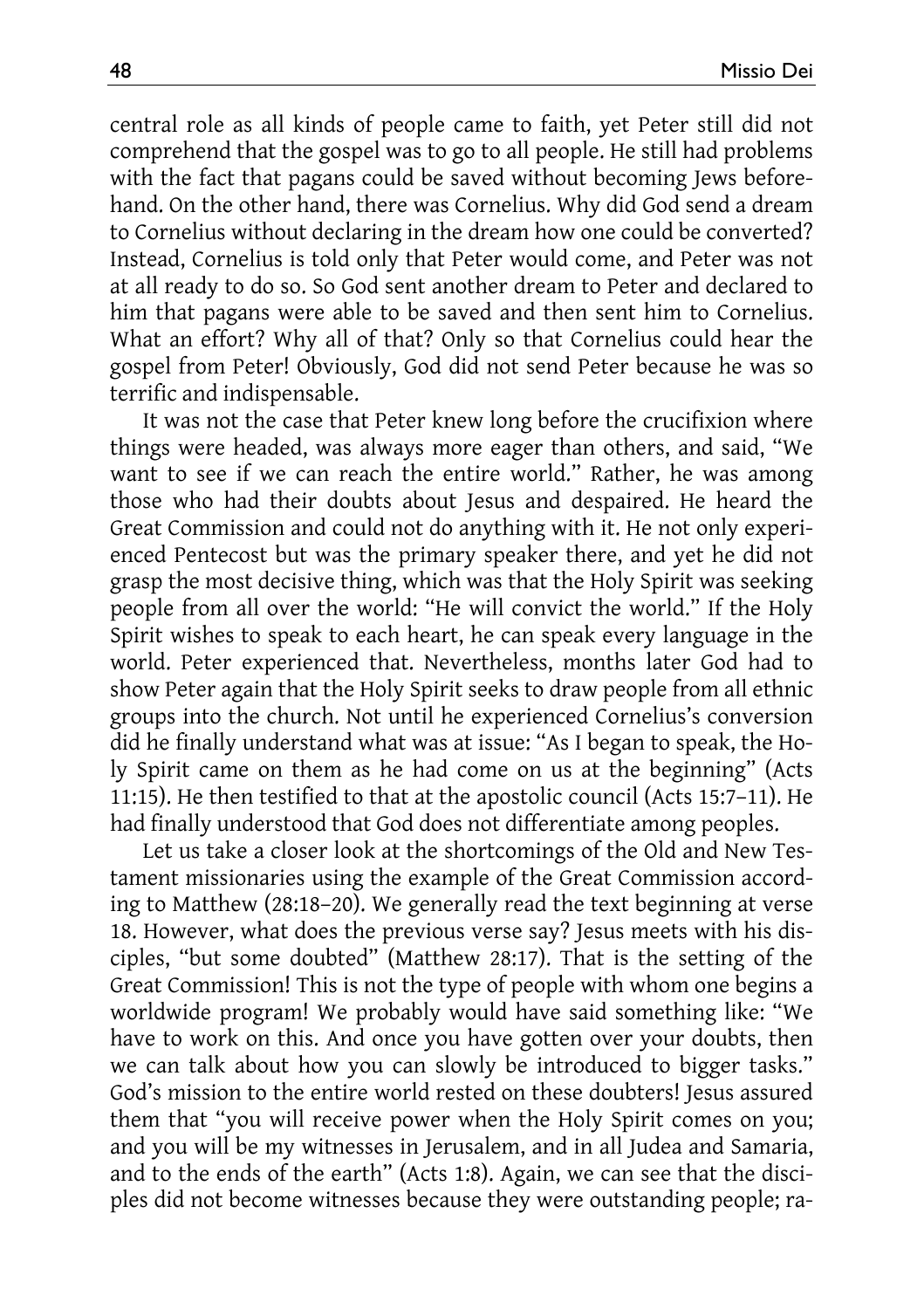ther, they were fitting witnesses because they received the power of the Holy Spirit.

And how do we know that? As long as they did not have this power, they were prohibited from becoming missionaries. Jesus said to them – if I may put it in my own words: "Please just stay out of trouble in Jerusalem until the Holy Spirit comes! As long as the Holy Spirit has not come, you do not have the Great Commission and would also not even be in a position to carry it out!" It could not be clearer: only after the Holy Spirit has come does Jesus send out his disciples. Jesus tells his disciples, and he effectively tells us: "Never forget, without the Holy Spirit you cannot do anything. You can get a lot of public attention. You can get to the point where everyone talks about you. However, for anyone to be convinced in the deepest recesses of their heart, let alone for entire peoples to become disciples, takes something that only the Holy Spirit can do!"

Why in the world does God always want to have us involved with him when he conducts missions? Why does he give the Great Commission to people? I don't know. I know only one thing: That's the way it is! I also know that it is not our task to think about whether we would do it in exactly the same way if we were God. Whoever comes to believe in God and becomes a Christian receives the power of the Holy Spirit so as to be a witness. Mission is not only a command; rather, to begin with, it is simply a fact. An individual in whom the Holy Spirit truly lives cannot do anything other than to talk about salvation in Jesus Christ. What did Jesus proclaim? "He will bring glory to me" (John 16:14). Jesus wishes to make the Holy Spirit glorified in us and also in others.

So, to repeat, the passage prior to the Great Commission notes that "some doubted" (Matthew 28:17). And then the command comes: "Therefore go!" Proclaim the gospel, make disciples, and baptize them in the name of the Father and the Son and the Holy Spirit. And teach them to obey everything I have commanded you. That is a huge agenda. It is the most comprehensive agenda that people have ever received. Is it not evident that we people have been asked? That is now indeed something for us to go and do, is it not?

But what about the doubts beforehand? Humanly seen, the disciples were entirely useless for this task. We all know that the Great Commission is not complete if we understand it as a command. It is first of all a promise and an authorization. Without the first and last sentences, the Great Commission is empty chatter. But those sentences promise, "All authority in heaven and on earth has been given to me," and "Surely I am with you always, to the very end of the age" (Matthew 28:18, 20).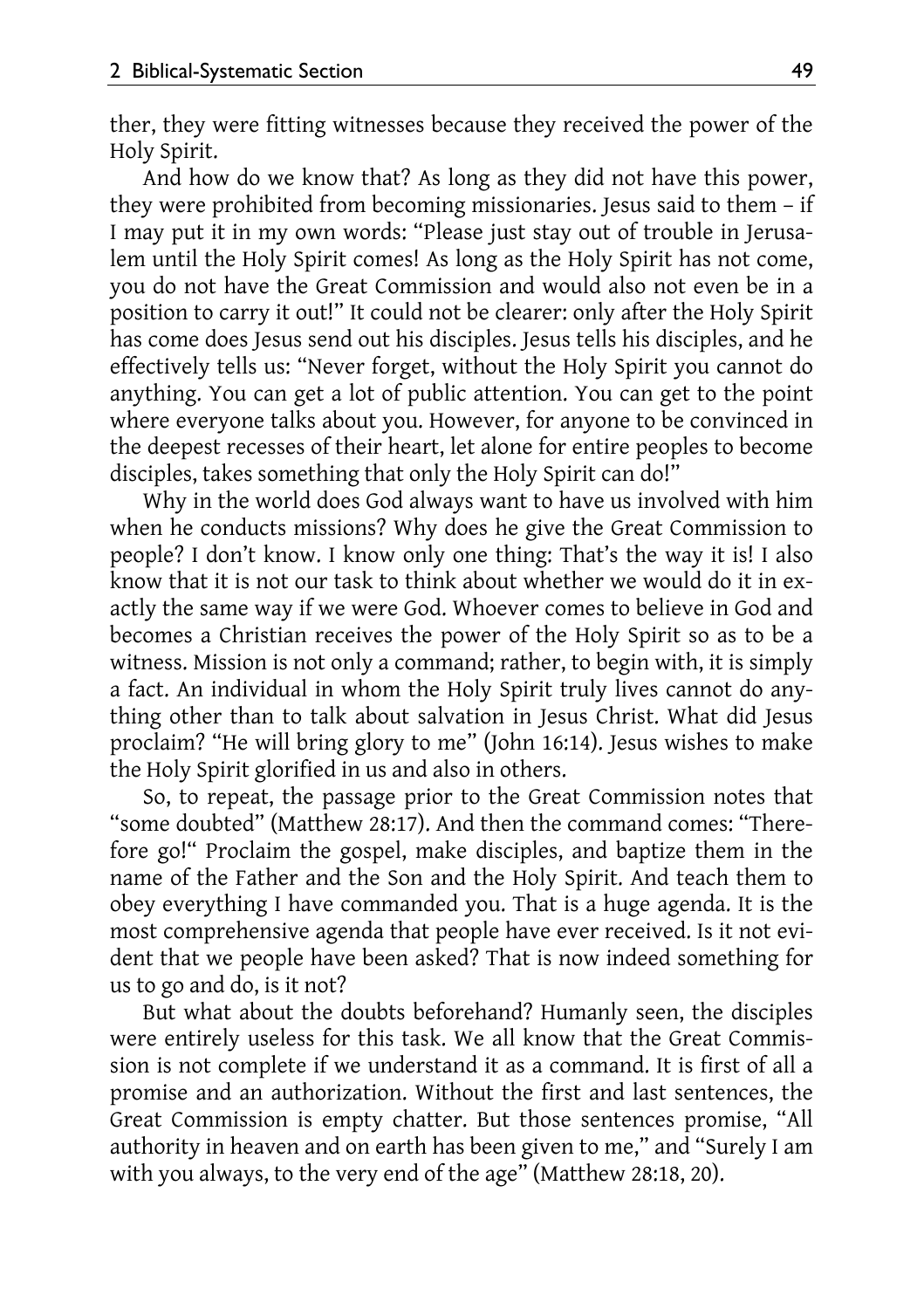There is a peculiar tension between the disciples' doubts and the enormous task, which requires a lot of human sweat but is also not achievable without God. This tension makes sense only if the disciples are indeed stretched but if the mission is not dependent upon their performance. Rather, it depends upon the proxy given by the risen Lord and his presence through the Holy Spirit. We have to go. We have to proclaim. "Make disciples" is somewhat clumsy in German: *Machet zu Jüngern*. It means to see to it that people become disciples, that they become pupils, that they learn from God.

"Baptize them"? Why does the Holy Spirit not baptize people himself? That is precisely what he does! After all, baptism by water is only an external expression of the actual baptism by the Spirit (e.g., Acts 11:16). Nevertheless, Jesus wants every individual who comes to faith to have another person alongside who already belongs to God and who baptizes the individual when he publicly states that he belongs to God. Why is that? What does the person who comes to faith have to do with the person who baptizes him? Actually, nothing. The decisive thing is that baptism occurs in the name of the Father and the Son and the Holy Spirit. This fact means that the individual performing the baptism acts on behalf of God and that otherwise the divinely desired baptism is not possible.

For a reason known only to God, God desires that there be at least one other person there who already believes. Naturally, it is better if there are more witnesses. God has so desired that the gospel move from individual to individual and that we tell others, convince others, teach others, baptize others, and bring others into the church. God, who alone is Lord and good without us (Matthew 28:18–19), still does not want to build his kingdom without us.

Many biblical teachings can only be described in a complementary manner if we want to do justice to the totality of the Scriptures (*tota scrip*tura). Complementarity means<sup>64</sup> that two or more facts can be delved into separately, documented, and described and can appear to be simultaneously true without our having an explanation for this situation. The central teachings of early Christian councils are all complementarian declarations, and only in that way were they able to do justice to the entirety of the Scriptures and produce enduring theological peace. Jesus is true man and true God, without confusion and without separation. God is one

 $\overline{a}$ 

<sup>64</sup> See Thomas Schirrmacher, *The Complementary Nature of Biblical Teaching*, MBS Text 29 (Bonn: Martin Bucer Seminar, 2004), available at http://www.bucer.org/ resources/details/mbs-texte-029-2004-the-complementary-nature-of-biblical-tea ching.html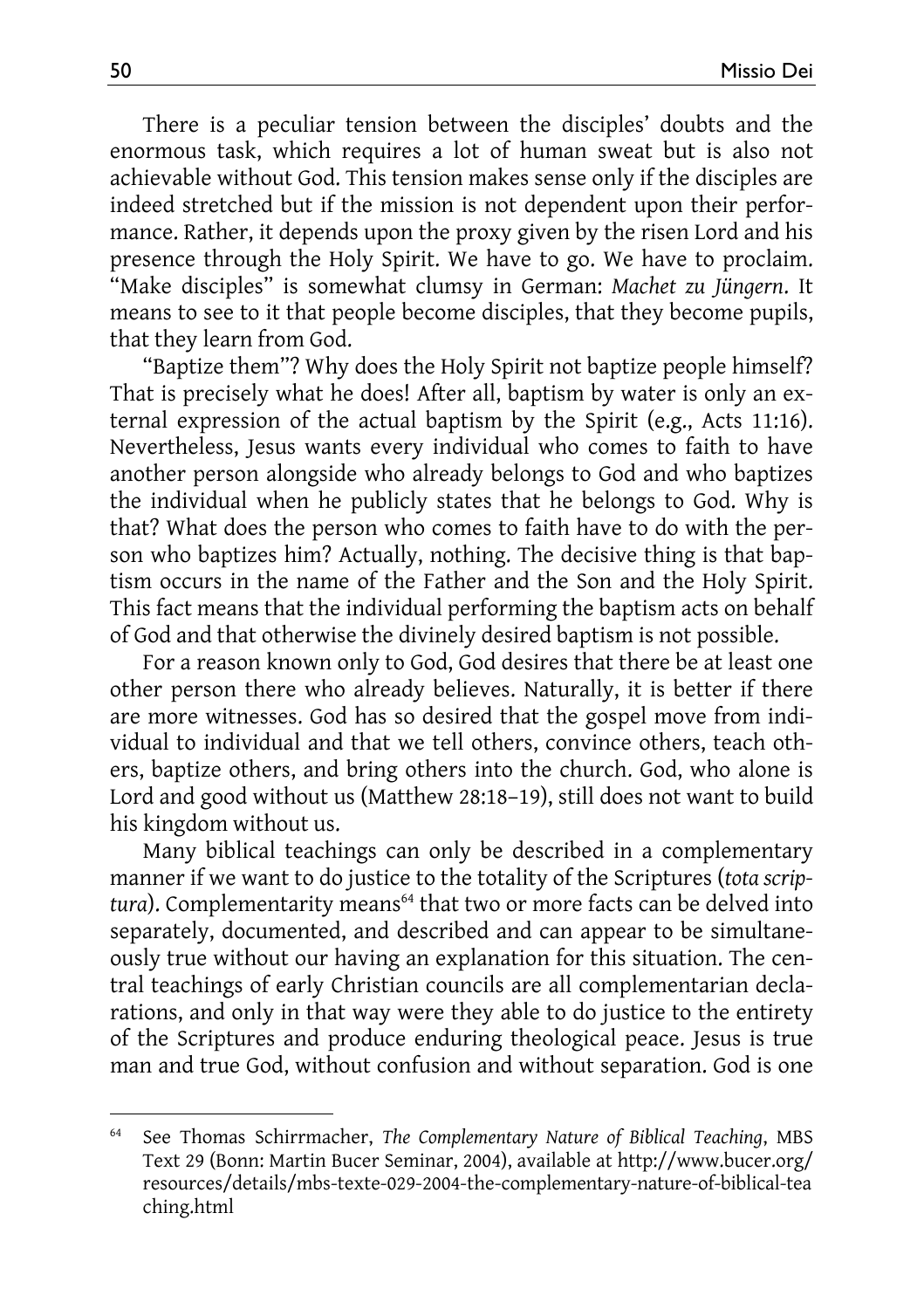and yet Father, Son, and Holy Spirit. In addition, on many other topics such as predestination and human responsibility, belief and knowledge, law and grace, love and the anger of God, teaching and life, the Holy Scriptures as one hundred percent a human word and one hundred percent a divine word, are classic examples of biblical complementarity.<sup>65</sup>

# **Belief Comes through Preaching: Romans 10:14–17**

God accomplishes the proclamation of the message of salvation in Christ, which is solely caused and effected by God, in a manner whereby any sending is indeed authorized by him alone. However, the proclamation takes place through the concrete sending of people by people, and the changing of people's ways is achieved through the preaching of people who are sent. Paul formulates this understanding in Romans 10:14–16:

"How, then, can they call on the one they have not believed in? And how can they believe in the one of whom they have not heard? And how can they hear without someone preaching to them? And how can they preach unless they are sent? As it is written [Isaiah 52:7], 'How beautiful are the feet of those who bring good news!' But not all the Israelites accepted the good news. For Isaiah says [Isaiah 53:1], 'Lord, who has believed our message?' Consequently, faith comes from hearing the message, and the message is heard through the word of Christ."

In Romans 10:14–15 Paul formulates a list which has become important for the history of missions far beyond the context of the text.<sup>66</sup> For someone to call upon God, belief is necessary. To believe, one must hear. For hearing to occur, "preaching" must take place (this word often sounds as if it is too limited to Sunday worship services). And for proclamation to take place, sending has to occur. This can be illustrated in the following manner:

 $(God) \Leftrightarrow$  Sending  $\Leftrightarrow$  Preaching  $\Leftrightarrow$  Hearing  $\Leftrightarrow$  Believing  $\Leftrightarrow$  Calling  $\Leftrightarrow$  God

l 65 See Thomas Schirrmacher, "Bibeltreu oder der Bibel treu? Glaubwürdigkeit und Irrtumslosigkeit der Schrift," in *Wahrheit und Erfahrung: Themenbuch zur Systematischen Theologie*, vol. 1, ed. Christian Herrmann (Wuppertal: R. Brockhaus, 2004),

<sup>45–58. 66</sup> See A. F. Walls, "The First Chapter of the Epistle to the Romans and the Modern Missionary Movement," in *Apostolic History and the Gospel: Biblical and Historical Essays Presented to F. F. Bruce on his 60th Birthday*, ed. W. Ward Gasque and Ralph P. Martin (Grand Rapids, MI: Eerdmans, 1970), 346–57.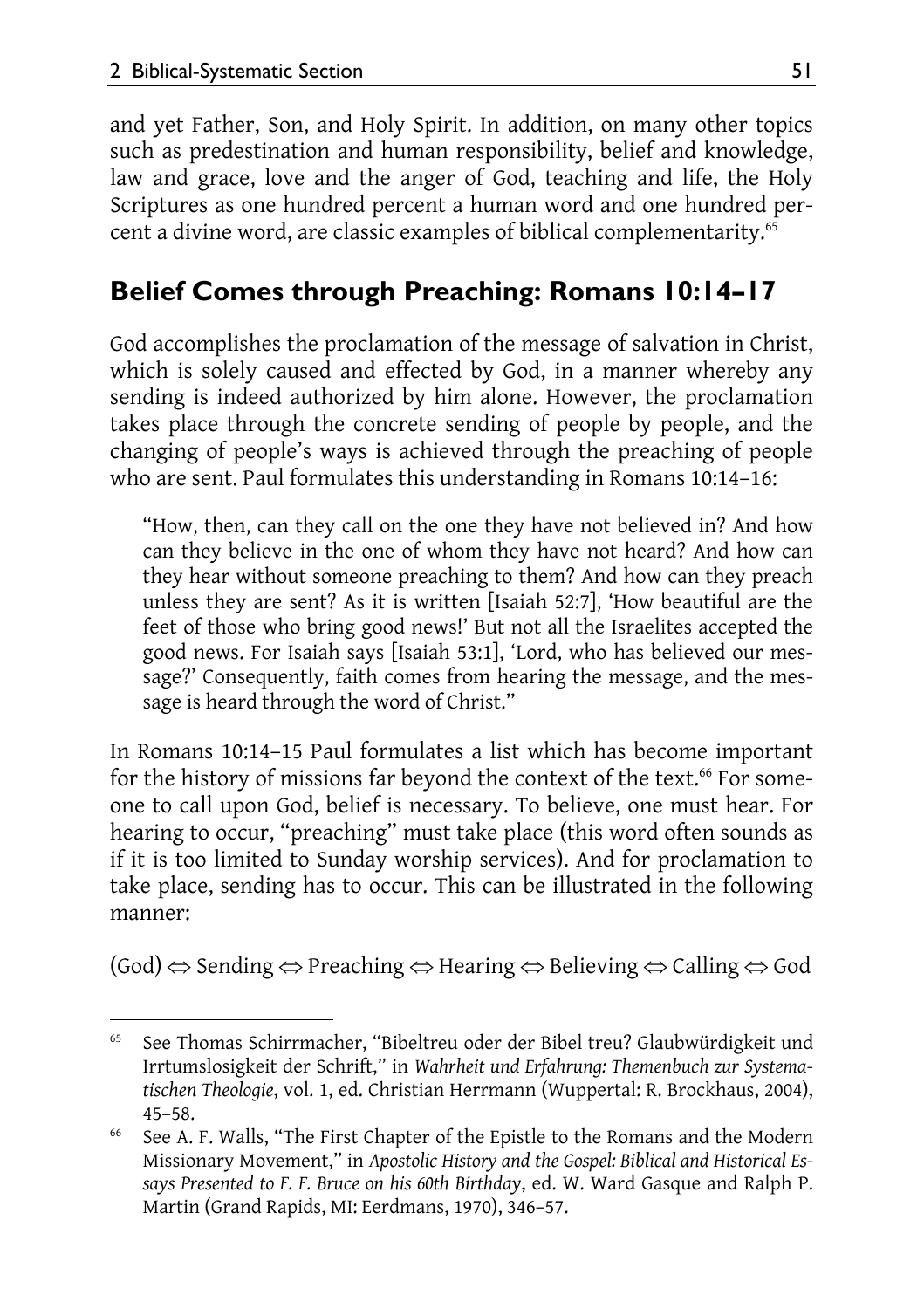If one takes all of Romans 10:12–17 into consideration, this illustration can be expanded:

> God  $\Leftrightarrow$  Word of Christ  $\Leftrightarrow$  Sending  $\Leftrightarrow$  $\Leftrightarrow$  Preaching  $\Leftrightarrow$  Hearing  $\Leftrightarrow$  Believing  $\Leftrightarrow$  Obeying  $\Leftrightarrow$  $\Leftrightarrow$  Calling  $\Leftrightarrow$  Confessing Christ  $\Leftrightarrow$  God

It is of central importance that God does not normally conduct missions directly through angels or by speaking directly to people. Rather, he sends people or, more specifically, he has them sent by the church, and they then pass on the gospel.

It is just as important that the gospel be passed on by proclamation and preaching and not via other avenues. Real evangelism does not occur through pictures without any commentary, or through feelings or instrumental music, to mention a few things as examples which are surely not forbidden and can absolutely be found within the framework of evangelism. However, they do not carry out the actual relaying of the message. "Consequently, faith comes from hearing the message, and the message is heard through the word of Christ" (Romans 10:17). What an inconceivable authority God gives to our speaking, that through this means alone his kingdom is expanded! For that very reason, however, Christians must be sure that they are truly going about doing God's work and not circulating their own ideas, cultural characteristics, or their own habitual bad behavior in the name of God.

# **Love and Missio Dei**

Henning Wrogemann<sup>67</sup> and Theo Sundermeier<sup>68</sup> have both derived missio Dei from the love of God – in my opinion a central assertion which is much too little emphasized. "God comes to people as a lover."69 For both these authors, embedding missio Dei in love brings about the creature's freedom to reject God and, with that, the need for mission efforts to respect this freedom in a non-coercive manner. "Mission efforts respect the freedom of the other individual,"70 and we should continue missions in

l 67 Wrogemann, "Gott ist Liebe," 301–2.

<sup>68</sup> Sundermeier, "Missio Dei heute," 1247; see also Theo Sundermeier. "Missio Dei: Zur Identität christlicher Mission," *Entwurf* (Fachgemeinschaft Ev. Religionslehrer in Württemberg, etc.), March 2003: 3–9. 69 Sundermeier, "Missio Dei heute," 1247.

<sup>70</sup> Ibid; see also Wrogemann, "Gott ist Liebe," 302–4.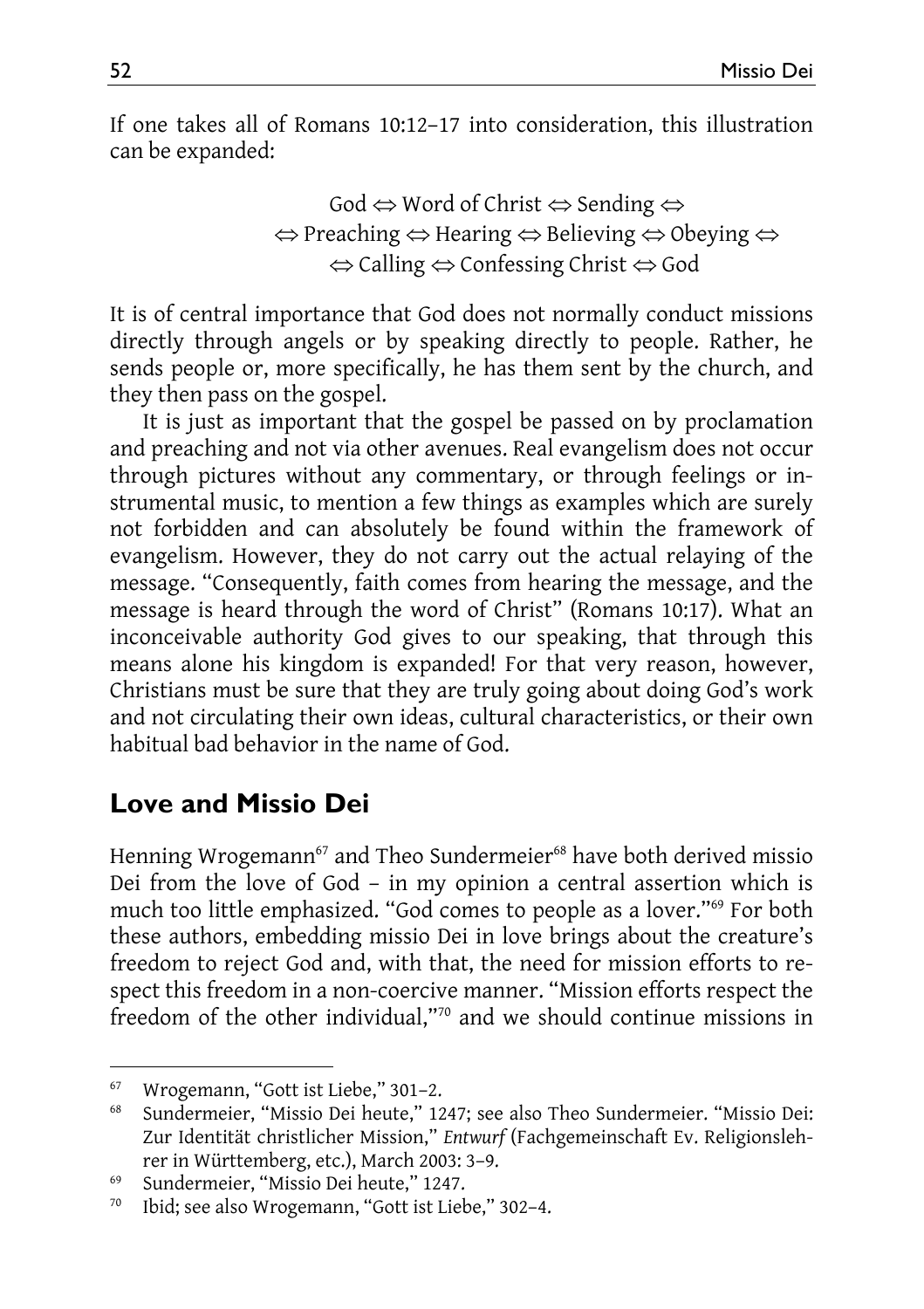this way. Wrogemann argues for the expression "missio amoris Dei<sup>"71</sup> and advocates understanding this action on God's part as an expression not of his will but rather of his essence. As justifiable as it may be to embed missio Dei in the essence of God, it will not be helpful to set the essence and the will of God over against each other, for it is the essence of the love of God that it be expressed in action.

A clear example for embedding missions in the essence of God is the embedded nature of love in the Triune nature of God. There must at least be two persons for love to exist; that is, there is always a counterpart.<sup>72</sup> For that reason, a non-triune God can thus love only when he has created a counterpart.73 Therefore, post-biblical Judaism, Islam, and other monotheistic religions have difficulty describing love as an eternal essential characteristic of God present before the Creation. The Triune God of the Bible, however, has the counterpart for love in himself. John 17:24 describes the Father's love for the Son prior to the creation of the world: "Father, I want those you have given me to be with me where I am, and to see my glory, the glory you have given me because you loved me before the creation of the world." Therefore, the eternal, intra-Trinitarian love is the epitome of love and the point of departure for all Christian love and ethics. The persons of the Trinity speak with each other, plan with each other, obey each other, act for each other, care for each other, honor each other, etc., and all these actions are related to love. When a person can function as created in the image of God, and to think, plan, act, and care for others, then all these characteristics and abilities are likewise also oriented toward love from the very beginning.

In the Bible, everything that is good comes from the Trinity. In Christianity, everything is rooted in the Trinity. The center of salvation history is that God sends himself to the earth and that Jesus himself sends his

l

<sup>&</sup>lt;sup>71</sup> Wrogemann, "Gott ist Liebe," 302.<br><sup>72</sup> Dennis Ngien, "Richard of St. Vie

Dennis Ngien, "Richard of St. Victor's Condilectus: The Spirit as Co-beloved," *European Journal of Theology* 12, no. 2 (2003): 77–92, refers to Richard of St. Viktor (ca. 1172), who took up this very thesis from St. Augustine in his principal work on the Trinity, *De Trinitate*, stating that love cannot be present where there is on-

ly one person. 73 For more detail, see Thomas Schirrmacher, "Der trinitarische Gottesglaube und die monotheistischen Religionen," in *Die Einzigartigkeit Jesu Christi*, ed. Rolf Hille and Eberhard Troeger (Brockhaus: Wuppertal, 1993), 113–51; Thomas Schirrmacher, "Trinity in the Old Testament and Dialogue with the Jews and Muslims," *Calvinism Today* (now *Christianity and Society*) 1, no. 1 (January 1991): 21–27, reprinted as "Trinity in the Old Testament and Dialogue with Jews and Muslims," *Field Update: GR International* (April–May 1991): 6-8 and (June–July 1991): 5–8.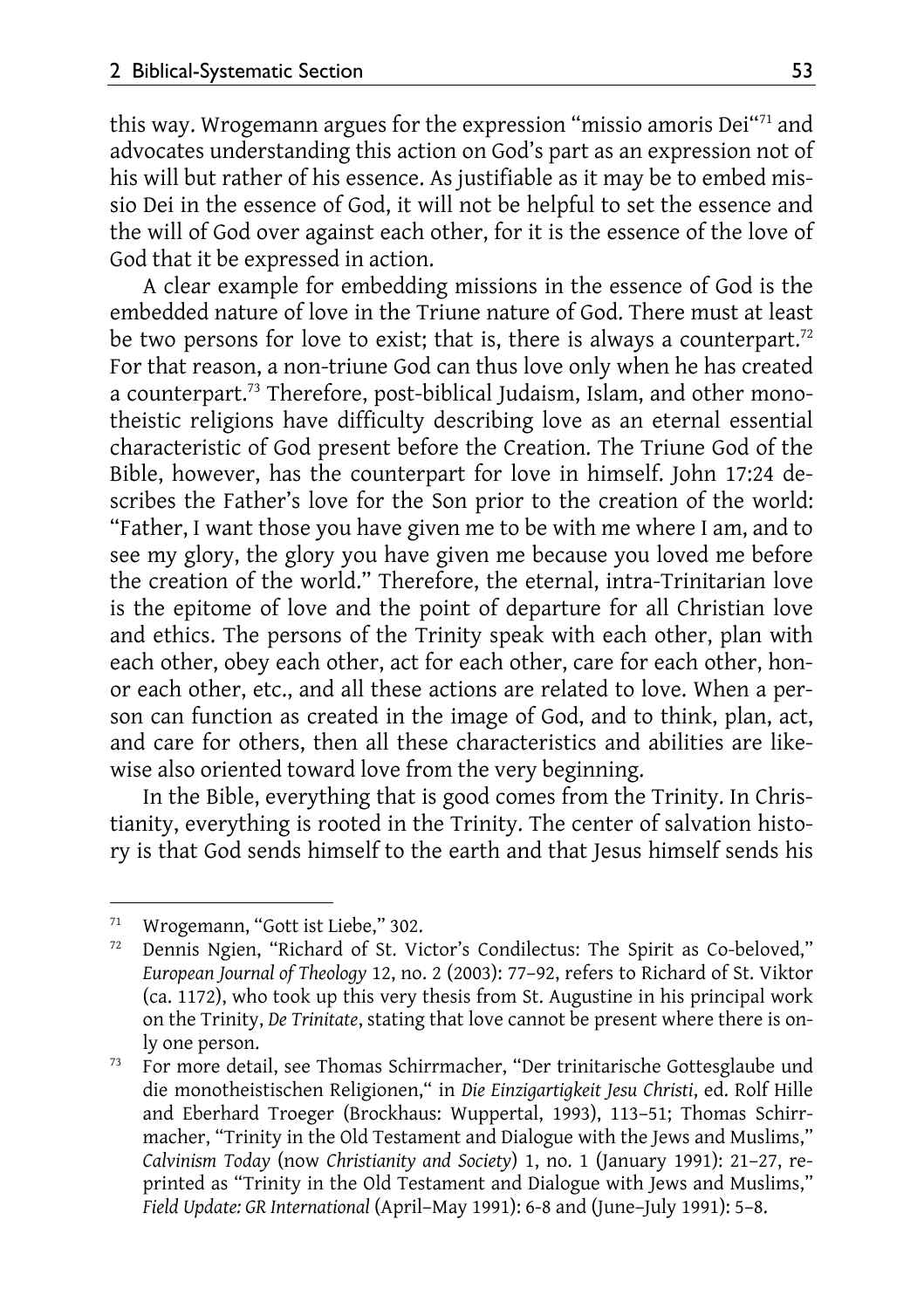church into the world, while the Holy Spirit is sent simultaneously by the Father and the Son to be the executor of world missions. The Trinity has existed from all eternity, before the world existed. For that reason, loving, speaking, helping, listening, freedom, and obedience have existed since eternity. God does not require people in order to exist or in order to be good.

Because the members of the Trinity speak with each other and Jesus is the Word, we can speak with each other. Because the persons in the Trinity do not live only for themselves but rather for each other, humankind can be asked to do the same. Because the persons in the Trinity discuss and plan with each other, it is a biblical principle to not decide things on one's own.

Within the Trinity there is obedience, such as by the Son toward the Father. This occurs without someone being forced to do so. Everyone acts of his own accord. Love and law are identical. Jesus and his Father are completely alike as God, and for that reason, Jesus is boundlessly free and can at the same time obey the Father in what is to be executed in salvation history. Communication, love, honoring each other, and working for a goal outside ourselves – all that stems from the Trinity.

#### *Jesus acts of his own accord and is obedient (both at the same time)*

Philippians 2:8: "He humbled himself and became obedient to death – even death on a cross!"

John 10:11, 17–18: "I am the good shepherd. The good shepherd lays down his life for the sheep. … The reason my Father loves me is that I lay down my life – only to take it up again. No one takes it from me, but I lay it down of my own accord. I have authority to lay it down and authority to take it up again. This command I received from my Father."

#### *Jesus acts of his own accord*

Hebrews 9:14: "How much more, then, will the blood of Christ, who through the eternal Spirit offered himself unblemished to God. …"

#### *Jesus obeys*

Luke 22:42: "Father, if you are willing, take this cup from me; yet not my will, but yours be done."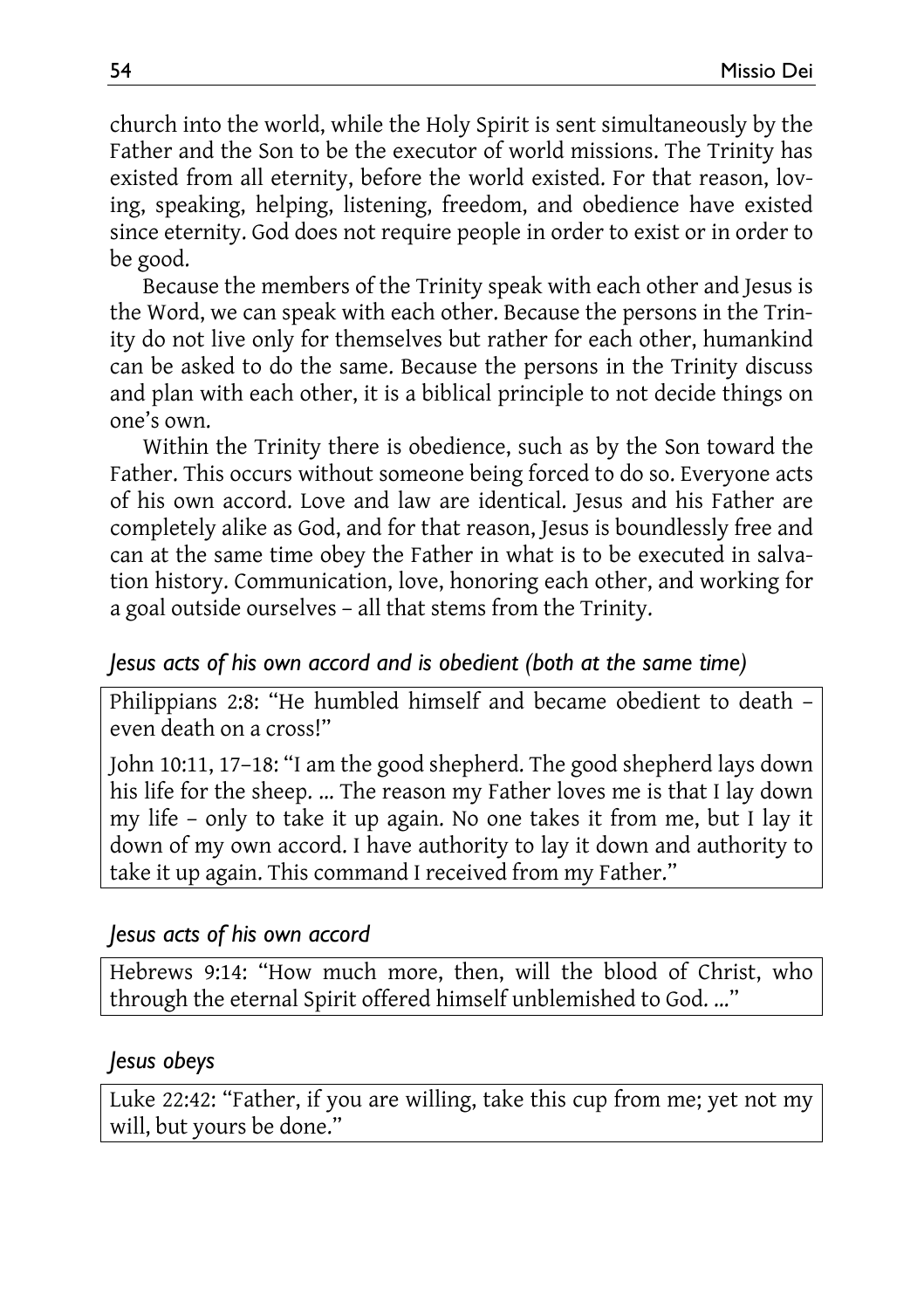John 5:19: "Jesus gave them this answer: 'I tell you the truth, the Son can do nothing by himself; he can do only what he sees his Father doing, because whatever the Father does the Son also does.'"

John 5:30-32: "By myself I can do nothing; I judge only as I hear, and my judgment is just, for I seek not to please myself but him who sent me. If I testify about myself, my testimony is not valid. There is another who testifies in my favor, and I know that his testimony about me is valid."

John 8:28–29: "So Jesus said, 'When you have lifted up the Son of Man, then you will know that I am [the one I claim to be] and that I do nothing on my own but speak just what the Father has taught me. The one who sent me is with me; he has not left me alone, for I always do what pleases him.'"

John 8:42: "… for I came from God and now am here. I have not come on my own; but he sent me."

John 12:49–50: "For I did not speak of my own accord, but the Father who sent me commanded me what to say and how to say it. I know that his command leads to eternal life. So whatever I say is just what the Father has told me to say."

Hebrews 5:8: "Although he was a son, he learned obedience from what he suffered."

See also the additional texts discussed above from the Gospels, in which Jesus sees himself as the one sent by the Father.

Islam and post-biblical Judaism believe in a single God who, for want of a counterpart prior to the creation of the world, was not able to love anyone. Love is for that reason not rooted in the eternal essence of God; rather, at the earliest, love is conceivable from the time of creation. The Triune God of the Old and New Testament, on the other hand, was already love, without needing the creation for it. This is because he is three and one at the same time and can thus in himself love the respective other from all eternity. Without the Trinity, Christianity would no longer be the religion of love. For that reason, Karl Bernhard Hundeshagen wrote in 1853 what Christianity contributed to the question of human rights: "It is the immeasurable cultural significance of the Christian teaching of the Trinity of God in which the prerequisites are given to fully realize the conception of humanity."74

 $\overline{a}$ 74 Karl Bernhard Hundeshagen, *Ueber die Natur und geschichtliche Entwicklung der Humanitätsidee in ihrem Verhältnis zu Kirche und Staat* (Berlin: Verlag von Wiegen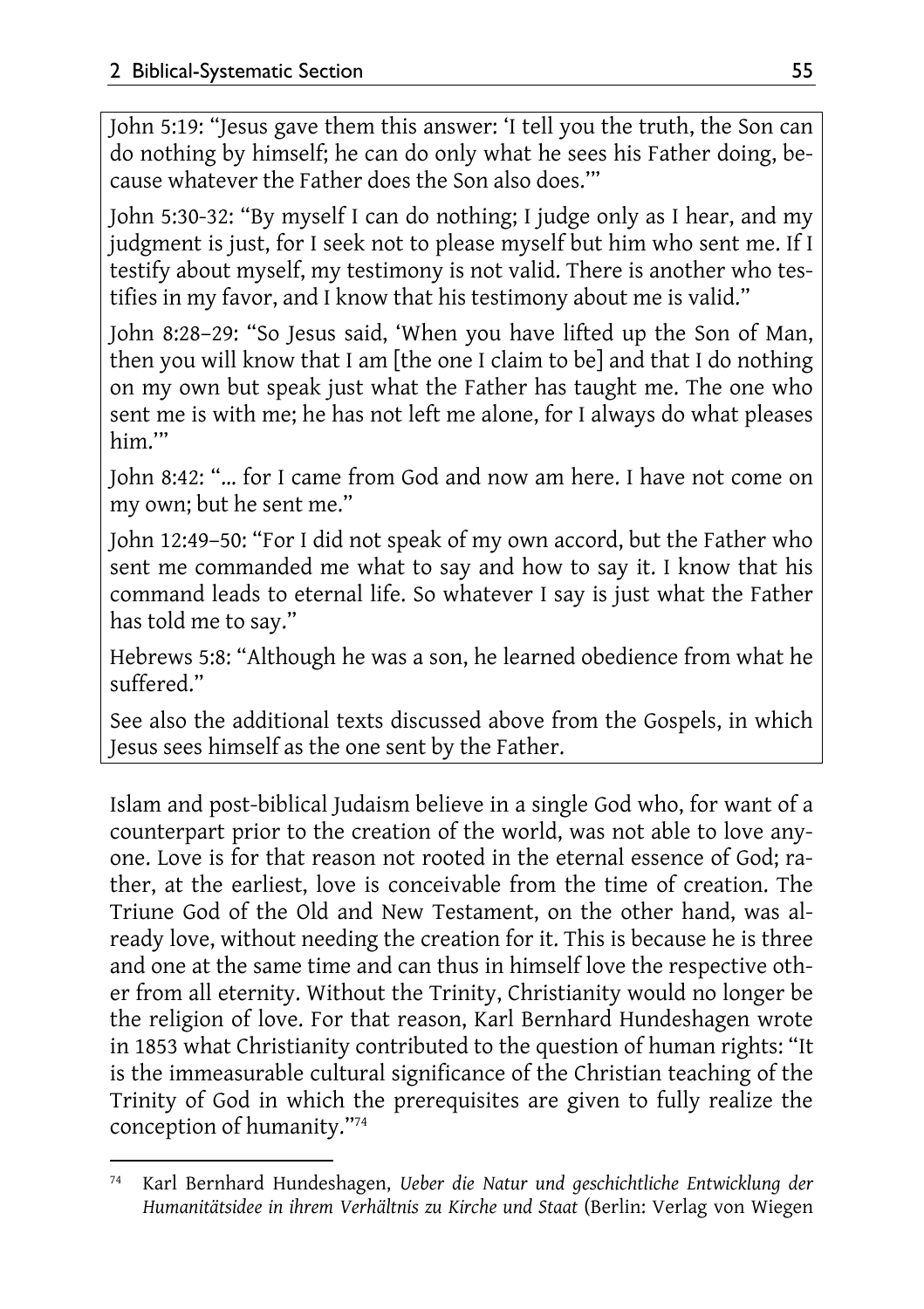### **EXCURSUS: The Dual Concept of the Apostle in the New Testament**

In Romans 15:15, Paul traces his office of apostleship back to "the grace God gave." That a spiritual gift (a gift of grace) can be designated by the word "grace" becomes clear in Romans 12:3–8. In Romans 15:15, "grace" designates Paul's call to be an apostle (see Romans 1:1), which gives him the right and the duty to teach other Christians with authority, as he does through the letter to the Romans. For Paul, his apostolic office was above all a service "to the Gentiles" (Romans 15:16). God called him in his conversion to preach to the non-Jews. Other apostles had also agreed with Paul that they, especially Peter, should be apostles to the "circumcised" or, more specifically, the "Jews." Paul, however, was to be an apostle to the "uncircumcised," thus meaning the Gentiles (Galatians 2:6–9). The other apostles, Paul writes, "recognized the grace given to me" (Galatians 2:9).

God accredited Paul for this apostolic office "by the power of signs and miracles, through the power of the Spirit" (Romans 15:19). In 2 Corinthians 12:12 one reads accordingly, "The things that mark an apostle – signs, wonders and miracles – were done among you with great perseverance." It is thus not a matter of signs and wonders in general but rather a matter of those that confirm the first witnesses of the gospel, as is clearly expressed in Hebrews 2:3–4: "This salvation, which was first announced by the Lord, was confirmed to us by those who heard him. God also testified to it by signs, wonders and various miracles, and gifts of the Holy Spirit distributed according to his will."

When Paul describes his missionary work in Romans 15 and the fact that he does not wish to proclaim the gospel where apostles have already been active and churches exist (Romans 15:19–21, 23), the question arises as to whether we can carry over his particular mandate as an apostle to our time. Are there still apostles today to whom what was said about Paul applies in a corresponding manner? Some say yes, while others say no. I believe that in a certain sense both sides are right, as we discover when we look at the New Testament evidence of who was called an apostle.

 $\overline{\phantom{a}}$ 

und Grieben, 1853), 29; see also the critical evaluation of this quotation in Theodor Christlieb, "Carl Bernhard Hundeshagen: Eine Lebensskizze," *Deutsche Blätter* (1873): 698.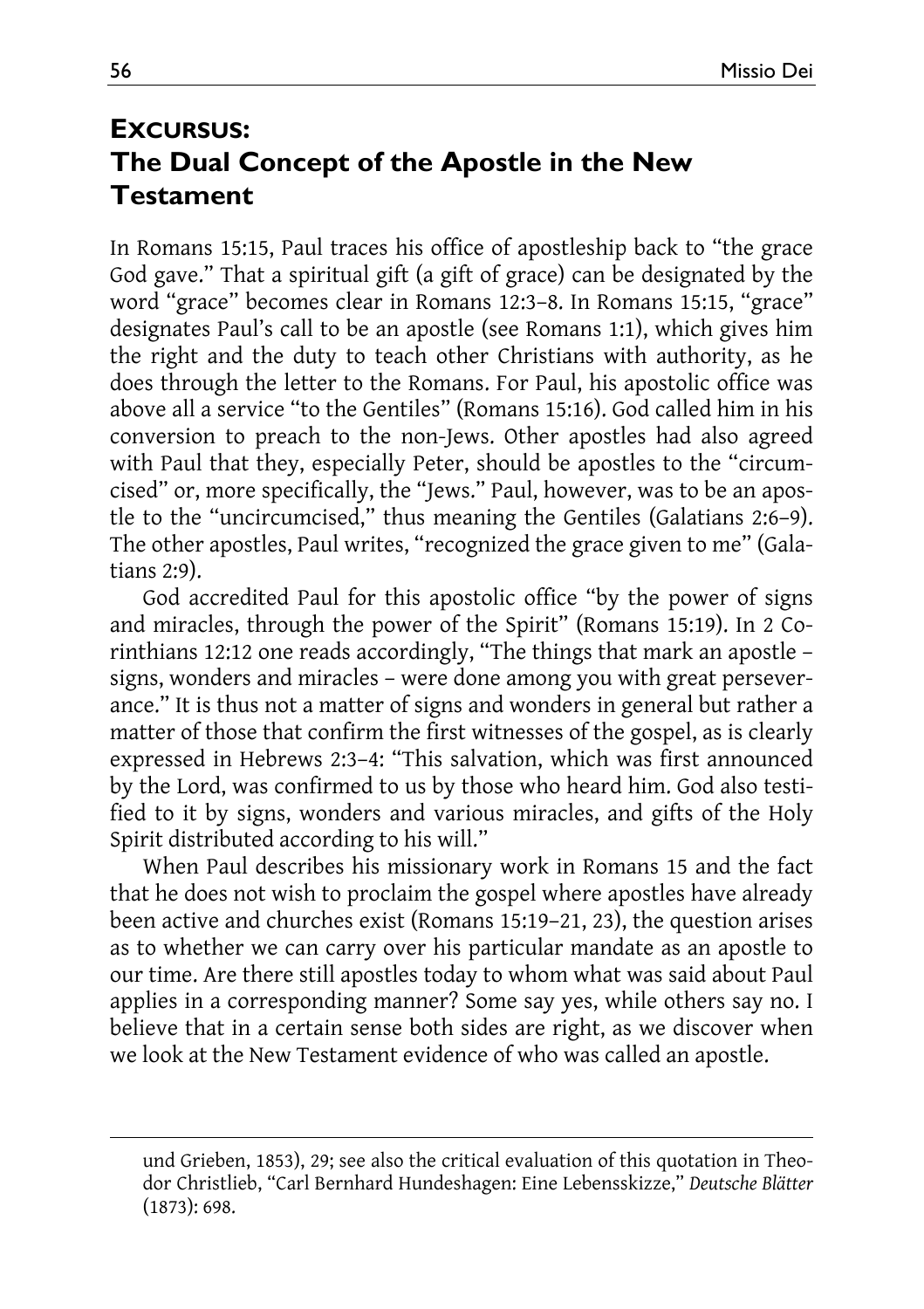On the basis of the following compilation of New Testament passages, I believe that today there are no longer apostles like Paul or Peter (Jesus Christ's apostles) whom God fully confirmed through signs and wonders and whose instruction was binding for the church.75 However, the gift of grace and the office of apostle continue in a general sense ("apostles of the churches"). These apostles sent out by the church were and are missionaries who have the special gift of proclaiming the gospel in areas where there are still no Christians and no churches.

All Documented Evidence of the Word *Apostle* and the Term *Apostolic Ministry* (Point 9 Below) in the New Testament

### *1. Apostle = Jesus in the Letter to the Hebrews*

Hebrews 3:1: "Fix your thoughts on Jesus, the apostle and high priest whom we confess."

### *2. Apostle = the 12 Apostles in the Gospels*

Matthew 10:2; Mark 3:14; 6:30; Luke 9:10; 17:5; 22:14; 24:10

### *3. Apostle = apostles generally in the Gospels*

Luke 11:49: "Because of this, God in his wisdom said, 'I will send them prophets and apostles, some of whom they will kill and others they will persecute.'"

John 13:16: "I tell you the truth, no servant is greater than his master, nor is a messenger [apostle] greater than the one who sent him."

### *4. Apostle = the 12 Apostles in the Book of Acts*

Acts 1:2; 1:26; 2:37, 42, 43; 4:33, 35, 37; 5:12, 29, 40; 6:6; 8:1, 14, 18; 9:27; 11:1; 15:2, 4, 6, 22, 23; 16:4. Among them the following are noteworthy:

Acts 2:43; 5:12: "… miraculous signs were done by the apostles" (compare 2 Corinthians 12:12 in point 7).

Acts 2:42: They devoted themselves to the apostles' teaching …"

Acts 11:1: "The apostles and the brothers …"

Acts 15:2, 4, 6, 22, 23; 16:4: "… the apostles and elders …"

 $\overline{a}$ 75 Also see Peter van Deun, "The Notion *apostolikos*: A Terminological Survey," in *The Apostolic Age in Patristic Thought*, ed. A. Hilhorst (Leiden: Brill, 2004), 41–50.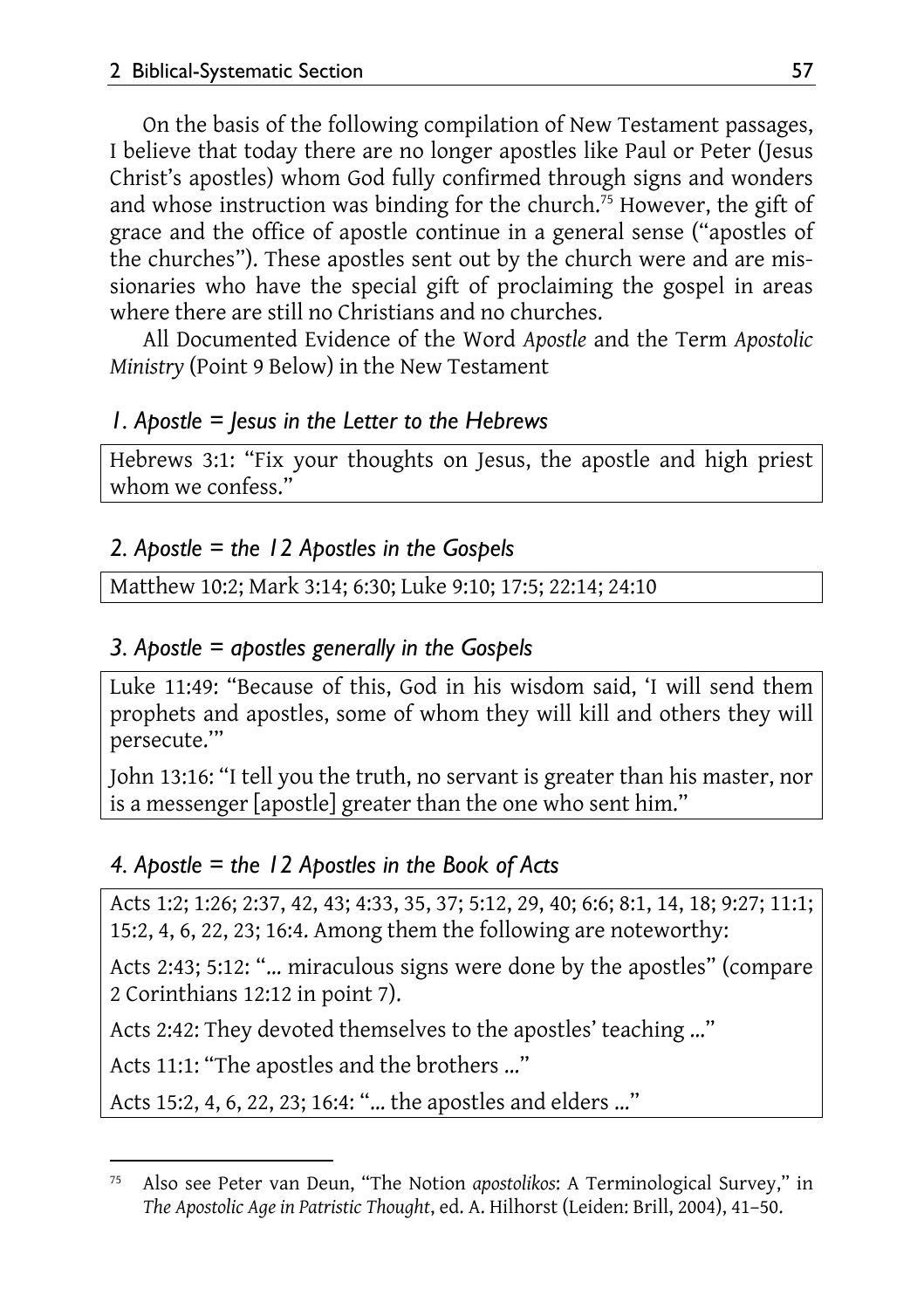### *5. Apostle = Peter in the first verse of Peter's epistles*

```
1 Peter 1:1; 2 Peter 1:1
```
### *6. Apostle = Paul in the first verse of Paul's epistles*

Romans 1:1; 1 Corinthians 1:1; 2 Corinthians 1:1; Galatians 1:1; Ephesians 1:1; Colossians 1:1; 1 Timothy 1:1; 2 Timothy 1:1; Titus 1:1 (Texts can be found in part under point 8).

### *7. Apostle = the 12 Apostles and Paul in the Epistles of Paul*

1 Corinthians 4:9: "For it seems to me that God has put us apostles on display at the end of the procession, like men condemned to die in the arena. We have been made a spectacle to the whole universe, to angels as well as to men."

1 Corinthians 9:5: "Don't we have the right to take a believing wife along with us, as do the other apostles and the Lord's brothers and Cephas?"

1 Corinthians 15:9: "For I am the least of the apostles and do not even deserve to be called an apostle, because I persecuted the church of God."

2 Corinthians 11:5: "But I do not think I am in the least inferior to those 'super-apostles.'"

2 Corinthians 12:12: "The things that mark an apostle – signs, wonders and miracles – were done among you with great perseverance."

Galatians 1:17: "… nor did I go up to Jerusalem to see those who were apostles before I was …"

Galatians 1:19: "I saw none of the other apostles – only James …"

### *8. Apostle = Paul in Paul's Epistles*

Romans 1:1: "Paul, a servant of Christ Jesus, called to be an apostle and set apart for the gospel of God …"

Romans 11:13: "Inasmuch as I am the apostle to the Gentiles, I make much of my ministry."

1 Corinthians 1:1: "Paul, called to be an apostle of Christ Jesus by the will of God …"

1 Corinthians 9:1: "Am I not free? Am I not an apostle? Have I not seen Jesus our Lord? Are you not the result of my work in the Lord?"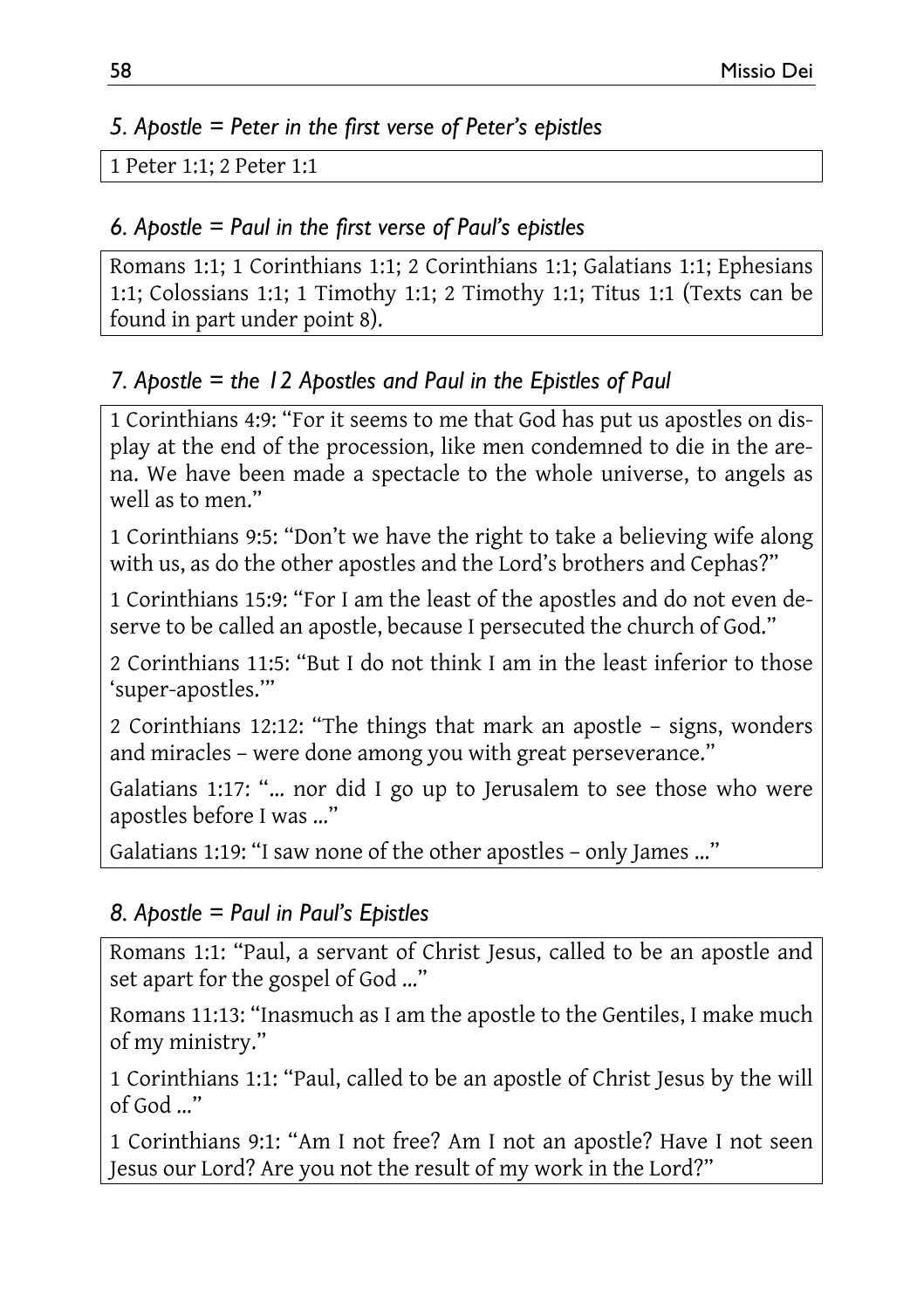1 Corinthians 9:2: "Even though I may not be an apostle to others, surely I am to you!" (see point 9 for verse 2b)

2 Corinthians 1:1 = Ephesians 1:1 = Colossians 1:1: "Paul, an apostle of Christ Jesus by the will of God …"

2 Corinthians 12:12: "The things that mark an apostle – signs, wonders and miracles – were done among you with great perseverance."

Galatians 1:1: "Paul, an apostle – sent not from men nor by man, but by Jesus Christ and God the Father …"

Galatians 2:8: "For God, who was at work in the ministry of Peter as an apostle to the Jews, was also at work in my ministry as an apostle to the Gentiles."

1 Timothy 1:1: "Paul, an apostle of Christ Jesus by the command of God our Savior and of Christ Jesus our hope …"

1Timothy 2:7: "And for this purpose I was appointed a herald and an apostle – I am telling the truth, I am not lying – and a teacher of the true faith to the Gentiles."

2 Timothy 1:1: "Paul, an apostle of Christ Jesus by the will of God, according to the promise of life that is in Christ Jesus …"

2 Timothy 1:11: "And of this gospel I was appointed a herald and an apostle and a teacher."

### *9. "Apostolic Ministry" (here we find 'apostole' instead of 'apostolos')*

Acts 1:25: "… show us which of these two you have chosen to take over this apostolic ministry, which Judas left to go where he belongs" (by the election of Matthias, see verses 24, 26).

Galatians 2:8: see point 8.

Romans 1:5: "Through him and for his name's sake, we received grace and apostleship to call people from among all the Gentiles to the obedience that comes from faith."

1 Corinthians 9:2: "Are you not the result of my work in the Lord?" (verse 2a, see point 8).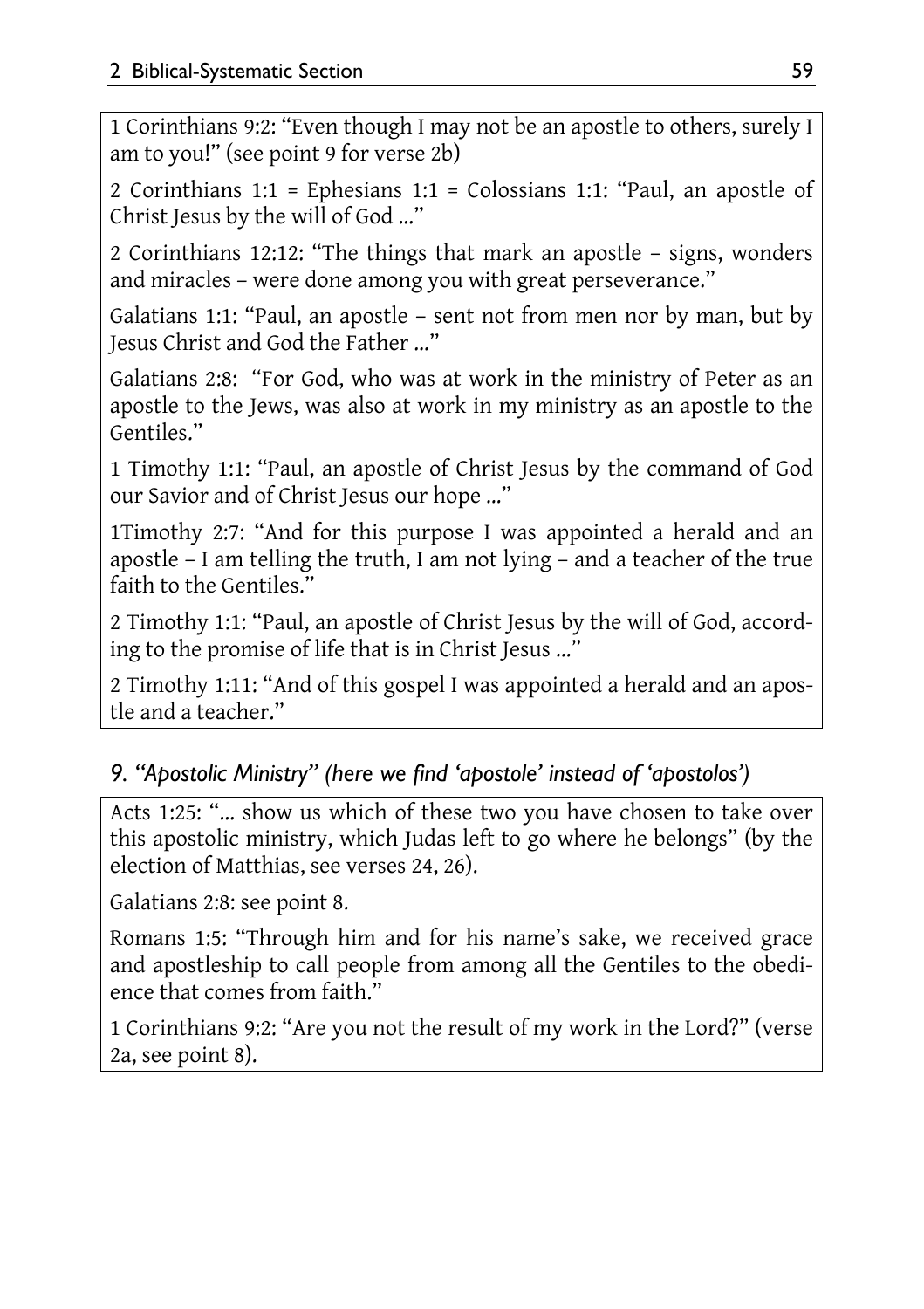### *10. Words of the Apostles*

2 Peter 3:2: "I want you to recall the words spoken in the past by the holy prophets and the command given by our Lord and Savior through your apostles."

Jude 17: "But, dear friends, remember what the apostles of our Lord Jesus Christ foretold."

### *11. Apostle = the 12 Apostles in John's Revelation*

Revelation 18:20: "Rejoice over her, O heaven! Rejoice, saints and apostles and prophets!"

Revelation 21:14: "The wall of the city had twelve foundations, and on them were the names of the twelve apostles of the Lamb."

### *12. "Apostles and Prophets"*

1 Corinthians 12:28: "And in the church God has appointed first of all apostles, second prophets, third teachers, then …"

1 Corinthians 12:29: "Are all apostles? Are all prophets? Are all teachers?"

Ephesians 2:20: "Consequently, you are … built on the foundation of the apostles and prophets, with Christ Jesus himself as the chief cornerstone."

Ephesians 3:5: "[the mystery] which … has now been revealed by the Spirit to God's holy apostles and prophets."

Ephesians 4:11: "It was he who gave some to be apostles, some to be prophets, some to be evangelists, and some to be pastors and teachers …"

2 Peter 3: "I want you to recall the words spoken in the past by the holy prophets and the command given by our Lord and Savior through your apostles."

Revelation 18:20: "Rejoice over her, O heaven! Rejoice, saints and apostles and prophets! God has judged her for the way she treated you."

### *13. False Apostles*

2 Corinthians 11:13: "For such men are false apostles, deceitful workmen, masquerading as apostles of Christ."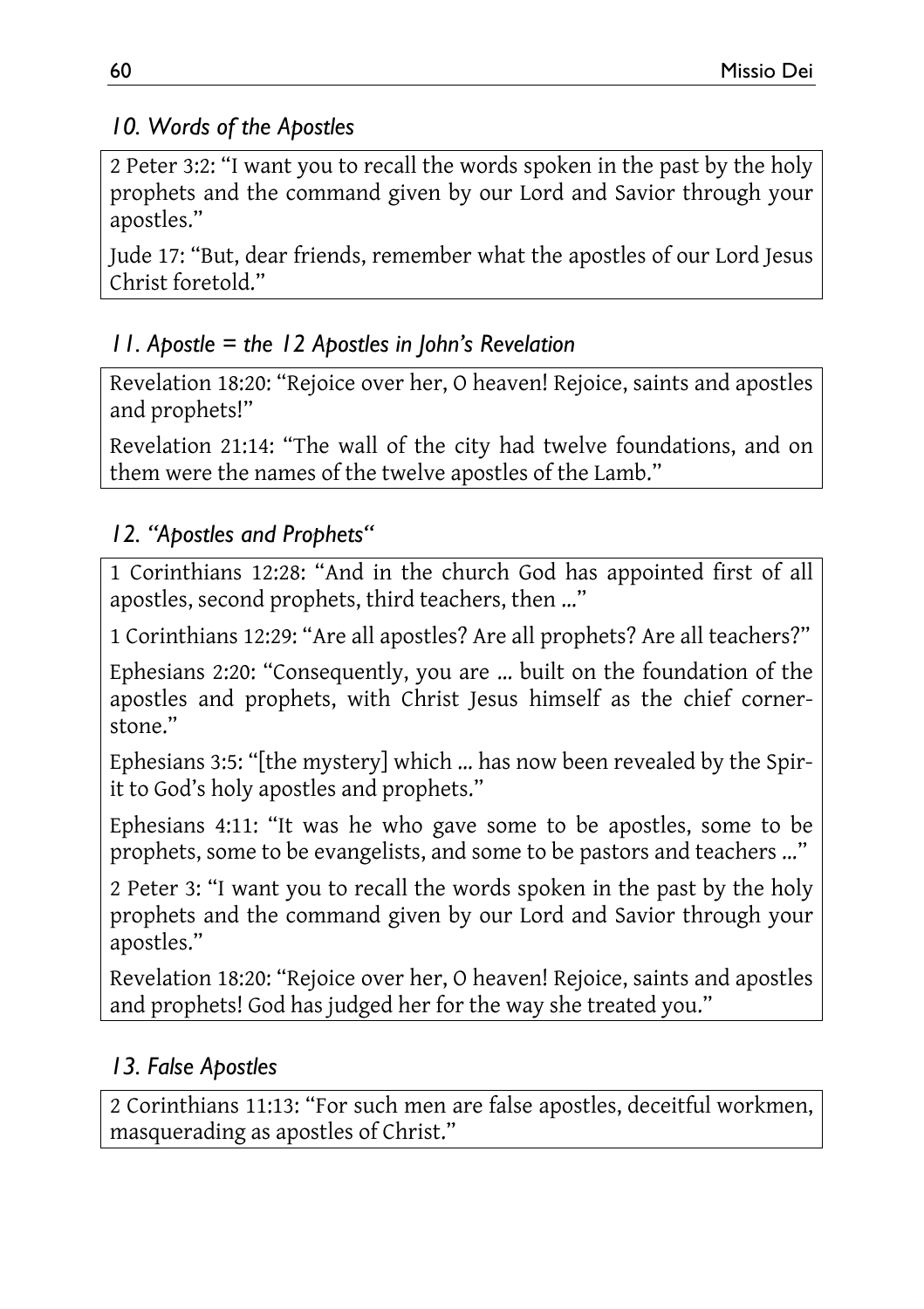Revelation 2:2: "I know … that you have tested those who claim to be apostles but are not, and have found them false."76

### *14. Apostles = other apostles than the 12 Disciples and Paul*

14.1. Leading Representatives of the Church in Jerusalem

Matthias, Acts 1:25: "Then they prayed, 'Lord, you know everyone's heart. Show us which of these two you have chosen to take over this apostolic ministry, which Judas left to go where he belongs" (Matthias was selected.).

James and Judas, 1 Corinthians 9:5: "Don't we have the right to take a believing wife along with us, as do the other apostles and the Lord's brothers and Cephas?" (James and Judas are placed on a par with the Apostles.).

James, Galatians 1:19: "I saw none of the other apostles – only James, the Lord's brother" (James is an apostle.).

1 Corinthians 15:5–7: Jesus appeared to James and to the Twelve; he appeared to more than 500 of the brothers and sisters; and "Then he appeared to James, then to all the apostles." (It is unclear whether James, the brother of Jesus, is seen here as an apostle or is only on a par with them.)

14.2. Co-workers of the Apostle Paul

Barnabas, Acts 14:4: "Some sided with the Jews, others with the apostles" (Barnabas is an apostle.).

Barnabas, Acts 14:14: "But when the apostles Barnabas and Paul heard of this …" (Barnabas is an apostle.).

Andronicus and Junias, Romans 16:7: "Greet Andronicus and Junias. … They are outstanding among the apostles ..."<sup>77</sup>

l 76 Adolf Harnack, *Die Mission und Ausbreitung des Christentums in den ersten drei Jahrhunderten*. (Wiesbaden: VMA-Verlag, n.d., rpt. 1924), 335, correctly points out that "the polemic against pseudo-apostles and super-apostles demonstrates that

<sup>&</sup>lt;sup>77</sup> Ibid, 335, and C. E. B. Cranfield, *A Critical and Exegetical Commentary on the Epistle to the Romans*, vol. 2 (Edinburgh: T. & T. Clark, 1989) 789–90, reject the alternative translation "outstanding among the apostles," whereby those named were themselves not apostles.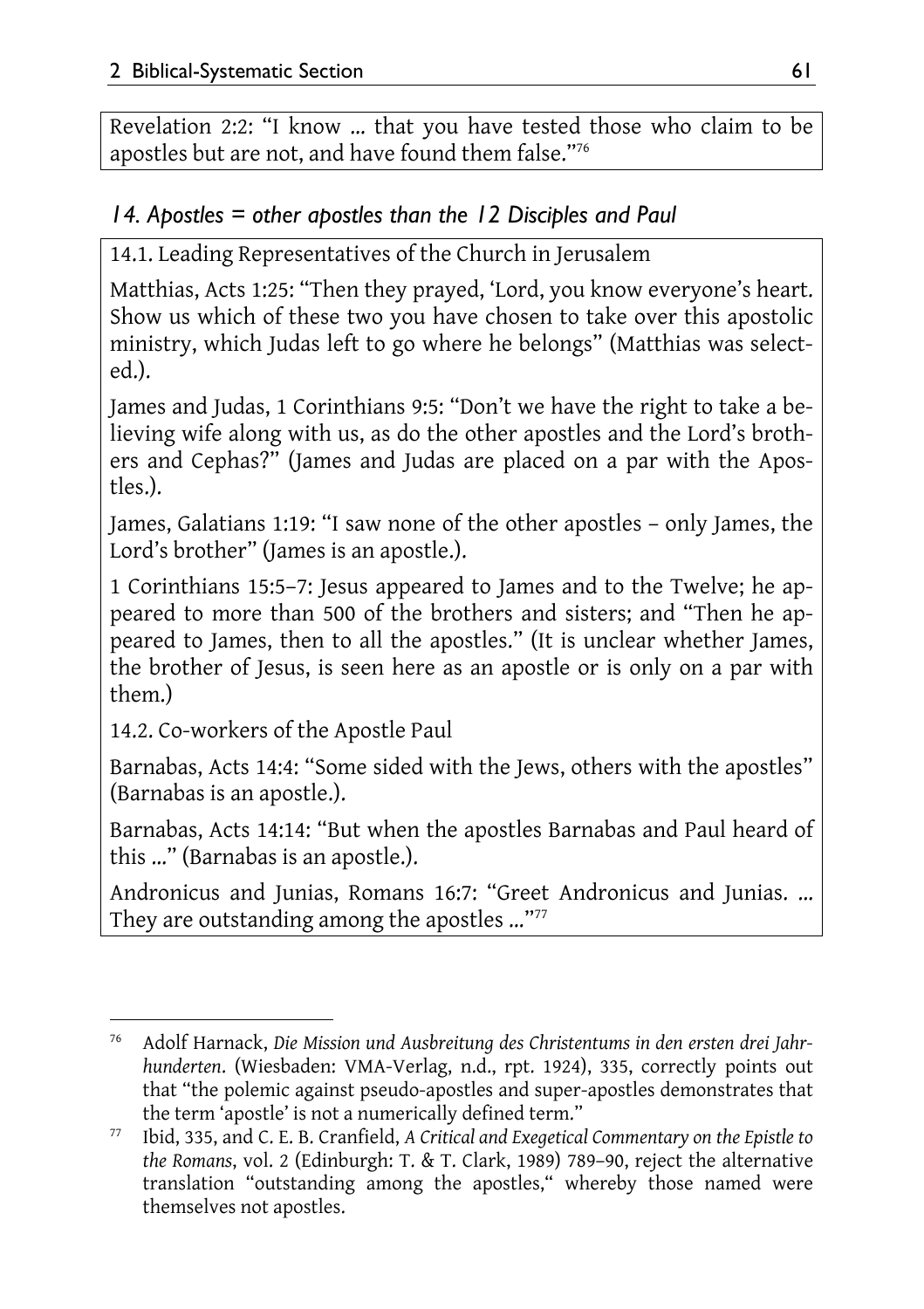Epaphroditus as a messenger of the church, Philippians 2:25: "… Epaphroditus, my brother, fellow worker and fellow soldier, who is also your messenger [apostle], whom you sent to take care of my needs."

General messengers of the churches, 2 Corinthians 8:23: "… as for our brothers, they are representatives of the churches and an honor to Christ" (messengers of the churches in missions work are apostles).

*Comments on the list:* The closest disciples are labeled apostles (see points 2 and 3). In addition, Matthias is later a substitute for Judas (14), and then there is Paul (see 6 to 9). All these apostles saw Jesus (Paul via a vision), were commissioned by him, demonstrated their apostolic office by special signs and wonders (see 9 in particular), and played a part in the revelation and recording of the New Testament message (see 10 to 12).

Occasionally, other co-founders or leaders in the New Testament church are called apostles or are placed on a par with the apostles, including the brothers of Jesus, James and Judas (see 14), and possibly also Barnabas. In the case of Barnabas, this could be a matter of the general term apostle, which above all becomes clear in 2 Corinthians 8:23. There Paul speaks generally about "representatives of the churches" (see 14), possibly also Barnabas. Here the apostles are workers sent out generally for Paul's missionary work (see Philippians 2:25) with a leadership task that mostly encompasses several churches. They are not "apostles of Jesus Christ," as the apostles are sometimes designated in a narrower sense. Rather, they are "apostles of the churches." They best correspond to our present-day missionaries, whereby *missionary* is merely derived from the Latin translation of the Greek word *apóstólos* (messenger).

As important as this general task of apostles sent by the church is, one must bear in mind that wherever there is a mention of the words and commands of the apostles (see 10), the establishment of the New Testament church (see 11 and 12), or the revelation of the Word of God, the foundational apostles are meant.

For that reason, it is apparent that there could have been foundational apostles only in the generations during and after Jesus' time on earth. In contrast, there were still apostles in the sense of 2 Corinthians 8:23 in the second century A.D.,<sup>78</sup> and there are still apostles in that sense today.79

 $\overline{a}$ 

<sup>78</sup> Documented in Harnack, *Die Mission und Ausbreitung des Christentums*, 361. 79 Also in the Middle Ages, the word *apostle* designated Jesus' 12 Apostles as well as all missionaries, according to Einar Molland, "Besaß die Alte Kirche ein Missionsprogramm?" (Did the Ancient Church Possess a Missions Program?) in *Die*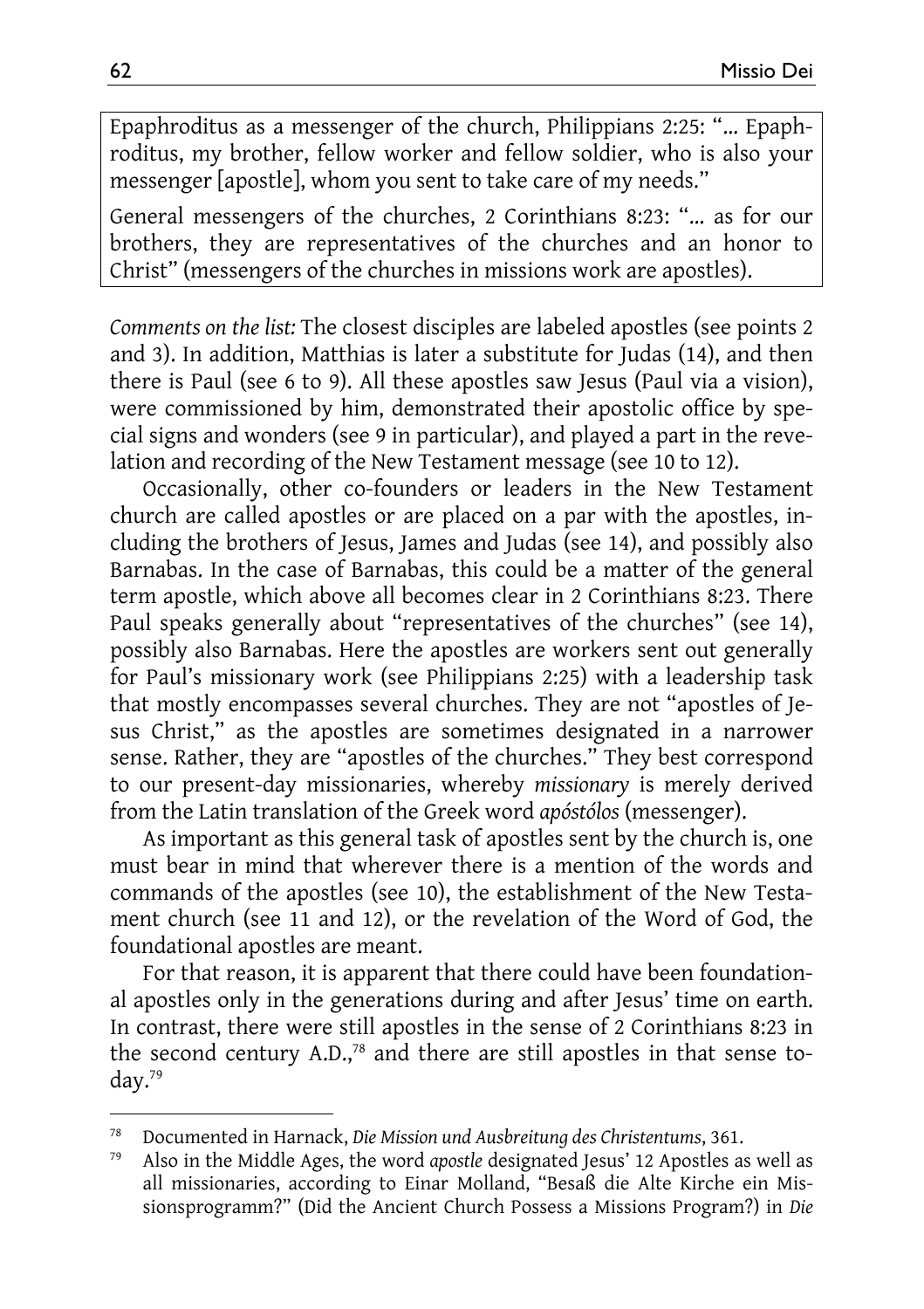$\overline{a}$ 

When Paul writes in Romans 15:19 that "from Jerusalem all the way around to Illyricum, I have fully proclaimed the gospel of Christ," he does not mean that he preached the gospel to every individual. Rather, it means that he had founded churches in all the strategically important locations. The same applies to the statement that "there is no more place for me to work in these regions" (verse 23). For that reason, Paul did not look for regions where Christ was known (verse 20) and where the gospel was already being preached. Rather, he looked for locations where no one had preached the gospel and no indigenous church existed. If mission work had followed Paul's model, the spiritual map would look much differently today.

In my opinion, based on these texts, we should clearly differentiate between two types of missionaries and not simply refer to all Christians who work overseas as being in the same category.

On one hand, in the precise or more narrow sense, there are missionaries such as those just described, those "not … building on someone else's foundation." That means they preach the gospel where the gospel has never been preached or, more specifically, where there are no indigenous churches calling upon God's name (Romans 15:21).

On the other hand, there are Christians who contribute their profession, their gifts, and their involvement to churches and other works that are outside of their own cultural spheres. Although I do not wish to discount the sacrifices they make, they serve with a gift that they could and should also employ in their native surroundings, and they should find and become subject to a local church if at all possible. Unfortunately, this is too often not done.

The reason why this differentiation between missionaries in the precise sense and Christians who are active overseas in starting churches or in evangelism is so significant appears when one attempts to assign a percentage of all evangelical missionaries worldwide to each category. Of course, statistics are always to be handled with care; in this case, the results depend on how one defines "unreached peoples" and on how broadly one makes the category of evangelical missionaries. In any case, however, the trend is always pretty much the same: the percentage of missionaries seeking to bring the gospel to unreached peoples is very small.

*Alte Kirche: Kirchengeschichte als Missionsgeschichte*, vol. 1, ed. Heinzgünther Frohnes and Uwe W. Knorr (Munich: Chr. Kaiser, 1974), 57.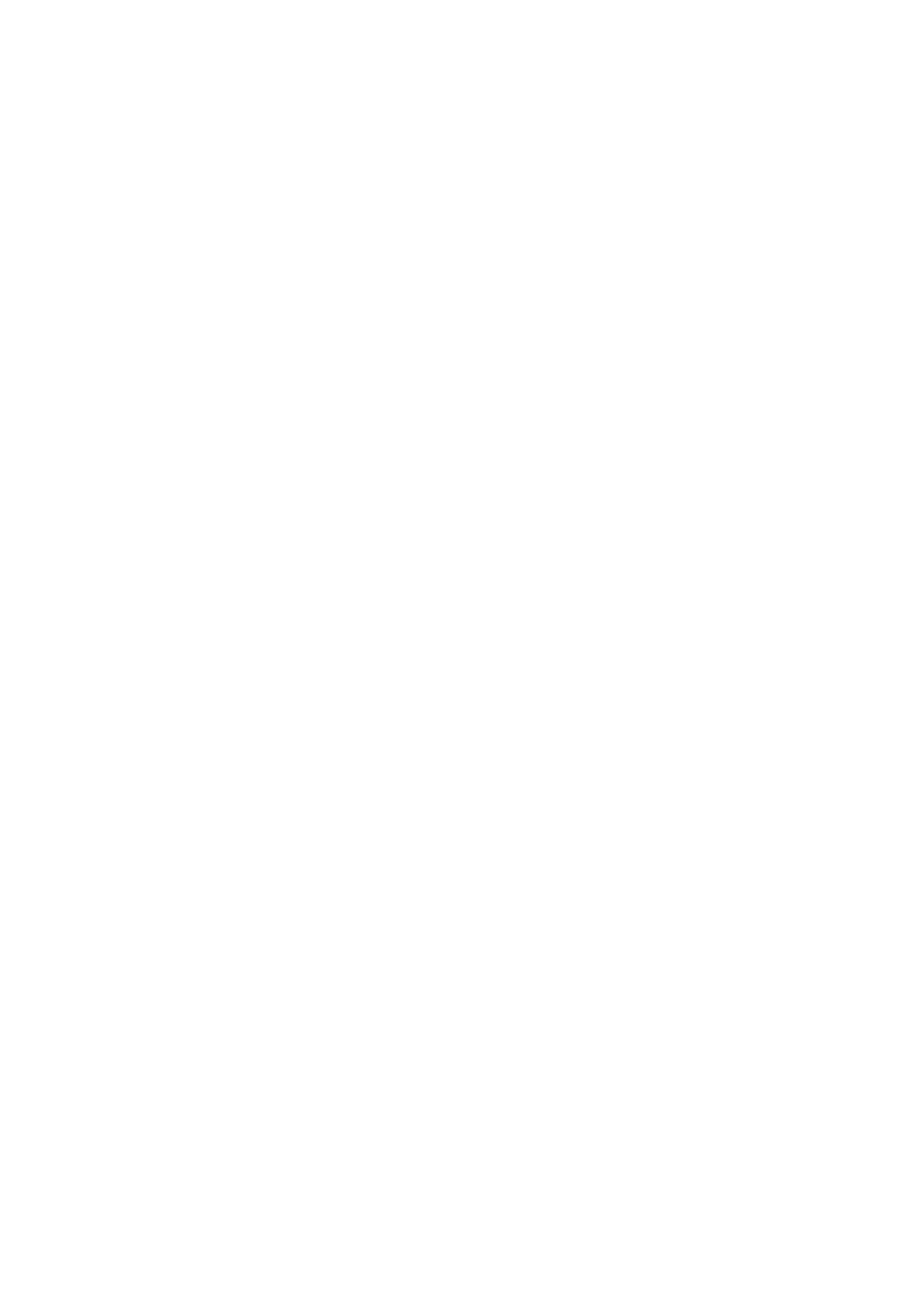# **3 Confessional Section**

### **The Filioque: Son and Spirit**

At this point, a difference between the teaching of the Eastern Church and that of Western Christianity will be addressed that relates directly to the question of missio Dei.

Up to the present day, there have been two points upon which the Orthodox Church and the Catholic Church have not been able to agree, namely the meaning of the primacy of the pope (authoritatively or representatively) and the auxiliary *filioque* in the sole ecumenical confession of faith, the Niceno-Constantinopolitan Creed. In the latter instance, the question is whether the Holy Spirit proceeds only from the Father or from the Father and the Son. Only the latter question has to do with the other Western churches, including most Evangelical and Protestant churches.

In connection with his statement that "the Father sends the Son, and the Father and Son send the Holy Spirit for the salvation of humanity,"<sup>80</sup> Georg Vicedom views the Catholic and Protestant (and thus Western) position as self-evident and universally valid. The offshoot of this observation is that one could conclude from the salvific sending of the Spirit that the Holy Spirit proceeds in his eternal origin from the Father *and* the Son, as is expressed in the famous *filioque* (Latin for "and from the Son") $81 - an$ expression that played an important role in the split between Orthodox churches of the East and churches in the West. ${}^{82}$  The theology of the

l

<sup>&</sup>lt;sup>80</sup> Vicedom, "Missio Dei," 352.<br><sup>81</sup> Indefense of the view of We

<sup>81</sup> In defense of the view of Western churches, see Barth, *Kirchliche Dogmatik*, vol. 1, 496–511; Alister E. McGrath, *Der Weg der christlichen Theologie* (Munich: C. H. Beck, 1997), 321–25 (Anglican); Francis Turretin, *Institutes of Elenctic Theology*, vol. 1 (Philipsburg, NJ: Presbyterian & Reformed, 1992), 308–19 (Chapter 3, Question 31) (Reformed); Johann Auer and Joseph Ratzinger, *Kleine katholische Dogmatik*, vol. 2: *Gott, der Eine und Dreieine* (Regensburg: Friedrich Pustet, 1978), 295–304 (Catholic); Colin Wright, "In Defense of Augustine: The *Filioque* Debate," *Christianity and Society* 8, no. 4 (1994): 20–23; sharper and more critically, Stephen J. Hayhow, "In Defense of the *Filioque*," *Christianity and Society* 8, no. 4 (1994): 23–25. (That the Eastern Church's lack of *filioque* is the reason for the Eastern Church's weakly developed soteriology and the reason why it did not experience a refor-

mation are unfortunately only asserted but not documented.) 82 The best brief historical presentation on the Confession and the addition of *filioque* is found in Reinhart Staats, *Das Glaubensbekenntnis von Nizäa-Konstantinopel:*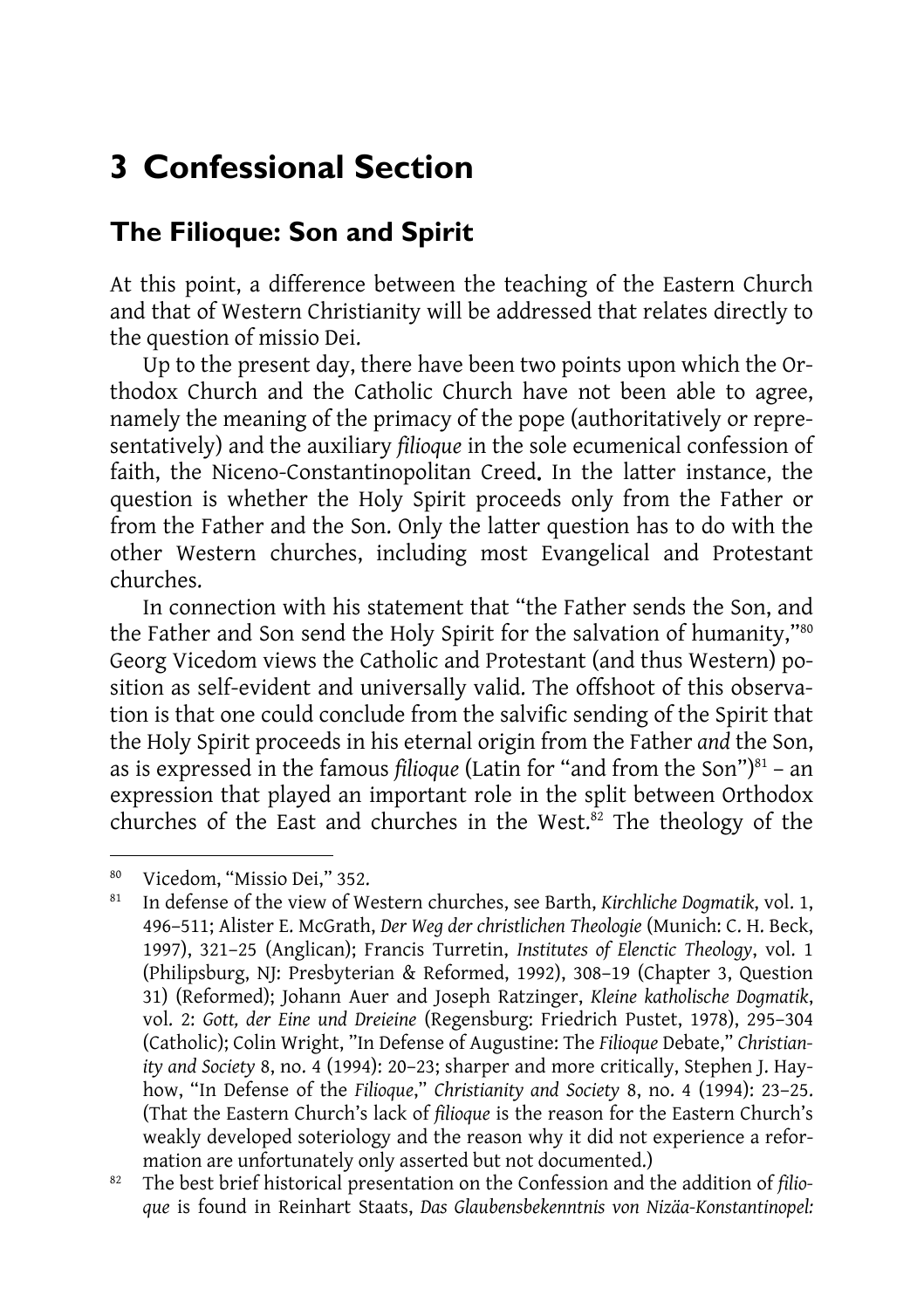Eastern Church denies ancient Near Eastern<sup>83</sup> as well as Orthodox theology that claims that the Holy Spirit proceeds from the Son. Instead, it believes that the Spirit proceeds only from the Father. The Orthodox view of missio Dei is for that reason somewhat different.

The original Niceno-Constantinopolitan Creed, composed in Greek in 381 A.D., does not contain the filioque. The thought appeared for the first time in the first two great Western church theologians who wrote in Latin, Tertullian (died around 230 A.D.) and St. Augustine (died 430 A.D.; above all in *De Trinitate* II: 1, 3; II: 5, 7; IV: 20, 29; IV: 21,32). The former was active well before the Council of 381 A.D. and the latter after the Council.84 The Council of Toledo in 589 A.D. discovered the importance of the Holy Spirit and added the filioque in the exegesis – but not in the text – of the confession.85 The official dispute between the Western Church and the Eastern Church began at the Council of Nicea in 787 A.D., whereby the compromise proposed by the Patriarch Tarasios of Constantinople, the "Spirit from the Father through the Son," was adopted.<sup>86</sup> That formulation has been repeatedly suggested throughout all of theological history.87

*Historische und theologische Grundlagen* (Darmstadt: Wissenschaftliche Buchgesellschaft, 1996), 193–202. The most historical presentations on the *filioque* discussion are Bernd Oberdorfer, *Filioque: Geschichte und Theologie eines ökumenischen Problems* (Göttingen: Vandenhoeck & Ruprecht, 2001) and Peter Gemeinhardt *Die Filioque-Kontroverse zwischen Ost- und Westkirche im Frühmittelalter: Arbeiten zur Kirchengeschichte* 82 (Berlin: de Gruyter, 2002). The more recent era is the focus of Maria-Helene Gamillscheg, *Die Kontroverse um das Filioque: Möglichkeiten einer Problemlösung auf Grund der Forschungen und Gespräche der letzten hundert Jahre. Das östliche Christentum* NF 45 (Würzburg: Augustinus-Verlag, 1996). See also Alfred Stirnemann and Gerhard Wilflinger (eds.), *Vom Heiligen Geist: Der gemeinsame trinitarische Glaube und das Problem des Filioque* (Innsbruck and Vienna: Tyrolia, 1998); Dietrich Ritschl, "Geschichte der Kontroverse um das Filioque," *Concilium* 15 (1979): 499–509; and Jürgen Moltmann, *Trinität und Reich Gottes: Zur Gotteslehre*

- (Munich: Chr. Kaiser, 1986), 194–206.<br><sup>83</sup> See representatively the Armenian-Orthodox view in Mesrob K. Kirkorian, "Das römische Dokument über den Ausgang des Heiligen Geistes aus orientalischorthodoxer Sicht," in *Die Armenische Kirche: Materialien zur armenischen Geschichte*, ed. Mesrob K. Kirkorian (Frankfurt: Peter Lang, 2007), 159–71, reprinted in Stirnemann and Wilflinger, *Vom Heiligen Geist*, 125–40; Sergio La Porta, "The 'Filioque' Controversy in Armenia," *Saint Nersess Theological Review* 8 (2003): 85–116. 84 According to Staats, *Das Glaubensbekenntnis von Nizäa-Konstantinopel*, 196. 85 Ibid, 194.
- 
- 
- 86 Ibid, 196.
- 87 See documentation in Oberdorfer, *Filioque*.

 $\overline{a}$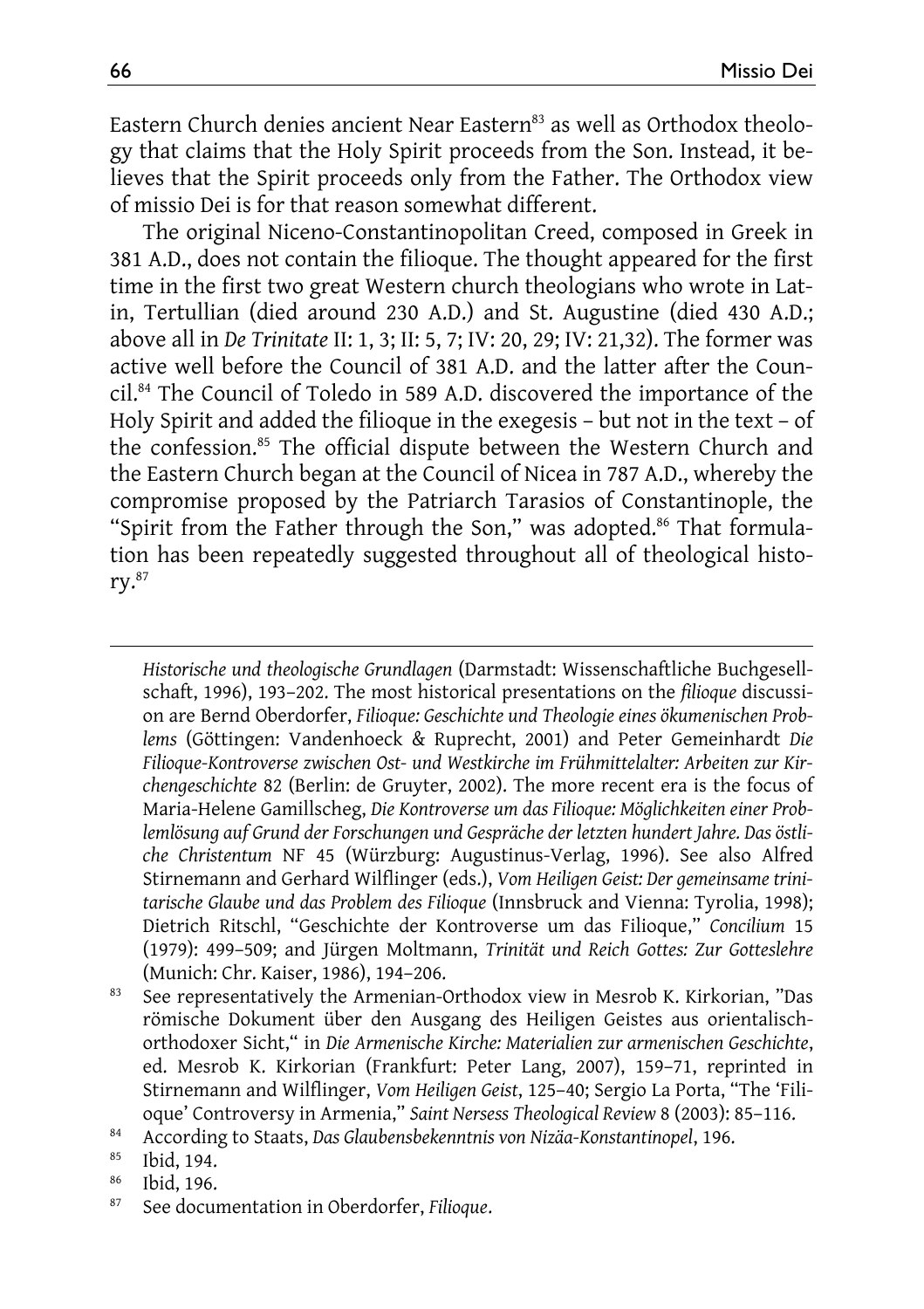"The Niceno-Constantinopolitan Creed (Latin: Symbolum Nicaeno-Constantinopolitanum) is the sole unify ing confession of faith applicable to world-Christianity and mutually acknowledged by the Western and Eastern Churches. It is traceable back to the Second Ecumenical Council of Constantinople (381 A.D.) and expands the *Nicene Creed* arising from the First Ecumenical Council of Nicea (325 A.D.). In Orthodox churches, the Niceno-Constantinopolitan Creed is the central liturgical confession of faith. In the Catholic church it is prayed in mass as the Large Confession of Faith (*Credo*), and in the Anglican Church and a number of Evangelical churches it is used on high holidays in place of the *Apostolicum*."88

Until the time of Charlemagne, however, the filioque was not added to the official text of the confession of faith in the West. Rather, it only counted as its correct exegesis. Charlemagne first exacted adoption of the wording in the confession from the Pope, and Emperor Henry II, 200 years later, required adoption of the supplement into the liturgical mass.89 The filioque was a topic of the Fourth Council of Constantinople from 879 to 880 A.D., which confirmed the confession of faith of 381 A.D. and declared a number of auxiliary wordings to be invalid. In 1014, Pope Benedict VIII added the filioque to the text of the confession with ecclesiastical authority. The filioque played a central role in the bilateral excommunication of the Pope and the Patriarch of Constantinople in 1054, the date of the official split between the Western and Eastern Churches. However, the Catholic Church first lifted the addition of the filioque to the level of dogma at the Fourth Lateran Council in 1215.

To the Orthodox churches, the filioque is a one-sided change to a ruling by a generally recognized ecumenical council and contradicts their view of the Trinity. The Orthodox view<sup>90</sup> denies that a person within the

l

<sup>&</sup>lt;sup>88</sup> Schirrmacher, "Lexikon des Christentums," 204–5.<br><sup>89</sup> Ibid 197 201

 $^{89}$  Ibid, 197–201.

For instance, the Greek Orthodox point of view is well described by Vladimir Lossky, "The Procession of the Holy Spirit in Orthodox Trinitarian Orthodoxy," in Lossky, *In the Image and Likeness of God* (Crestwood, NY: St. Vladimir's Seminary Press, 2001), 71–96; George Dion Dragas, "The Eighth Ecumenical Council: Constantinople IV (879/880) and the Condemnation of the Filioque Addition and Doctrine," *Greek Orthodox Theological Review* 44 (1999): 357–69, now at www.geocities.com/trvalentine/orthodox/dragas\_eighth.html; and "Das römische Dokument über den Ausgang des Heiligen Geistes aus orthodoxer Sicht," in *Vom Heiligen Geist: Der gemeinsame trinitarische Glaube und das Problem des Filioque*, ed. Alfred Stirnemann and Gerhard Wilflinger (Innsbruck: Tyrolia, 1998), 141–86. An example of a modern Eastern Church presentation is the clear subordination viewpoint of the Greek Orthodox Metropolitan of Pergamon, John D. Zizioulas, *Being as Communion: Studies in Personhood and the Church* (Crestwood, NY: St. Vla-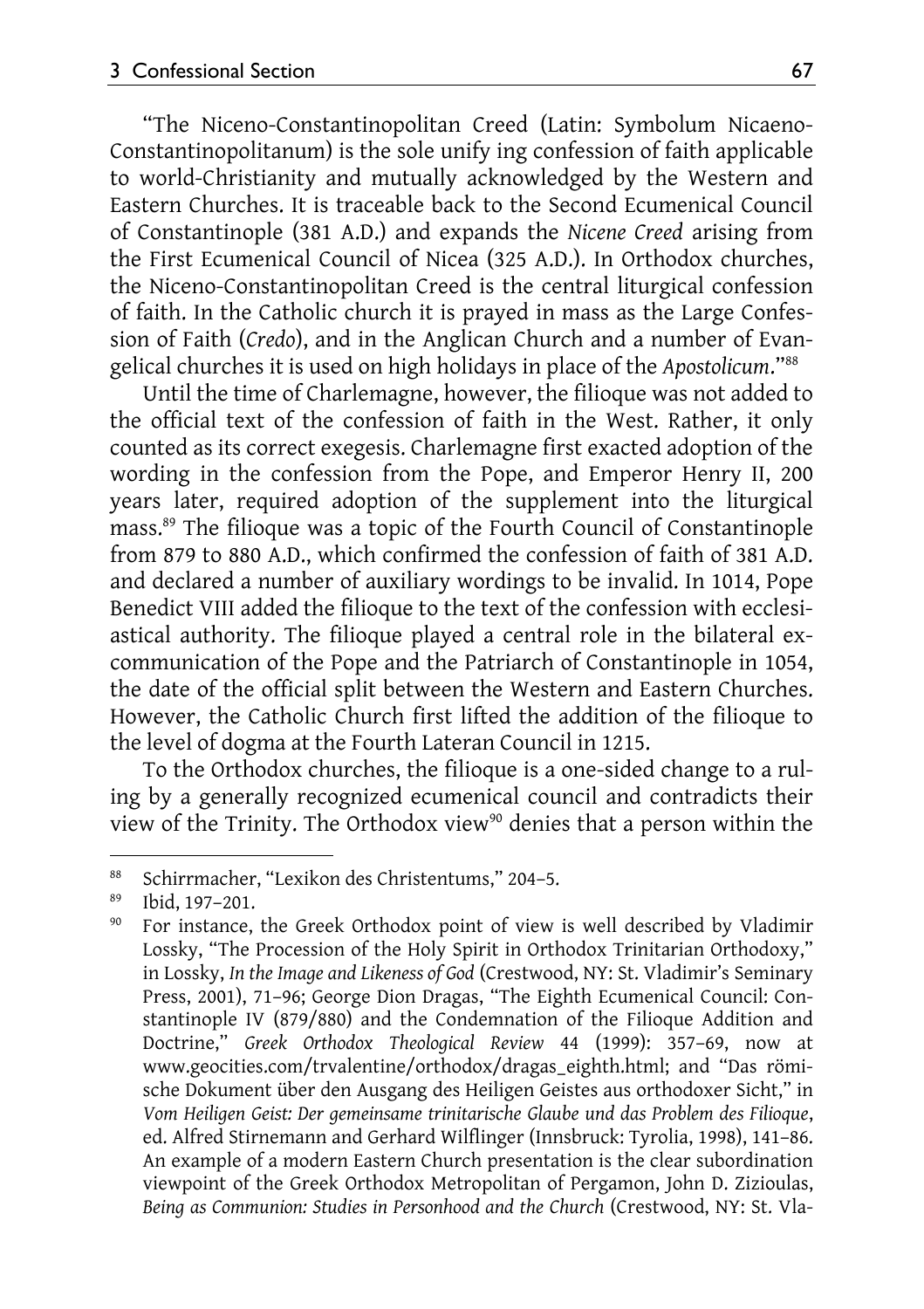Trinity (Jesus) can in a complete sense proceed from a person within the Trinity (the Father) while simultaneously, in a complete sense, having another person within the Trinity proceed from himself. Orthodox theology thus differentiates between the Holy Spirit as being *sent* from the Father and the Son, which they accept, and the Holy Spirit as *proceeding* from the Father and from the Son, which they reject, by teaching that the Spirit like the Son proceeds only from the Father.

The Orthodox churches primarily assert three points against the filioque:

- 1) Through the inclusion of "and the Son," multiple origins are claimed within God. The Father, however, is the sole source within the Trinity. The Son and the Holy Spirit should be considered as the right and left arms of the Father. The Son is "begotten" (*generatio*), whereas the Spirit is "breathed out" (*spiratio*). For Orthodox theology, there cannot be two sources of the Godhead, but only one.
- 2) The inclusion of the filioque gives the impression that the Holy Spirit was first called into life through Jesus. Indeed, Jesus announces that the Holy Spirit will be sent to people (John 14:16–17). That does not mean, however, that the Holy Spirit did not exist beforehand (see, for example, Psalm 51:13).
- 3) The filioque leads to submission of the Spirit to the Father and the Son. In the Western tradition, the teaching on the Holy Spirit has been treated as marginal. This has so-called Christomonism as a consequence.

For Western churches, the biblical passages cited to defend their point of view are above all John 14:26 and 15:26, and Luke 24:49, whereby these texts only apply if one proceeds on the assumption that one may infer the intrinsic, eternal (immanent) Trinity from this accomplishment (the sending of the Holy Spirit) in salvation history (the economic Trinity) and conclude from the sending of the Spirit through the Son to what is likewise the "proceeding" of the Spirit in eternity from the Son. Over the past centuries and up to the present day, however, this claim, that we can draw conclusions regarding the immanent Trinity from we know regard-

 $\overline{\phantom{a}}$ 

dimir's Seminary Press, 1993), 41. The most comprehensive compilation of the points of view of Orthodox (also Russian Orthodox and ancient Near Eastern) theologians on the topic in German is found in Oberdorfer, *Filioque*, 419–506.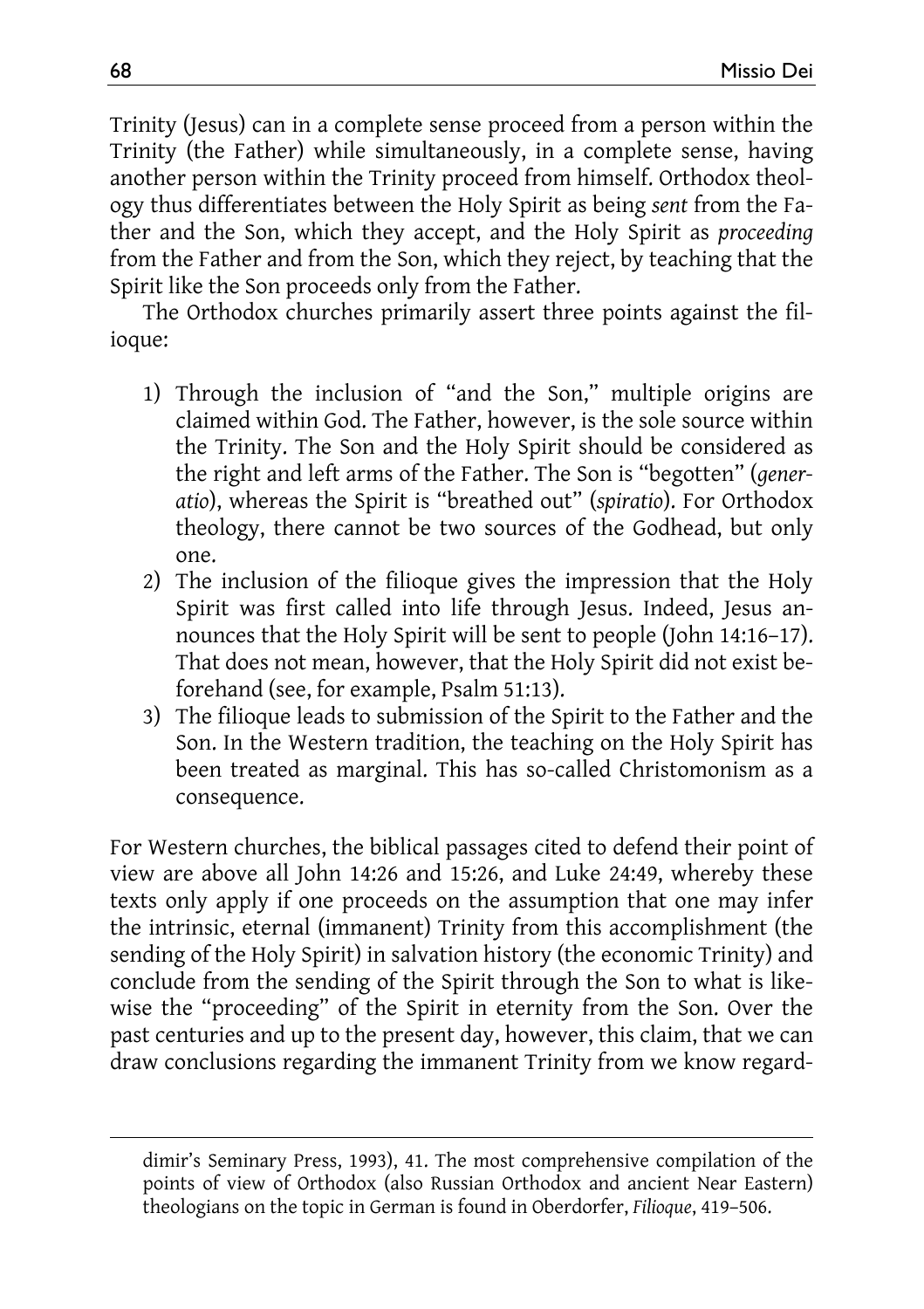ing the economic Trinity, has been and is still disputed in Western theology by many a theologian.<sup>91</sup>

The 1995 statement by the Vatican, "The Greek and Latin Traditions regarding the Procession of the Holy Spirit: Pontifical Council for Promoting Christian Unity," was a significant step.<sup>92</sup> This clarification proceeds upon the assumption that the Greek Bible text *para tou patros ekporeuetai* (John 15:26) was rendered completely differently in the Latin Vulgate with the words *qui a Patre procedit*, and that for that reason the Greek text of the Niceno-Constantinopolitan Creed, *ek tou Patros ekporeuomenon*, became *ex Patre procedit* in Latin. In the process it should be noted that the Greek word *ekporeuetai* specifically means origin whereas the Latin word *procedere* more generally means proceedings of all types.<sup>93</sup> The two understandings vary, but they are not contradictory.<sup>94</sup>

According to the Catholic "clarification," the controversy surrounding the filioque no longer belongs to the dogmatic core of Catholic teaching and has to do with complementary and not mutually exclusive points of view in the case of the Western and Eastern churches. The Vatican points out that the Orthodox have often been quite content to formulate it as follows: "who has his origin from the Father through the Son" (*dia*).95 The filioque may not be taught in such a manner that the monarchy of

l 91 Oberdorfer, *Filioque*, 571–72 represents an unusual view, namely that the economic Trinity always implies the essential and that, however, in the case of salvific "sending" it is a matter of something other than eternal, essential "proceeding." But a question remains: If that is so, which eternal characteristic is implied by the sending of the Spirit? 92 "Die griechische und die lateinische Überlieferung über den Ausgang des Heili-

gen Geistes: Eine Klarstellung in Verantwortung des Päpstlichen Rates zur Förderung der Einheit der Christen," *Una Sancta* 50, no. 4 (1995): 316–24, reprinted in Stirnemann and Wilflinger (eds.), *Vom Heiligen Geist*, 23–34. See also David Coffey, "The Roman 'Clarification' of the Doctrine of the Filioque," *International Journal of Systematic Theology* 5 (2003): 3–21, and Waclaw Hryniewicz, "Versöhnung im Trinitarischen Glauben? Die römisch-katholische Klarstellung über den Ausgang des Heiligen Geistes," in *Vom Heiligen Geist: Der gemeinsame trinitarische Glaube und das Problem des Filioque*, ed. Alfred Stirnemann and Gerhard Wilflinger

<sup>(</sup>Innsbruck: Tyrolia, 1998), 53–71. 93 "Die griechische und die lateinische Überlieferung," 318–19. 94 Oberdorfer, *Filioque*, 532–41 has correctly noted that at this point the Catholic Church simply assumes that the Latin Niceno-Constantinopolitan Creed is a different confession from the Greek one! He also points out that, as is generally known, the Catholic Church does not negate what has been proclaimed earlier; rather, it always achieves changes through interpretation and extension. 95 "Die griechische und die lateinische Überlieferung," 317.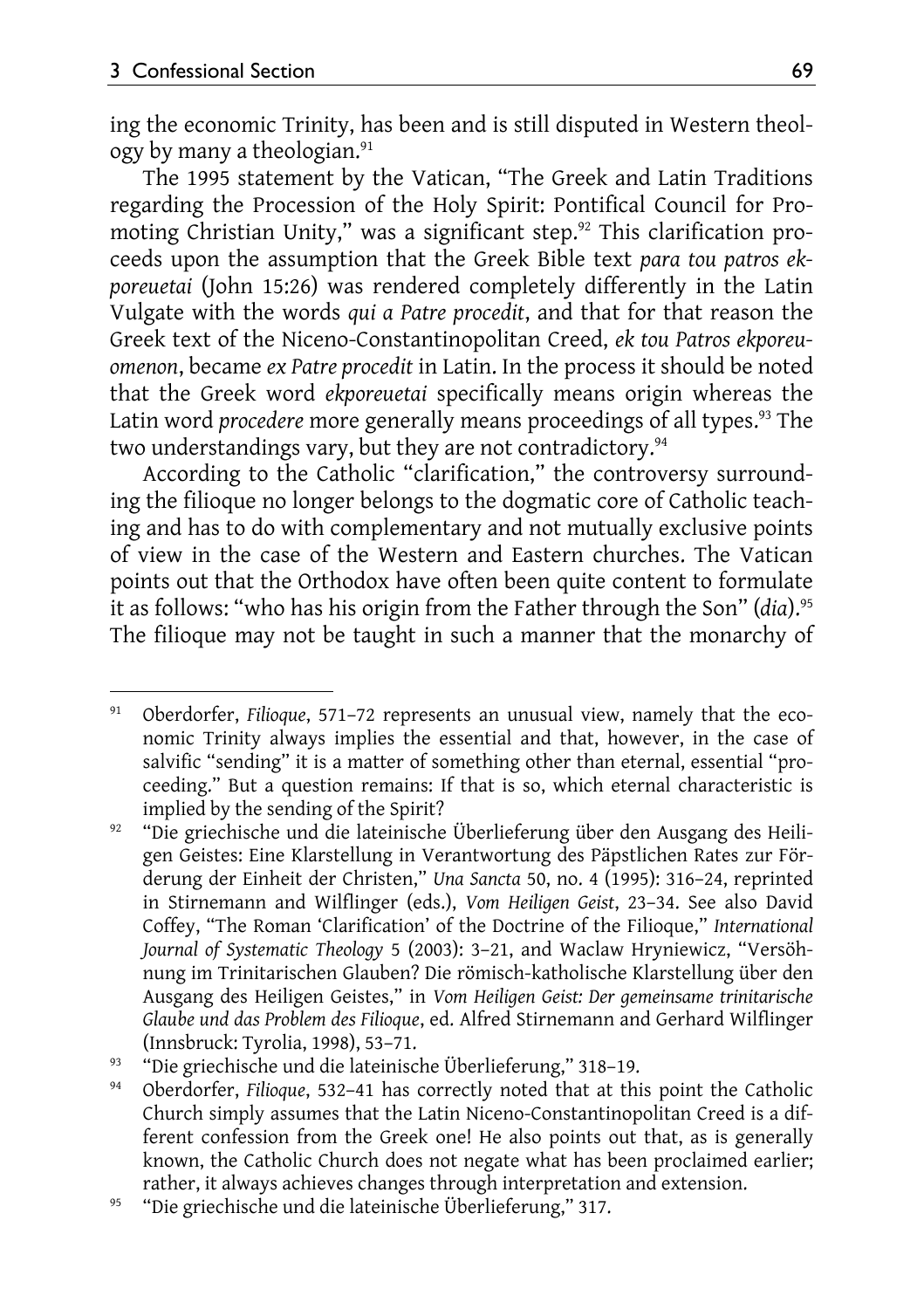the Father is placed into question, which would then contradict what John 15:26 expressly teaches (Greek: *ek monou tou patros*).96

On the other hand, there has been vehement opposition to giving up the content of the filioque especially from the Lutheran side, $97$  even if in the case of worship services together with Orthodox Churches the addition of the filioque has been dispensed with. Indeed, the Eighth Assembly of the Lutheran World Federation in Curitiba in 1990 recommended dispensing with the filioque in ecumenical worship services, along with allowing editions of the confession of faith without the filioque in the vernacular in countries with a strongly Orthodox segment of the population. However, with regard to substance, the Western church position remains clearly supported.<sup>98</sup> The Evangelical Lutheran Church of Germany (Vereinigte Evangelisch-Lutherisch Kirche Deutschlands, or VELKD) has even more clearly defended this position.<sup>99</sup>

For the Lutheran Bernd Oberdorfer, liturgically dispensing with the filioque, for example, is possible only if the Orthodox churches expressly do not hold the filioque to be heretical and if they acknowledge the Western Church and Protestant motive for the filioque, do not relativize the emphasis on the Christological determination of the Spirit, and do not relativize the cross of Jesus over against his resurrection.100

Jürgen Moltmann has essentially posed the question of why the Reformers and the early Reformed churches did not review the filioque and did not take up discussion with the Orthodox Church.101 However, the Lutheran Ulrich Kühn has correctly emphasized that the filioque was always so important to the Reformation because the Reformers saw in it the guarantee that salvation effected by the Son was then conveyed

 $\overline{a}$ 

<sup>96</sup> Ibid, 318.

<sup>97</sup> For example, Oberdorfer, *Filioque*, 557–65; Reinhard Slenczka, "Das Filioque in der neueren ökumenischen Diskussion," in *Glaubensbekenntnis und Kirchengemeinschaft: Das Modell des Konzils von Konstantinopel (381)*, ed. Karl Lehmann et al. (Freiburg: Herder, 1982), 80–99; Ulrich Kühn, "Die Wiederentdeckung der Wirklichkeit des Geistes – Ein Votum aus lutherischer Sicht," in *Vom Heiligen Geist: Der gemeinsame trinitarische Glaube und das Problem des Filioque*, ed. Alfred Stirnemann and Gerhard Wilflinger (Innsbruck and Vienna: Tyrolia, 1998), 72–80.<br>*Ökumenisch den Glauben bekennen: Das Nicaeno-Constantinopolitanum von 381 als ver-*

*bindendes Glaubensbekenntnis – Stellungnahme der VELKD* 139/2007, November 2007, available at: http://www.velkd.de/publikationen/publikationen-gesamtkatalog. php?publikation=346&kategorie=22. See especially pages 30 and 31. 99 Ibid; see primarily the criticism of a broader opening in the commentary of the

Theological Committee of the VELKD, especially pages 44–52.<br><sup>100</sup> Oberdorfer, *Filioque*, 560.<br><sup>101</sup> Moltmann, *Trinität und Reich Gottes*, 195.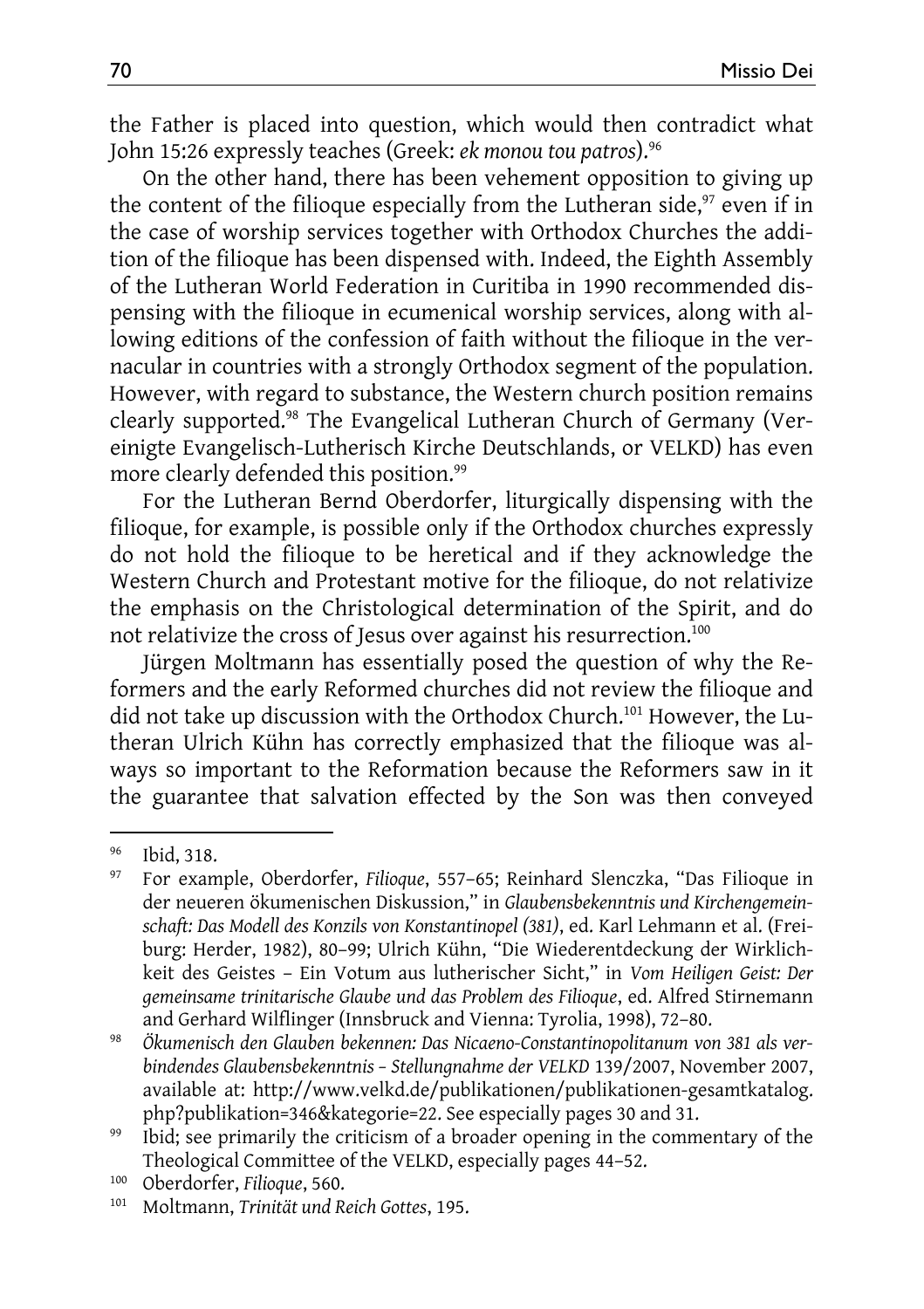$\overline{\phantom{a}}$ 

through the Spirit and that in addition to this salvation in Christ there could not be in any measure a parallel and independently running fellowship with the Father through the Spirit.<sup>102</sup>

Reformed theologians, most comprehensively Karl Barth, have likewise continued to defend the filioque, even if in recent times there has been some pleading in favor of dispensing with the additional wording in joint worship services with Orthodox churches.<sup>103</sup>

What is primarily central for Barth, as for most Western theologians after him, is identifying the economic (salvific-historical) Trinity with the immanent (essential) Trinity.<sup>104</sup> In addition, Barth emphasized in particular that the Spirit does not have a double origin in the Father and the Son but rather a sole joint origin in both. Because as a Spirit of love he embodies the essence of a loving fellowship, he can also only proceed from his own fellowship.<sup>105</sup>

From a Western church point of view, the *locus classicus* – for Martin Luther, for instance - is John 16:7-15.<sup>106</sup> In addition, Philipp Melanchthon felt that John 15:26 and 20:22 were clear on this point. According to Jesus' words (John 16:14), the Holy Spirit takes everything from Jesus and proclaims nothing other than Jesus himself. These texts, however, are also understood today by Western church theologians more in salvific terms, thus having to do with the historical sending and not the origin of the Spirit. (Moreover, two different Greek verbs, *erchomai* and *exporeuomai*,

<sup>&</sup>lt;sup>102</sup> Kühn, "Die Wiederentdeckung der Wirklichkeit des Heiligen Geistes," 75.<br><sup>103</sup> See the nuanced presentation by Robert Letham, *Through Western Eyes: Eastern* 

*Orthodoxy, A Reformed Perspective* (Fearn: GB, 2007), 224–42, and Robert Letham, *The Holy Trinity: In Scripture, History, Theology, and Worship* (Philipsburg, NJ: Presbyterian & Reformed, 2004), 201–20. See also Ulrich H. J. Körner, "'Der Herr ist der Geist' – das römische Dokument und sein Beitrag zum ökumenischen Gespräch aus reformierter Sicht," in *Vom Heiligen Geist: Der gemeinsame trinitarische Glaube und das Problem des Filioque*, ed. Alfred Stirnemann and Gerhard Wilflinger (Innsbruck and Vienna: Tyrolia, 1998), 81–96, especially 81–82 with reference to the Reformers. Körner writes, "Als Pneumatologen im engeren Sinne aber unter den Reformatoren vor allem U. Zwingli, M. Bucer und J. Calvin bezeichnet warden" (Above all, among the Reformers, however, U. Zwingli, M. Bucer, and J. Calvin would be considered pneumatologists in the narrow sense of the word) along with Karl Barth (pp. 85–87). 104 In particular, Barth, *Kirchliche Dogmatik*, vol. 1, 503, and Körner, "Der Herr ist der

Geist," 85–89. 105 Barth, *Kirchliche Dogmatik*, vol. 1., 510. For a criticism of Barth's position and his

dealings with the Orthodox position, see Oberdorfer, *Filioque*, 350–71. 106 Also according to Staats, *Das Glaubensbekenntnis von Nizäa-Konstantinopel*, 195–96.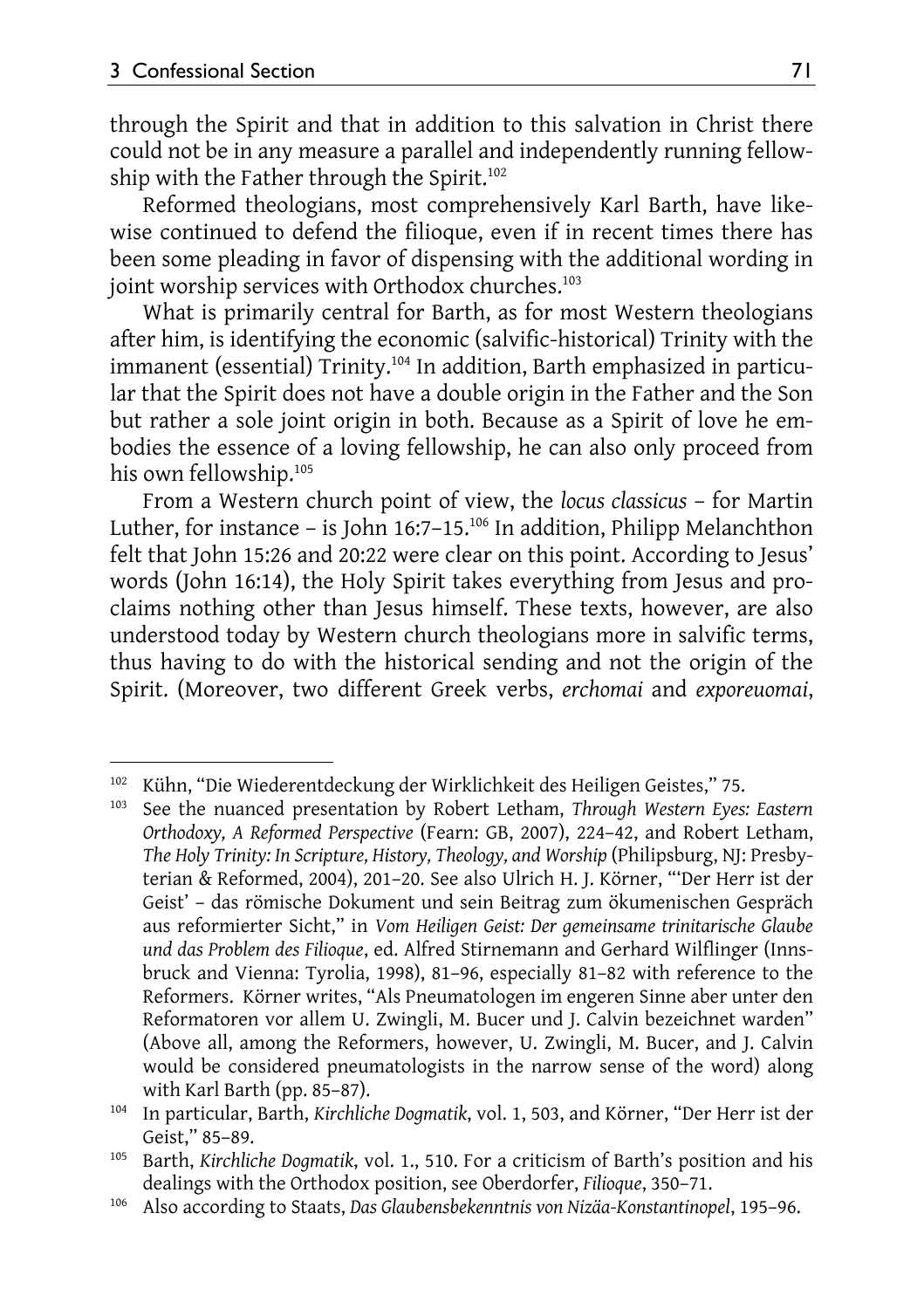are used for Christ's going forth in John 8:42 and the Spirit's going forth in John 15:26.)<sup>107</sup>

Just how multifaceted the formulation of the relationship of the Spirit to the Father and to the Son with respect to sending and origin can be is shown in the following table.

#### *The Sending of the Spirit with various References to the Father and the Son*

John 14:26: "But the Counselor, the Holy Spirit, whom the Father will send in my name. …" (The Father sends the Spirit, but in the name of the Son.)

John 15:26: "When the Counselor comes, whom I will send to you from the Father, the Spirit of truth who goes out from the Father, he will testify about me." (Jesus sends the Spirit, but does so from the Father.)

John 16:7: "It is for your good that I am going away. Unless I go away, the Counselor will not come to you; but if I go, I will send him to you." (Jesus sends the Spirit.)

John 16:15: "All that belongs to the Father is mine. That is why I said the Spirit will take from what is mine and make it known to you." (The Spirit takes everything from the Son because the Son takes everything from the Father.)

1 Corinthians 2:12: "We have not received the spirit of the world but the Spirit who is from God, that we may understand what God has freely given us." (The Spirit proceeds from God, which can collectively mean the Father or God.)

In the New Testament, the Spirit is called the "the Spirit of God" (Romans 8:9; 1 Corinthians 3:16; John 14:26; 1 Peter 4:14), "the Spirit of your Father" (Matthew 10:20), and "the Spirit of Christ" (2 Corinthians 3:17; 1 Corinthians 15:45; Romans 8:9; Galatians 4:6; 1 Peter 1:11), whereas the terms are used in parallel in Romans 8:9. Paul's distinctly Trinitarian manner of presenting the Spirit as an independent quantity in Romans 8:9–16, as the Spirit of Christ, the Spirit of God, the Spirit as Christ in us, and the "Spirit of sonship," which conveys our true relationship to the Father, merits careful attention:

"You, however, are controlled not by the sinful nature but by the Spirit, if the Spirit of God lives in you. And if anyone does not have the Spirit of

l 107 Also according to Auer and Ratzinger, *Kleine katholische Dogmatik*, vol. 2, 295.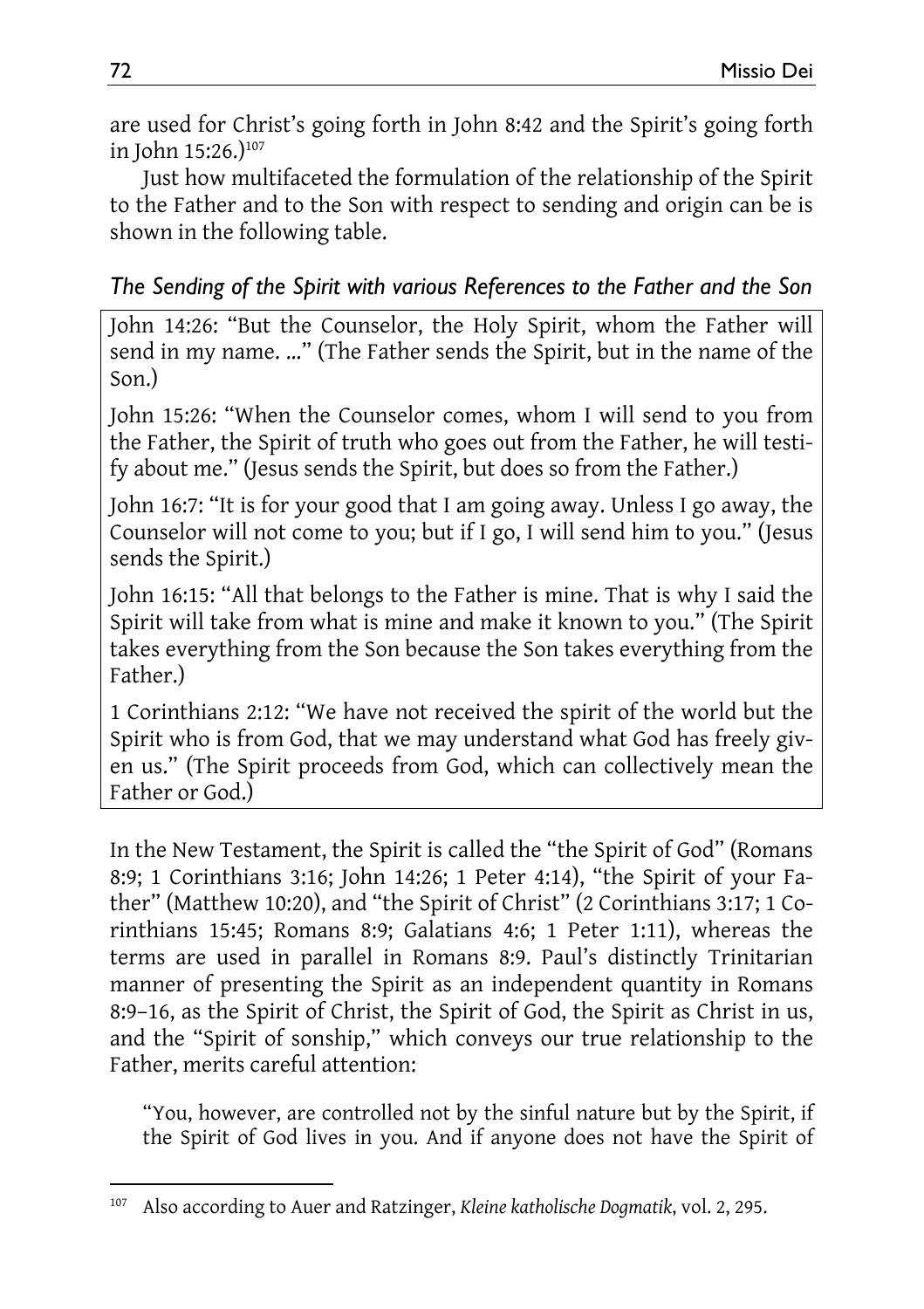Christ, he does not belong to Christ. But if Christ is in you, your body is dead because of sin, yet your spirit is alive because of righteousness. And if the Spirit of him who raised Jesus from the dead is living in you, he who raised Christ from the dead will also give life to your mortal bodies through his Spirit, who lives in you … because those who are led by the Spirit of God are sons of God. For you did not receive a spirit that makes you a slave again to fear, but you received the Spirit of sonship. And by him we cry, 'Abba, Father.' The Spirit himself testifies with our spirit that we are God's children" (Romans 8:9–11, 14–16).

The following consideration, primarily from Karl Barth and Jürgen Moltmann, also accommodates the Western church view: The proceeding of the Spirit from the Father presupposes that the Father already is Father, and thus that the Son's proceeding from the Father is taken for granted.108

Even if there is a certain exegetical basis for the Western church view,109 it is so thin that the filioque should surely not belong to the central truths of the faith.

For that reason, the compromise of 787 A.D. that the "Spirit [proceeds] from the Father through the Son" might best summarize the biblical facts.110 The Catholic Church and the Lutheran World Federation also see it that way today (as noted above), for which reason both recommend dispensing with the filioque in ecumenical settings involving Orthodox Christians. Even the Lambeth Conference of the Anglican Church decided in 1988 to strike the filioque from future amended editions of liturgy without giving up the filioque with regard to content. In addition, churches of the Union of Utrecht (Old Catholic Churches and Christian Catholics) have completely deleted the filioque from the confession and liturgy as well as with regard to content.<sup>111</sup>

l

<sup>&</sup>lt;sup>108</sup> See Moltmann, *Trinität und Reich Gottes*, 200–201.<br><sup>109</sup> Dennis Ngien, *Apologetic for Filioque in Medieval Theology* (Carlisle: Paternoster, 2005), does a good job of presenting the exegetical reasons for the filioque brought forth particularly by Anselm of Canterbury, Richard of St. Victor, St. Thomas Aquinas, and St. Bonaventure. On the exegesis of relevant New Testament texts, see Oberdorfer, *Filioque*, 37–57.<br><sup>110</sup> Moltmann, *Trinität und Reich Gottes*, 199 (see the entire discussion on pp. 194–

<sup>206).</sup> On p. 203 he summarizes his suggestion: "The Holy Spirit, which proceeds from the Father of the Son and receives his character from the Father and the Son." According to p. 195, the filioque apparently "prevents the development of a Trinitarian pneumatology" (die Entwicklung einer trinitarischen Pneumatologie behindert).The justification of this is not completely clear to me. 111 See Oberdorfer, *Filioque*, 296–349.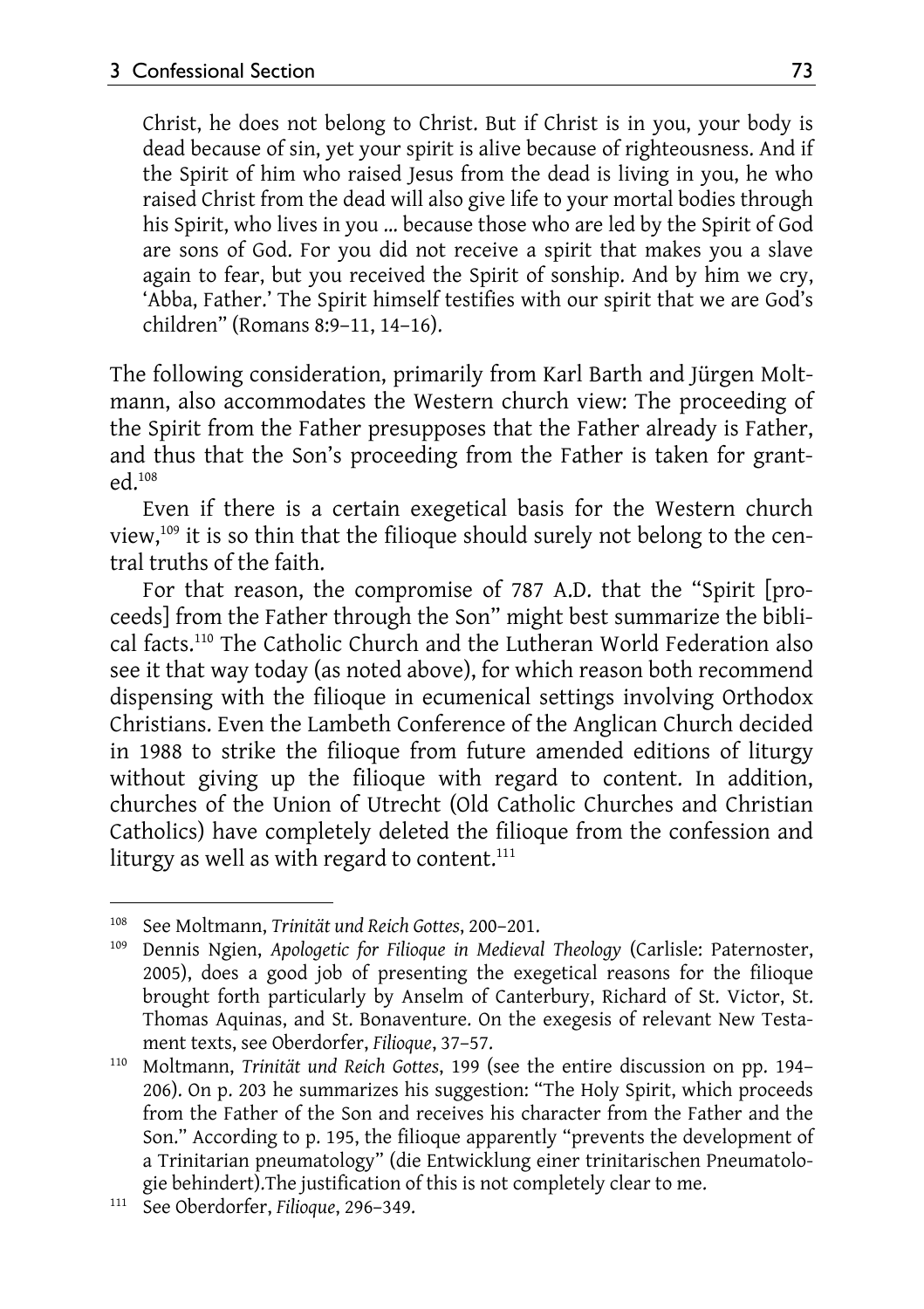In the enormously extensive modern ecumenical filioque discussion,<sup>112</sup> it has hardly ever been made a topic of discussion that taken on the whole, modern Orthodox theology has not shown movement of any kind. The Western churches are looking for a solution, not the Eastern churches.113 The western churches have dropped the heresy charge, but the Eastern churches have not. Even the fact that the Old Catholic Church dogmatically made the Orthodox position its own and completely struck the filioque dogmatically and with regard to content has, to my knowledge, never truly been acknowledged. Also, in the Old Catholic and Orthodox conversations there have never been real attempts at rapprochement<sup>114</sup> from the Orthodox side.

In conclusion, let us offer warning against saying more on the topic than revelation enables us to say by quoting the church father Cyril of Jerusalem (315–386 A.D.): "The Holy Spirit himself has dictated the Scriptures. He has also said everything about himself which he wanted to say or which we might be able to understand. Let us thus say what he said, and let us not dare to advance what he has not said."115

### **Missio Dei and Orthodox Theology**

A central element of the biblical view of mission is that the individual doing the sending becomes the one sent, and that the one sent himself becomes the sending one. The only matter that remains unclear is whether one can carry this over to the eternal essence of the Trinity, thus as an eternal going out from the Father.

For that reason, the Orthodox and ancient Near Eastern view of the filioque does not mean that Orthodox theology is not acquainted with the Trinitarian justification of mission as missio Dei. For instance, the Ortho-

l

<sup>112</sup> On ecumenical dialogue in the 20th century, see Gamillscheg, *Die Kontroverse um das Filioque*; Oberdorfer, *Filioque*; Stirnemann and Wilflinger, *Vom Heiligen Geist.* On the most recent ecumenical discussions, see Lothar Lies, "Derzeitige ökumenische Bemühungen um das 'Filioque,'" *Zeitschrift für katholische Theologie* 122 (2000): 317–53; Peter Gemeinhardt, "Die Filioque-Kontroverse: historische Spurensuche und ökumenische Perspektiven," *Materialdienst des Konfessionskundlichen Instituts Bensheim* 54 (2003): 43–49; Bernd Oberdorfer, "Brauchen wir das Filioque? Aspekte des Filioque-Problems in der heutigen Diskussion," *Kerygma und Dogma* 49 (2003): 278–92; Hans Georg Thümmel, "Filioque," *Theologische Rund-*

schau 72 (2007112–20.<br>
<sup>113</sup> See comments by the most important advocates in Oberdorfer, Filioque, 419–506.<br>
<sup>114</sup> Oberdorfer, Filioque, 296–349.<br>
<sup>115</sup> Quoted in Gamillscheg, *Die Kontroverse um das Filioque*, 13.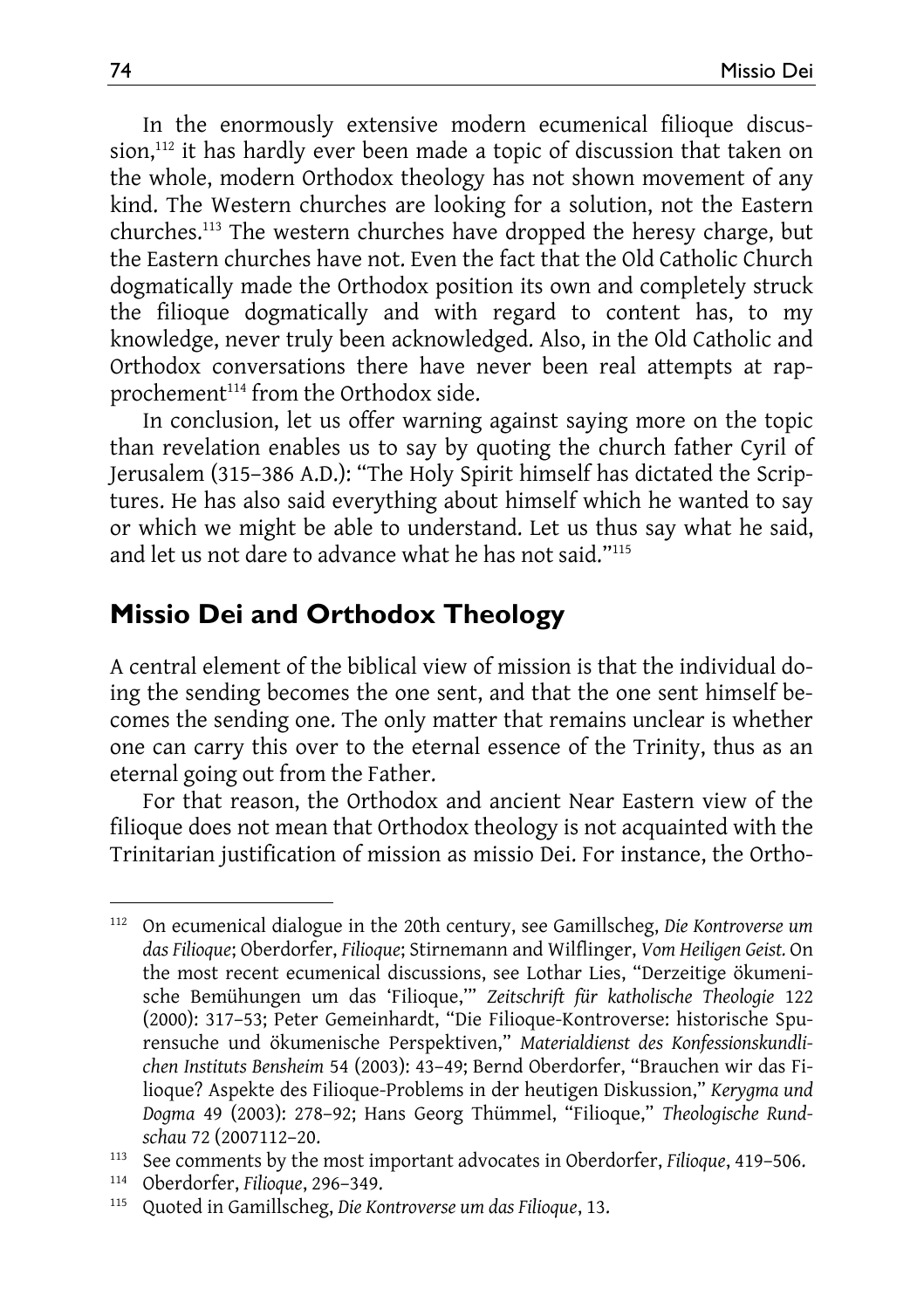dox theologian Ion Bria writes the following in his chapter entitled "Die Bedeutung der trinitarischen Theologie" ("The Significance of Trinitarian Theology") in his book *Orthodoxe Perspectiven zur Mission* (*Orthodox Perspectives on Missions*):

"The mission of the church is founded upon the mission of Christ. In the first instance, an appropriate understanding of this mission requires application of Trinitarian theology. Christ's sending of the apostles is rooted in the fact that Christ himself is sent in the Holy Spirit by the Father (John 20:21–23). The importance of this Biblical affirmation for the concept of mission is generally recognized, but the Trinitarian theology included in it merits more attention that it normally receives. Trinitarian theology points to the fact that God in himself illustrates a life of community and that God's involvement in history aims at pulling in humanity and the creation in general into this fellowship with God's very own life. The consequences of this affirmation are extremely important for the understanding of missions: Missions do not in the first instance target the propagation and passing on of intellectual convictions, teachings, ethical commands, etc. Rather, it is a matter of passing on the life of community which exists in God. The 'sending' associated with missions is essentially the sending of the Spirit (John 14:26), which really demonstrates the life of God as community" (1 Corinthians  $13:13$ ).<sup>116</sup>

### **Missio Dei and Catholic Theology**

Anna Marie Aagaard has demonstrated that missio Dei was initially completely seized upon as a purely Protestant, missiological term in the Second Vatican Council's missions<sup>117</sup> decree entitled Ad Gentes.<sup>118</sup> There one reads the following after the introduction at the beginning of the main section: "The pilgrim Church is missionary by her very nature, since it is

 $\overline{a}$ 116 Ion Bria (ed.), *Go Forth in Peace: Orthodox Perspectives on Mission* (Geneva: World Council of Churches, 1986), 3; also Paulos Mar Gregorios, *The Meaning and Nature* 

*of Diakonia* (Geneva: World Council of Churches, 1988). 117 Anna Marie Aagaard, "Missio Dei in katholischer Sicht: Missionstheologische Tendenzen," *Evangelische Theologie* 34 (1974): 421 poses a question that is answered positively without qualification: "The first thing which we can say about the term mission Dei is that it is Protestant new coinage in the theology of missions … the question is now to be asked whether one can legitimately transfer such a Protestant term to the Catholic theology of missions and whether one can speak of mission Dei from a Catholic point of view." 118 Karl Rahner and Herbert Vorgrimler, *Kleines Konzilskompendium: Sämtliche Texte* 

*des Zweiten Vatikanums* (Freiburg: Herder, 1985), 607–53.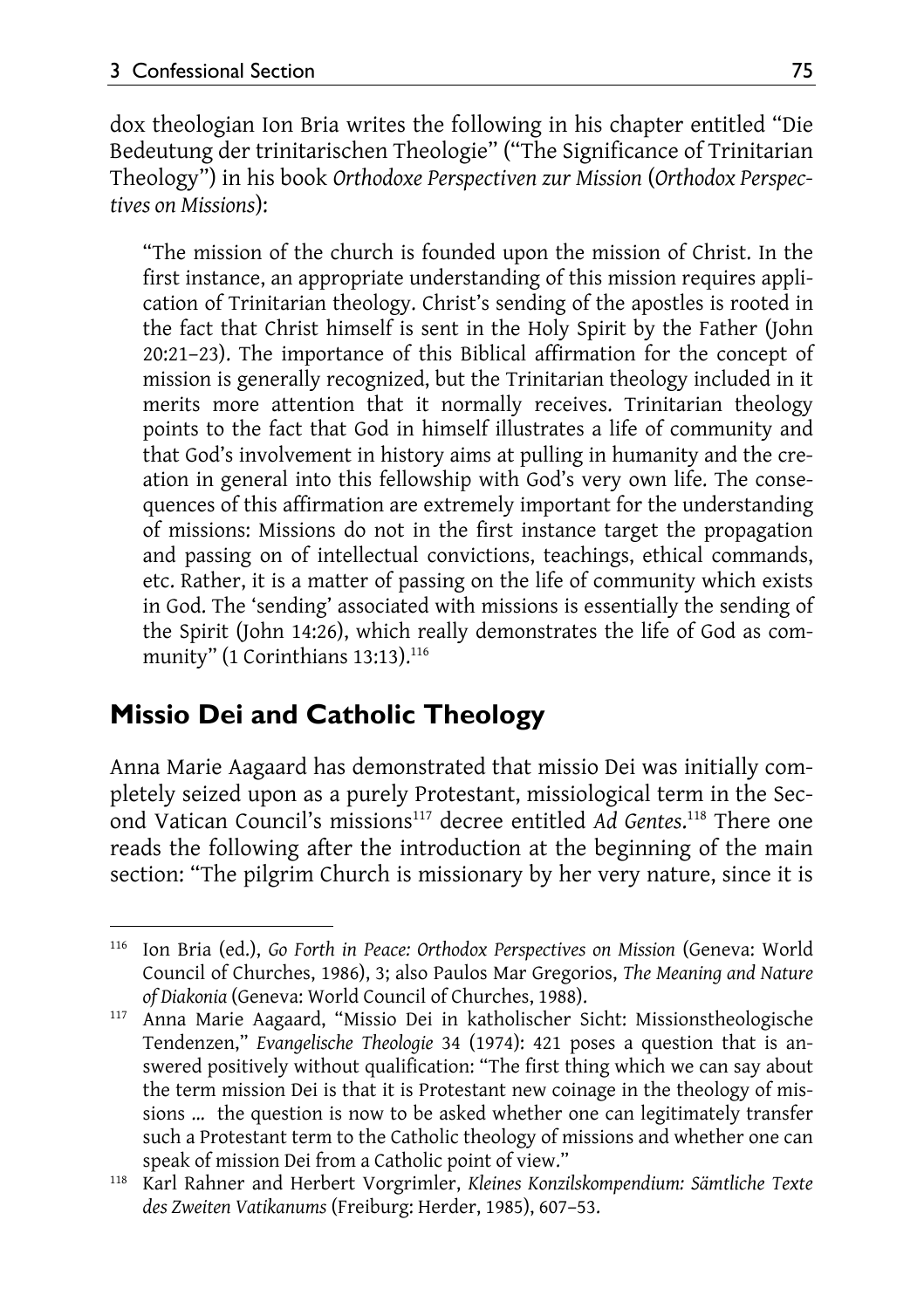from the mission of the Son and the mission of the Holy Spirit that she draws her origin, in accordance with the decree of God the Father. This decree, however, flows from the 'fount-like love' or charity of God the Father."119

Aagaard comments on the entire first chapter of *Ad Gentes*:

"'The pilgrim Church is missionary by her very nature' – natura sua missionaria est. It is part of the essence of the church that it exists 'as an envoy on its way.' Because the church has been founded through the sending of the Son and the Spirit into the world, everything that the church is and does has mission as its signature. Since the Son and the Spirit have been sent into the world, the church originated in the world, and it exists only as the church on the basis of the presence of the sent Son and the sent Spirit. With these statements a sending-specific ecclesiology is expressed. Sending is what determines the church and not the other way around. A mission is not simply something which the church has. Because the church is constituted through the presence of God sent into the world, the church is a mission."120

A close connection is pointed to between the understanding of mission and teaching on the Trinity:

"Yet just as ecclesiology is determined by missiology, so is missiology determined by the doctrine of the Trinity. The church can never be lord over its own mission and place the justification of mission into question. In so doing it would place its own existence into question. It only has its existence in God who was sent into the world as the Son and the Spirit. In the end it is God who sends. *Ad Gentes* says that it is namely out of his love that God wished to send the Son and the Spirit into the world. With that, God wanted to send his love into the world in order to lead the entire creation back to the love from which everything proceeds. The mission of the church is thus designated as a participant in the sending of God's love into the world in Word and Spirit. The church not only operates in mission because the Resurrected One commanded this. The church is so constituted through God's presence in sending. For that reason, it is in mission and cannot be anything else."121

 $\overline{a}$ 

<sup>119</sup> Ibid, 608 (= p. 2 of the article), chap. 1, par. 1; on the sending of the Spirit, p. 610

<sup>(=</sup> p. 4), chap. 1, par. 4.<br><sup>120</sup> Aagaard, "Missio Dei in katholischer Sicht," 423.<br><sup>121</sup> Ibid. 423.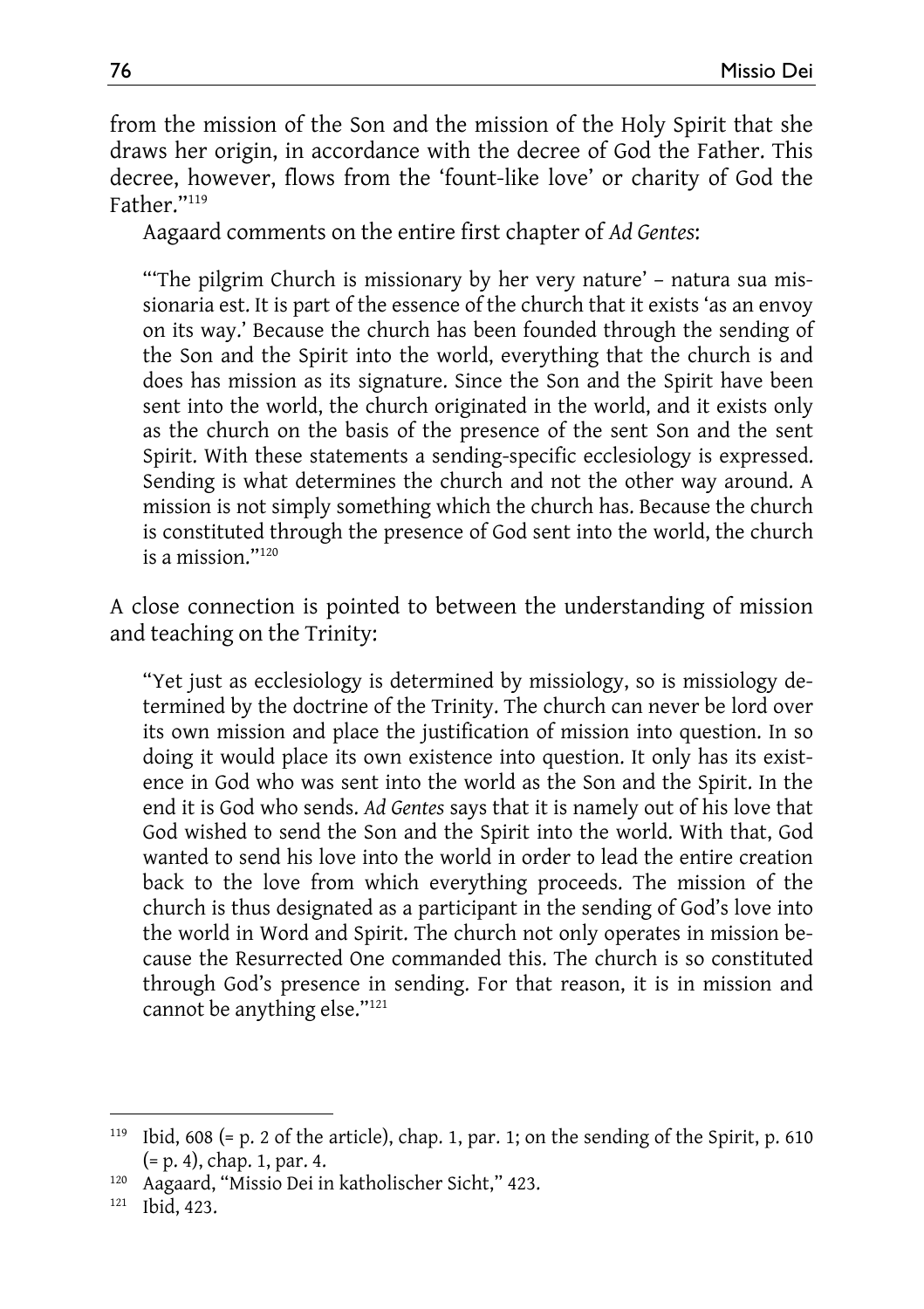However, it is not only the church that can be nothing other than missional (missionary). Rather, God himself is in his essence missional, and the doctrine of the Trinity, as the heart of Christian dogmatics, cannot be conveyed without mission.

"Missiological statements do not only bind the church and mission together with the sending of the Word and the Spirit. Rather, they are bound together with the essence of the Triune God himself. The sending of divine persons into the world is indissolubly bound up with the proceeding of the Son and the Holy Spirit out of the inner life of the Trinity. In the Trinity the Son is begotten of the Father, and the Holy Spirit proceeds from the Father and the Son. These movements or 'proceedings' within the Trinity comprise the deepest reason for the sending or 'missions' of the Son and of the Holy Spirit. The introductory section of *Ad Gentes* thus states that the mission of the church has its basis in the sending of the Word and the Spirit. The sending of the Word and the Spirit, however, have their basis in the inner life of the Trinity. It is impossible to go further back than this. If one designates mission to be established in the life form of the Trinity itself, one is saying that mission necessarily is the life form of the church. The Council has thus determined that the church necessarily has to conduct missions, even if this mission can be problematic in the shape it takes."<sup>122</sup>

Aagaard has correctly pointed out that a mission justification takes priority. This has always been obvious dogmatically, but astonishingly it has only now become an acute issue.

"With these words, *Ad Gentes* reflects the situation in which the decree occurred. This situation is marked by the fact that the earlier justification of the activity of missions no longer suffices. At the beginning of the century, one said that the church conducted mission in order to save souls. 'Conversio gentium' was the motivation of missions. In the 1940s and 1950s one used to speak about 'planting the church.' 'Plantatio ecclesiae' was the motivation for missions. However, these justifications did not suffice when one began to ask questions about the salvific actions of God outside the church. If God has other ways to people than the way of the church, it is absurd to maintain that missions work is absolutely necessary in order to save people. And if God has other ways to people than the way of the church, 'plantatio ecclesiae' cannot be a sufficient reason for the church's always having to conduct missions everywhere. The Council fathers were in a situation where Catholic mission theology – with researchers such as Hans Küng, among others – began to speak to people of many ways of sal-

l 122 Ibid, 423–24.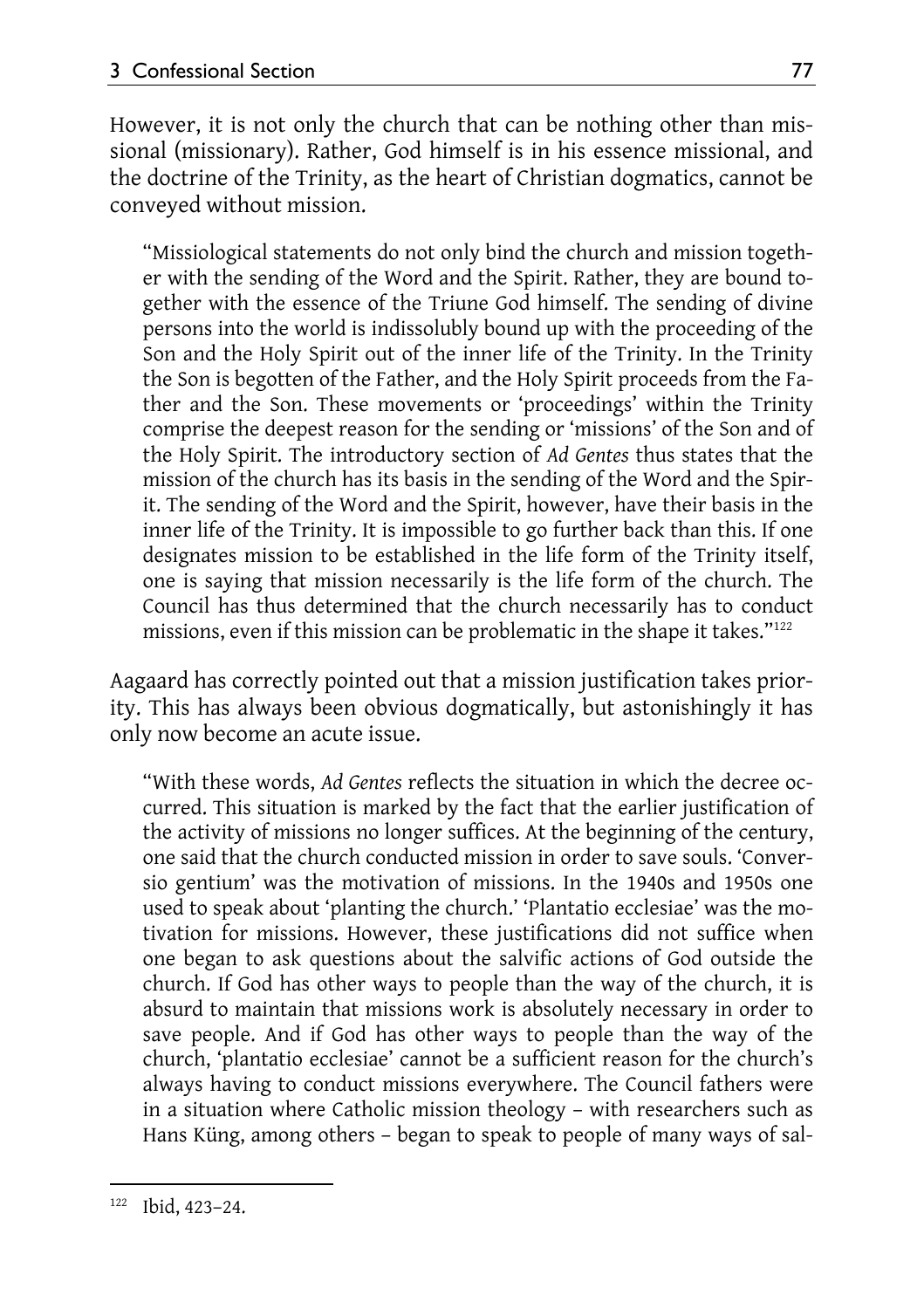vation. Thus, a new justification for missions had to be found if one wanted to hold firmly to an indispensable missional necessity. This justification was found in the theologically Trinitarian answer to the question: What is mission?"123

In short, "The Council succeeded by producing a connection between church and mission, between ecclesiology and mission theology. And this was achieved by making Trinitarian theology the overriding determinant for statements about the church as well as about mission."124

Aagaard has certainly pointed to the great problems and dangers of Ad Gentes as anchored in the Catholic understanding of the church.<sup>125</sup> In the Catholic understanding, the mission of the Spirit only occurs through the church – specifically, the structured Roman Catholic Church – such that the question arises as to whether the Holy Spirit is solely bound to this one organized church.

 $\overline{\phantom{a}}$ 

<sup>&</sup>lt;sup>123</sup> Ibid, 424.<br><sup>124</sup> Ibid, 423; see pp. 422–24 for further details.<br><sup>125</sup> Ibid. 424–26.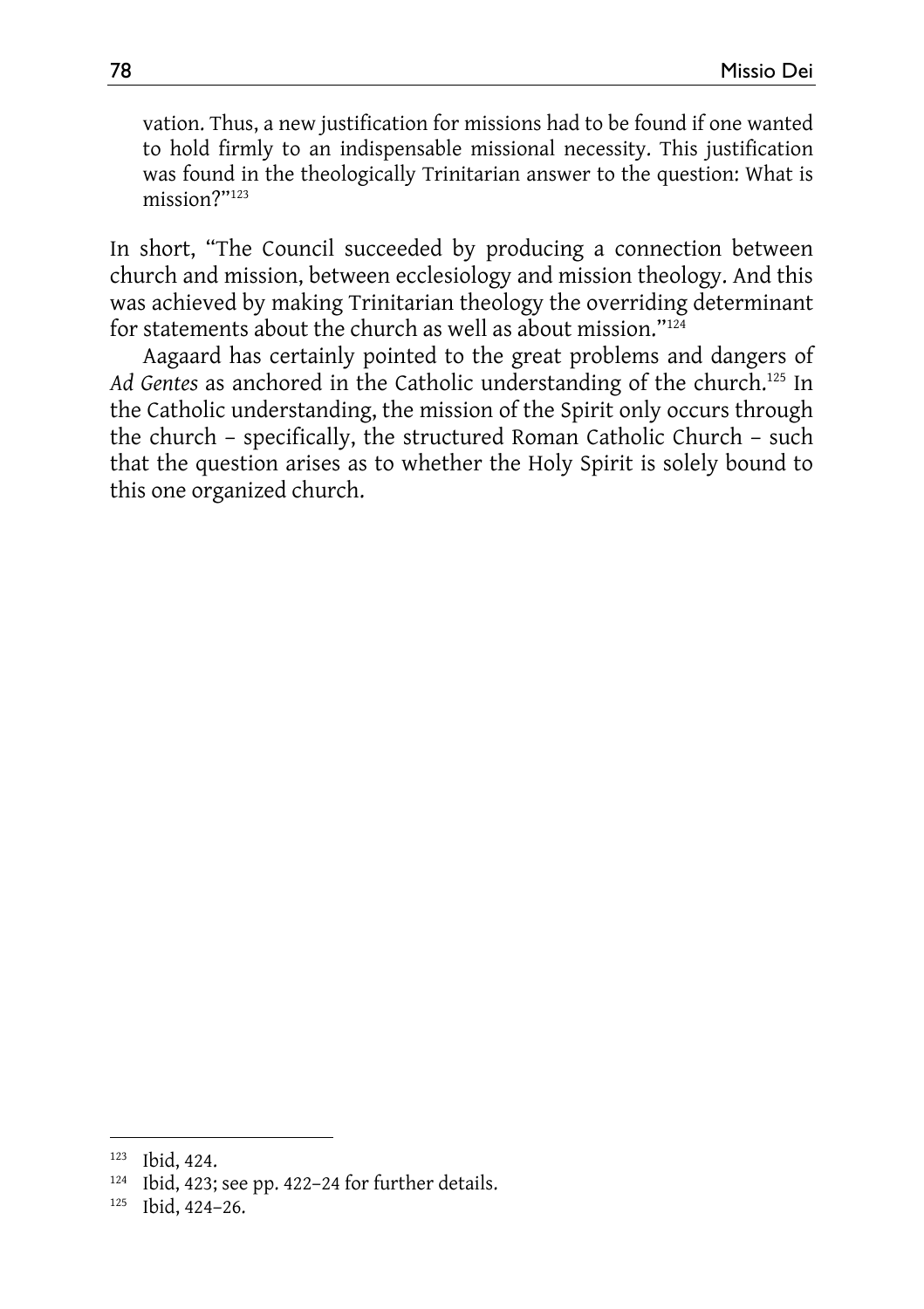# **Appendix: On the Term "Missional"**

Much of what I have defended in this book has increasingly been labeled "missional" over the past ten years or so in place of the older term "missionary." That is not completely coincidental, since in the case of almost all advocates of the expression "missional church" the names Lesslie Newbigin and David Bosch are mentioned as the sources of inspiration and the representatives of the term's use. Both individuals were closely allied with the term *missio Dei*. Stefan Schweyer traces the concept of *missional* back to the missio Dei concept.126

The oldest documented evidence of the term's use has been dated to 1883 or perhaps  $1814$ <sup>127</sup> However, the term has been used by an enormous spectrum of proponents. Additionally, there have been many in the past who did not conceive of the term *missionary* as referring to the organized activities of missionary societies and churches. Rather, they conceived of it in a more comprehensive manner, as the missionary nature of the church per se. This is the idea that the church completely engages with the society and transforms it, thus precisely reflecting that which the term *missional* is supposed to underscore.

It is naturally poor form to transport a differentiation between *missionary* and *missional* back a number of centuries to a time when the latter term was not even available, or to discredit every individual who still utilizes the former term. And in practice it was even often worse: As a rule, whoever spoke about a missionary church meant the nature of the church and not canvassing for a large organization.

Reggie McNeal, for instance, announced in his book *Missional Renaissance* that a new golden age has dawned with the emergence of the missional church, the largest setting out since the Reformation. He wrote,

 $\overline{a}$ 

<sup>126</sup> Stefan Schweyer, "Kirche als Mission: Einsichten und Ausblicke zum Konzept der 'missional church,'" *Theologische Beilage zur STH-Postille*, February and March 2009; the same statement appeared at http://en.wikipedia.org/wiki/Missional as of July 7, 2010. Francis M. DuBose, *God Who Sends: A Fresh Quest for Biblical Mission*  (Nashville, TN: Broadman, 1983), a classic on the justification of Trinitarian sending, refers on page 103 to "the missional call common to all Christians" and on page 110 to "the Missional Meaning of Worship." 127 C. E. Bourne, *The Heroes of African Discovery and Adventure*, vol. 2: *From the Death of* 

*Livingstone to the Year 1882* (London: Swan Sonnenschein, 1886); for earlier sources, see the discussion at http://tallskinnykiwi.typepad.com/tallskinnyki wi/2008/01/missional-first.html.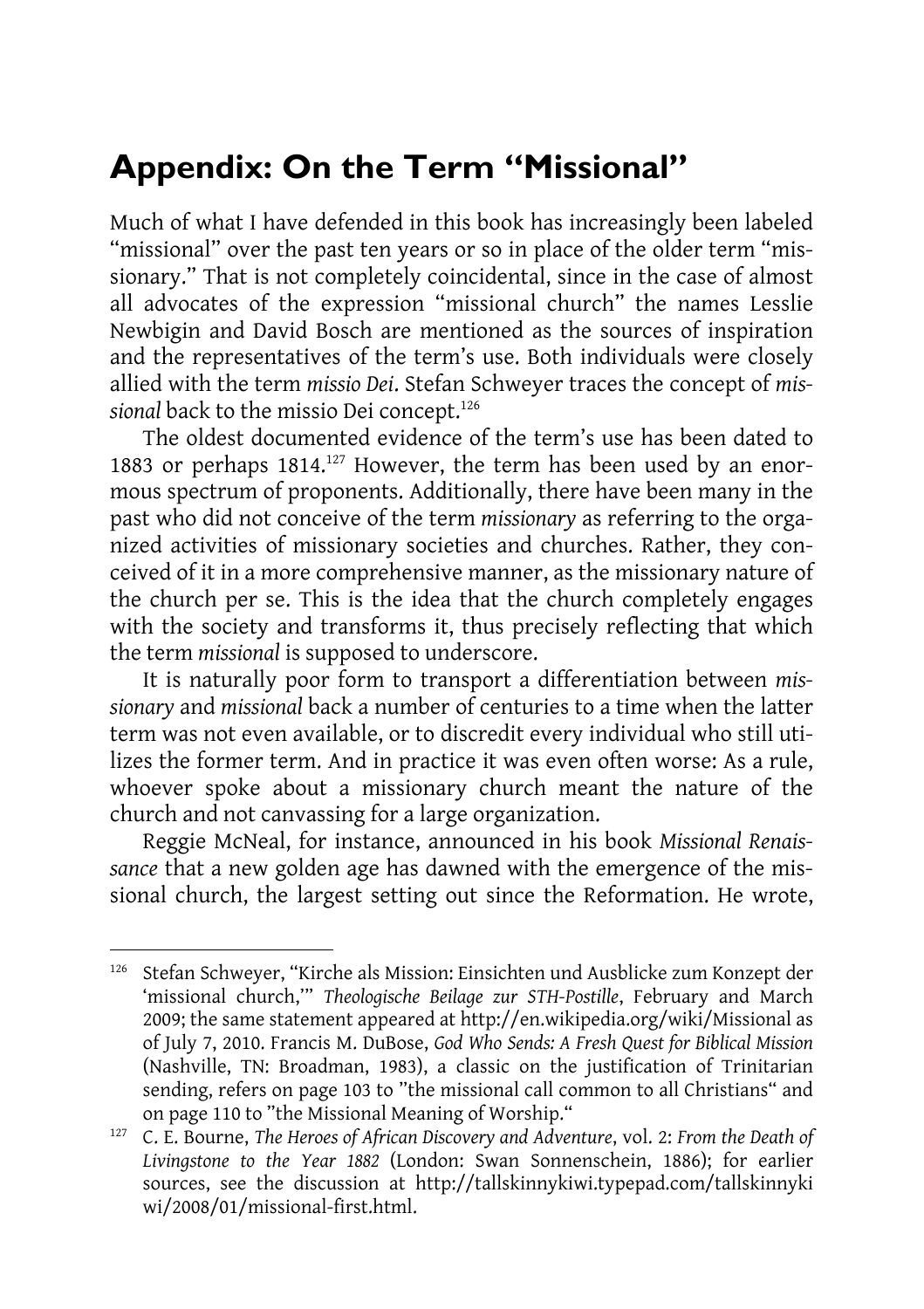"The rise of the missional church is the single biggest step development in Christianity since the Reformation."128 In typically American fashion, this is expressed in superlatives ("The shifts are tectonic.").<sup>129</sup> I would, however, recommend awaiting the judgment of the next generation, when it can be seen whether something foundational has changed or if it is just a matter of a name change. One might enter this book into the records as typical American puffery: That which is decisive has now been discovered; everything up to now was only preliminary. That, however, changes nothing about the pretension it discloses.

But the check is still uncashed, so to speak. Typical evidence comes from McNeal's conclusion,<sup>130</sup> in which a group is mentioned as a prominent example of missional activity. It collected \$10 million for the hungry and motivated 250,000 young people to enter into voluntary involvement. There is not a word about the hungry, not a word about which sustainable changes were brought about, and not a word about sinful structures that affect hunger. It was simply a program that boasts about money and numbers and conveys the sense that up to now, no one has been as good as we are. And that is supposed to be something unprecedented?

The central task, in the end, is described as asking *who* is the church instead of what is the church,<sup>131</sup> a typical Western, indeed English word play that cannot be biblically justified and does not correspond to the reality of how churches are growing in the global South, often in the face of bitter persecution. At this point, mission truly becomes identical with life. The statement is likewise nonsense historically, considering that, for instance, Calvin defined the church as the community of believers, thus describing it as not a *what* in terms of structures but a *who* in terms of people. In addition, the statement that "the missional understanding of Christianity is undoing Christianity as religion"132 naturally sounds massive and perhaps could have its virtues if McNeal were to explain what he means by religion (e.g., spiritless Christianity, nominal Christianity, Karl Barth's Christianity brought about by people). However, as it stands, the missional life benefit remains equal to nothing.

 $\overline{a}$ 

<sup>&</sup>lt;sup>128</sup> Reggie McNeal, Missional Renaissance: Changing the Scorecard for the Church (San Francisco, CA: Jossey-Bass, 2009), xiv.<br><sup>129</sup> Ibid. 130 Ibid, 177.<br><sup>131</sup> Ibid, 148: "We need to change the conversation about the church from 'what is

it?' to 'who is it?'" 132 Ibid, xiv.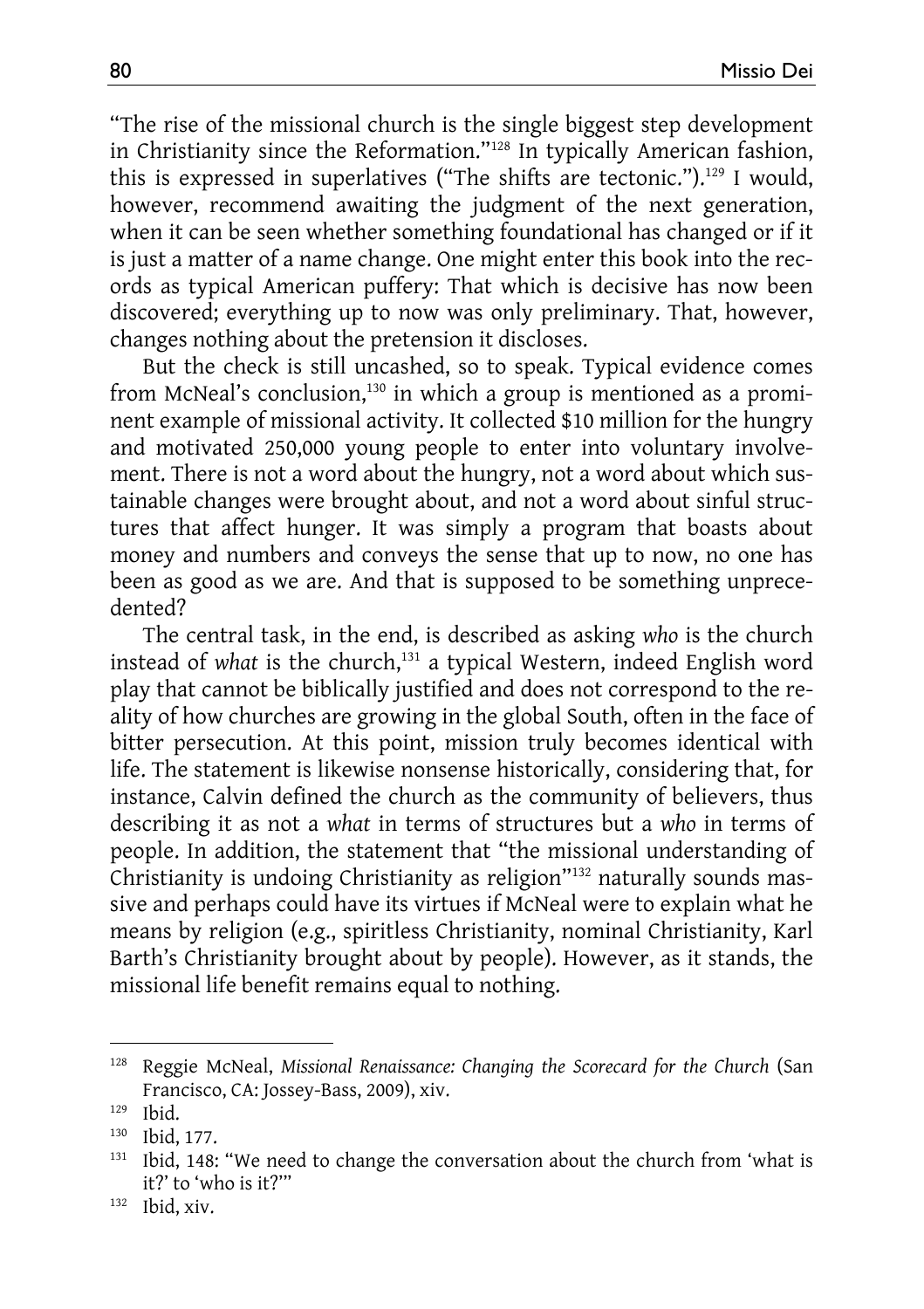Although his book is lacking as far as exegetical and theological foundations are concerned, McNeal does not want to see the dissolution of classical Christian theology: "The church has the apostolic function of exercising doctrinal oversight."<sup>133</sup> However, churches and their workers are no longer perceived as the community of Christ in their essence but, rather, are sought only for their utility in a new program.<sup>134</sup> In any case, McNeal incorrectly invokes David Bosch, Lesslie Newbigin, and the concept of missio Dei.<sup>135</sup>

Even if nowadays the "emerging church" movement uses the term 'missional' as a trademark and emphasizes the incarnational character of all mission and community, it should be noted that perhaps the earliest exponent of the term was Tim Keller,<sup>136</sup> a Reformed pastor of an innovative church in New York, Redeemer Presbyterian Church. The church is theologically very close to the approach recommended in this book.<sup>137</sup> The Lutheran World Federation likewise used the term "missional" in its  $2004$  declaration on mission<sup>138</sup> and declared: "Mission is the essence of the church, not only an activity of the church in addition to others. That is the basic message of the Lutheran World Federation's declaration entitled *Mission in Context*."139

Meanwhile, *missional* continues to mean a lot of things and even to have contrasting meanings. Some understand the word to denote a church that completely adapts incarnationally to its environment, whereas others understand just the opposite, a church offering an alternative community as an alternative draft of what society can be. Some understand *missional* to express a postmodern flexibility in questions of doctrine for the benefit of real relationships between people. Others presuppose an orthodox understanding of the mission of God in Christ lead-

l

<sup>&</sup>lt;sup>133</sup> Ibid, 150.<br><sup>134</sup> Ibid, 148–52.<br><sup>135</sup> http://en.wikipedia.org/wiki/Missional, version dated July 7, 2010, ascribes the greatest influence in the spread of the term to be Tim Keller.<br><sup>137</sup> See above all "The Missional Church," 2001, at http://www.redeemer2.com/re

sources/papers/missional.pdf. All publications and sermons by Tim Keller are listed at http://www.stevekmccoy.com/reformissionary/2005/07/tim\_keller\_ arti.html. 138 See Jürgen Quack, "Verwandeln, Versöhnen, Bevollmächtigen – Der Auftrag der

Kirche in der Welt: Zur neuen Missionserklärung des Lutherischen Weltbundes," *Interkulturelle Theologie* 34 (2008): 313–14. 139 Ibid, 305.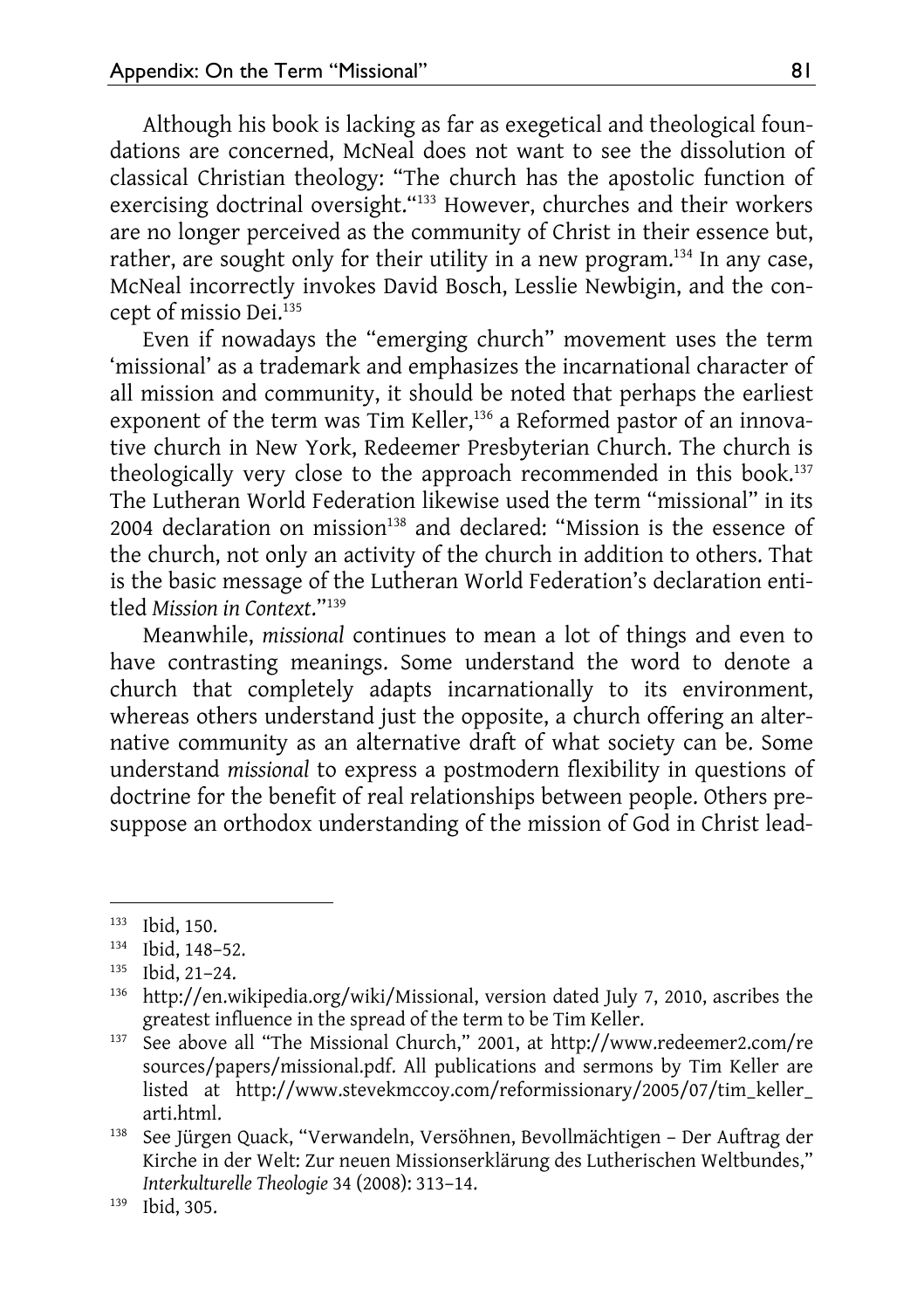ing to everything being placed in the light of this mission and to everything being subordinated to it.

I would like to state it in the following way: I am very reluctant to think that a new term alone can do something new, and I seldom find anything in the literature advocating missional churches that has not already been said correctly and well for centuries. However, I am sympathetic to the content of what has been understood by the term, and the content is completely consonant with the reflections expressed in this book: mission is not an activity among others but constitutes the very essence of God and the church. It is what characterizes us individually and in community, and it extends from the incarnation of the Son of God through inner transformation of the individual to increasingly greater and more visible circles up to the transformation of the entire creation. I have documented this point extensively in a recent article.<sup>140</sup> For instance, when David Putman describes at length how one becomes a "missional follower of Jesus,"<sup>141</sup> I cannot relate to the undercurrent demonstrating a distinction between this and earlier notions. However, I can agree with what appears to be a somewhat reformulated version of what pietists wrote on the topic of "true sanctification" or what was understood in the 1960s by the term "true discipleship."

Francis M. DuBose wrote as early as 1993 in his book about the sending God, "Mission as sending has taught us that mission is not a type of Christian work. It is instead the work of God. For that reason, it is our work, the call upon our life."142 Or, conversely: "There is no call to a Christian life separated from a call to mission."143

For instance, "12 Thesen zur missionalen Theologie"144 (12 Theses on Missional Theology), published by IGW in Zürich, forgoes any polemics against others and simply describes how theology can only be understood as a setting out in a missionary sense. I can heartily agree with this. These authors argue almost exactly what I argued in my 30 theses entitled *Biblical* 

 $\overline{\phantom{a}}$ 

<sup>140</sup> Thomas Schirrmacher, "Das biblische Mandat, die Welt zu retten – innerlich wie äußerlich – ganz privat und ganz global" (The Biblical Mandate to Save the World – Internally and Externally – Completely Personal and Completely Global)

in *Transformierender Glaube*, ed. Andreas Kusch (Nürnberg: VTR, 2007), 19–34. 141 David Putnam, *Breaking the Discipleship Code: Becoming a Missional Follower of Jesus* (Nashville, TN: B&H, 2009). 142 DuBose, *God Who Sends*, 102. 143 Ibid, 103. 144 IGW International, "12 Thesen zur missionalen Theologie," http://blog.igw.edu/

wp-content/uploads/2009/02/chre02-12-thesen-missionale-theologie-igw.pdf.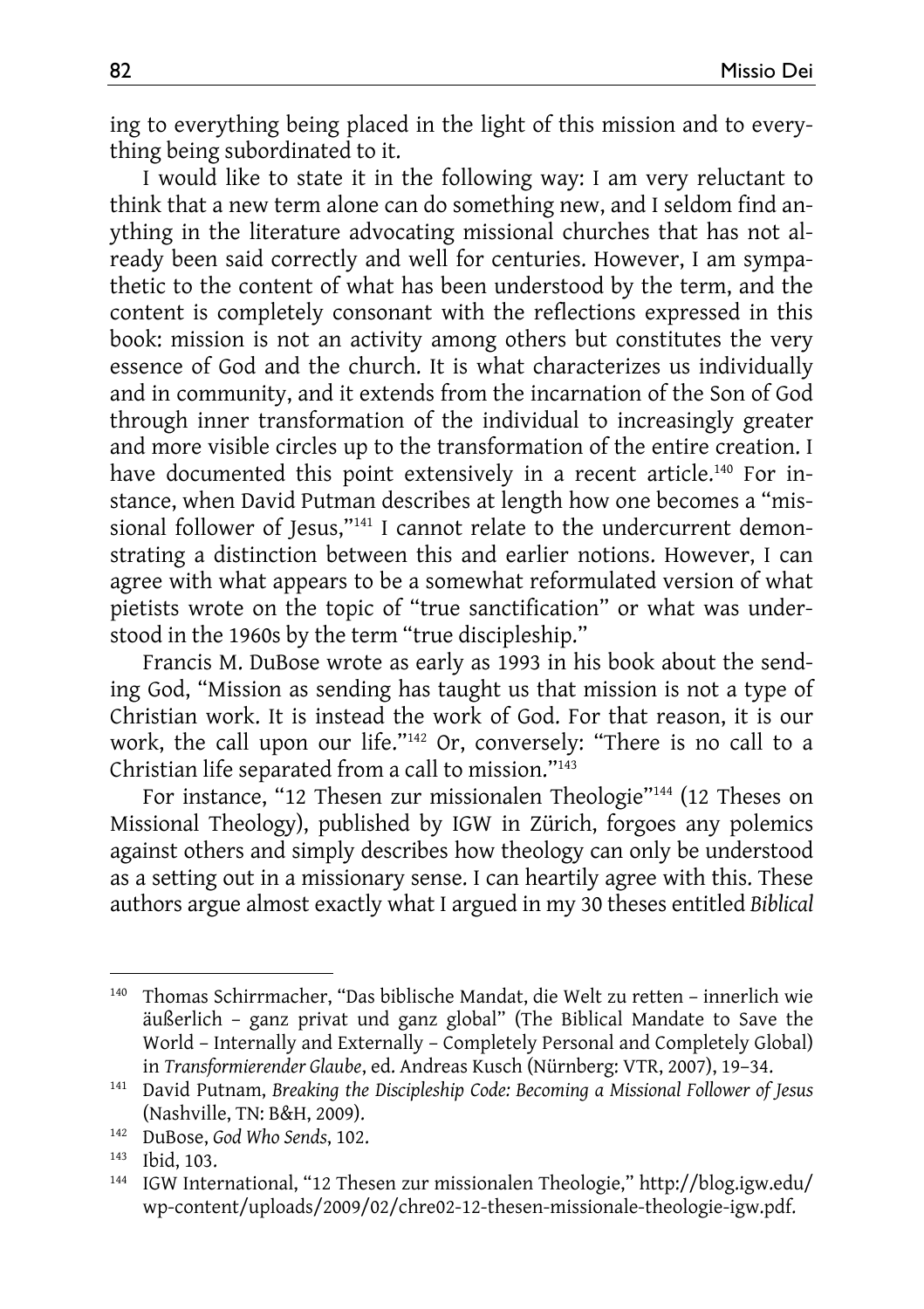$\overline{a}$ 

*Reasons for Evangelical Missions*, originally published in 1994.145 That work was written at a time when the term *missional* was not yet in vogue.

Long before the term 'missional' became known and famous and missional principles were formulated, Emil Brunner in 1931 described the missional life of the church well in his *The Word and the World*.

"The Word of God which was given in Jesus Christ is a unique historical fact, and everything Christian is dependent on it; hence every one who receives this Word, and by it salvation, receives along with it the duty of passing this Word on; just as a man who might have discovered a remedy for cancer which saved himself, would be in duty bound to make this remedy accessible to all. *Mission work does not arise from any arrogance in the Christian Church; mission is its cause and its life. The Church exists by mission, just as a fire exists by burning. Where there is no mission, there is no Church; and where there is neither Church nor mission, there is no faith. It is a secondary question whether by that we mean Foreign Missions, or simply the preaching of the Gospel in the home Church. Mission, Gospel preaching, is the spreading out of the fire which Christ has thrown upon the earth. He who does not propagate this fire shows that he is not burning. He who burns propagates the fire. This 'must' is both things - an urge and a command. An urge, because living faith feels God's purpose as its own.*  'Woe is unto me, if I preach not the gospel,' says Paul. Necessity is laid upon him. But also he ought to preach; with the gift he receives the obligation. 'Go ye into all the world and preach the gospel'. Whether Christ's command was uttered just in these words, we do not know exactly. But there can be no doubt that He had sent out His disciples with the strict order to preach the gospel of the Kingdom to all the world. Even if Jesus had not done that, it would still be a divine command for every one who receives the message; for he knows that the divine remedy must be made accessible to all. The classical expression for this propagating activity is not doctrine but kerygma, i.e., the herald's call. The herald, the keryx, is a man who in the market-place of a city promulgates the latest decree of the king. He is the living publicity organ of the sovereign's will. The herald makes known what no one could know before: what the king has decreed. It is just this that the Apostles meant by kerygma. They brought not only good tidings, but new tidings as well."146

<sup>145</sup> Thomas Schirrmacher, "Biblische Grundlagen evangelikaler Missiologie: 30 Thesen," *Evangelikale Missiologie* 10, no. 4 (1994) 112–20. This document has been reprinted and translated; it is available in German, Dutch, and English as MBS Texts 55, 64, and 65, respectively, which can be downloaded at www.bucer.eu/mbstexte.html. 146 Emil Brunner, *The Word and the World* (London: Student Christian Movement

Press, 1931), 108, emphasis added.